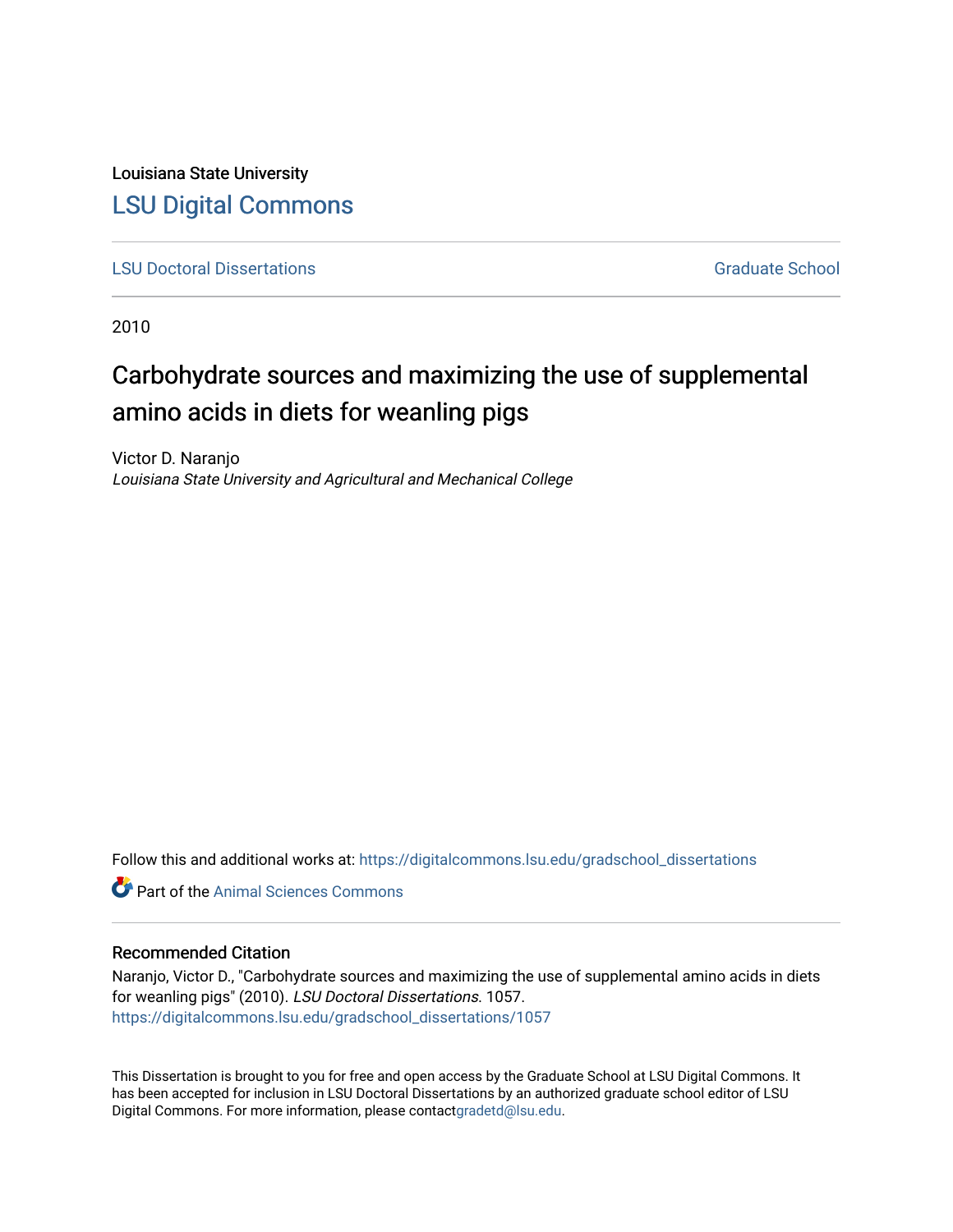## CARBOHYDRATE SOURCES AND MAXIMIZING THE USE OF SUPPLEMENTAL AMINO ACIDS IN DIETS FOR WEANLING PIGS

A Dissertation

Submitted to the Graduate Faculty of the Louisiana State University and Agricultural and Mechanical College in partial fulfillment of the requirements for the degree of Doctor of Philosophy

in

Interdepartmental Program in Animal and Dairy Sciences

by Victor D. Naranjo B.S., Escuela Agrícola Panamericana Zamorano, 2005 M.S., Louisiana State University, 2008 December, 2010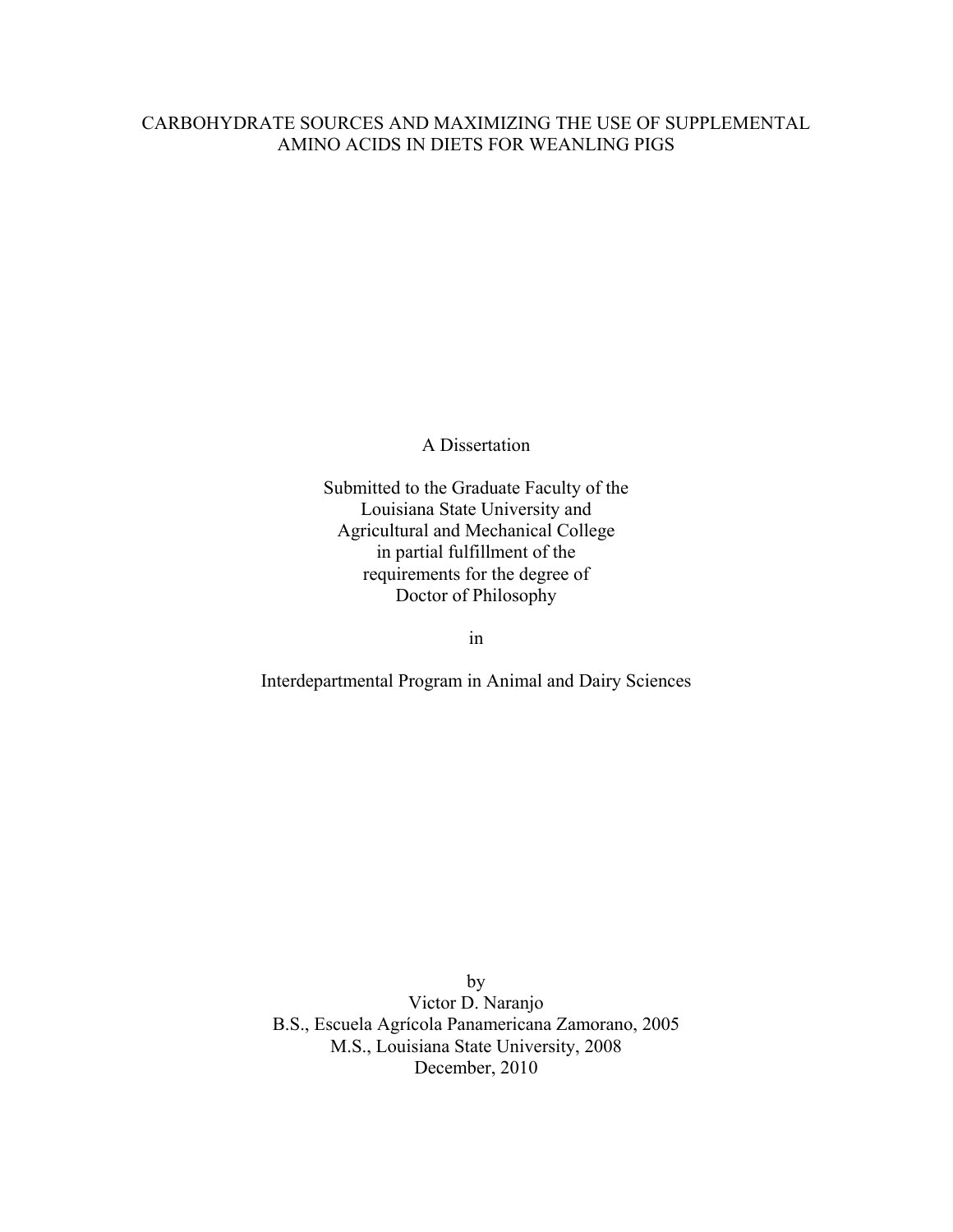## **DEDICATION**

*A mi padre por su apoyo incondicional y sus consejos (To my father for his unconditional support and advices)* 

*A mi madre por su infinito amor y constantes palabras de aliento (To my mother for her infinite love and constant encouraging words)* 

*A mi hermana Sandra por ser mi confidente y mejor amiga (To my sister Sandra for being my confident and best friend)* 

*A mi hermana Dianita por siempre enseñarme como ser una mejor persona (To my sister Dianita for always teaching me how to be a better person)* 

> *A toda mi familia por creer en mí (To all my family for believing in me)*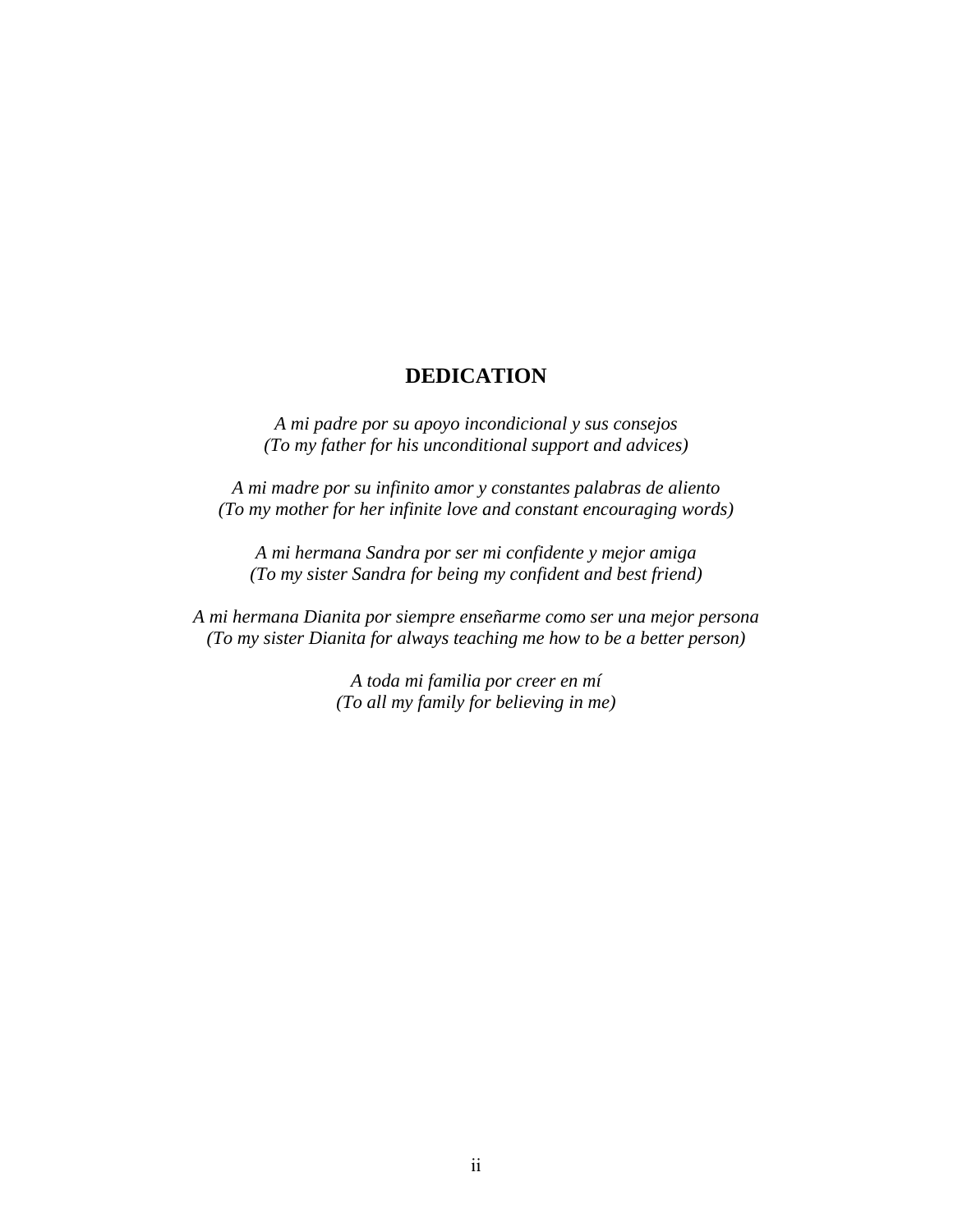## **ACKNOWLEDGEMENTS**

## *"When you want something, all the universe conspires in helping you to achieve it"* Paulo Coelho

I would like to thank the LSU AgCenter and Dr. Richardson for financially supporting my education and for believing that the development of our countries relies on well-prepared professionals. My deepest gratitude is expressed to Dr. Southern for encouraging me to continue with my education and for his valuable advice throughout all these years. Also, I would like to thank Dr. Bidner, Dr. Thompson, Dr. Bondioli, and Dr. Janes for being part of my committee and for their guidance during this process.

I would like to show my deepest gratitude to Syrena Powell, April Waguespack, Emily Frugé, Stephen Treese, and Jose Charal for their support, hard work, and good times during these years. Also, to the poultry and swine crew for always being willing to help me. I would like to thank Mr. Gerardo Romero for his advice and support during these years.

I would like to thank all my friends from Zamorano that are at LSU for their friendship and good times in Baton Rouge. Thank you for becoming my family in a place away from home. I would like to thank Jose Mite for being a true friend and for his support in all these years. I would like to show all my gratitude to Julissa Salguero for her friendship, support, and for always encouraging me to pursue my dreams.

I owe my deepest gratitude to my family Victor, Diana, Sandra, and Dianita for all their love and support during all these years. Their love and support has given me the strength and motivation to always do my best.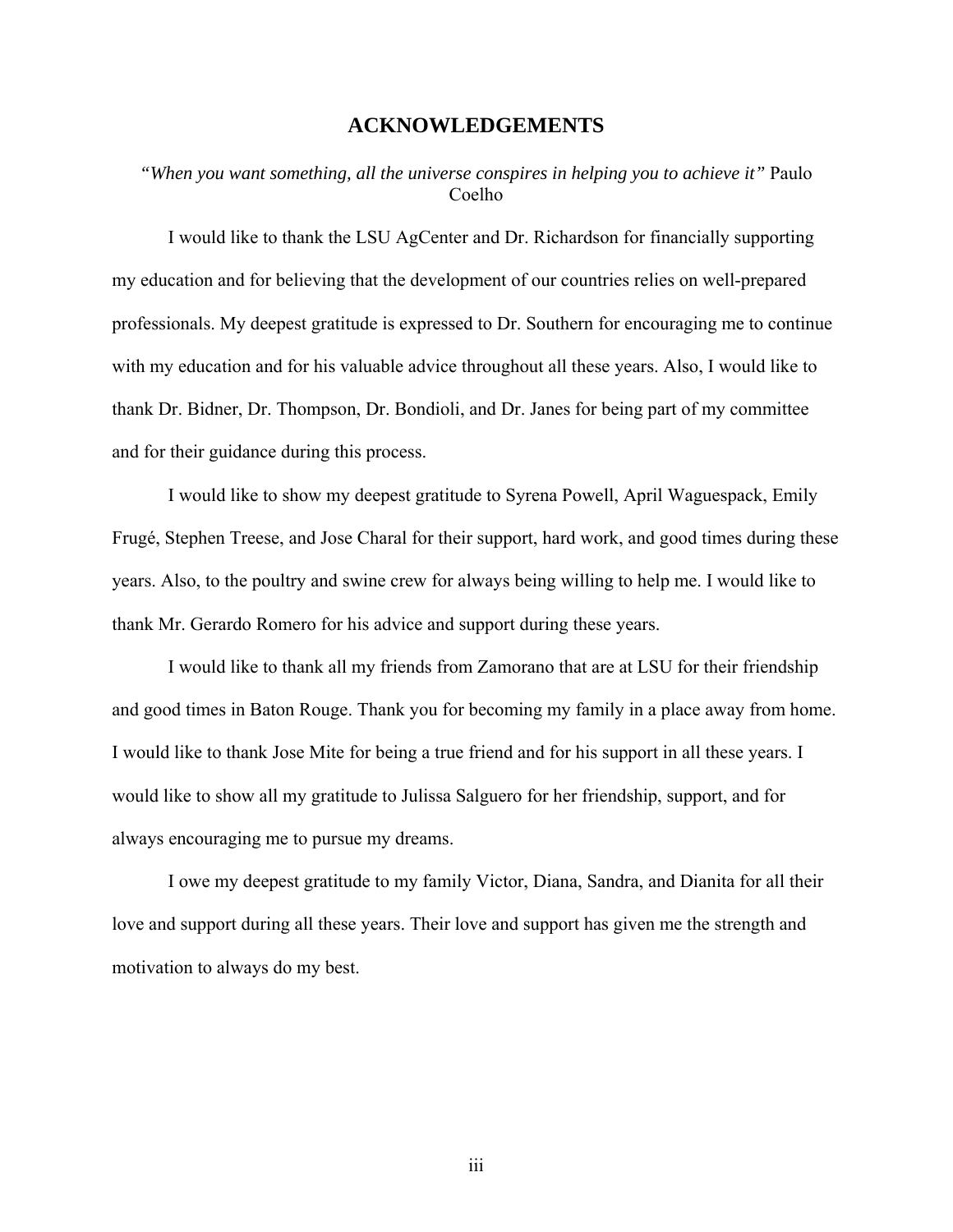| <b>CHAPTER</b> |                                                                                                                                   |  |
|----------------|-----------------------------------------------------------------------------------------------------------------------------------|--|
| 1              |                                                                                                                                   |  |
| $\overline{2}$ |                                                                                                                                   |  |
|                |                                                                                                                                   |  |
|                |                                                                                                                                   |  |
|                |                                                                                                                                   |  |
|                |                                                                                                                                   |  |
|                |                                                                                                                                   |  |
| 3              | EFFECT OF MILK CHOCOLATE PRODUCT ON WEEK-ONE FEED INTAKE<br>AND GROWTH PERFORMANCE OF WEANLING PIGS <sup>1</sup>                  |  |
|                |                                                                                                                                   |  |
|                |                                                                                                                                   |  |
|                |                                                                                                                                   |  |
|                |                                                                                                                                   |  |
| $\overline{4}$ | EFFECT OF CANDY OATS ON WEEK-ONE FEED INTAKE AND GROWTH<br>PERFORMANCE OF WEANLING PIGS                                           |  |
|                |                                                                                                                                   |  |
|                |                                                                                                                                   |  |
|                |                                                                                                                                   |  |
|                |                                                                                                                                   |  |
| 5              | EFFECT OF SPRAY-DRIED PLASMA PROTEIN AND A NOVEL SWINE<br>NUTRITIONAL SUPPLEMENT ON GROWTH PERFORMANCE OF<br><b>WEANLING PIGS</b> |  |
|                |                                                                                                                                   |  |
|                |                                                                                                                                   |  |
|                |                                                                                                                                   |  |
|                |                                                                                                                                   |  |
|                |                                                                                                                                   |  |

# **TABLE OF CONTENTS**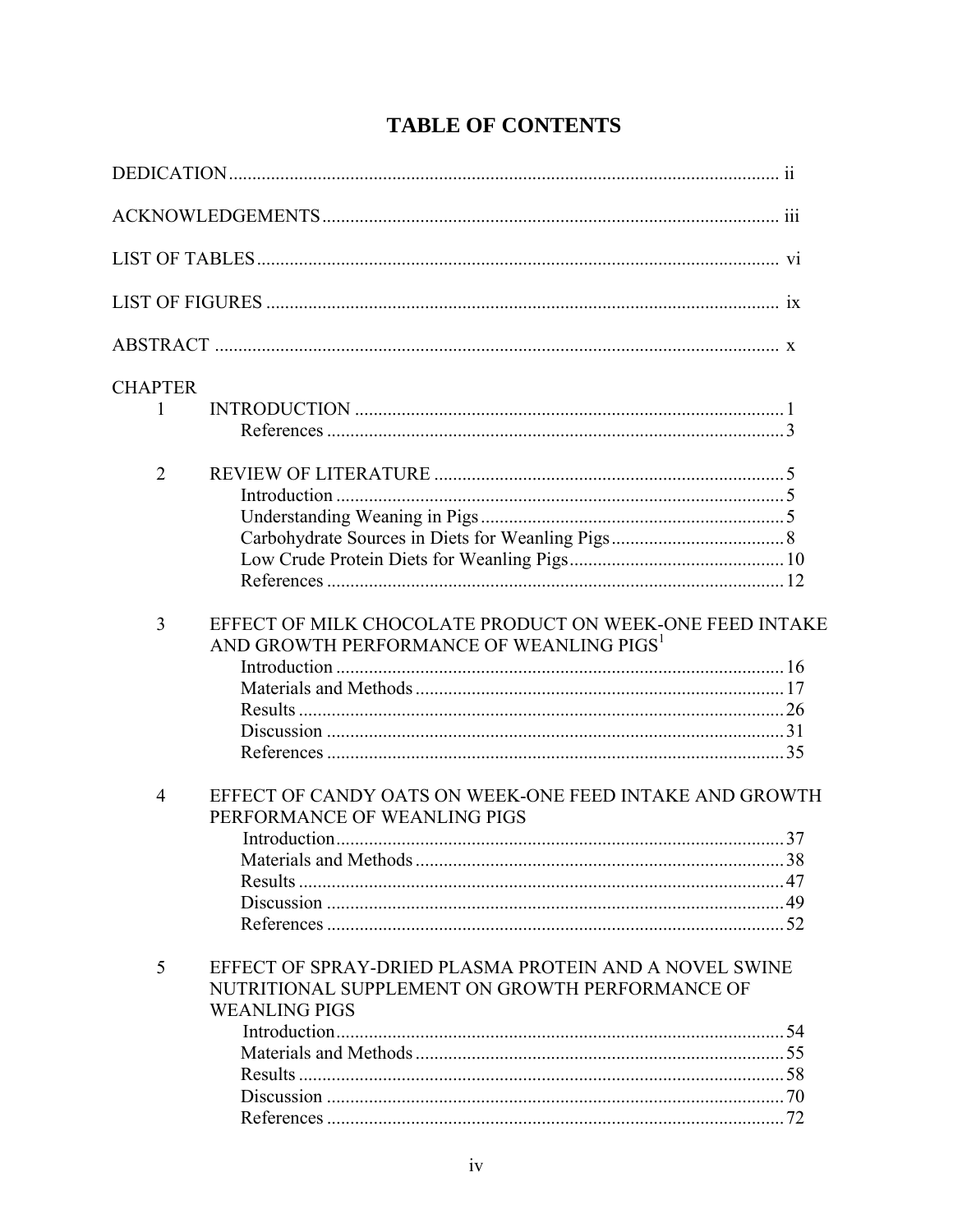| 6 | MAXIMIZING THE USE OF SUPPLEMENTAL AMINOACIDS IN DIETS FOR |  |  |  |  |
|---|------------------------------------------------------------|--|--|--|--|
|   | WEANLING PIGS: I. SIX- TO TWELVE-KILOGRAM PIGS             |  |  |  |  |
|   | Introduction.                                              |  |  |  |  |
|   |                                                            |  |  |  |  |
|   |                                                            |  |  |  |  |
|   |                                                            |  |  |  |  |
|   |                                                            |  |  |  |  |
| 7 | MAXIMIZING THE USE OF SUPPLEMENTAL AMINOACIDS IN DIETS FOR |  |  |  |  |
|   | WEANLING PIGS: II. THIRTEEN- TO TWENTY-THREE-KILOGRAM PIGS |  |  |  |  |
|   |                                                            |  |  |  |  |
|   |                                                            |  |  |  |  |
|   |                                                            |  |  |  |  |
|   |                                                            |  |  |  |  |
|   |                                                            |  |  |  |  |
| 8 |                                                            |  |  |  |  |
|   |                                                            |  |  |  |  |
|   |                                                            |  |  |  |  |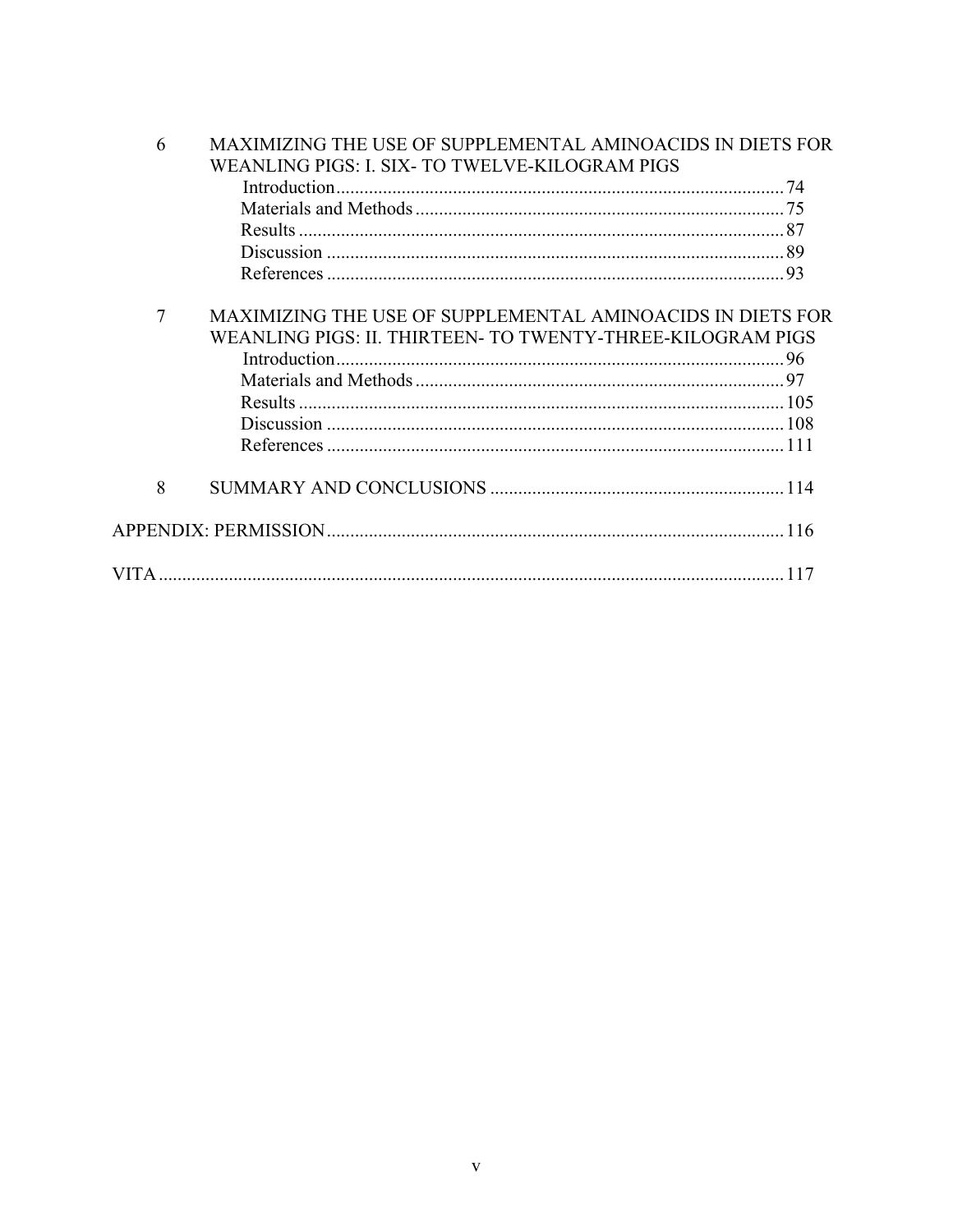## **LIST OF TABLES**

| Table<br>3.1 | Composition of phase 1 experimental diets that were fed to weanling pigs in Exp. 1, 2,                                                                                      |
|--------------|-----------------------------------------------------------------------------------------------------------------------------------------------------------------------------|
| 3.2          | Composition of phase 2 experimental diets that were fed to weanling pigs in Exp. 1, 2,                                                                                      |
| 3.3          | Composition of phases 3 and 4 experimental diets that were fed to weanling pigs in Exp.                                                                                     |
| 3.4          | Effect of dietary dried whey (DW) and its partial replacement with milk chocolate<br>product (MCP) on feed intake $(g/d)$ during the first 7 d post-weaning in the combined |
| 3.5          | Effect of dietary dried whey (DW) and its partial replacement with milk chocolate<br>product (MCP) on growth performance of weanling pigs in the combined data from Exp.    |
| 3.6          | Effect of dietary dried whey (DW) and its total replacement with milk chocolate product                                                                                     |
| 3.7          | Effect of dietary dried whey (DW) and its total replacement with milk chocolate product                                                                                     |
| 3.8          | Effect of dietary dried whey permeate (DW) on growth performance of weanling pigs,                                                                                          |
| 4.1          | Nutrient composition of dried whey permeate (DWP), steam rolled oats (SRO), and                                                                                             |
| 4.2          | Composition of phase 1 experimental diets that were fed to weanling pigs (as-fed                                                                                            |
| 4.3          | Composition of phase 2 experimental diets that were fed to weanling pigs (as-fed                                                                                            |
| 4.4          | Composition of phases 3 and 4 experimental diets that were fed to weanling pigs (as-fed                                                                                     |
| 4.5          | Effect of dietary dried whey permeate (DWP) and its partial or total replacement with                                                                                       |
| 4.6          | Effect of dietary dried whey permeate (DWP) and its partial or total replacement with                                                                                       |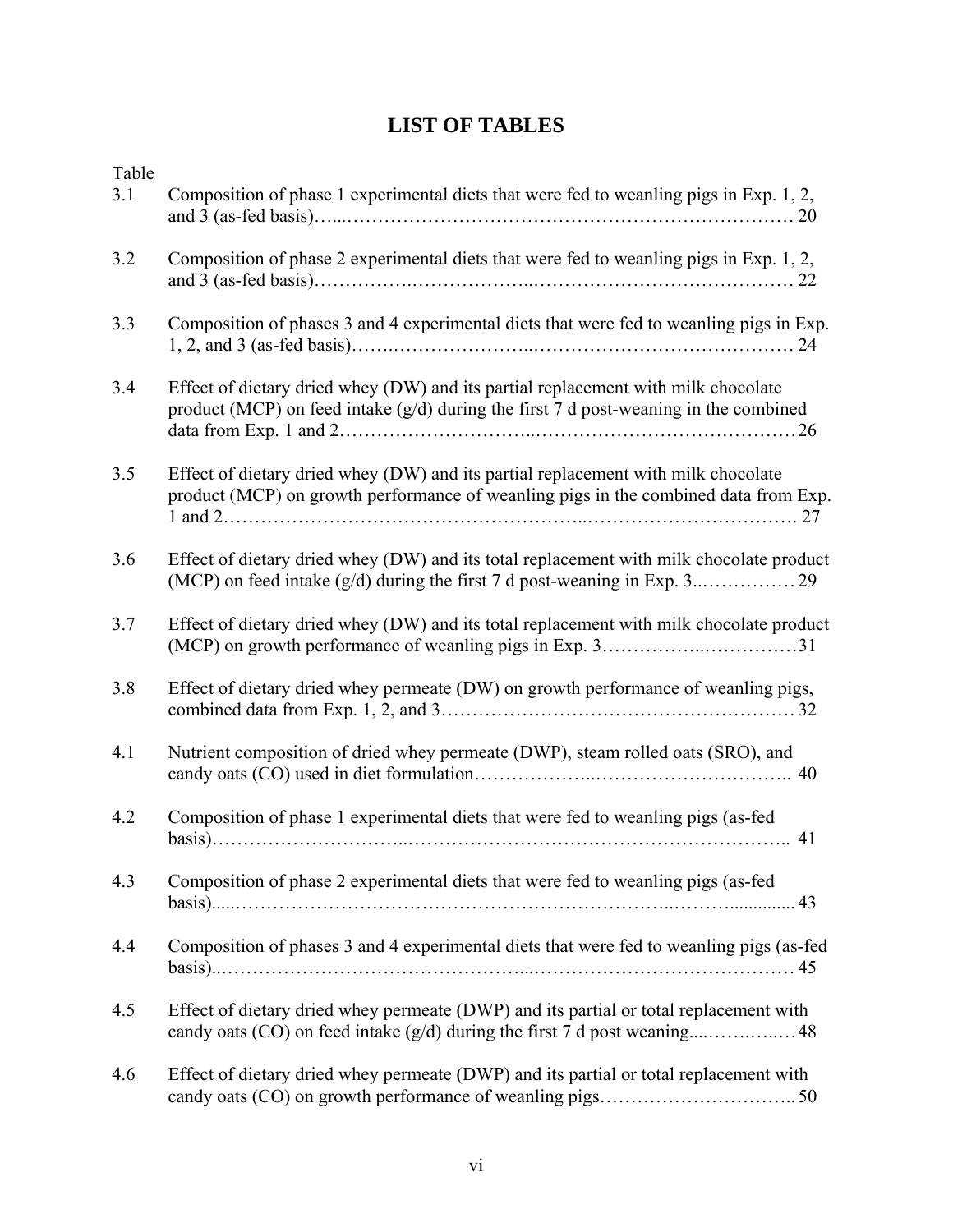| 5.1 | Nutrient composition of spray-dried plasma protein (SDPP) and swine nutritional                                                                                       |
|-----|-----------------------------------------------------------------------------------------------------------------------------------------------------------------------|
| 5.2 | Composition of phase 1 experimental diets that were fed to weanling pigs in Exp. 1 (as-                                                                               |
| 5.3 | Composition of phases 2 and 3 experimental diets that were fed to weanling pigs in Exp.                                                                               |
| 5.4 | Composition of phase 1 experimental diets that were fed to weanling pigs in Exp. 2 (as-                                                                               |
| 5.5 | Composition of phases 2 and 3 experimental diets that were fed to weanling pigs in Exp.                                                                               |
| 5.6 | Effect of swine nutritional supplement (SNS) as a replacement of spray-dried plasma                                                                                   |
| 5.7 | Effect of swine nutritional supplement (SNS) as a replacement of spray-dried plasma                                                                                   |
| 6.1 | Composition of experimental diets that were fed to weanling pigs in Exp. 1 (as-fed                                                                                    |
| 6.2 | Composition of experimental diets that were fed to weanling pigs in Exp. 2 (as-fed                                                                                    |
| 6.3 | Composition of experimental diets that were fed to weanling pigs in Exp. 3 (as-fed                                                                                    |
| 6.4 | Composition of experimental diets that were fed to weanling pigs in Exp. 4 (as-fed                                                                                    |
| 6.5 | Effect of supplementing a Lys deficient peanut meal diet with supplemental L-Lys on<br>growth performance of weanling pigs from d 0 to 7 post-weaning in Exp. 1 88    |
| 6.6 | Effect of graded levels of standardized ileal digestible (SID) Lys on growth performance                                                                              |
| 6.7 | Effect of graded levels of supplemental L-Lys, along with DL-Met, L-Thr, and L-Trp on<br>growth performance of weanling pigs from d 7 to 21 post-weaning in Exp. 3 89 |
| 6.8 | Effect of graded levels of supplemental L-Lys, along with DL-Met, L-Thr, and L-Trp on<br>growth performance of weanling pigs from d 7 to 21 post-weaning in Exp. 4 90 |
| 7.1 | Composition of experimental diets that were fed to weanling pigs in Exp. 1 (as-fed                                                                                    |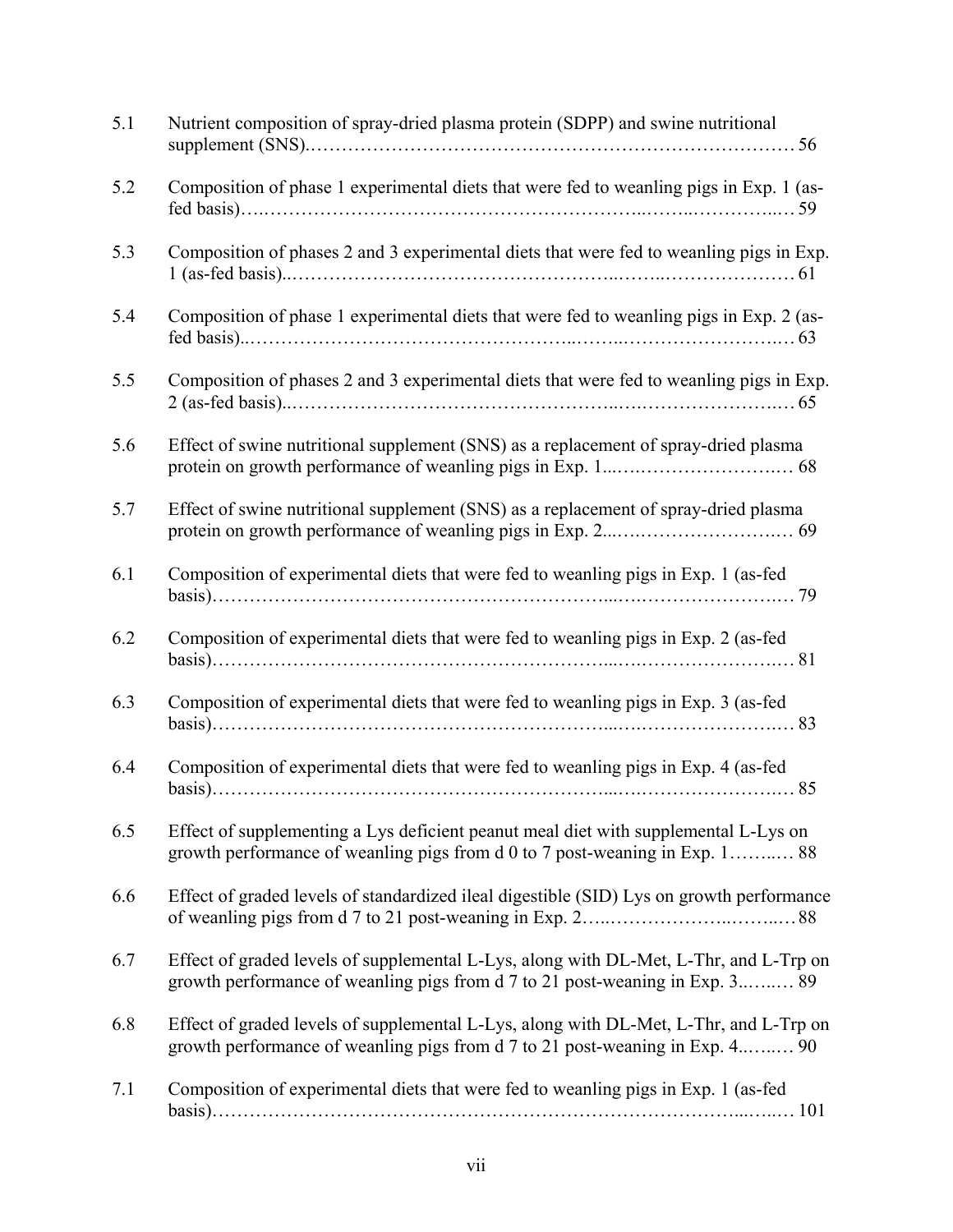- 7.2 Composition of experimental diets that were fed to weanling pigs in Exp. 2 to 4 (as-fed basis)…………………………………………………………………………...…..… 103
- 7.3 Effect of graded levels of standardized ileal digestible (SID) Lys on growth performance of weanling pigs from  $d$  21 to 28 post-weaning in Exp. 1…  $\ldots$   $\ldots$   $\ldots$   $\ldots$   $\ldots$  105
- 7.4 Effect of graded levels of supplemental L-Lys, along with DL-Met, L-Thr, and L-Trp on growth performance of weanling pigs from d 21 to 28 post-weaning in Exp. 2…..… 106
- 7.5 Effect of graded levels of supplemental L-Lys, along with DL-Met, L-Thr, and L-Trp on growth performance of weanling pigs from d 21 to 35 post-weaning in Exp. 3…..… 106
- 7.6 Effect of graded levels of supplemental L-Lys, along with DL-Met, L-Thr, and L-Trp on growth performance of weanling pigs from d 21 to 35 post-weaning in Exp. 4…..… 107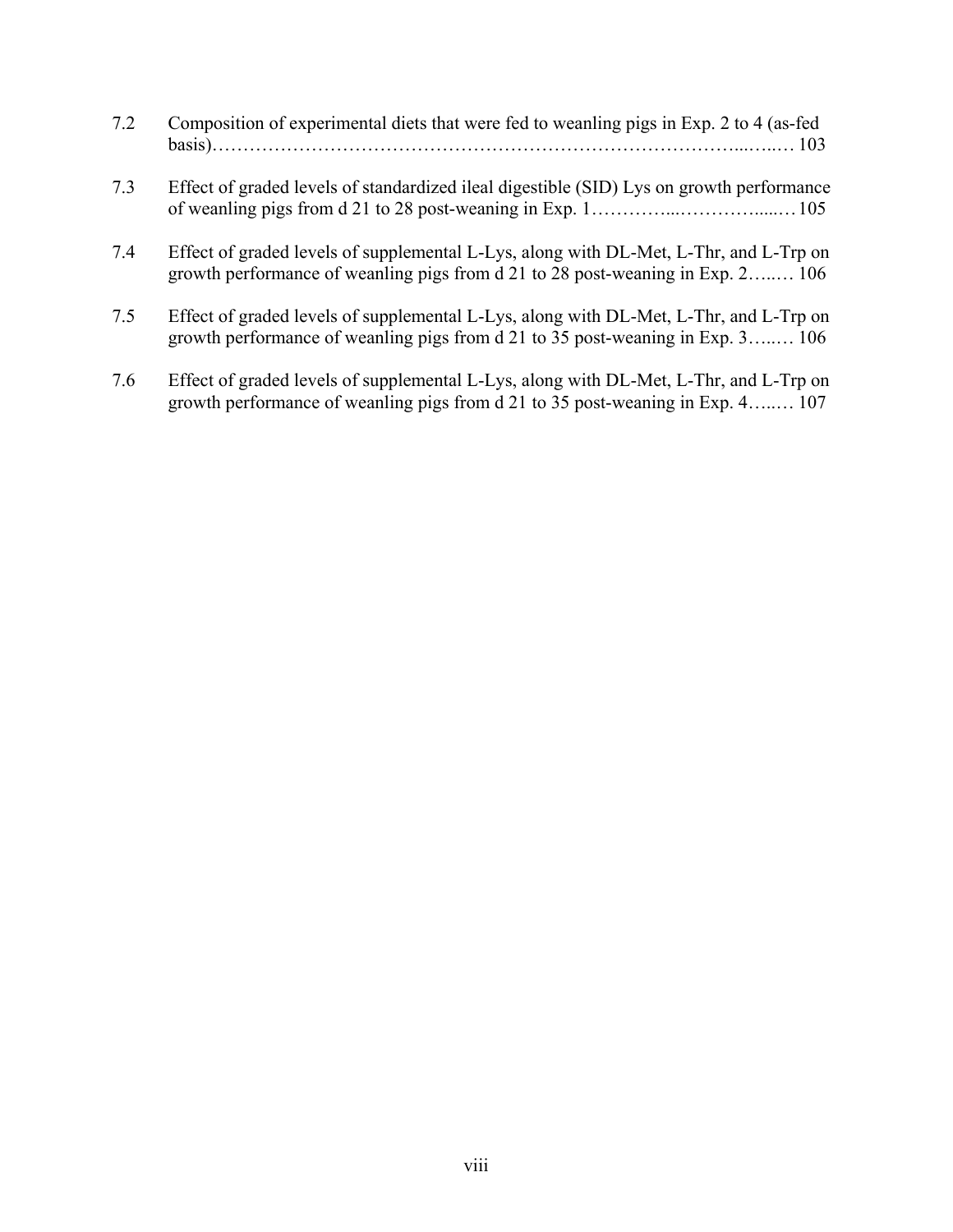## **LIST OF FIGURES**

# Figure

| 2.1 | An integrated summary of some of the important aspects related to weaning of pigs                                                                                                                                                                                                                                                                                                                                                       |
|-----|-----------------------------------------------------------------------------------------------------------------------------------------------------------------------------------------------------------------------------------------------------------------------------------------------------------------------------------------------------------------------------------------------------------------------------------------|
| 3.1 | Daily feed intake $(g/pig)$ of pigs fed diets with no lactose (NC), with 20% dried whey<br>(PC), with 5% dried whey and 15% MCP (25MCP), and with 10% dried whey and 10%<br>MCP (50MCP) in the combined data of Exp. 1 and 2 (Panel A; Table 3.4). Daily feed<br>intake of pigs fed the NC, PC, and 20% MCP (100MCP) diets in Exp. 3 (Panel B; Table                                                                                    |
| 4.1 | Daily feed intake $(g/pig)$ of pigs fed 1) positive control diet (PC) with dried whey<br>permeate (DWP) but with no steam rolled oats, 2) negative control diet (NC) with no<br>DWP but with steam rolled oats, 3) NC with DWP (100DWP), 4) 50% replacement of<br>the total sugars provided by DWP in the 100DWP diet with CO (50CO), and 5) 100%<br>replacement of the total sugars provided by DWP in the 100DWP diet with CO (100CO; |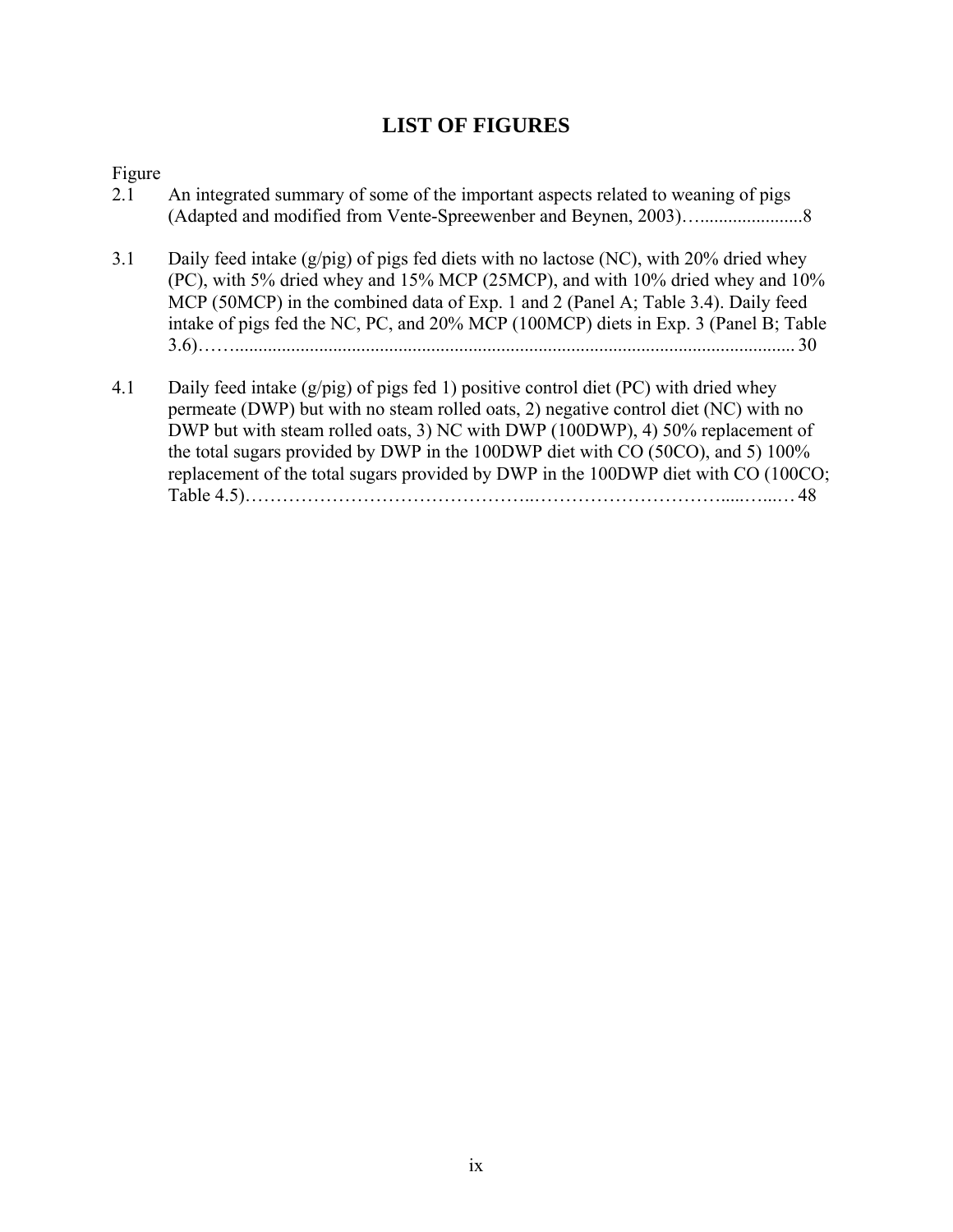### **ABSTRACT**

The objectives of this research were 1) to determine the effect of partial or total replacement of dried whey (DW) or dried whey permeate (DWP) with milk chocolate product (MCP) or candy oats (CO) on wk-1 feed intake and growth performance of weanling pigs, 2) to determine the effect of replacing spray-dried plasma protein (SDPP) with a novel swine nutritional supplement (SNS) on growth performance of weanling pigs, and 3) to determine the maximum level of supplemental L-Lys, along with DL-Met, L-Thr, and L-Trp that can be added in diets for 6- to 12 and 13- to 23-kg pigs without negatively affecting growth performance. Three experiments were conducted to compare the feeding value of MCP (20% lactose and 60% sugars) and DW (70% lactose) in diets for weanling pigs. Results from these experiments indicate that partial or total replacement of DW with MCP did not affect wk-1 feed intake or growth performance of weanling pigs. Thus, MCP could be considered as a formulation alternative to DW. The efficacy of DW to stimulate growth performance was confirmed in these experiments. A similar experiment was conducted to compare the feeding value of CO (60% total sugars and 25% cooked oat-based cereals) and DWP (80% lactose). Results from this experiment indicate that a combination of DWP and CO, each providing 50% of the total sugar level of the diet, effectively stimulated wk-1 feed intake and growth performance of weanling pigs. Similarly, because total replacement of DWP with CO did not affect growth performance, CO can be considered as a formulation alternative to DWP. Two experiments were conducted to determine the effect of replacing SDPP with SNS (concentrated plasma fraction) on growth performance of weanling pigs. Results from these experiments indicate that the inclusion of SDPP or SNS did not affect growth performance of pigs compared with those fed a negative control diet housed under high sanitary conditions. A total of 8 experiments were conducted to determine the maximum level of supplemental L-Lys, along with DL-Met, L-Thr, and L-Trp that

x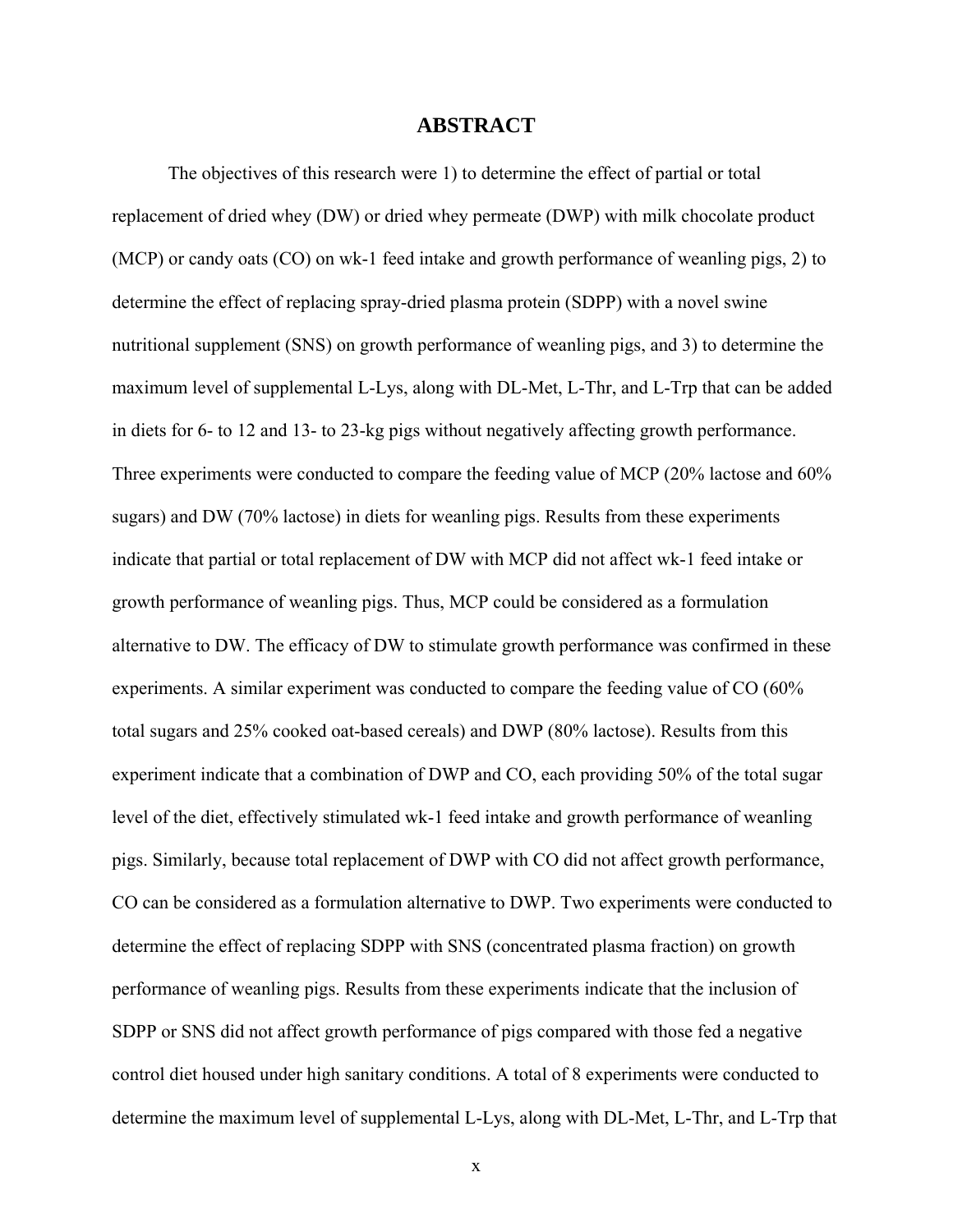can be added in diets for 6- to 12-kg and 13- to 23-kg pigs without negatively affecting growth performance. Results from these experiments indicate that supplemental L-Lys levels up to 0.298 (0.59% Lys·SO4; 0.38% Lys·HCl) or 0.198% (0.39% Lys·SO4; 0.25% Lys·HCl) can be added in diets for 6- to 12-kg pigs without negatively affecting ADG or G:F, respectively. The optimum SID Ile:Lys ratio may not be greater than 0.55 in diets containing low levels of red blood cells. In diets for 13- to 23-kg pigs, supplemental L-Lys levels up to  $0.423$  ( $0.83\%$  Lys·SO<sub>4;</sub>  $0.54\%$ ) Lys·HCl) or 0.331% (0.65% Lys·SO4; 0.42% Lys·HCl) can be added in corn-soybean meal (SBM) diets without negatively affecting ADG or G:F, respectively. It seems that ratios of 0.56 or 0.62 for SID Ile:Lys and Val:Lys respectively, may be adequate for 13-kg pigs fed corn-SBM diets.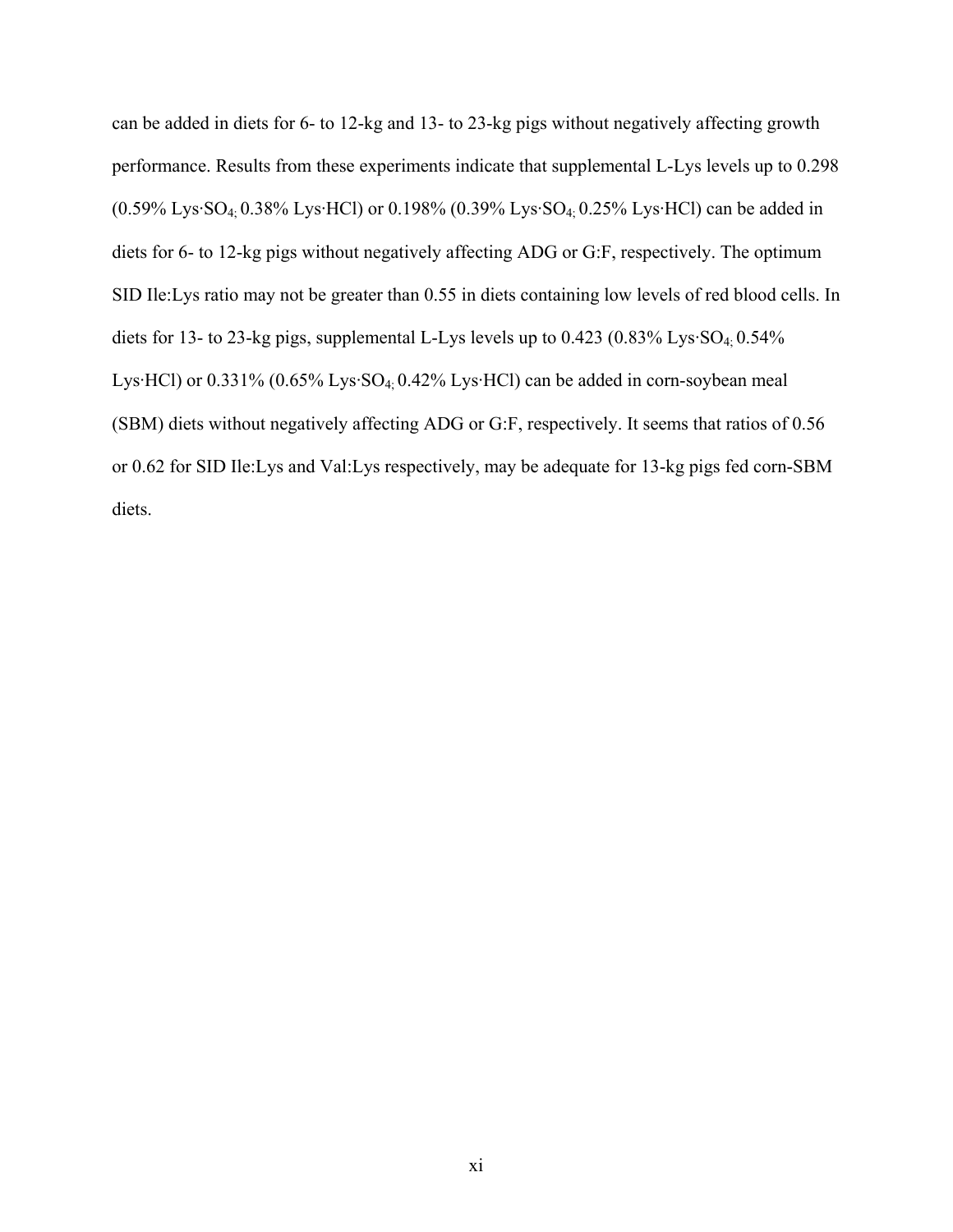### **CHAPTER 1**

## **INTRODUCTION**

Since the 1950s, the swine industry has experienced structural changes and continuous improvements in efficiency of production. In most pork producing countries, there has been a trend for fewer and larger operations; therefore, applying economies of scales and reducing costs of production. Specialized operations and multisite production schemes have been adopted, improving animal health and reproductive performance (Hollis and Curtis, 2001). In the USA, there has been a continuous improvement in litter size and annual sow productivity (NASS, 2009). The average weaning age has declined to 3 or less weeks of age, reducing the farrowing interval of sows and therefore, increasing the number of pigs produced per sow per year. However, reducing weaning age also increases the challenges for managing and feeding the early-weaned pig.

The weaning period is considered the most stressful event in the pork production cycle. At weaning, pigs are confronted by multiple social, environmental, and nutritional stresses that result in reduced feed intake, poor growth rate, and increased susceptibility to enteric diseases. A period of anorexia or low feed intake during the first week post-weaning has been identified as the main cause for the poor growth performance and also for the negative alterations in intestinal integrity and function. Consequently, a mixture of highly digestible and palatable ingredients, that provide nutrients in a chemical form that are in accordance with the digestive capacity of the weanling pig, have been used to stimulate feed intake and to reduce the growth lag after weaning. However, the cost of these standard ingredients is usually high and in some instances, their availability is limited. Thus, novel feed ingredients capable to support similar or greater performance are needed.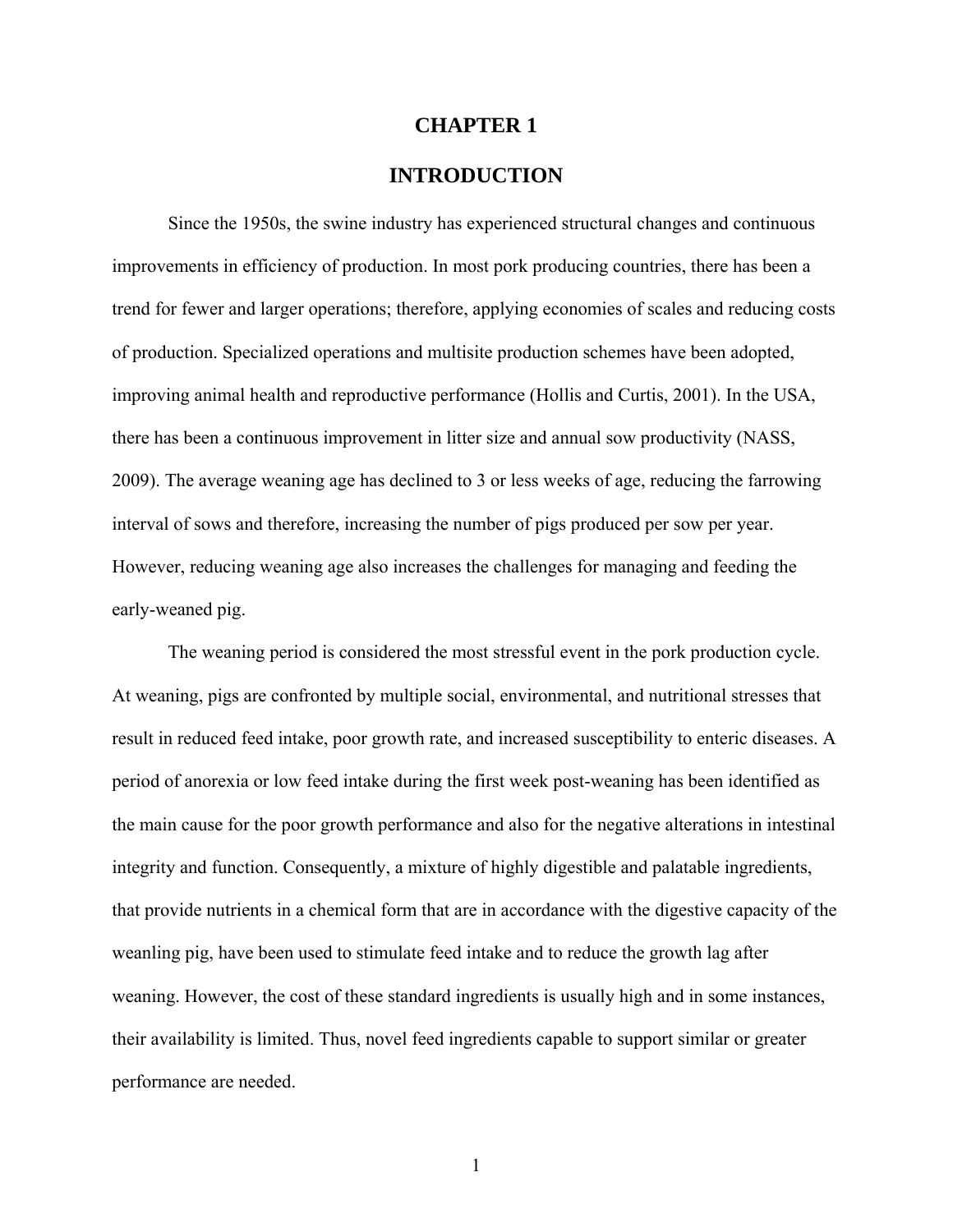Milk derived products such as dried whey (**DW**) and dried whey permeate (**DWP**) have been shown to stimulate feed intake and growth performance of weanling pigs (Mahan, 1993; Naranjo et al., 2010). Mahan (1992) demonstrated that the lactose component of DW is the main ingredient responsible for the enhanced growth performance of weanling pigs. Although consistent responses have been reported with DW or DWP, other carbohydrate sources containing different sugar profiles may be just as effective (Mavromichalis et al., 2001; Naranjo et al., 2010). Milk chocolate product (**MCP**) and candy oats (**CO**) are novel carbohydrate products that are typically less expensive than DW or DWP (Dean, 2010, *personal communication*); however, more research is needed to determine their efficacy to stimulate wk-1 feed intake and growth performance of weanling pigs.

Spray-dried plasma protein (**SDPP**) is a highly digestible and palatable protein source commonly used in diets for weanling pigs in the USA. The efficacy of SDPP to stimulate feed intake and ADG during the first 2 wk post-weaning is well documented (van Dijk et al., 2001). The mode of action by which SDPP improves growth performance is not completely known, but increased evidence suggest that its immunoglobulin fraction is the mainly responsible (Pierce et al., 2005). Given that SDPP is one of the most expensive protein sources commonly added in diets for weanling pigs, a novel swine nutritional supplement (**SNS**) completely derived from animal plasma has been developed. In this product, plasma goes through a patented chemical process in which the immunoglobulin components are activated by releasing them from their carrier protein (Hagen, 2010, *personal communication*). However, limited research has been conducted to determine the efficacy of replacing SDPP with a combination of SNS and less expensive protein sources.

Another important aspect of a successful nutritional program for weanling pigs is to formulate diets to closely meet the amino acids (**AA**) requirements without providing excess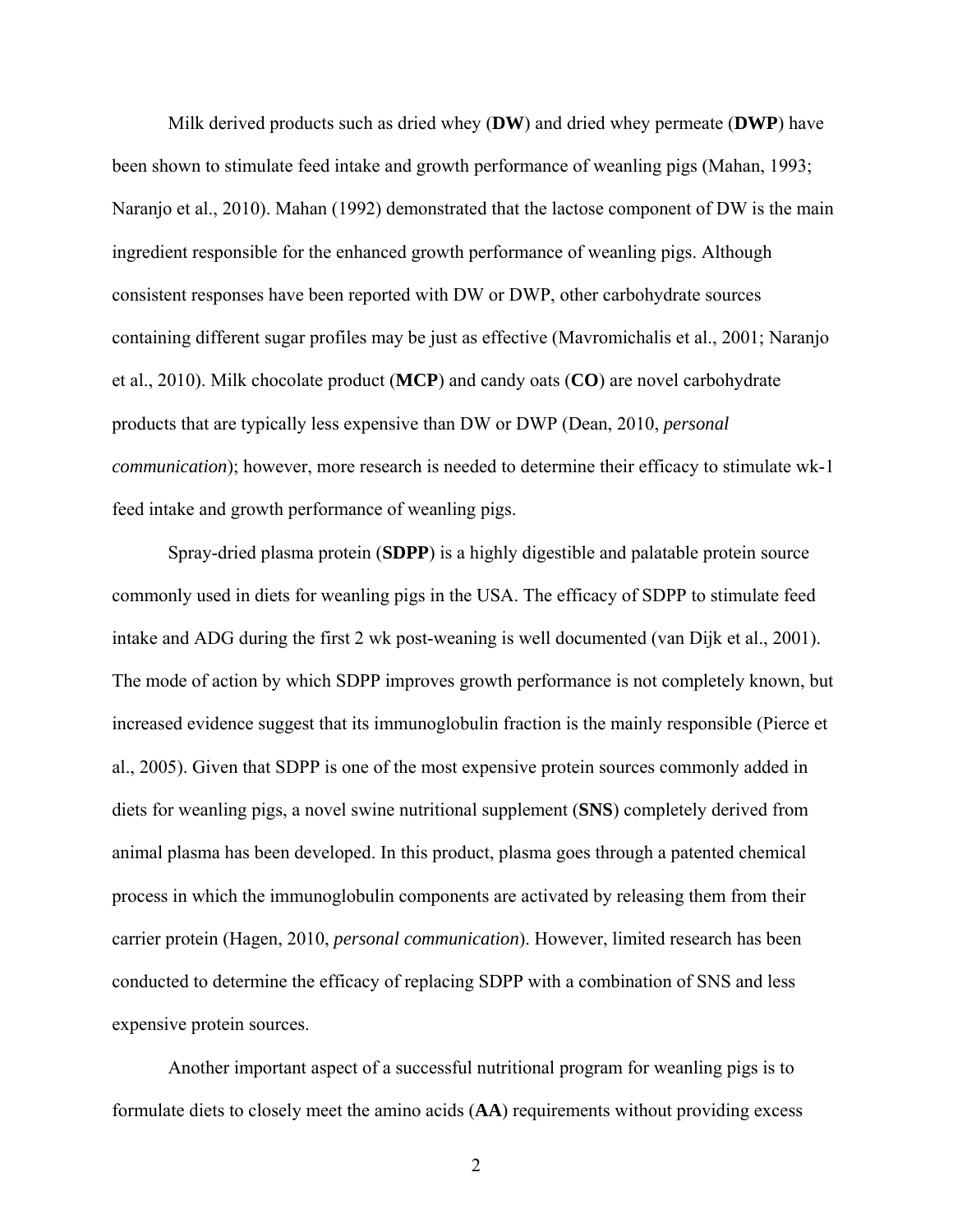levels of crude protein (**CP**). Diets of early-weaned pigs contain high levels of CP to meet their high AA requirements. However, reducing CP levels in diets for weanling pigs may 1) improve overall utilization of N, 2) reduce N excretion, 3) reduce the buffering capacity of the diet, and 4) improve intestinal health and integrity. However, the effects of low CP-AA supplemented diets on growth performance of weanling pigs have been inconsistent. Additionally, in most of the previous research, low CP diets were supplemented with either Ile, Val, or both. At this particular period of time, the most cost effective approach to develop low CP diets for pigs is to maximize the use of supplemental L-Lys, DL-Met, L-Thr, and L-Trp before the next limiting AA (Ile, Val, or His) reduces growth performance.

Body weight at birth, at weaning, and at the end of the nursery period are critical for subsequent weight gain and age at slaughter. Therefore, developing a nutritional program aimed to maximize growth performance of pigs during the post-weaning period has the potential to improve overall pork production efficiency.

 Therefore, the objectives of this research were 1) to evaluate novel carbohydrates sources (MCP and CO) as a replacement of DW or DWP on wk-1 feed intake and growth performance of weanling pigs, 2) to evaluate SNS as a replacement of SDPP on growth performance of weanling pigs, and 3) to maximize the use of commercially available supplemental AA (L-Lys, DL- Met, L-Thr, and L-Trp) in diets for 6- to12-kg and for 13- to 23-kg pigs.

#### **REFERENCES**

- Hollis, G. R., and S. E. Curtis. 2001. General characteristics of the U.S. swine industry. Pages 19-30 in Swine Nutrition. 2nd ed. A. J. Lewis and L. L. Southern, ed. CRC Press, Boca Raton.
- Mahan, D. C. 1992. Efficacy of dried whey and its lactalbumin and lactose components at two dietary lysine levels on postweaning pig performance and nitrogen balance. J. Anim. Sci. 70:2182-2187.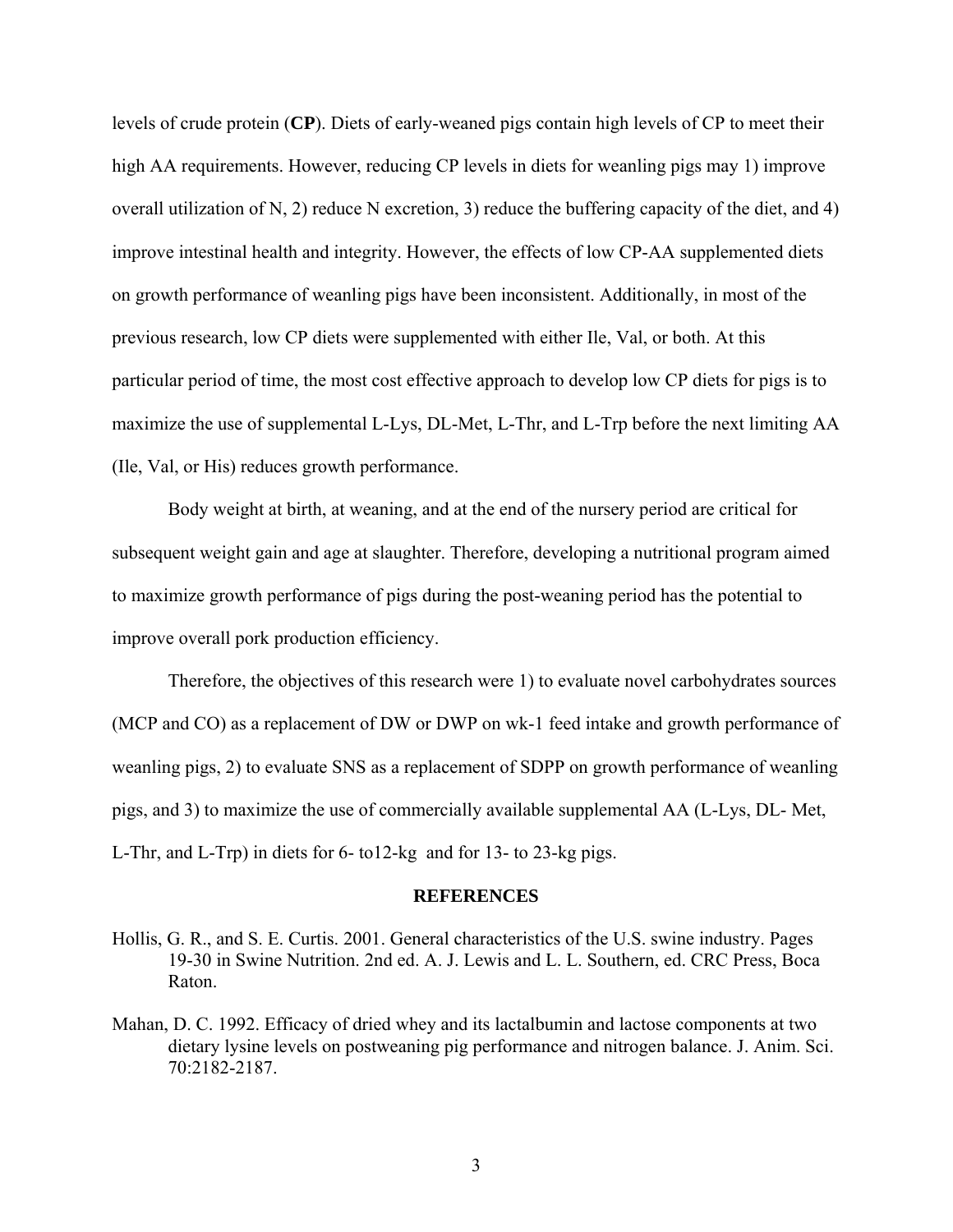- Mahan, D. C. 1993. Evaluating two sources of dried whey and the effects of replacing the corn and dried whey component with corn gluten meal and lactose in the diets of weanling swine. J. Anim. Sci. 71:2860-2866.
- Mavromichalis, I., J. D. Hancock, R. H. Hines, B. W. Senne, and H. Cao. 2001. Lactose, sucrose, and molasses in simple and complex diets for nursery pigs. Anim. Feed Sci. Technol. 93:127-135.
- NASS (National Agricultural Statistics Service). 2009. Overview of the U.S. hog industry report, Oct. 30, 2009.
- Naranjo, V. D., T. D. Bidner, and L. L. Southern. 2010. Comparison of dried whey permeate and a carbohydrate product in diets for nursery pigs. J. Anim. Sci. 88:1868-1879.
- Pierce, J. L., G. L. Cromwell, M. D. Lindemann, L. E. Russell, and E. M. Weaver. 2005. Effects of spray-dried animal plasma and immunoglobulins on performance of early weaned pigs. J. Anim. Sci. 83:2876-2885.
- van Dijk, A. J., H. Everts, M. J. A. Nabuurs, R. J. C. F. Margry, and A. C. Beynen. 2001. Growth performance of weanling pigs fed spray-dried animal plasma: a review. Livest. Prod. Sci. 68:263-274.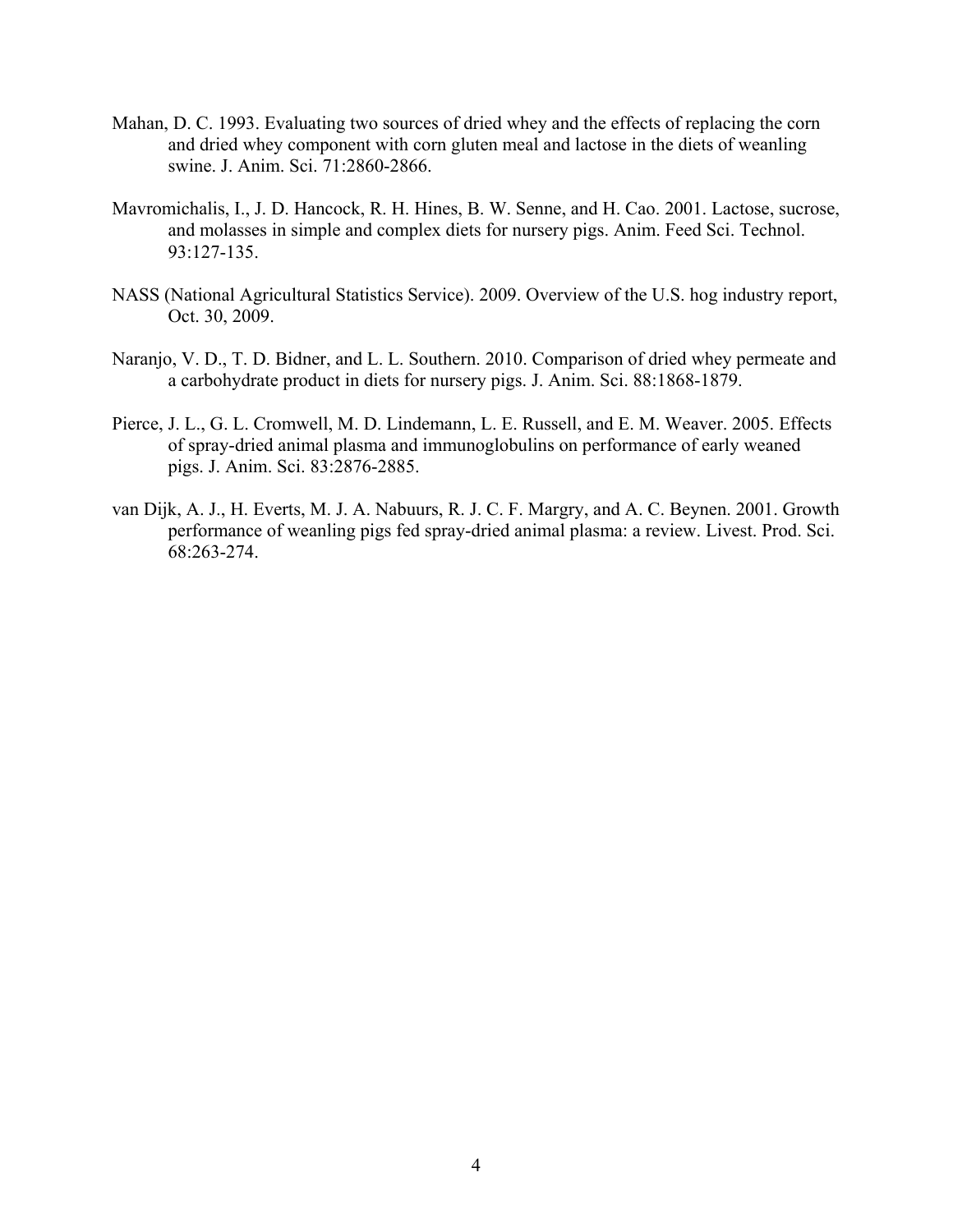### **CHAPTER 2**

## **REVIEW OF LITERATURE**

#### **INTRODUCTION**

The average weaning age in most pork producing countries has been reduced to 18 to 24 d to potentially improve efficiency of production (King and Pluske, 2003).This practice has increased the number of pigs per sow per year and reduced the risk of disease transmission between sows and pigs. However, reducing weaning age also has increased the challenges for managing and feeding the early-weaned pig.

At weaning, pigs are separated from the sow, put into a new housing system, mixed with unfamiliar pigs, and offered a dry feed with carbohydrates instead of fat as the main source of energy (Spreeuwenberg et al., 2001). In contrast, sow milk contains 20% dry matter (**DM**) that is composed of 30% protein, 40% fat, and 25% lactose. These changes cause a post-weaning growth reduction, which is mainly driven by a reduced feed intake. The extent and duration of this reduction in growth may negatively affect growth during the subsequent dietary phases and possibly increase the number of days to reach market weight. Thus, one of the main goals for a successful post-weaning feeding program is to select ingredients that will maximize feed intake immediately after weaning.

### **UNDERSTANDING WEANING IN PIGS**

Weaning under natural conditions is considered a "gradual process" that usually occurs at 9 to 22 wk of age (Brooks and Tsourgiannis, 2003, Bolhuis et al., 2009); whereas, weaning under commercial conditions is considered an "abrupt event" that usually occurs at 3 wk of age. Under natural conditions, weaning is a gradual transition from sow milk with approximately 20% DM to a solid diet containing 15 to 30% DM (forages). In contrast, pigs under commercial conditions are expected to make an instant transition from sow milk to a complex dry feed diet that usually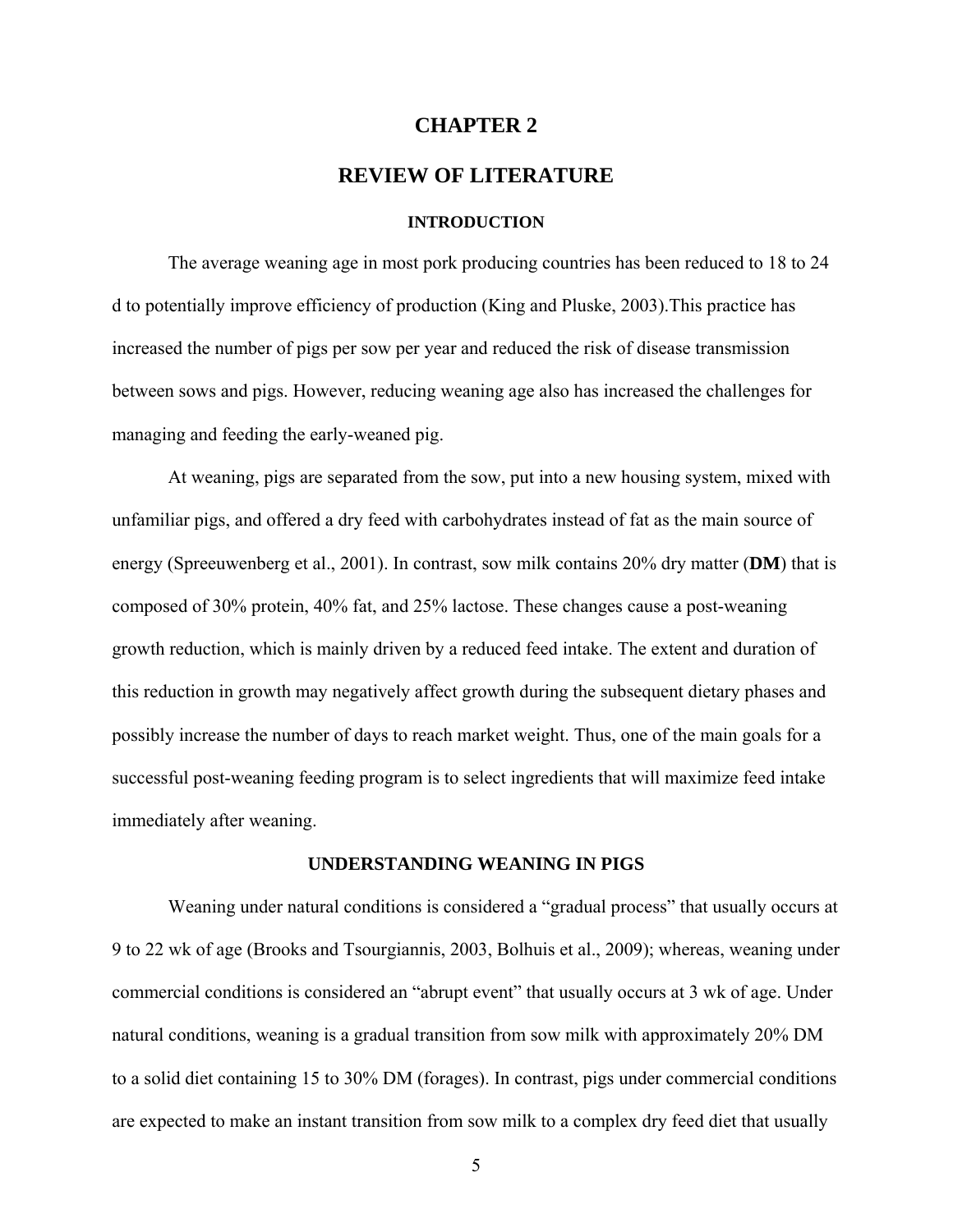contains 80 to 90% DM. However, to fully exploit the growth potential of weanling pigs, and thus, to maximize the efficiency of pork production, commercial weaning is necessary. Although in European countries, weaning before 21 d is not permitted. Furthermore, in other countries in which the use of antibiotic has been banned, weaning usually occurs from 35 to 42 d of age. Nevertheless, the primary objective at weaning is to ensure that the transition from sow milk to dry feed is as smooth as possible.

 Before weaning, sow milk is the main source of energy, nutrients, and passive immunity for pigs. Intake of an adequate amount of colostrum during the first 24 to 36 h after parturition is essential for survival and subsequent growth performance (King and Pluske, 2003). Similarly, the immunoglobulins (mainly IgA) contained in sow milk provides continuous protection throughout the intestinal lumen against pathogenic stressors. The pig's own immune system begins to develop at approximately 3 wk of age, but is not fully active until 5 to 6 wk of age (Partridge and Gill, 2001). In addition, sow milk also contains bioactive peptides such as epidermal growth factor, insulin-like growth factors, and polyamines that contribute to the gastrointestinal tract development (Dunshea, 2003).

Despite the high biological value of sow milk and its high digestibility (Mavromichalis et al., 2001), pigs artificially reared achieved greater growth rate than sow-reared pigs (Le Dividich and Sève, 2001). The milk produced by the sow becomes a limiting factor at 7 to 10 d of lactation, as pigs have the capability to consume more milk. Additionally, milk composition may limit the growth potential of the suckling pig (Noblet and Etienne, 1987). Kim et al. (2004) reported that as lactation progresses, sow milk may become deficient in protein (or an essential amino acid, **AA**) and energy. This author, reported greater growth rate in milk-fed young pigs that were supplemented with Arg. It is evident that young pigs have a tremendous potential for growth and that there are great opportunities for improvements. The potential for growth of the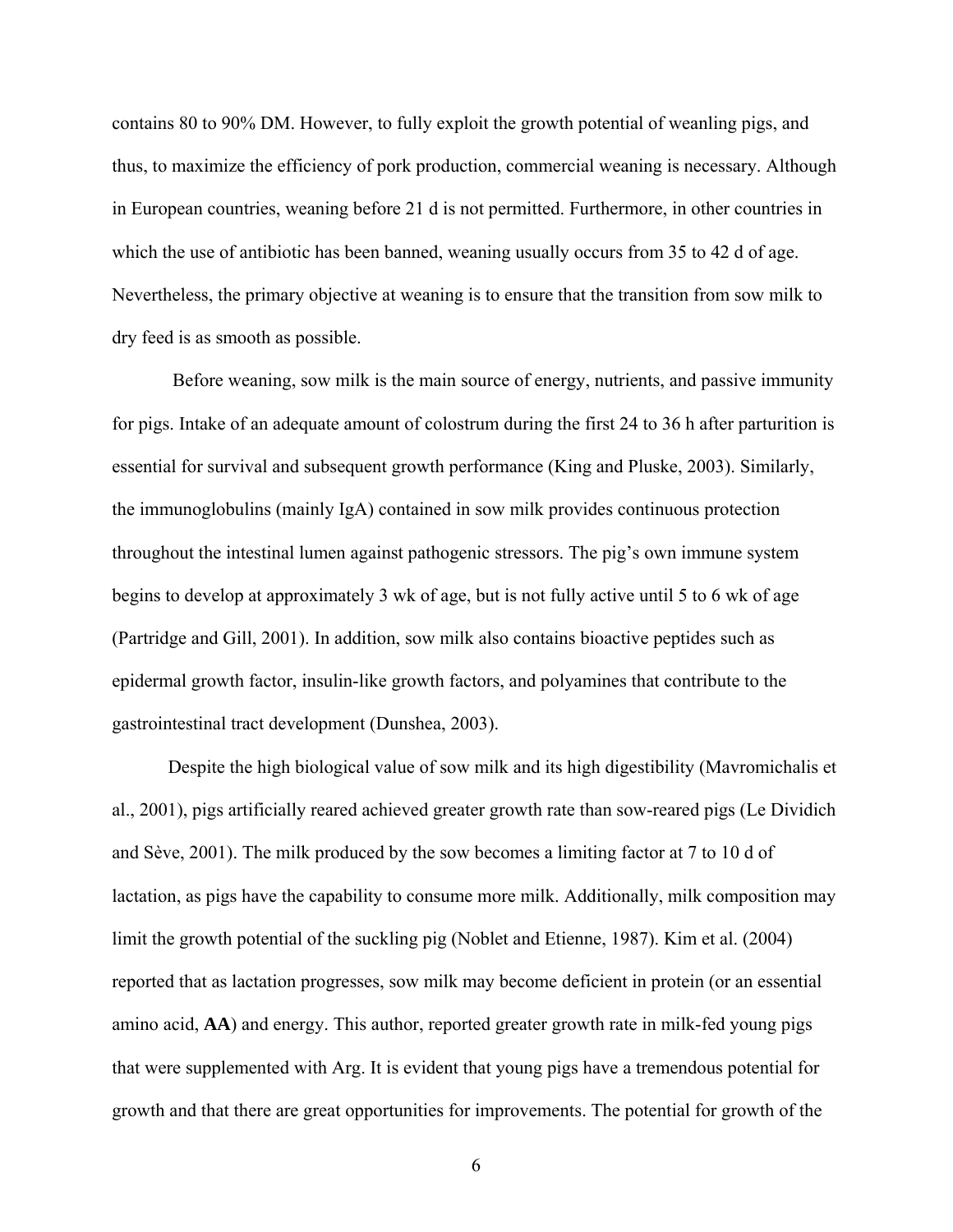young pig may be 2 or 3 times greater than those obtained under well managed commercial conditions (Williams, 2003).

At weaning, pigs encounter multiple environmental, social, and nutritional stressors that result in reduced feed intake and gastrointestinal alterations. Piè et al. (2004) reported that weaning, by itself, is associated with the upregulation of proinflammatory cytokines, especially during the first 2 d post-weaning. Cytokines are small peptide molecules that are important mediators in the regulation of the immune response. Weaning also has been associated with reductions in villous height and increase in crypt depth (Pluske et al., 1997). These alterations are more pronounced in pigs weaned at 14 d compared with those weaned at 21 d. From 5 to 8 d after weaning, intestinal structure begins to recover, but this response is highly associated with the level of feed intake.

 There has been increased interest in maximizing feed intake during the first week postweaning as gut structure and function may be maintained. Pluske et al. (1997) reported that the presence of feed in the intestinal lumen is one of the most potent stimuli for intestinal proliferation. Depravation of nutrients from the lumen of the small intestine results in reduced villous height and increased crypt depth. Reductions in villous height and increases in crypt depth have been associated with reduction in specific activity of brush border enzymes, which limits the digestive and absorptive capacity of pigs (Pluske et al., 1997). Because of these facts, it is logical to believe that an increase in feed intake in the immediate post-weaning period will maintain the integrity of the small intestine, the digestive and absorptive capacity, and therefore, will result in increased growth performance and health status.

In general, weaning in pigs may be summarized as follows: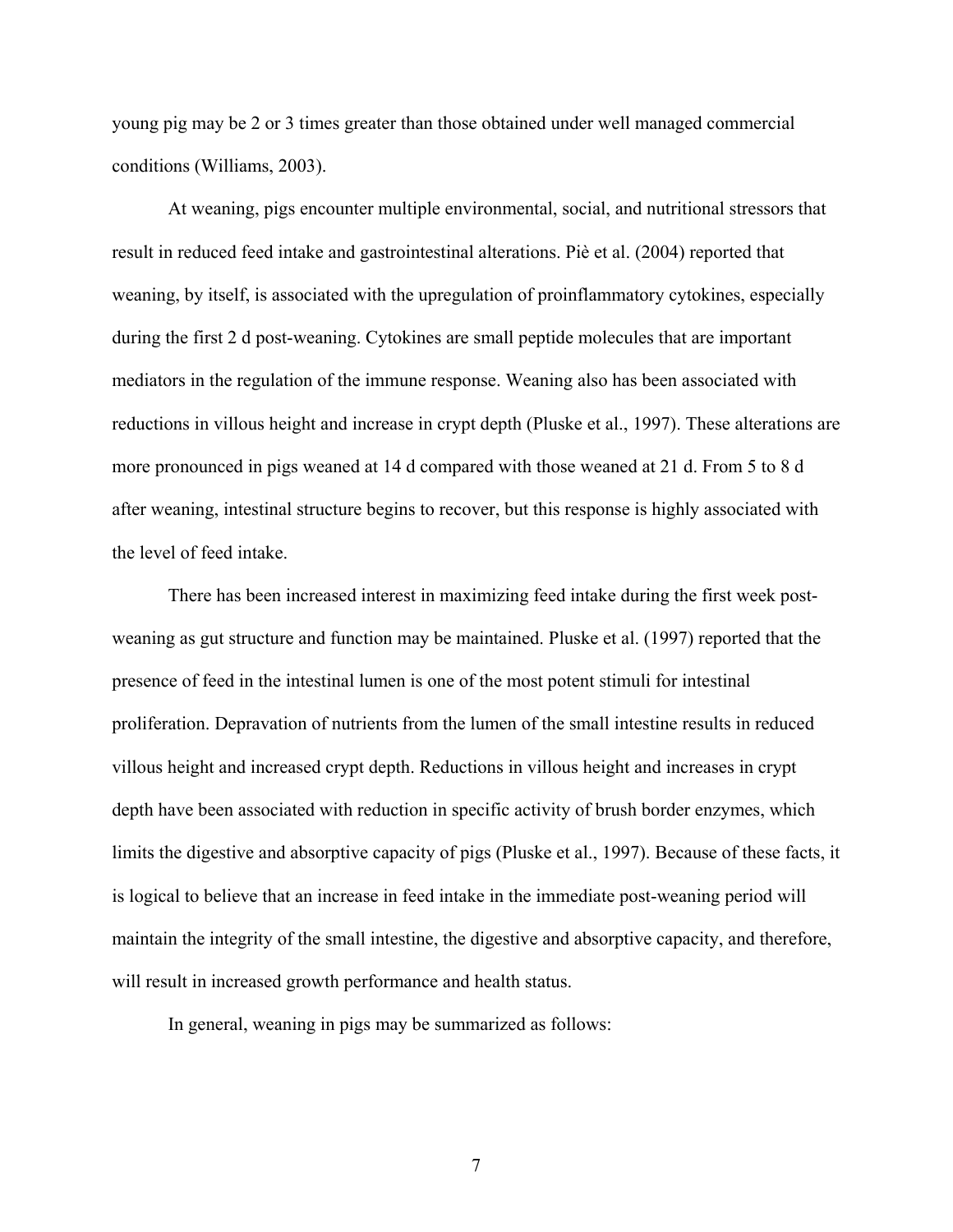

**Figure 2.1.** An integrated summary of some of the important aspects related to weaning of pigs (Adapted and modified from Vente-Spreewenber and Beynen, 2003).

## **CARBOHYDRATE SOURCES IN DIETS FOR WEANLING PIGS**

The efficacy of milk products such as dried whey (**DW**), dried whey permeate (**DWP**), and deproteinized whey in improving feed intake and growth performance of weanling pigs is well documented (Mahan, 1993; Owen et al., 1993; Nessmith et al., 1997; Naranjo et al., 2010). Mahan (1992) evaluated the lactoalbumin and lactose component of DW and reported that lactose was mainly responsible for the enhanced growth performance.

Several studies have evaluated the effect of different levels of lactose in diets for weanling pigs. Nessmith et al. (1997) reported linear improvements in ADG and ADFI with increasing dietary lactose levels up to 40% in pigs weaned between 10 and 19 d of age. Mahan (1993) reported similar results in pigs weaned at 23 d of age and with lactose levels up to 25%. However, the dietary lactose level necessary to maximize growth performance of weanling pigs decreases as pigs become older and heavier. Mahan et al. (2004) reported that the lactose levels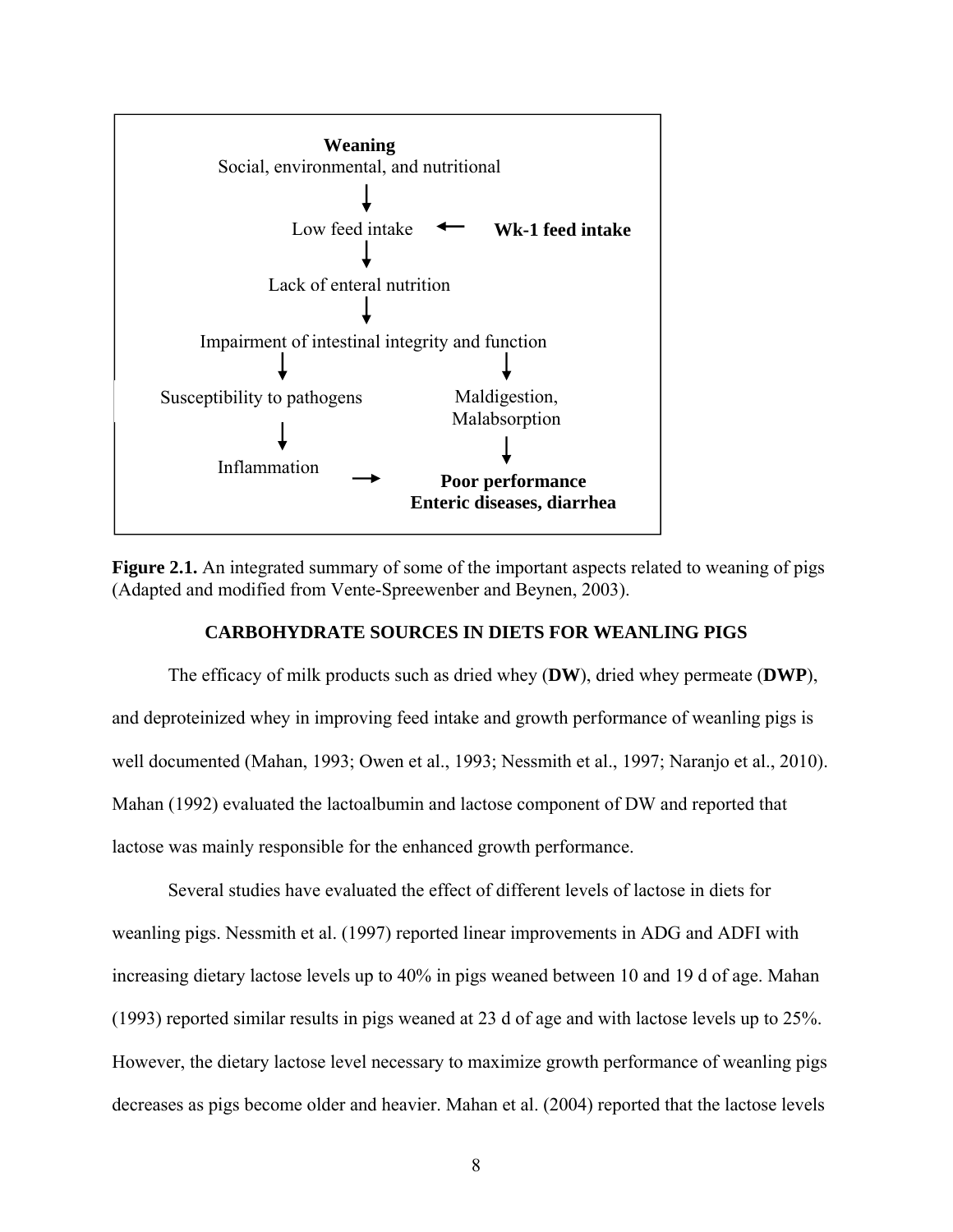necessary to maximize growth performance of weanling pigs are: 25 to 30% from d 0 to 7; 15 to 20% from d 7 to 21; and 10 to15% from d 21 to 35. Based on pigs BW, Tokach et al. (2003) recommended lactose levels of: 18 to 25% for pigs weighing less than 5 kg, 15 to 20% for pigs weighing 5 to 7 kg, 6 to 8% for pigs weighing 7 to 11 kg, and no lactose for pigs weighing more than 11 kg.

Tokach et al. (2003) suggested that the changes in the pattern of digestive enzymes of the weanling pig must be considered in selecting the ingredients and levels used within each dietary phase. The specific activity of lactase, necessary to hydrolyze milk lactose, has been reported to be high at birth, peak at approximately 3 wk of age, and rapidly decline thereafter (Maxwell and Carter, 2001). Conversely, the activity of sucrase, maltase, and α-amylase necessary to hydrolyze the carbohydrates found in cereal grains, are low at birth and steadily increase with age, especially at approximately 4 wk of age (Corring et al., 1978). However, low levels of feed intake during the first week post-weaning negatively affect the intestinal structure of the small intestine, reducing the specific activity of the brush border enzymes lactase and sucrase (Pluske, 1997).

The fermentation of lactose to lactic acid in the digestive tract of weanling pig also may improve intestinal health. Although most dietary lactose may be hydrolyzed by mucosal lactase in the small intestine, a significant amount may be utilized by lactobacilli (Partridge and Gill, 2001). In addition, because intestinal lactase activity starts to decline at 3 wk of age, more dietary lactose will be available for lactobacillus fermentation. Increased formation of lactic acid in the intestinal tract will promote the colonization of lactobacillus bacteria over pathogenic bacteria. Similarly, more acidic conditions may stimulate proteolytic activity, improving the digestion of other dietary proteins.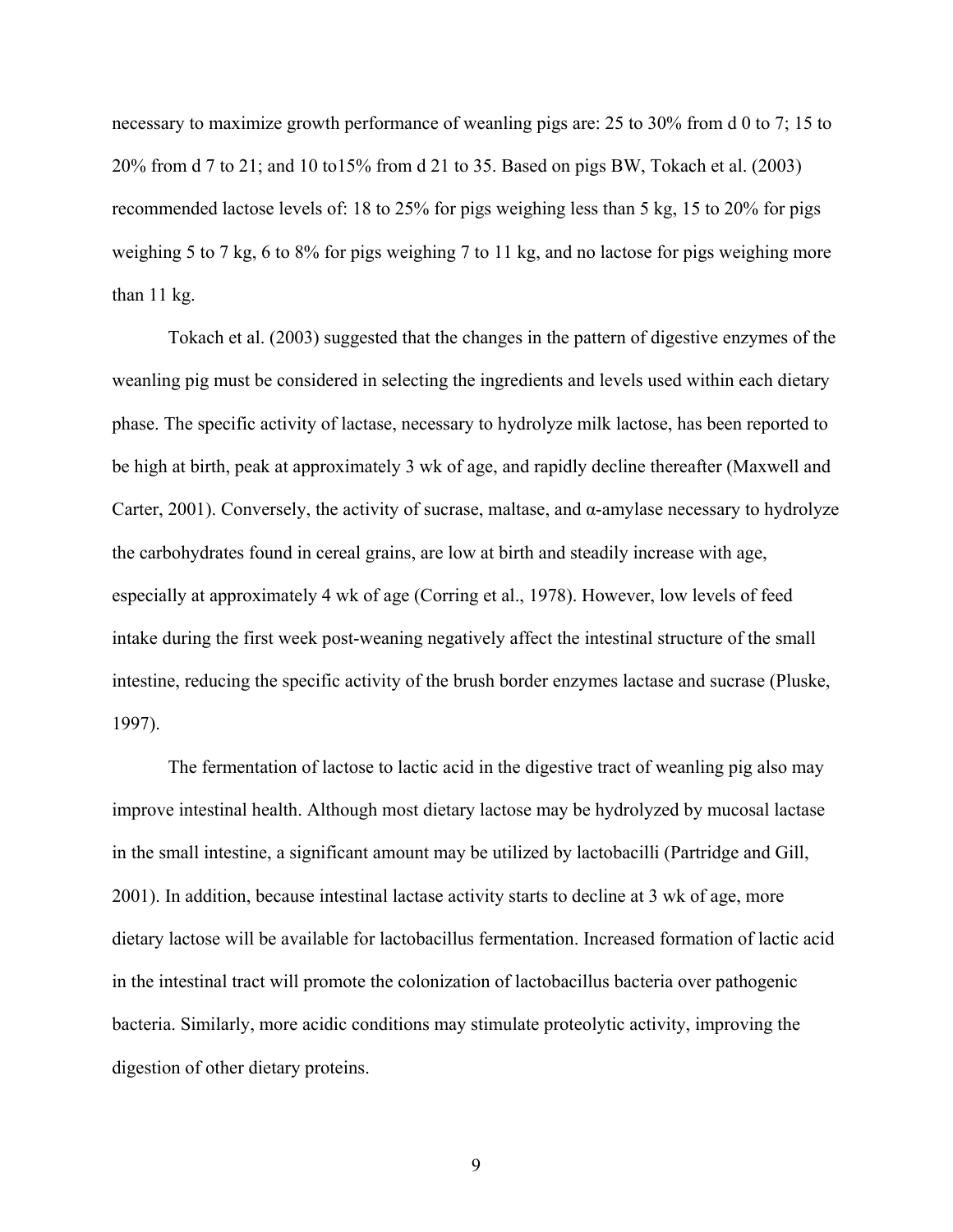Despite strong evidence that lactose improves growth performance and possibly, the health status of weanling pigs, recent research has focused on evaluating alternative but less expensive carbohydrate sources. The changes in milk supply and increased alternative markets for milk-by products have affected their availability and cost. Research has demonstrated that dextrose (Mahan and Newton, 1993; Richert et al., 1996), a high sucrose containing product (de Rodas et al., 1998; Naranjo et al., 2010), and sucrose (Mavromichalis et al., 2001) can effectively replace all or a portion of the lactose fraction in nursery diets. Similarly, Mavromichalis et al. (2001) reported that sucrose or molasses could be used to replace lactose in diets for nursery pigs with no negative effects on growth performance or nutrient digestibility. Naranjo et al. (2010) reported that DWP, which contains 80% lactose, can be effectively replaced with a novel carbohydrate product containing a blend of 40% lactose, 30% sucrose, and 10% glucose. Sullivan et al. (1992) reported that DW can be replaced with milk chocolate product at a dietary level of 12% without affecting growth performance of weanling pigs. Milk chocolate product contains 20% lactose and 60% total sugars. Therefore, it seems that alternative carbohydrate sources with different sugar profiles may be used as replacement of high lactose containing products. Novel carbohydrate sources should elicit a similar or greater growth performance than those obtained with benchmarking sources such as DW and DWP.

#### **LOW CRUDE PROTEIN DIETS FOR WEANLING PIGS**

Diets for weanling pigs are characterized by containing high levels of crude protein (**CP**). However, there has been increased interest in reducing the CP levels in diets for weanling pigs as it may 1) reduce N losses to the environment (Le Bellego and Noblet, 2002), 2) reduce the buffering capacity of the diet (Wellock et al., 2008), 3) improve gastrointestinal health (Nyachoti et al., 2006), and 4) reduce the incidence of post-weaning diarrhea (Heo et al., 2009). In addition,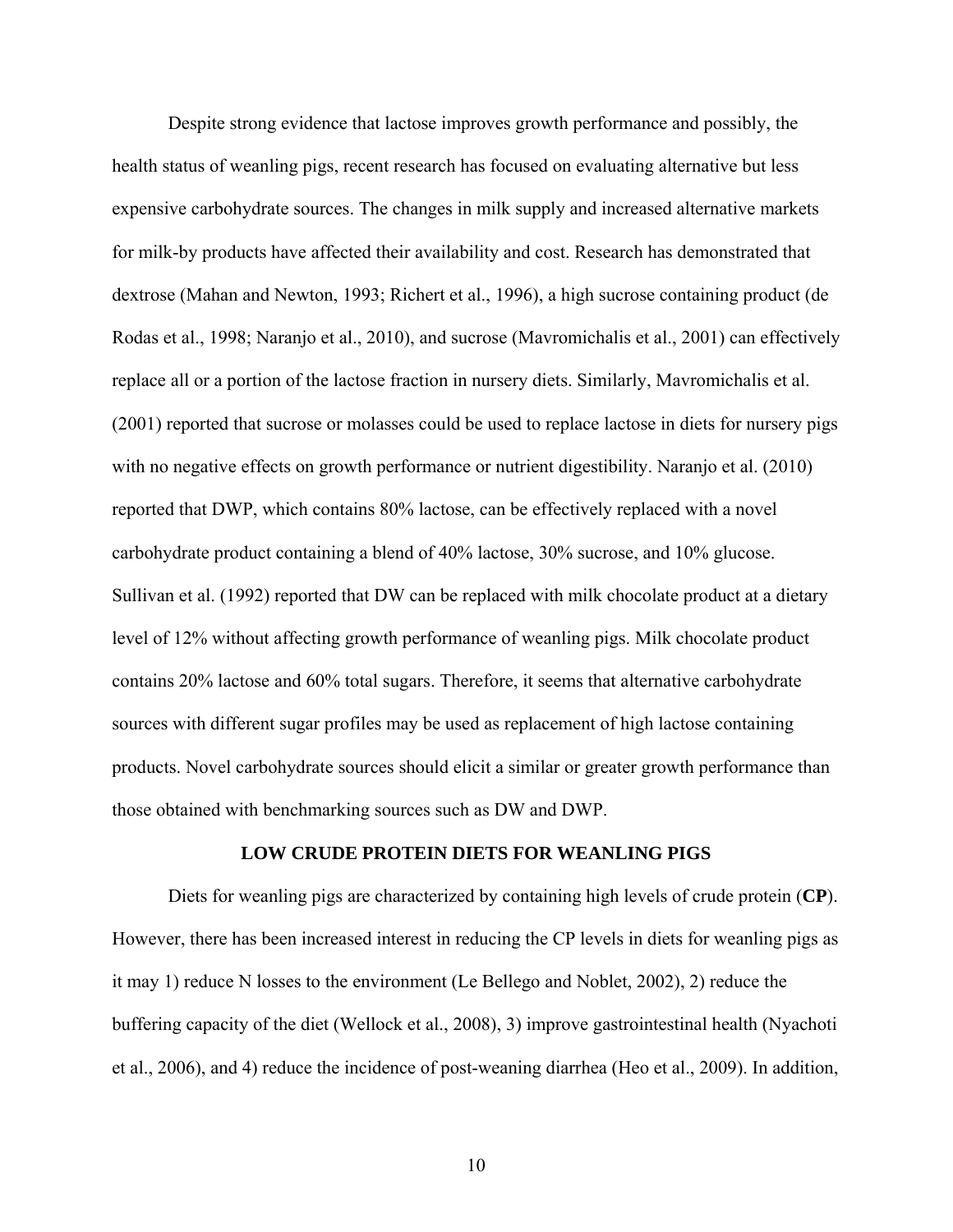supplemental AA, mainly L-Lys, DL-Met, L-Thr, and L-Trp, have become increasingly available and at prices that often merit their inclusion in pig diets.

 Weanling pigs are highly susceptible to pathogenic invasion that usually results in postweaning diarrhea. Antibiotic growth promoters (**AGP**) have been widely used to reduce the incidence of post-weaning diarrhea and to enhance growth performance. However, there is a current interest in swine nutrition to eliminate the use of AGP as a response to controversial public concerns on the potential risk of inducing bacterial resistance in humans (Zhao et al., 2007). Low CP-AA supplemented diets have been suggested as an important nutritional strategy that may improve gastrointestinal health and thus, reduce the incidence of diarrhea.

 Several researchers have reported that lowering the dietary CP of the diet reduced the incidence of post-weaning diarrhea and promoted intestinal health (Nyachoti et al., 2006; Opapeju et al., 2008). The undigested CP entering the large intestine may increase microbial fermentation and may provide more substrate for pathogen proliferation (Stein, 2007). Additionally, an increased metabolic demand for deaminating excess AA may compromise the immune system. Similarly, bacterial fermentation of undigested protein produces volatile fatty acids, ammonia, and amines that have been shown to negatively affect the intestinal structure of pigs (Gaskins, 2001).

Although reducing excess CP levels in diets for weanling pigs may improve intestinal health, the effects on growth performance have been inconsistent. In some experiments in which CP levels were reduced up to 17%, researchers suggested that the inclusion of either Ile, Val, or both are necessary to maintain growth performance (Le Bellego and Noblet, 2002; Htoo et al., 2007; Lordelo et al., 2008; Heo et al., 2009). However, in other experiments, growth performance was not maintained even with Ile supplementation (Opapeju et al., 2008).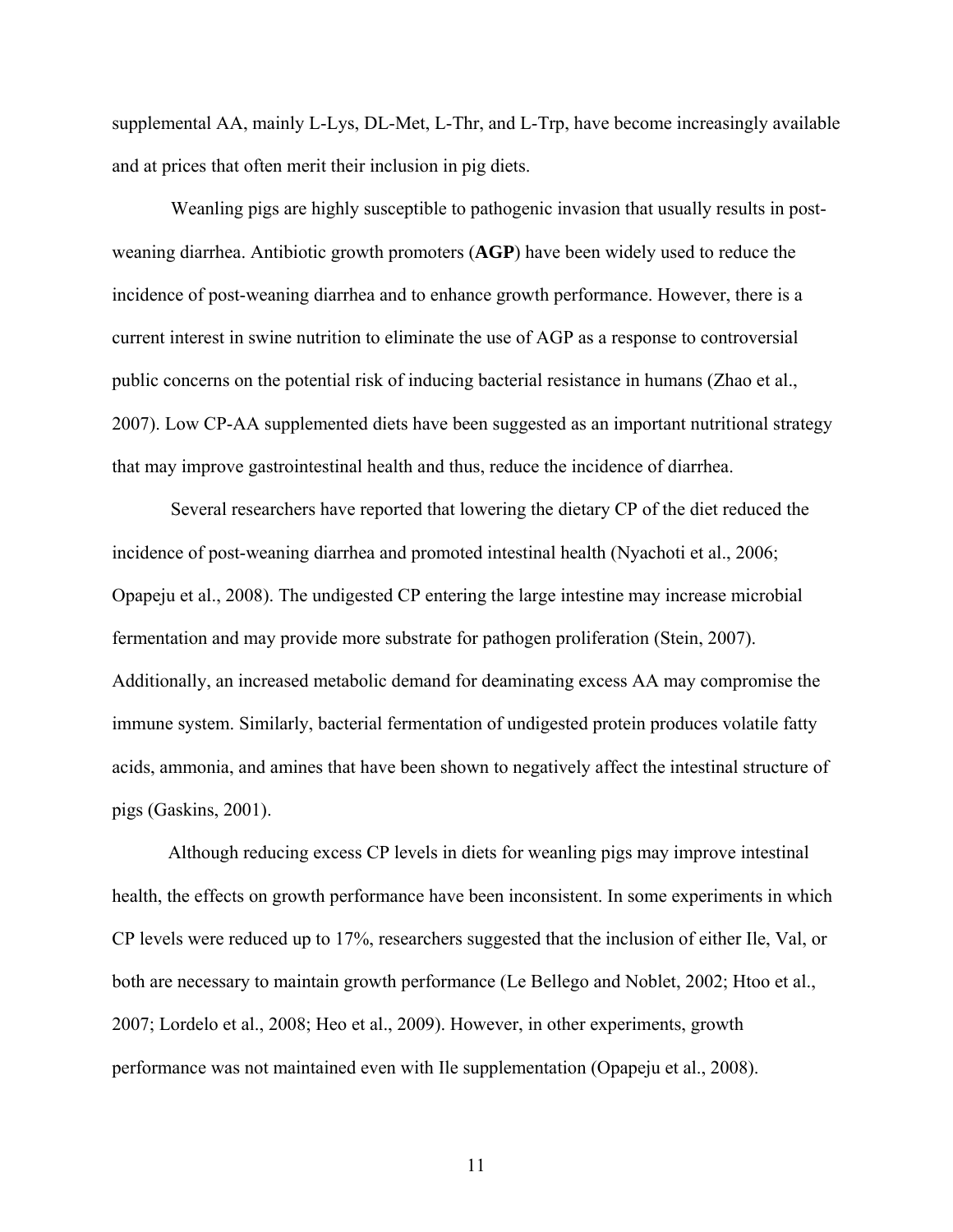Nevertheless, at this particular period of time, the inclusion of the next limiting AA in diets supplemented with Lys, Met, Thr, and Trp is not economical.

Essential AA for pigs can be divided into 2 groups according to their degree of limitation in common practical diets (Boisen, 2003). The primary limiting group includes Lys, Met, Thr, and Trp; while the secondary limiting group includes the branched-chain AA (**BCAA**) and possibly an aromatic AA. Thus, when the AA of the primary limiting group are increased, an AA of the secondary group may become limiting. To successfully develop low CP-AA supplemented diets for pigs, it is necessary to know 1) the Lys requirement, 2) the ratio of the required AA relative to Lys, 3) the response variable to use, and 4) force supplemental AA into the diet until a negative response is obtained (Southern et al., 2010).

### **REFERENCES**

- Boisen, S. 2003. Ideal dietary amino acid profiles for pigs. Pages 157-168 in Animo acids in animal nutrition. J. P. F. D'Mello ed. CABI Publishing, Wallingford, Oxon, U.K.
- Bolhuis, J. E., M. Oostinrooks, P. H., and C. A. Tsourgiannis. 2003. Factors affecting the voluntary feed intake of the weaned pig. Pages 81-115 in Weaning the pig. Concepts and consequences. Pluske, J. R., Le Dividich, J., and Verstegen, M. W. A., eds. Wageningen Academic Publishers, Wageningen, the Netherlands.
- Brooks, P. H., and C. A. Tsourgiannis. 2003. Factors affecting the voluntary feed intake of the weaned pig. Pages 81-115 in Weaning the pig. Concepts and consequences. Pluske, J. R., Le Dividich, J., and Verstegen, M. W. A., eds. Wageningen Academic Publishers, Wageningen, the Netherlands.
- Corring, T., A. Aumaitre, and G. Durand. 1978. Development of digestive enzymes in the piglet from birth to 8 weeks. I. Pancreas and pancreatic enzymes. Nutr. Met. 22:231-243.
- de Rodas, B. Z., C. V. Maxwell, M. E. Davis, and W. G. Luce. 1998. Lactose equivalent-80 as a lactose alternative in the diets of phase 2 nursery pigs. J. Anim. Sci. 76(Suppl. 2):63.(Abstr.)
- Dunshea, F. R. 2003. Metabolic and endocrine changes around weaning. Pages 61-80 in Weaning the pig. Concepts and consequences. Pluske, J. R., Le Dividich, J., and Verstegen, M. W. A., eds. Wageningen Academic Publishers, Wageningen, the Netherlands.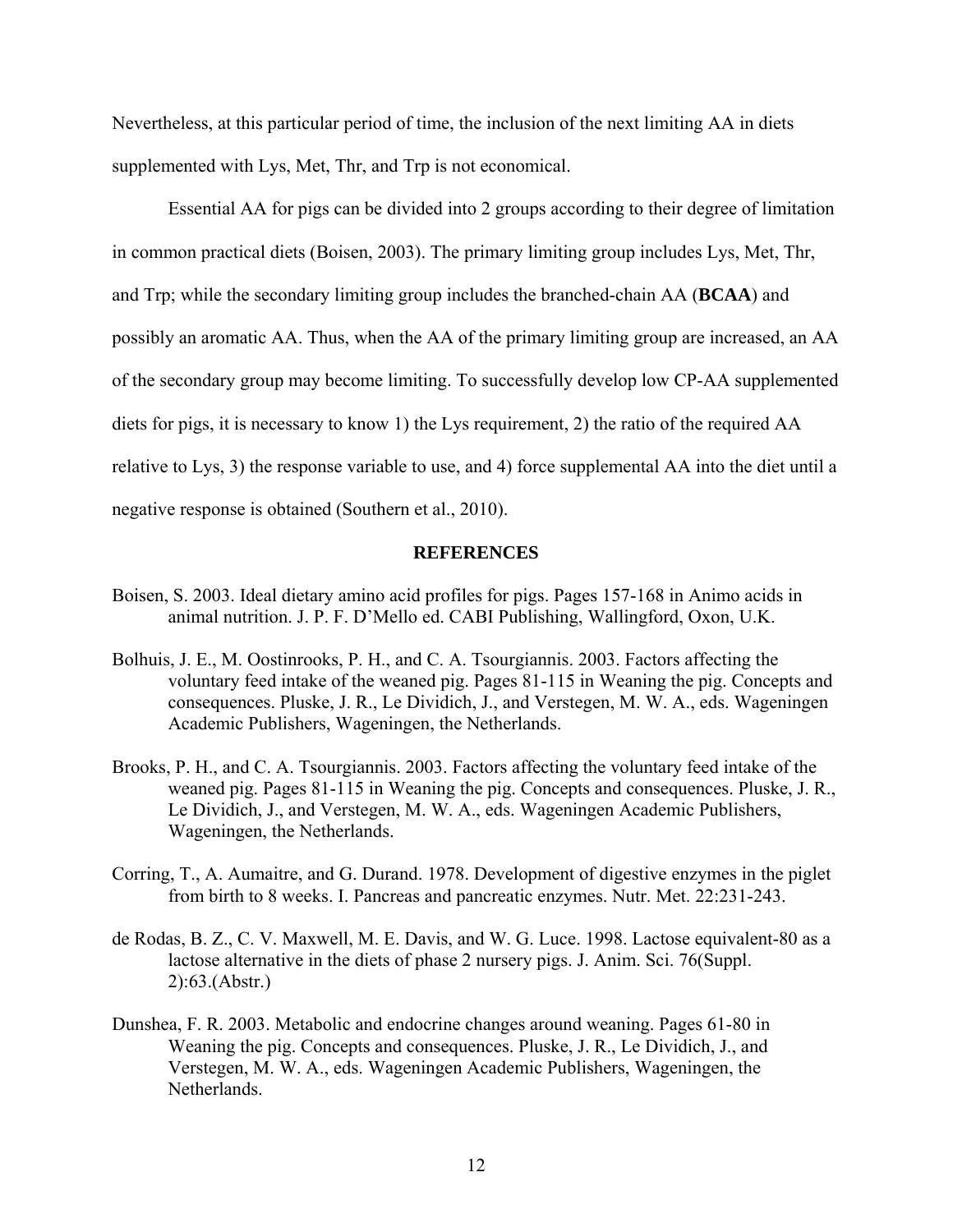- Gaskins, H. R. 2001. Intestinal bacteria and their influence on swine growth. Page 585-608 in Swine Nutrition. 2nd ed. A. J. Lewis and L. L. Southern, ed. CRC Press, New York, NY.
- Heo, J. M., J. C. Kim, C. F. Hansen, B. P. Mullan, D. J. Hampson, and J. R. Pluske. 2009. Feeding a diet with decreased protein content reduces the indices of protein fermentation and the incidence of postweaning diarrhea in weaned pigs challenged with an enterotoxigenic strain of *Escherichia coli*. J. Anim. Sci. 87:2833-2843.
- Htoo, J. K., B. A. Araiza, W. C. Sauer, M. Rademacher, Y. Zhang,M. Cervantes, and R. T. Zijlstra. 2007. Effect of dietary protein content on ileal amino acid digestibility, growth performance, and formation of microbial metabolites in ileal and cecal digesta of earlyweaned pigs. J. Anim. Sci. 85:3303–3312.
- King, R. H., and J. R. Pluske. 2003. Nutritional management of the pig in preparation for weaning. Pages 37-51 in Weaning the pig. Concepts and consequences. Pluske, J. R., Le Dividich, J., and Verstegen, M. W. A., eds. Wageningen Academic Publishers, Wageningen, the Netherlands.
- Kim, S. W., R. L. McPherson, and G. Wu. 2004. Dietary arginine supplementation enhances the growth of milk-fed young pigs. J. Nutr.134: 625-630.
- Le Bellego, L., and J. Noblet. 2002. Performance and utilization of dietary energy and amino acids in piglets fed low protein diets. Livest. Prod. Sci. 76:45-58.
- Le Dividich, J., and B. Sève. 2001. Energy requirements of the young pig. Pages 17-44 in The weaner pig: Nutrition and Management. Varley, M. A. and J. Wiseman eds. CABI Publishing, CAB International, Oxon, UK.
- Lordelo, M. M., A. M. Gaspar, L. Le Bellego, and J. P. B. Freire. 2008. Isoleucine and valine supplementation of a low-protein corn-wheat-soybean meal-based diet for piglets: Growth performance and nitrogen balance. J. Anim. Sci. 86:2936-2941.
- Mahan, D. C. 1992. Efficacy of dried whey and its lactalbumin and lactose components at two dietary lysine levels on postweaning pig performance and nitrogen balance. J. Anim. Sci. 70:2182-2187.
- Mahan, D. C. 1993. Evaluating two sources of dried whey and the effects of replacing the corn and dried whey component with corn gluten meal and lactose in the diets of weanling swine. J. Anim. Sci. 71:2860-2866.
- Mahan, D. C., and E. A. Newton. 1993. Evaluation of feed grains with dried skim milk and added carbohydrate sources on weanling pig performance. J. Anim. Sci. 71:3376-3382.
- Mavromichalis, I., T. M. Parr, V. M. Gabert, and D. H. Baker. 2001.True ileal digestibility of amino acids in sow's milk for 17-day-old pigs. J. Anim Sci. 79: 707-713.
- Maxwell, C. V., and S. D. Carter. 2001. Feeding the weaned pig. Page 691-715 in Swine Nutrition. 2nd ed. A. J. Lewis and L. L. Southern, ed. CRC Press, New York, NY.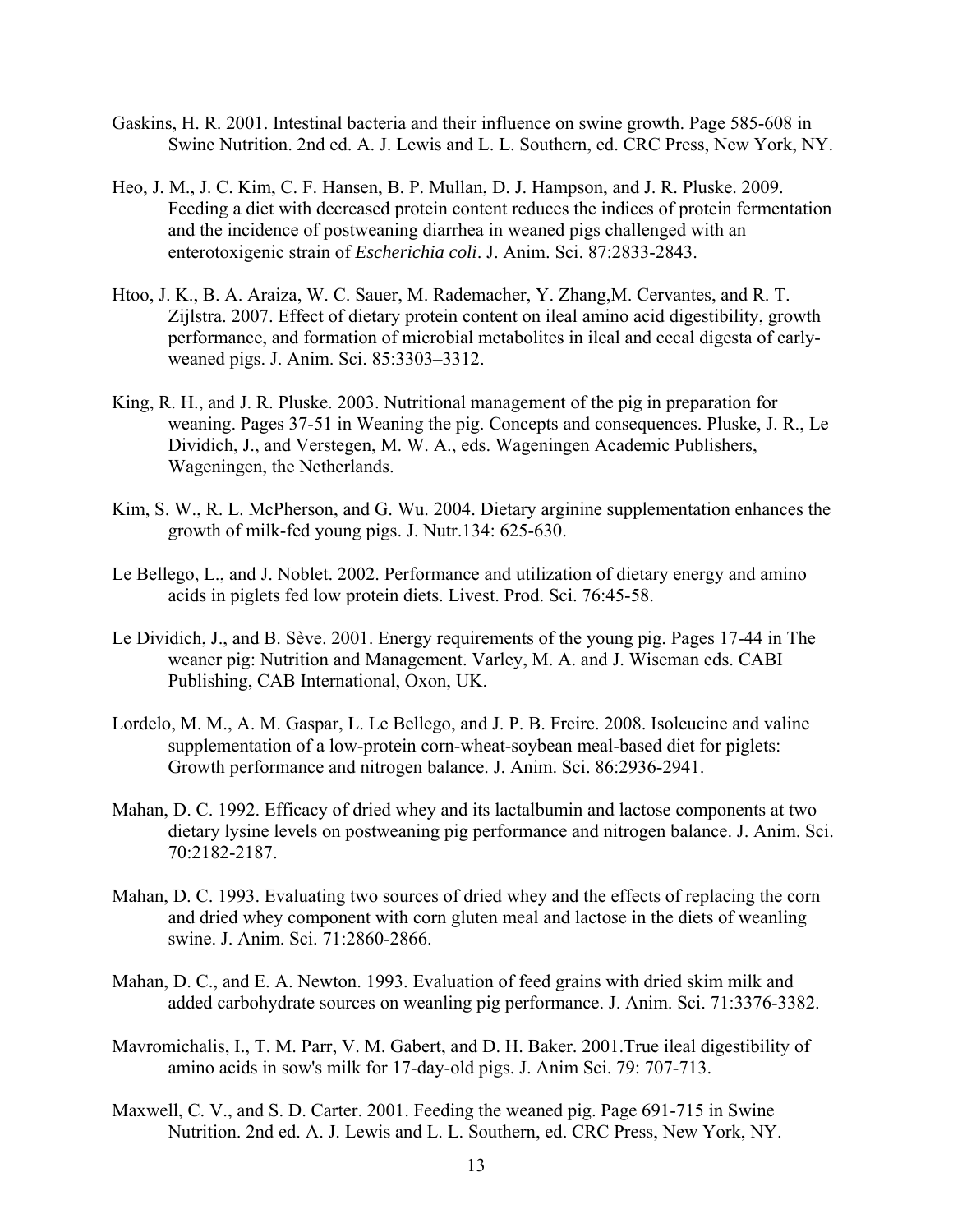- Naranjo, V. D., T. D. Bidner, and L. L. Southern. 2010. Comparison of dried whey permeate and a carbohydrate product in diets for nursery pigs. J. Anim. Sci. 88:1868-1879.
- Nessmith, W. B., Jr., J. L. Nelssen, M. D. Tokach, R. D. Goodband, and J. R. Bergstrom. 1997. Effects of substituting deproteinized whey and (or) crystalline lactose for dried whey on weanling pig performance. J. Anim. Sci. 75:3222-3228.
- Noblet, J., and M. Etienne. 1987. Body composition, metabolic rate and utilization of milk nutrients in suckling piglets. Reproduction Nutrition Development 27:829-839.
- Nyachoti, C. M., F. O. Omogbenigun, M. Rademacher, and G. Blank. 2006. Performance responses and indicators of gastrointestinal health in early-weaned pigs fed low-protein amino acid-supplemented diets. J. Anim. Sci. 84:125-134.
- Opapeju, F. O., M. Rademacher, G. Blank, and C. M. Nyachoti. 2008. Effect of low-protein amino acid supplemented diets on the growth performance, gut morphology, organ weights and digesta characteristics of weaned pigs. Animal 2:1457-1464.
- Owen, K. Q., J. L. Nelssen, M. D. Tokach, R. D. Goodband, S. S. Dritz, and L. J. Katz. 1993. The effect of increasing level of lactose in a porcine plasma-based diet for the early weaned pig. J. Anim. Sci. 71(Suppl. 1):175.(Abstr.)
- Partridge, G. G., and B. P. Gill. 2001. New approaches with pig weaner diets. Pages 205-237 in Recent developments in pig nutrition 3. Garnsworhty, P. C. and Wiseman, J., eds. Nottingham University Press, Nottingham, UK.
- Piè, S., J. P. Lallès, F. Blazy, J. Laffitte, B. Sève, and I. P. Oswald. 2004. Weaning is associated with an upregulation of expression of inflammatory cytokines in the intestine of piglets. J. Nutr. 134:641-647.
- Pluske, J. R., D. J. Hampson, and I. H. Williams. 1997. Factors influencing the structure and function of the small intestine in the weaned pig: a review. Livest. Prod. Sci. 51:215-236.
- Richert, B. T., K. R. Cera, and A. P. Schinckel. 1996. Effect of carbohydrate source and level on early-weaned pig performance. J. Anim. Sci. 74(Suppl. 1):169.(Abstr.)
- Stein, H. 2007. Feeding the pigs' immune system and alternatives to antibiotics. London Swine Conference 65-82.
- Southern, L. L., M. L. Roux, A. M. Waguespack, S. Powell, T. D. Bidner, and R. L. Payne. 2010. Developing low protein, amino acid supplemented diets for swine. J. Anim. Sci. 88(E-Suppl. 3):56. (Abstr.)
- Sullivan, J. E., R. A. Easter, and N. L. Trottier. 1992. Milk chocolate product as an ingredient for early weaning pig starter feeds. Presented at the International Symposium and Exhibition on Feed Additives. Beijing, China.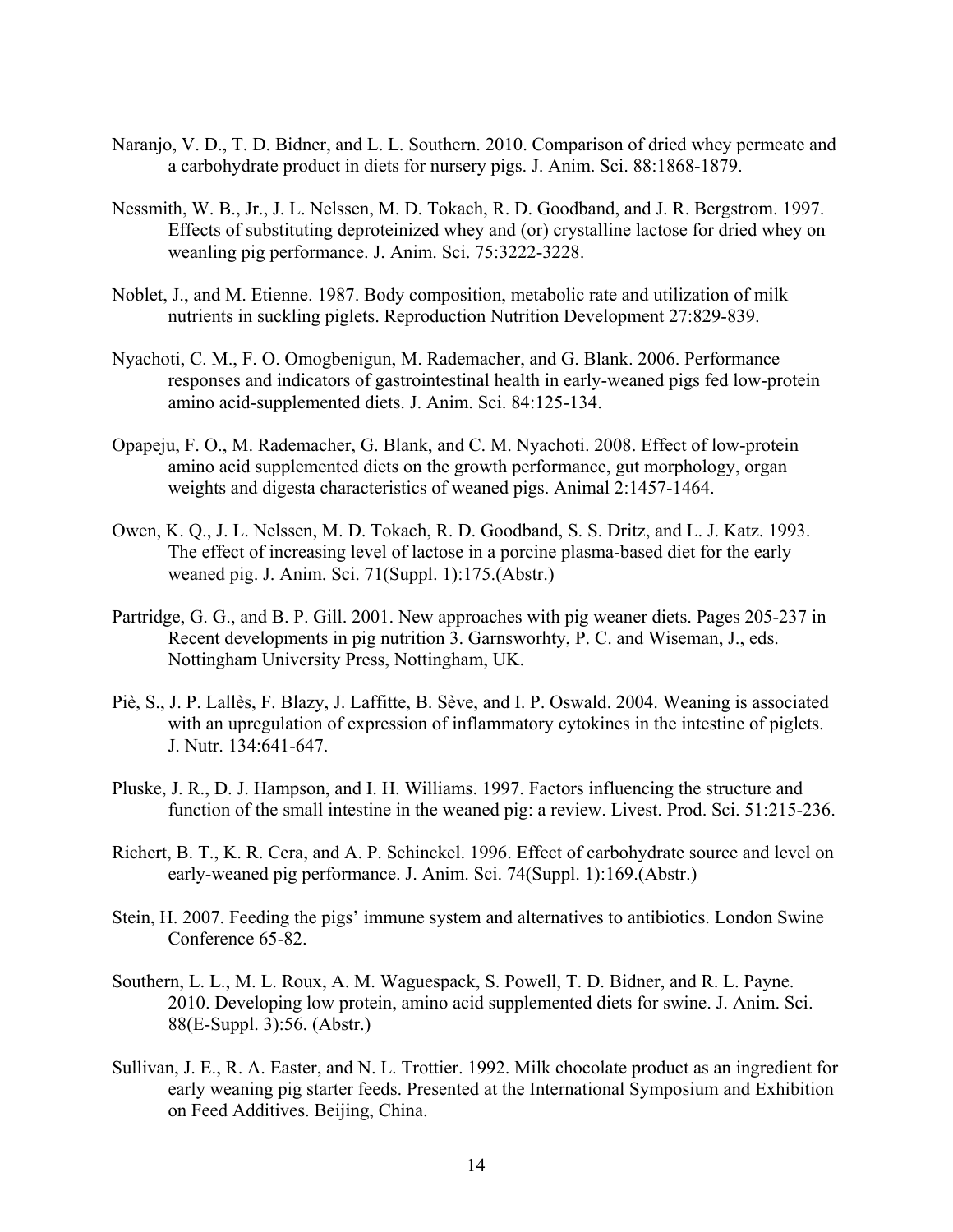- Spreeuwenberg, M. A. M., J. M. A. J. Verdonk, H. R. Gaskins, and M. W. A. Verstegen. 2001. Small intestine epithelial barrier function is compromised in pigs with low feed intake at weaning. J. Nutr. 131:1520-1527.
- Tokach, M. D. S. S. Dritz, R. D. Goodband, and J. L. Nelssen. 2003. Nutritional requirements of the weaned pig. Pages 259-299 in Weaning the pig: Concepts and consequences. J. R. Pluske, J. Le Dividich, and M. W. A. Verstegen, ed. Wageningen Academic Publishers, Wageningen, the Netherlands.
- Wellock, I. J., P. D. Fortomaris, J. G. M. Houdijk, and I. Kyriazakis. 2008. Effect of dietary protein supply, weaning age and experimental enterotoxigenic Escherichia coli infection on newly weaned pigs: health. Animal 2:834–842.
- Williams, I. H. 2003. Growth of the weaned pig. Pages 17-31 in Weaning the pig. Concepts and consequences. Pluske, J. R., Le Dividich, J., and Verstegen, M. W. A., eds. Wageningen Academic Publishers, Wageningen, the Netherlands.
- Vente-Spreeuwenberg, M. A. M., and A. C. Beynen. 2003.Diet-mediated modulation of small intestinal integrity in weaned piglets. Pages 145-198 in Weaning the pig. Concepts and consequences. Pluske, J. R., Le Dividich, J., and Verstegen, M. W. A., eds. Wageningen Academic Publishers, Wageningen, the Netherlands.
- Zhao, J., A. F. Harper, M. J. Estienne, K. E. Webb Jr., A. P. McElroy, and D. M. Denbow. 2007. Growth performance and intestinal morphology responses in early weaned pigs to supplementation of antibiotic-free diets with an organic copper complex and spray-dried plasma protein in sanitary and nonsanitary environments. J. Anim. Sci. 85:1302-1310.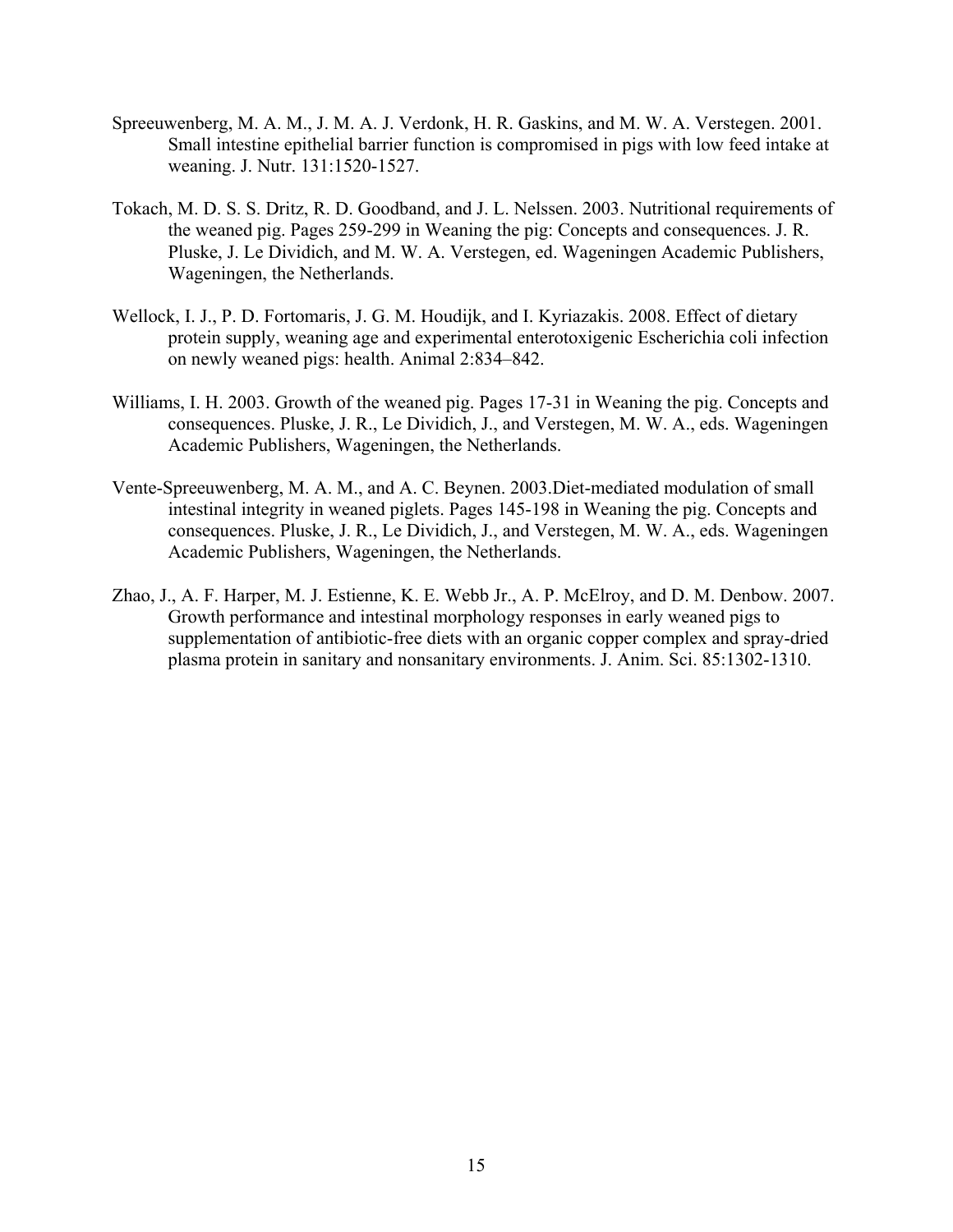## **CHAPTER 3**

## **EFFECT OF MILK CHOCOLATE PRODUCT ON WEEK-ONE FEED INTAKE AND GROWTH PERFORMANCE OF WEANLING PIGS<sup>1</sup>**

### **INTRODUCTION**

 Weaning is recognized as a period of high stress for pigs. It is characterized by reduced feed intake, and therefore, a deficient supply of energy and nutrients. Increased feed intake during the first week post-weaning has been associated with enhanced growth performance and health status of weanling pigs. Highly palatable and digestible ingredients are used in diets of weanling pigs to promote feed intake, especially during the first week post-weaning.

 Dried whey (**DW**), which contains 70% lactose, is widely used in diets for weanling pigs as it has been reported to increase feed intake and growth performance (Mahan, 1993; Cromwell et al., 2008). Milk chocolate product (**MCP**), which contains 20% lactose and 60% total sugars, is a by-product from the food and candy industries that contains approximately one third each of whole milk, sucrose, and cocoa (Sullivan et al., 1992; Yang et al., 1997). Several researchers (Sullivan et al., 1992; Yang et al., 1997) have shown that pigs preferred diets with MCP over diets with DW in feed preference trials. However, the effect of MCP on growth performance of weanling pigs has been inconsistent. Sullivan et al. (1992) reported that MCP can effectively replace DW at a dietary level of 12% without affecting growth performance of weanling pigs. In contrast, Yang et al. (1997) reported that ADG, ADFI, and G:F were linearly decreased with increasing levels of MCP as a replacement of DW.

More research is needed to elucidate the efficacy of MCP to stimulate feed intake during the first week post-weaning and on growth performance of weanling pigs. Milk chocolate product is less expensive than DW and may be an economical replacement in diets for weanling

 $\overline{a}$ 

<sup>&</sup>lt;sup>1</sup> Used by permission of the Journal of Animal Science.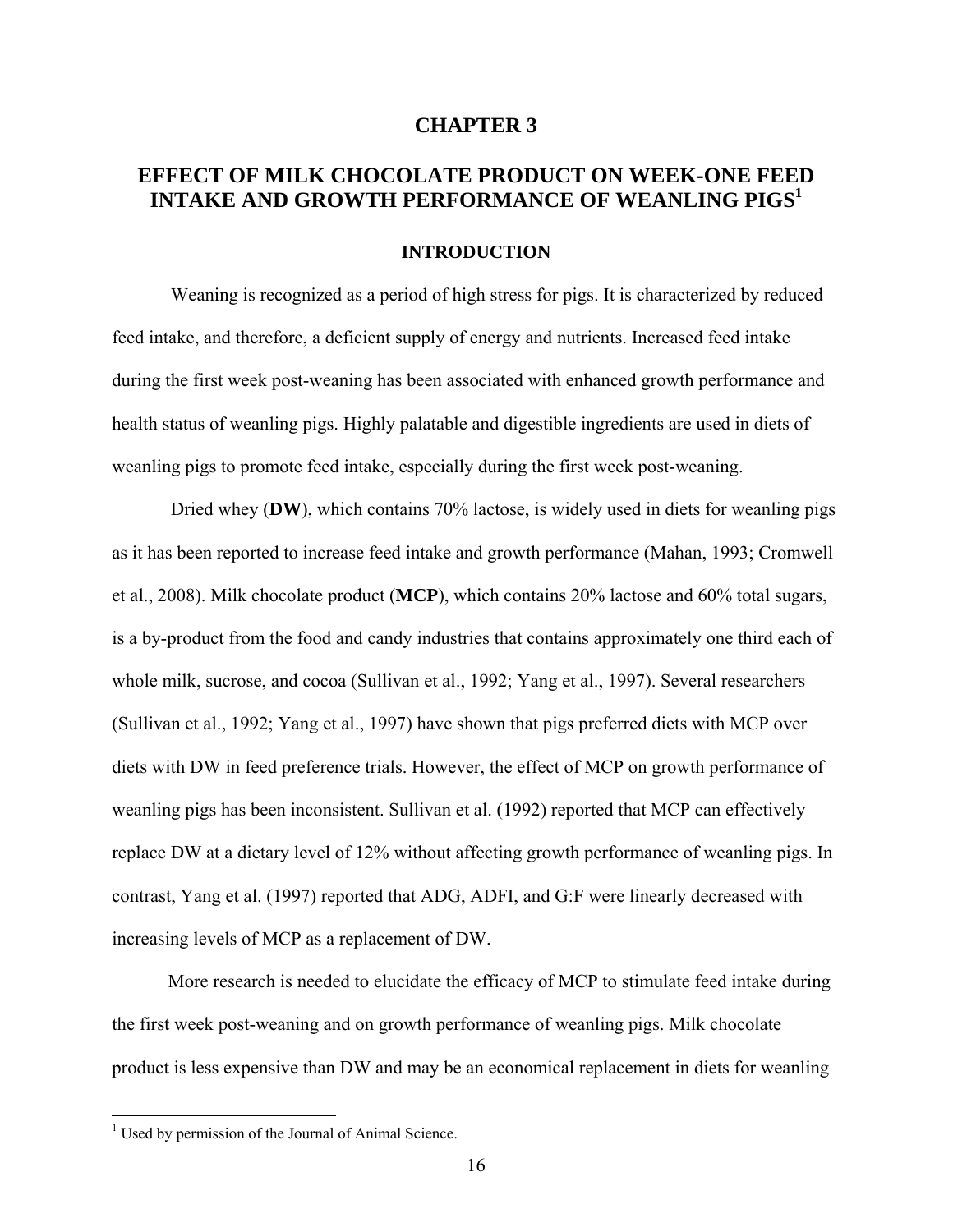pigs. Therefore, the objectives of these experiments were to determine the effect of partial or total replacement of DW with MCP on daily collected feed intake during the first week postweaning and subsequent growth performance of weanling pigs.

## **MATERIALS AND METHODS**

All experimental protocols were approved by the Louisiana State University Agricultural Center Animal Care and Use Committee.

## **General**

Pigs (Yorkshire, Yorkshire  $\times$  Landrace, or Yorkshire  $\times$  Landrace  $\times$  Duroc) were obtained from the Louisiana State University Agricultural Center Swine Unit and housed in an environmentally controlled nursery building. Each pen (0.97 x 1.47 m in size) had hard plastic slotted flooring, 1 nipple waterer, and a 4-hole stainless steel self-feeder. Feed in meal form and water were provided for *ad libitum* intake.

In all experiments, weanling pigs were blocked by initial BW and allotted to dietary treatments in a randomized complete block design. Littermates were balanced across treatments and sex was equalized among pens within replicates. Pigs were fed in a 4-phase feeding program that lasted from d 0 to 7 for phase 1, d 7 to 14 for phase 2, d 14 to 21 for phase 3, and d 21 to 35 for phase 4. All pigs and feeders were weighed at the beginning and end of each growth phase for ADG, ADFI, and G:F determination. All feeders were weighed daily starting at 0700 during the first 7 d post-weaning to determine daily collected feed intake.

Dietary treatments were formulated based on the amino acid (**AA**) and nutrient concentrations provided by International Ingredient Corporation (St. Louis, MO) for DW and MCP. The nutrient values used for DW and MCP were: CP, 12.2 and 12.0%; crude fat, 1.0 and 6.0%; lactose, 70 and 20%; salt, 3.0 and 1.5%; Ca, 0.86 and 0.30%; P, 0.76 and 0.30%; Lys, 0.95 and 1.10%; Met, 0.21 and 0.22%; TSAA, 0.44 and 0.36%; Thr, 0.73 and 0.55%; Trp, 0.18 and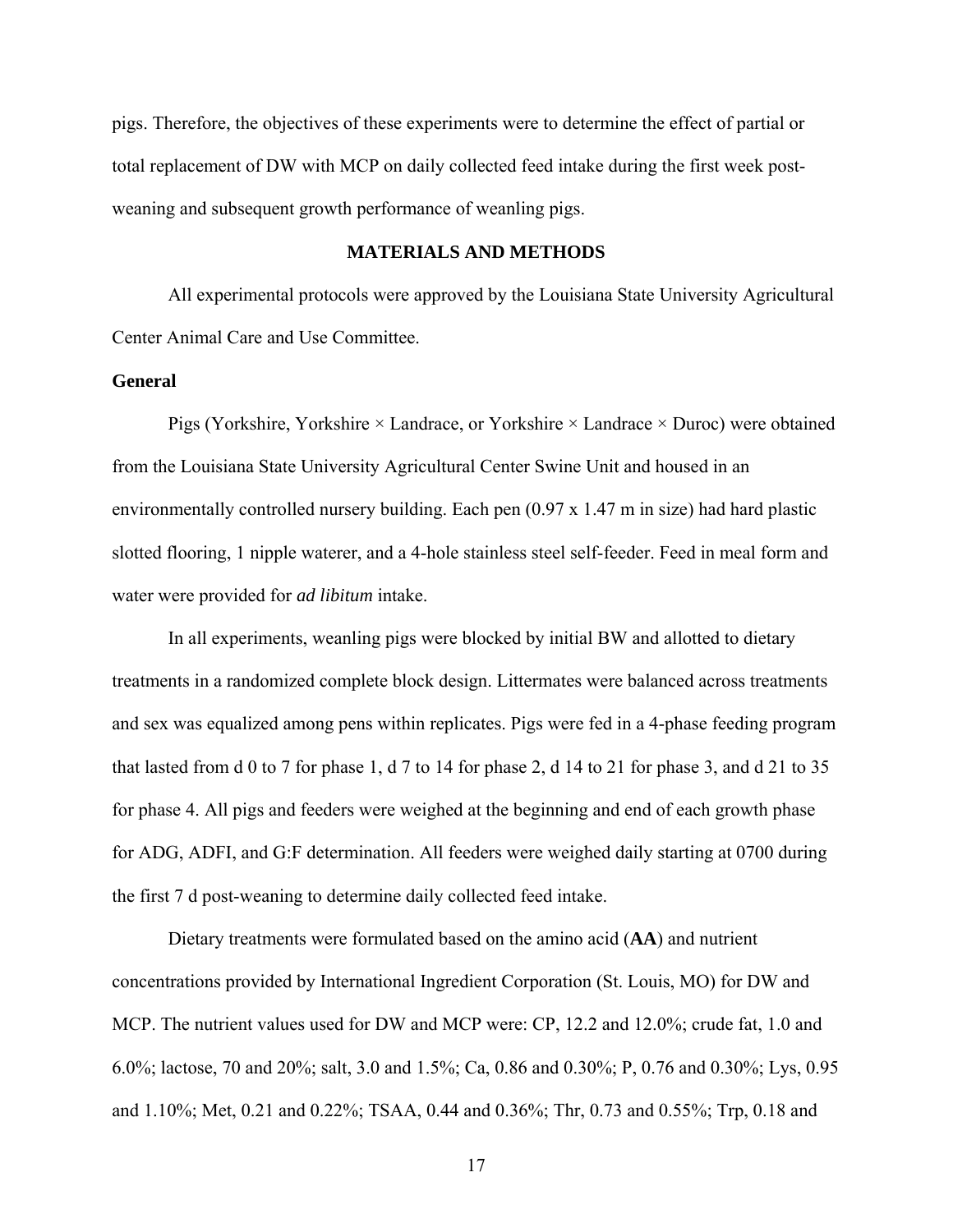0.19%; and Ile, 0.64 and 0.56%, respectively. Nutrient values reported in the Aminodat 3.0 database by Evonik-Degussa (Hess et al., 2006) were used for all other ingredients. Diets were formulated to contain 1.60, 1.40, 1.40 and 1.20% total Lys for phases 1, 2, 3, and 4 respectively, and to meet or exceed the AA ratios suggested by Baker (1997) for 10- to 20-kg pigs. To keep dietary treatments isocaloric, fat levels were reduced with increasing levels of MCP as DW provides less ME (kcal/kg) than MCP. Because DW provides 2 times more salt than MCP (3.0 vs. 1.5% respectively), salt levels fluctuate among diets in order to keep the percentage of Na and Cl within an acceptable range. Dietary inclusion levels of nutrients and ingredients are expressed on an as-is basis.

#### **Exp. 1 and 2**

 Experiments were conducted to determine the effect of partially replacing the dietary level of DW with MCP on wk-1 feed intake and growth performance of weanling pigs. In Exp. 1, 80 weanling pigs with an average initial BW of  $6.5 \pm 0.8$  kg and weaned at an average age of 24  $\pm$  2 d were used. Each treatment was replicated with 5 pens of 4 pigs per replicate pen. In Exp. 2, 120 weanling pigs with an average initial BW of  $6.0 \pm 0.9$  kg and weaned at an average age of 19  $\pm$  2 d were used. Each treatment was replicated with 6 pens of 5 pigs per replicate pen.

In Exp. 1 and 2, pigs were assigned to 4 dietary treatments that followed the same treatment arrangement during phases 1, 2, and 3 (Tables 3.1 to 3.3). Dietary treatments included 1) negative control diet (**NC**), no lactose added, 2) positive control diet (**PC**) with DW, 3) 25% replacement of DW used in the PC diet with MCP (**25MCP**), and 4) 50% replacement of DW used in the PC diet with MCP (**50MCP**). The inclusion levels of DW or the sum of DW and MCP in combination were 20, 10, and 5% for phases 1, 2, and 3 respectively. During phase 4, all pigs were fed the same corn-soybean meal diet with no lactose added (Table 3.3). Because the same dietary treatments were used in Exp. 1 and 2, data from both experiments were combined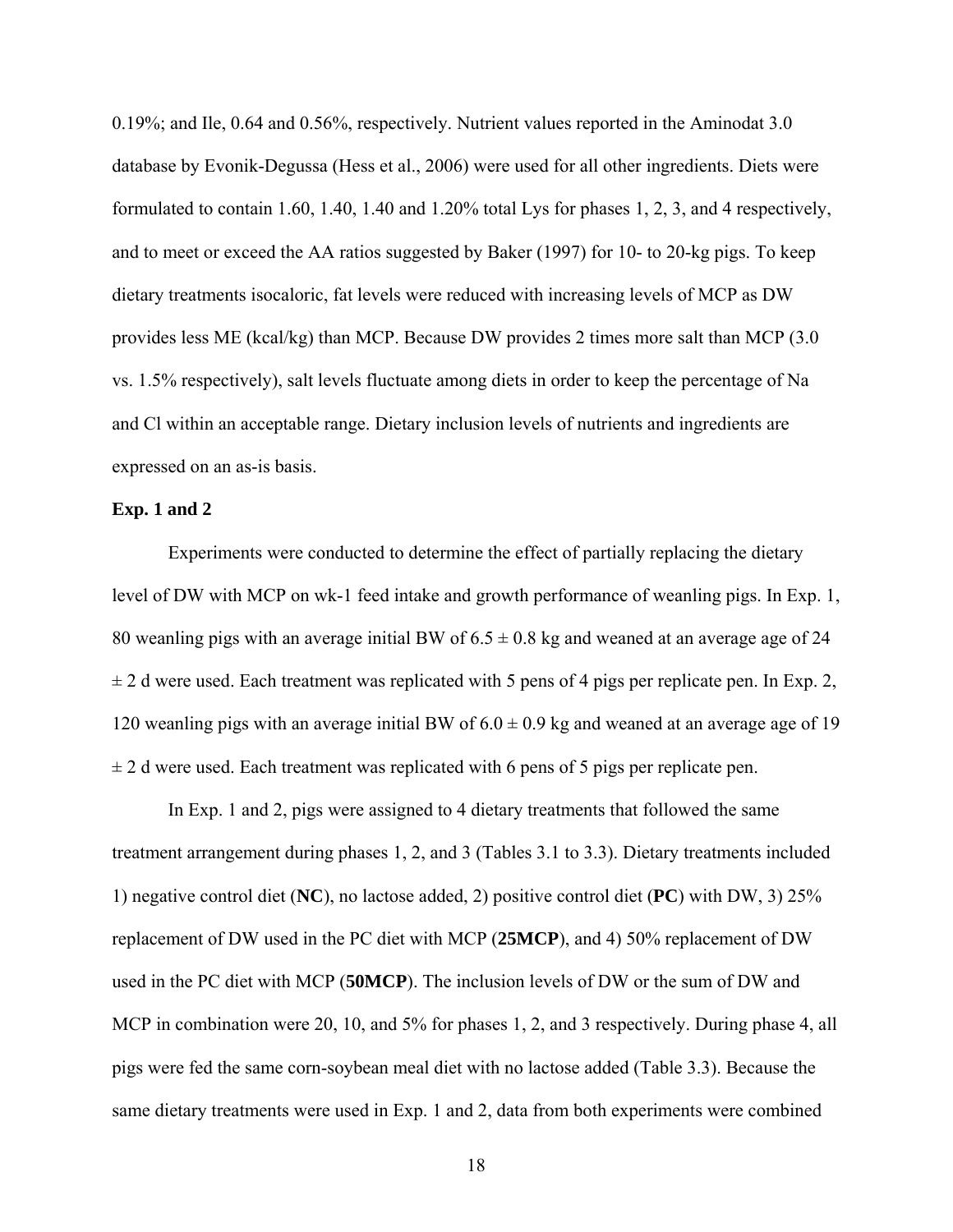and analyzed together. Combined data from Exp. 1 and 2 resulted in a total of 200 weanling pigs with an average initial BW of  $6.2 \pm 0.9$  kg and  $21 \pm 3$  d of age. There were a total of 11 replicates with 4 or 5 pigs per replicate pen.

### **Exp. 3**

 This experiment was conducted to determine the effect of totally replacing the dietary level of DW with MCP on wk-1 feed intake and growth performance of weanling pigs. Eightyfour weanling pigs with an average initial BW of  $6.3 \pm 1.3$  kg and weaned at an average age of  $21 \pm 2$  d were allotted to 3 dietary treatments (Tables 3.1 to 3.3) 1) NC diet, 2) PC diet, and 3) 100% replacement of DW used in the PC diet with MCP (**100MCP**). Each treatment was replicated with 7 pens of 4 pigs per replicate pen. The NC, PC, and phase 4 diets were the same as in Exp. 1 and 2. Because Exp. 1, 2, and 3 included the same NC and PC diets, data were combined and analyzed together to determine the efficacy of DW to improve growth performance of weanling pigs compared with pigs fed diets with no lactose added.

### **Statistical Analysis**

Data from all experiments were analyzed as randomized complete block designs using the GLM procedure of SAS (SAS Inst. Inc., Cary, NC). Initial BW was used as the blocking factor and each pen of pigs served as the experimental unit. Combined data from Exp. 1 and 2, and combined data from Exp. 1, 2, and 3 (NC vs. PC) were analyzed using initial BW (block), dietary treatment, and experiment as sources of variation. The treatment  $\times$  experiment interaction was not significant, and therefore, was removed from the model. In Exp. 3, data were analyzed using initial BW and dietary treatment as sources of variation. For all experiments, treatment means were separated using preplanned, pairwise comparisons (PDIFF option of SAS) with an α at 0.10.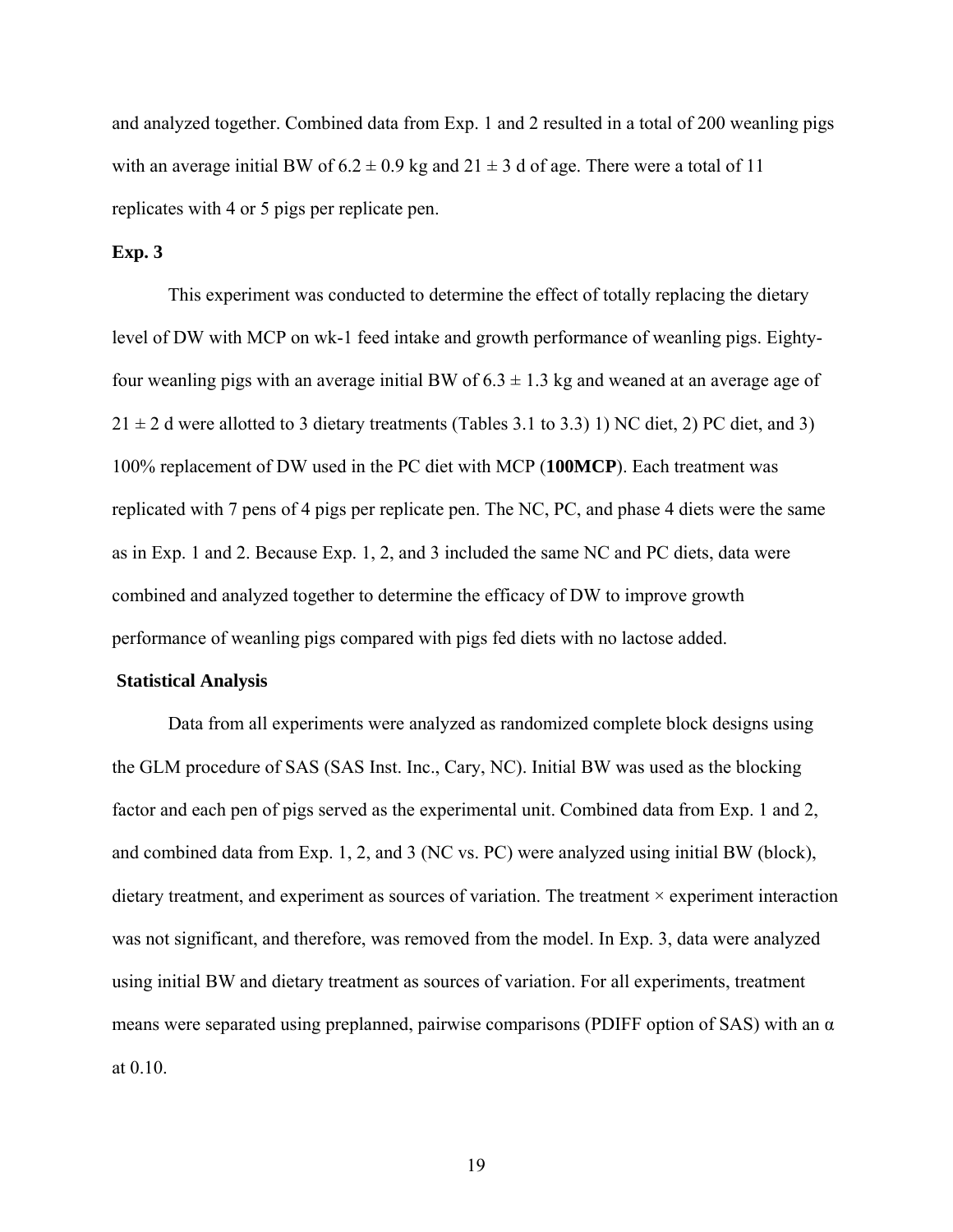|                                    | Exp. 1, 2, and 3 |            | Exp. 1 and 2       | Exp. 3             |                |
|------------------------------------|------------------|------------|--------------------|--------------------|----------------|
| Item                               | $NC^{1,2}$       | $PC^{2,3}$ | 25MCP <sup>4</sup> | 50MCP <sup>5</sup> | $100MCP^{2,6}$ |
| Ingredient, %                      |                  |            |                    |                    |                |
| Corn                               | 53.04            | 40.85      | 41.25              | 41.60              | 42.30          |
| Soybean meal (48% CP)              | 25.98            | 20.44      | 20.15              | 19.86              | 19.28          |
| Fishmeal menhaden                  | 6.00             | 6.00       | 6.00               | 6.00               | 6.00           |
| SDPP <sup>7</sup>                  | 4.00             | 4.00       | 4.00               | 4.00               | 4.00           |
| Dry $fat^8$                        | 4.76             | 3.57       | 3.28               | 3.02               | 2.50           |
| Red blood cells                    | 2.00             | 2.00       | 2.00               | 2.00               | 2.00           |
| Dried whey (DW)                    | ---              | 20.00      | 15.00              | 10.00              | $---$          |
| Milk chocolate product (MCP)       | $---$            | ---        | 5.00               | 10.00              | 20.00          |
| Monocalcium phosphate              | 1.02             | 0.64       | 0.75               | 0.87               | 1.10           |
| Limestone                          | 0.77             | 0.56       | 0.58               | 0.60               | 0.65           |
| Sodium bentonite                   | 0.50             | 0.50       | 0.50               | 0.50               | 0.50           |
| Vitamin premix <sup>9</sup>        | 0.50             | 0.50       | 0.50               | 0.50               | 0.50           |
| Zinc oxide                         | 0.28             | 0.28       | 0.28               | 0.28               | 0.28           |
| Salt                               | 0.61             | 0.10       | 0.13               | 0.17               | 0.26           |
| Trace mineral premix <sup>10</sup> | 0.10             | 0.10       | 0.10               | 0.10               | 0.10           |
| Antibiotic <sup>11</sup>           | 0.25             | 0.25       | 0.25               | 0.25               | 0.25           |
| Choline chloride                   | 0.05             | 0.05       | 0.05               | 0.05               | 0.05           |
| DL-Met                             | 0.14             | 0.17       | 0.17               | 0.18               | 0.19           |
| L-Thr                              |                  |            | 0.003              | 0.016              | 0.04           |
| Calculated composition             |                  |            |                    |                    |                |
| ME, kcal/kg                        | 3,534            | 3,534      | 3,534              | 3,534              | 3,534          |
| Lys, $\%$                          | 1.60             | 1.60       | 1.60               | 1.60               | 1.60           |
| TSAA, %                            | 0.96             | 0.96       | 0.96               | 0.96               | 0.96           |
| Thr, %                             | 1.04             | 1.05       | 1.04               | 1.04               | 1.04           |
| Trp, $%$                           | 0.31             | 0.31       | 0.31               | 0.31               | 0.30           |
| Ca, %                              | 0.90             | 0.90       | 0.90               | 0.90               | 0.90           |
| $P, \%$                            | 0.80             | 0.80       | 0.80               | 0.80               | 0.80           |
| Na, %                              | 0.42             | 0.43       | 0.42               | 0.43               | 0.44           |
| $Cl, \%$                           | 0.53             | 0.50       | 0.49               | 0.49               | 0.49           |

**Table 3.1.** Composition of phase 1 experimental diets that were fed to weanling pigs in Exp. 1, 2, and 3 (as-fed basis)

 ${}^{1}NC$  = negative control diet.

<sup>2</sup>Dietary treatments were used in Exp. 3.

 ${}^{3}PC =$  positive control diet.

 $^{4}$ 25MCP = 25% replacement of DW used in the PC diet with MCP.

 $550MCP = 50\%$  replacement of DW used in the PC diet with MCP.

 $6100MCP = 100\%$  replacement of DW used in the PC diet with MCP.

 $^7$ SDPP = spray-dried plasma protein (AP-920) was obtained from American Protein Corp., Ames, IA.

8 Fat Pak 100, Milk Specialties Co., Dundee, IL.

<sup>9</sup> Provided the following per kilogram of diet: vitamin A, 11,023 IU; vitamin D<sub>3</sub> 3,307 IU;

vitamin E, 88 IU; niacin, 88 g; pantothenic acid, 50 mg; riboflavin, 13 mg; menadione, 8 mg;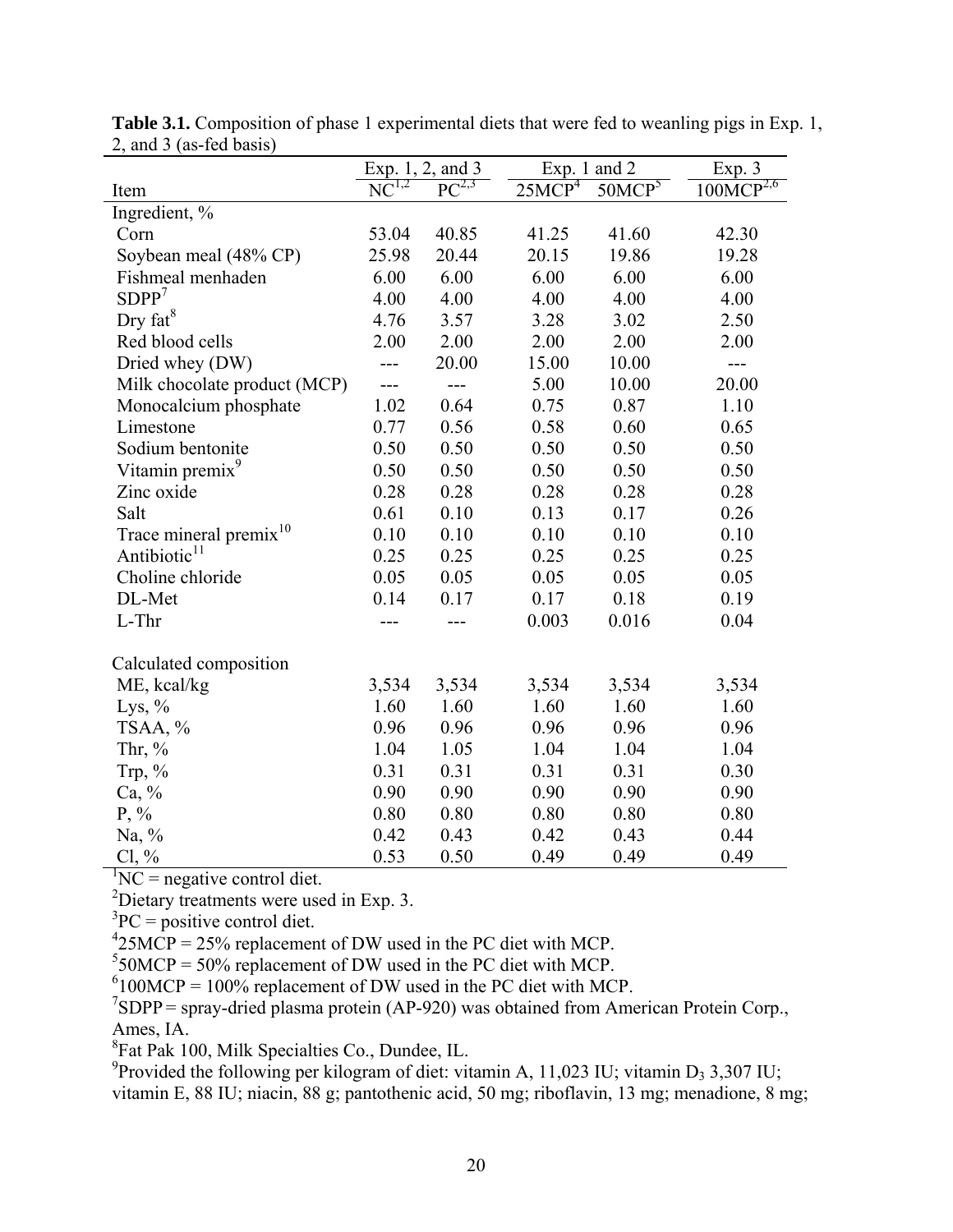pyridoxine, 4 mg; thiamin, 4 mg; folic acid, 3 mg; vitamin B<sub>12</sub>, 61 μg; biotin, 441 μg; vitamin C,  $110 \mu$ g.

<sup>10</sup>Provided the following per kilogram of diet: Fe, 127 mg; Zn, 127 mg; Cu, 12.7 mg; Mn, 20 mg; I, 0.80 mg; and Se, 0.30 mg.

 $11$ Neo-terra 10/10 from Nutra Blend LLC, Neosho, MO. Provided 165 mg oxytetracycline and 116 mg neomycin per kilogram of diet.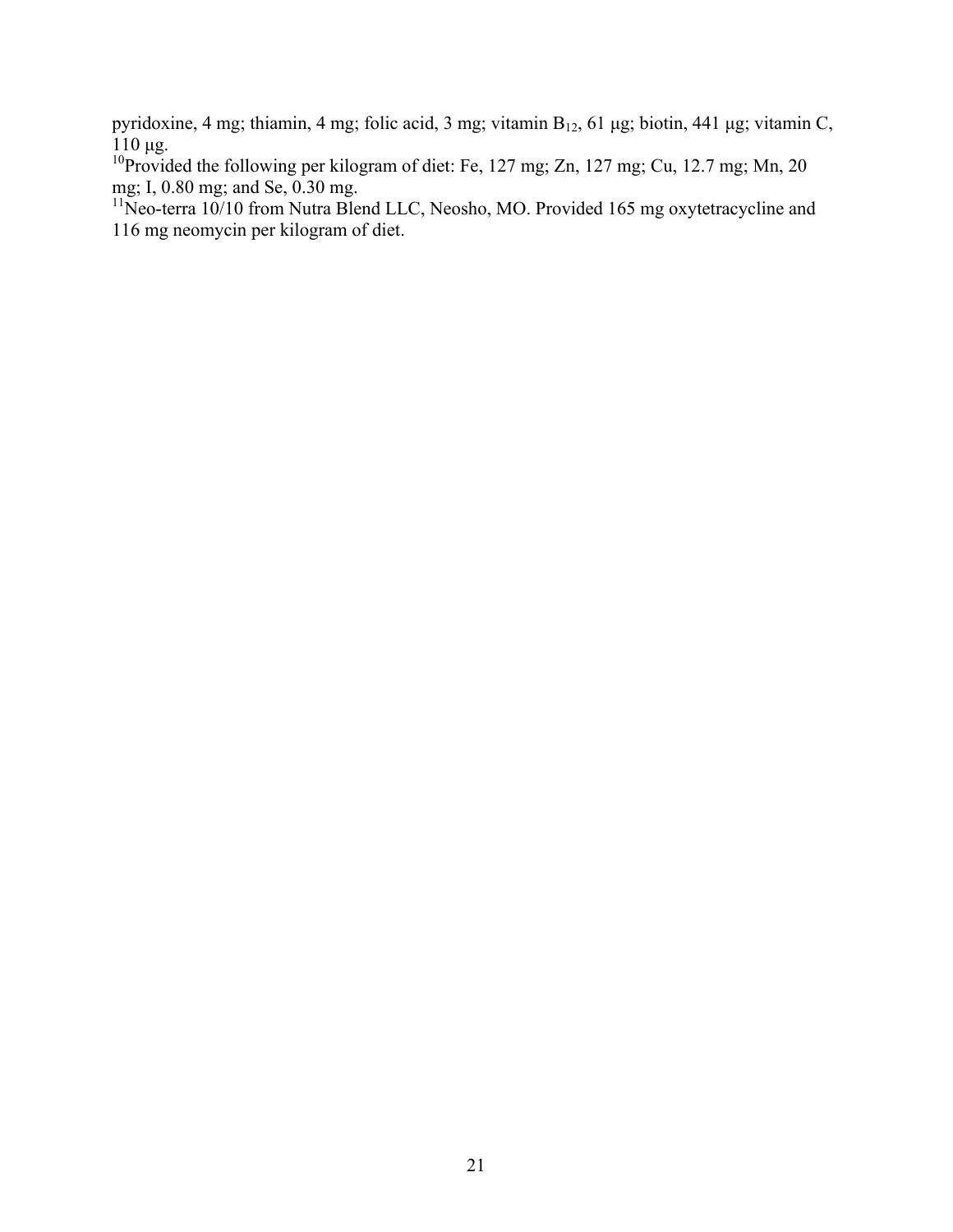|                                   | Exp. 1, 2, and 3<br>Exp. 1 and $2$ |            | Exp. 3             |                    |                |
|-----------------------------------|------------------------------------|------------|--------------------|--------------------|----------------|
| Item                              | $NC^{1,2}$                         | $PC^{2,3}$ | 25MCP <sup>4</sup> | 50MCP <sup>5</sup> | $100MCP^{2,6}$ |
| Ingredient, %                     |                                    |            |                    |                    |                |
| Corn                              | 55.81                              | 49.68      | 49.87              | 50.04              | 50.40          |
| Soybean meal (48% CP)             | 30.39                              | 27.62      | 27.48              | 27.33              | 27.04          |
| Dry $fat'$                        | 3.62                               | 3.03       | 2.90               | 2.77               | 2.50           |
| Fishmeal menhaden                 | 6.00                               | 6.00       | 6.00               | 6.00               | 6.00           |
| Dried whey (DW)                   |                                    | 10.00      | 7.50               | 5.00               | $---$          |
| Milk chocolate product (MCP)      | $---$                              | $---$      | 2.50               | 5.00               | 10.00          |
| Monocalcium phosphate             | 1.20                               | 1.01       | 1.07               | 1.12               | 1.24           |
| Limestone                         | 0.66                               | 0.56       | 0.57               | 0.58               | 0.60           |
| Sodium bentonite                  | 0.50                               | 0.50       | 0.50               | 0.50               | 0.50           |
| Vitamin premix <sup>8</sup>       | 0.50                               | 0.50       | 0.50               | 0.50               | 0.50           |
| Zinc oxide                        | 0.28                               | 0.28       | 0.28               | 0.28               | 0.28           |
| Salt                              | 0.33                               | 0.10       | 0.12               | 0.14               | 0.18           |
| Trace mineral premix <sup>9</sup> | 0.10                               | 0.10       | 0.10               | 0.10               | 0.10           |
| Antibiotic <sup>10</sup>          | 0.25                               | 0.25       | 0.25               | 0.25               | 0.25           |
| Choline chloride                  | 0.05                               | 0.05       | 0.05               | 0.05               | 0.05           |
| L-Lys·HCl                         | 0.15                               | 0.15       | 0.15               | 0.15               | 0.15           |
| DL-Met                            | 0.12                               | 0.13       | 0.14               | 0.14               | 0.15           |
| L-Thr                             | 0.04                               | 0.04       | 0.05               | 0.05               | 0.07           |
| Calculated composition            |                                    |            |                    |                    |                |
| ME, kcal/kg                       | 3,446                              | 3,446      | 3,446              | 3,446              | 3,446          |
| Lys, $\%$                         | 1.40                               | 1.40       | 1.40               | 1.40               | 1.40           |
| TSAA, %                           | 0.84                               | 0.84       | 0.84               | 0.84               | 0.84           |
| Thr, $%$                          | 0.91                               | 0.91       | 0.91               | 0.91               | 0.91           |
| Trp, $%$                          | 0.26                               | 0.26       | 0.26               | 0.26               | 0.26           |
| Ca, %                             | 0.90                               | 0.90       | 0.90               | 0.90               | 0.90           |
| $P, \%$                           | 0.80                               | 0.80       | 0.80               | 0.80               | 0.80           |
| Na, $\%$                          | 0.18                               | 0.19       | 0.18               | 0.20               | 0.20           |
| $Cl, \%$                          | 0.28                               | 0.28       | 0.27               | 0.27               | 0.27           |

**Table 3.2.** Composition of phase 2 experimental diets that were fed to weanling pigs in used in Exp. 1, 2, and 3 (as-fed basis)

 ${}^{1}NC$  = negative control diet.

2 Dietary treatments were used in Exp. 3.

 ${}^{3}PC =$  positive control diet.

 $^{4}$ 25MCP = 25% replacement of DW used in the PC diet with MCP.

 $550MCP = 50\%$  replacement of DW used in the PC diet with MCP.

 $6100MCP = 100\%$  replacement of DW used in the PC diet with MCP.

7 Fat Pak 100, Milk Specialties Co., Dundee, IL.

<sup>8</sup> Provided the following per kilogram of diet: vitamin A, 11,023 IU; vitamin D<sub>3</sub> 3,307 IU; vitamin E, 88 IU; niacin, 88 g; pantothenic acid, 50 mg; riboflavin, 13 mg; menadione, 8 mg; pyridoxine, 4 mg; thiamin, 4 mg; folic acid, 3 mg; vitamin B<sub>12</sub>, 61 μg; biotin, 441 μg; vitamin C, 110 μg.

<sup>9</sup> Provided the following per kilogram of diet: Fe, 127 mg; Zn, 127 mg; Cu, 12.7 mg; Mn, 20 mg; I, 0.80 mg; and Se, 0.30 mg.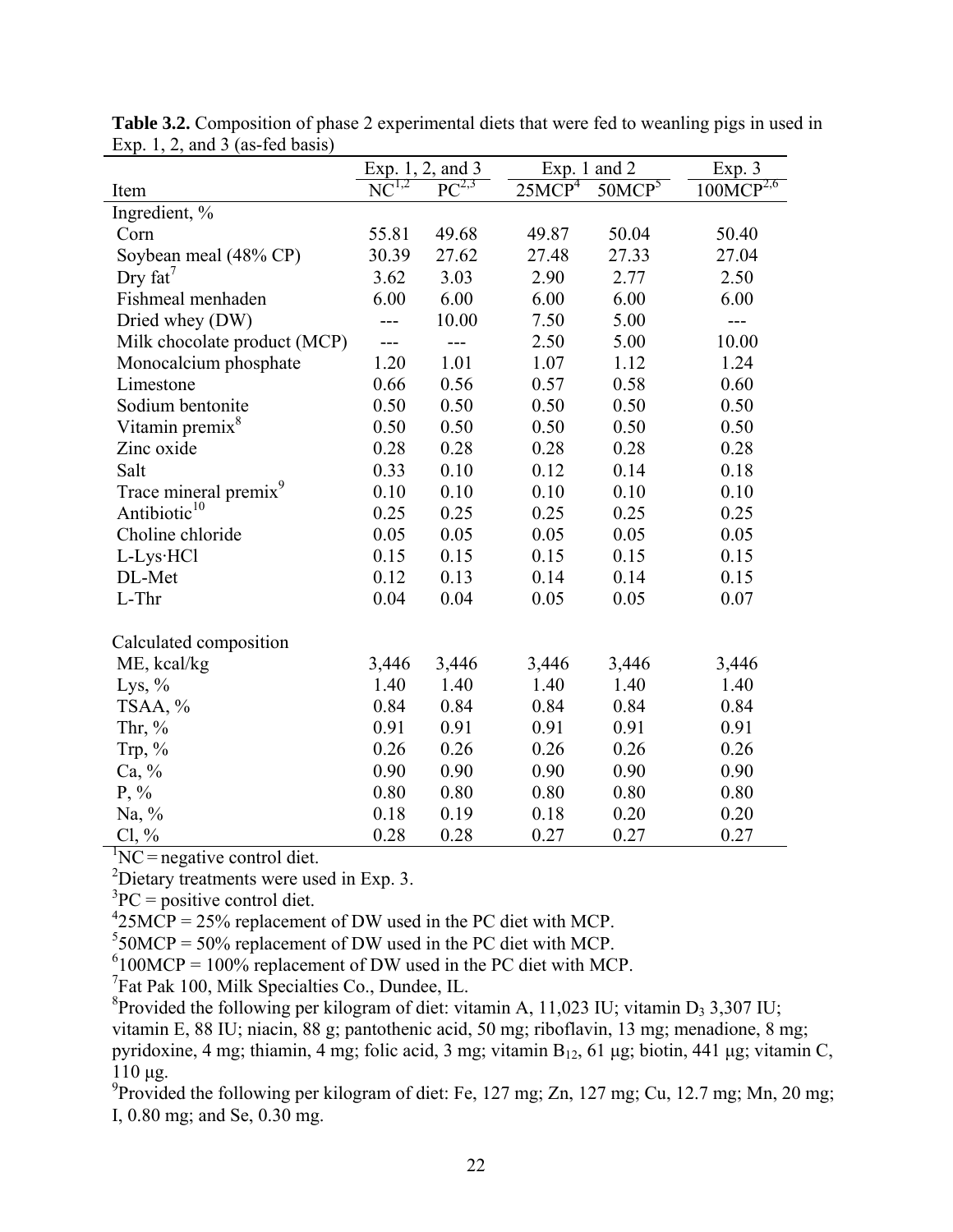Neo-terra 10/10 from Nutra Blend LLC, Neosho, MO Provided 165 mg oxytetracycline and 116 mg neomycin per kilogram of diet.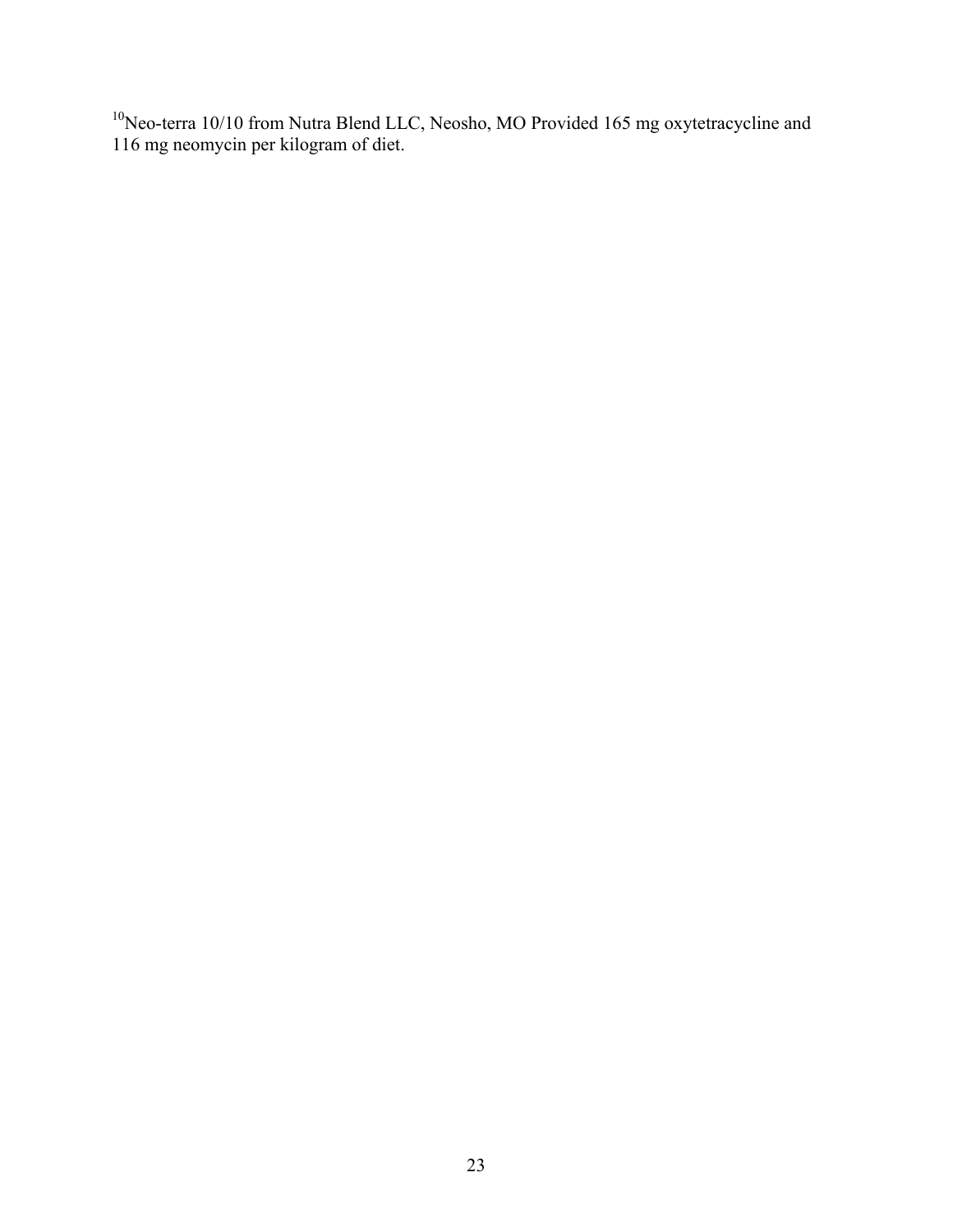|                                   | Phase 3                         |        |                    |                    |                     |         |
|-----------------------------------|---------------------------------|--------|--------------------|--------------------|---------------------|---------|
|                                   | Experimental diets <sup>1</sup> |        |                    |                    |                     |         |
| Item                              | $NC^2$                          | $PC^3$ | 25MCP <sup>4</sup> | 50MCP <sup>5</sup> | 100MCP <sup>6</sup> | Phase 4 |
| Ingredient, %                     |                                 |        |                    |                    |                     |         |
| Corn                              | 54.80                           | 51.70  | 51.83              | 51.92              | 52.21               | 60.50   |
| Soybean meal (48% CP)             | 35.11                           | 33.73  | 33.66              | 33.58              | 33.43               | 32.31   |
| Dry $fat'$                        | 3.16                            | 2.88   | 2.80               | 2.73               | 2.50                | 2.50    |
| Fishmeal menhaden                 | 3.00                            | 3.00   | 3.00               | 3.00               | 3.00                | ---     |
| Dried whey (DW)                   |                                 | 5.00   | 3.75               | 2.50               | $---$               |         |
| Milk chocolate product (MCP)      | ---                             |        | 1.25               | 2.50               | 5.00                | ---     |
| Monocalcium phosphate             | 1.01                            | 0.92   | 0.95               | 0.98               | 1.03                | 1.46    |
| Limestone                         | 0.86                            | 0.80   | 0.81               | 0.81               | 0.83                | 1.08    |
| Sodium bentonite                  | 0.50                            | 0.50   | 0.50               | 0.50               | 0.50                | 0.50    |
| Vitamin premix <sup>8</sup>       | 0.50                            | 0.50   | 0.50               | 0.50               | 0.50                | 0.50    |
| Salt                              | 0.35                            | 0.25   | 0.24               | 0.25               | 0.27                | 0.50    |
| Trace mineral premix <sup>9</sup> | 0.10                            | 0.10   | 0.10               | 0.10               | 0.10                | 0.10    |
| Antibiotic <sup>10</sup>          | 0.25                            | 0.25   | 0.25               | 0.25               | 0.25                | 0.25    |
| Choline chloride                  | 0.05                            | 0.05   | 0.05               | 0.05               | 0.05                | 0.05    |
| L-Lys·HCl                         | 0.15                            | 0.15   | 0.15               | 0.15               | 0.15                | 0.15    |
| DL-Met                            | 0.13                            | 0.13   | 0.14               | 0.14               | 0.14                | 0.09    |
| L-Thr                             | 0.03                            | 0.03   | 0.03               | 0.04               | 0.04                | 0.01    |
| Calculated composition            |                                 |        |                    |                    |                     |         |
| ME, kcal/kg                       | 3,432                           | 3,432  | 3,432              | 3,432              | 3,432               | 3,376   |
| Lys, $\%$                         | 1.40                            | 1.40   | 1.40               | 1.40               | 1.40                | 1.20    |
| TSAA, %                           | 0.84                            | 0.84   | 0.84               | 0.84               | 0.84                | 0.72    |
| Thr, $%$                          | 0.91                            | 0.91   | 0.91               | 0.91               | 0.91                | 0.78    |
| Trp, $\%$                         | 0.28                            | 0.27   | 0.27               | 0.27               | 0.27                | 0.24    |
| Ca, %                             | 0.80                            | 0.80   | 0.80               | 0.80               | 0.80                | 0.80    |
| $P, \%$                           | 0.70                            | 0.70   | 0.70               | 0.70               | 0.70                | 0.70    |
| Na, $\%$                          | 0.18                            | 0.19   | 0.18               | 0.18               | 0.19                | 0.23    |
| $Cl, \%$                          | 0.27                            | 0.28   | 0.27               | 0.27               | 0.27                | 0.35    |

**Table 3.3.** Composition of phases 3 and 4 experimental diets that were fed to weanling pigs in Exp. 1, 2, and  $3$  (as-fed basis)

<sup>1</sup>NC and PC diets were used in Exp. 1, 2, and 3; 25MCP and 50MCP diets were used in Exp. 1 and 2; 100MCP diet was used in Exp. 3

 ${}^{2}NC$  = negative control diet.

 ${}^{3}PC =$  positive control diet.

 $^{4}$ 25MCP = 25% replacement of DW used in the PC diet with MCP.

 $550MCP = 50\%$  replacement of DW used in the PC diet with MCP.

 $6100MCP = 100\%$  replacement of DW used in the PC diet with MCP.

<sup>7</sup>Fat Pak 100, Milk Specialties Co., Dundee, IL.

<sup>8</sup> Provided the following per kilogram of diet: vitamin A, 11,023 IU; vitamin D<sub>3</sub> 3,307 IU; vitamin E, 88 IU; niacin, 88 g; pantothenic acid, 50 mg; riboflavin, 13 mg; menadione, 8 mg; pyridoxine, 4 mg; thiamin, 4 mg; folic acid, 3 mg; vitamin  $B_{12}$ , 61 μg; biotin, 441 μg; vitamin C, 110 μg.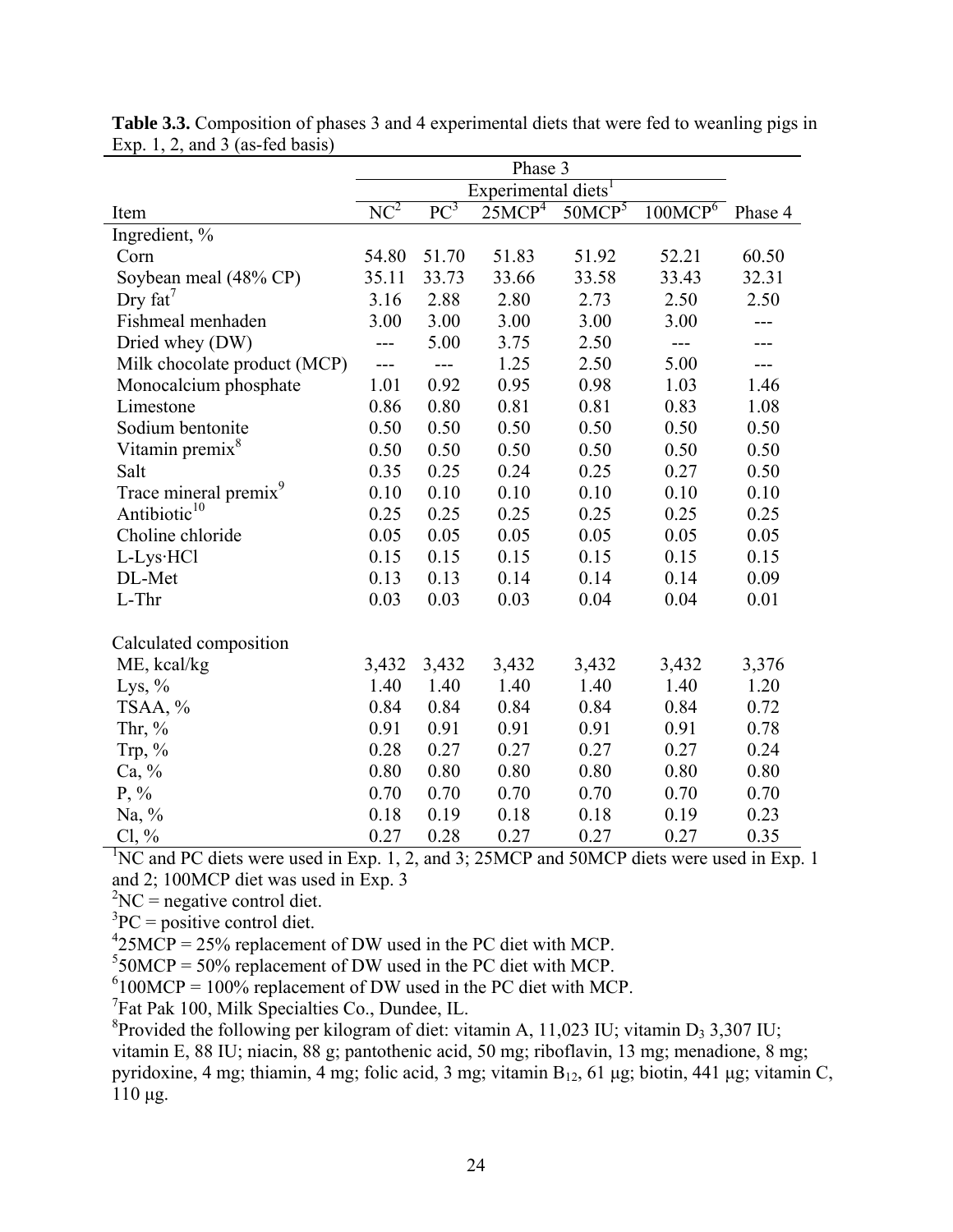<sup>9</sup> Provided the following per kilogram of diet: Fe, 127 mg; Zn, 127 mg; Cu, 12.7 mg; Mn, 20 mg; I, 0.80 mg; and Se, 0.30 mg.

<sup>10</sup>Neo-terra 10/10 from Nutra Blend LLC, Neosho, MO. Provided 165 mg oxytetracycline and 116 mg neomycin per kilogram of diet.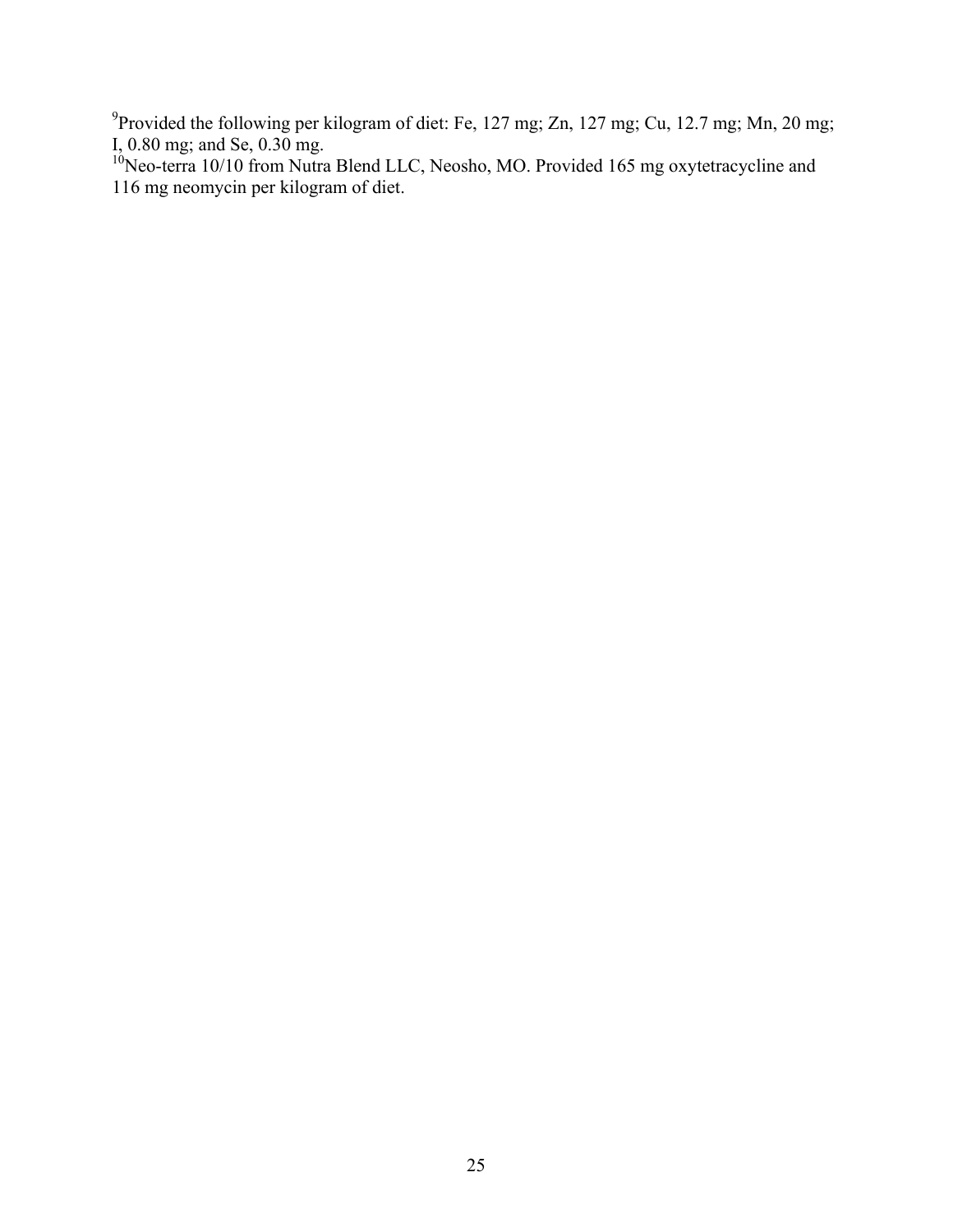## **RESULTS**

# **Exp. 1 and 2**

There were no treatment  $\times$  experiment interactions ( $P > 0.10$ ) in any of the growth

variables of the combined data. Thus, results and discussion are based on the combined data of

Exp. 1 and 2.

# **Wk-1 Feed Intake**

Feed intake was increased ( $P < 0.10$ ) from d 3 to 7 for pigs fed the PC diet, on d 2, 3, 4,

and 7 for pigs fed the 25MCP diet, and from d 2 to 7 for pigs fed the 50MCP compared with pigs

fed the NC diet (Table 3.4, Figure 3.1). There was no difference  $(P > 0.10)$  in feed intakes on any

day among pigs fed the PC, 25MCP and 50MCP diets.

**Table 3.4.** Effect of dietary dried whey (DW) and its partial replacement with milk chocolate product (MCP) on feed intake (g/d) during the first 7 d post-weaning in the combined data from Exp. 1 and  $2<sup>1</sup>$ 

|                   |                  | Experimental diets |                    |                    |            |                         |
|-------------------|------------------|--------------------|--------------------|--------------------|------------|-------------------------|
| Days post-weaning | NC <sup>2</sup>  | $PC^3$             | 25MCP <sup>4</sup> | 50MCP <sup>5</sup> | <b>SEM</b> | $P$ -value <sup>6</sup> |
|                   | 22               | 23                 | 32                 | 35                 | 11         | 0.74                    |
|                   | 120 <sup>b</sup> | $165^{ab}$         | 187 <sup>a</sup>   | 203 <sup>a</sup>   | 22         | 0.06                    |
| $\mathcal{E}$     | 200 <sup>b</sup> | $265^{\circ}$      | $253^{\circ}$      | 261 <sup>a</sup>   | 17         | 0.04                    |
|                   | $235^{\rm b}$    | $286^a$            | 288 <sup>a</sup>   | 306 <sup>a</sup>   | 21         | 0.10                    |
|                   | $266^{\rm b}$    | 336 <sup>a</sup>   | $300^{ab}$         | $317^a$            | 20         | 0.10                    |
| 6                 | 300 <sup>b</sup> | 382 <sup>a</sup>   | $346^{ab}$         | $388^a$            | 24         | 0.05                    |
| $-1$              | $313^b$          | 399 <sup>a</sup>   | 381 <sup>a</sup>   | 398 <sup>a</sup>   | 23         | 0.03                    |

<sup>a,b</sup>Treatment means with different superscripts on the same row are significantly different,  $P \leq$ 0.10.

<sup>1</sup>Data are means of 11 replicates with 4 and 5 pigs per replicate pen in Exp. 1 and 2, respectively.  ${}^{2}NC$  = negative control diet.

 ${}^{3}PC =$  positive control diet.

 $^{4}$ 25MCP = 25% replacement of DW used in the PC diet with MCP.

 $550MCP = 50\%$  replacement of DW used in the PC diet with MCP.

6 Overall treatment *P*-value.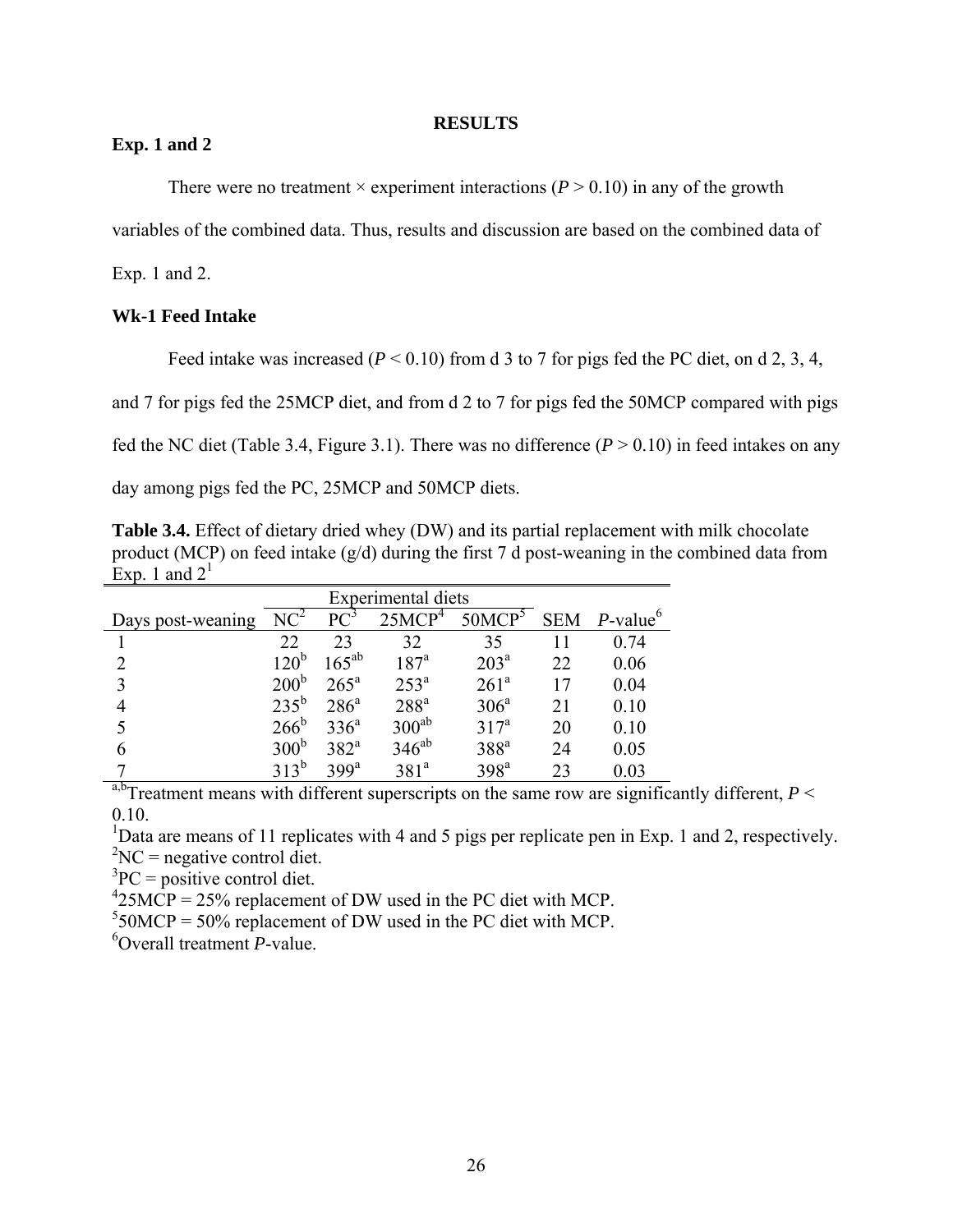# **Growth Performance**

During phase 1, pigs fed the PC, 25MCP, and 50MCP diets had increased (*P* < 0.10)

ADG and ADFI compared with pigs fed the NC diet, but G:F was not affected  $(P > 0.10$ ; Table

3.5). There was no difference (*P* > 0.10) in ADG, ADFI, and G:F among pigs fed the PC diet and

pigs fed the 25MCP and 50MCP diets.

**Table 3.5.** Effect of dietary dried whey (DW) and its partial replacement with milk chocolate product (MCP) on growth performance of weanling pigs in the combined data from Exp. 1 and  $2<sup>1</sup>$ 

|                          |                  | Experimental diets |                    |                    |            |                         |
|--------------------------|------------------|--------------------|--------------------|--------------------|------------|-------------------------|
| Item                     | $NC^2$           | $PC^3$             | 25MCP <sup>4</sup> | 50MCP <sup>5</sup> | <b>SEM</b> | $P$ -value <sup>6</sup> |
| Initial BW, kg           | 6.4              | 6.4                | 6.4                | 6.4                | 0.04       | 0.61                    |
| Final BW, kg             | 21.3             | 21.9               | 21.6               | 22.0               | 0.31       | 0.33                    |
|                          |                  |                    |                    |                    |            |                         |
| Phase 1, $d \theta$ to 7 |                  |                    |                    |                    |            |                         |
| ADG, g                   | $133^{b}$        | $165^{\mathrm{a}}$ | 171 <sup>a</sup>   | 181 <sup>a</sup>   | 12         | 0.04                    |
| ADFI, g                  | $211^b$          | $265^{\circ}$      | $255^{\mathrm{a}}$ | $276^{\circ}$      | 14         | 0.02                    |
| G: F                     | 0.62             | 0.63               | 0.67               | 0.66               | 0.03       | 0.56                    |
| Phase 2, d 7 to 14       |                  |                    |                    |                    |            |                         |
| ADG, g                   | $383^b$          | 418 <sup>a</sup>   | $398^{ab}$         | $390^{ab}$         | 13         | 0.28                    |
| ADFI, g                  | $553^b$          | $643^{\mathrm{a}}$ | 603 <sup>a</sup>   | $614^a$            | 18         | 0.01                    |
| G: F                     | $0.69^{\rm a}$   | $0.64^b$           | $0.65^{ab}$        | $0.63^b$           | 0.02       | 0.09                    |
| Phase 3, d 14 to 21      |                  |                    |                    |                    |            |                         |
| ADG, g                   | 520              | 551                | 520                | 550                | 16         | 0.29                    |
| ADFI, g                  | 783 <sup>b</sup> | $877$ <sup>a</sup> | $829^{ab}$         | 836 <sup>a</sup>   | 21         | 0.03                    |
| G: F                     | $0.67^{\rm a}$   | $0.64^b$           | $0.63^b$           | $0.66^{ab}$        | 0.01       | 0.15                    |
| Phase 4, d 21 to 35      |                  |                    |                    |                    |            |                         |
| ADG, g                   | 567              | 561                | 561                | 575                | 14         | 0.88                    |
| ADFI, g                  | 1,036            | 1,033              | 1,012              | 1,046              | 23         | 0.74                    |
| G: F                     | 0.55             | 0.54               | 0.56               | 0.55               | 0.01       | 0.66                    |
| Overall, d 0 to 35       |                  |                    |                    |                    |            |                         |
| ADG, g                   | 433              | 450                | 441                | 452                | 9          | 0.43                    |
| ADFI, g                  | $716^b$          | $762^{\mathrm{a}}$ | $737^{ab}$         | $759^{\text{a}}$   | 16         | 0.15                    |
| G: F                     | 0.60             | 0.60               | 0.60               | 0.60               | 0.01       | 0.5                     |

 $\frac{a_0}{b_0}$ Treatment means with different superscripts on the same row are significantly different, *P* < 0.10.

<sup>1</sup>Data are means of 11 replicates with 4 and 5 pigs per replicate pen in Exp. 1 and 2, respectively.  ${}^{2}NC$  = negative control diet.

 ${}^{3}PC =$  positive control diet.

 $^{4}$ 25MCP = 25% replacement of DW used in the PC diet with MCP.

 $550MCP = 50\%$  replacement of DW used in the PC diet with MCP.

6 Overall treatment *P*-value.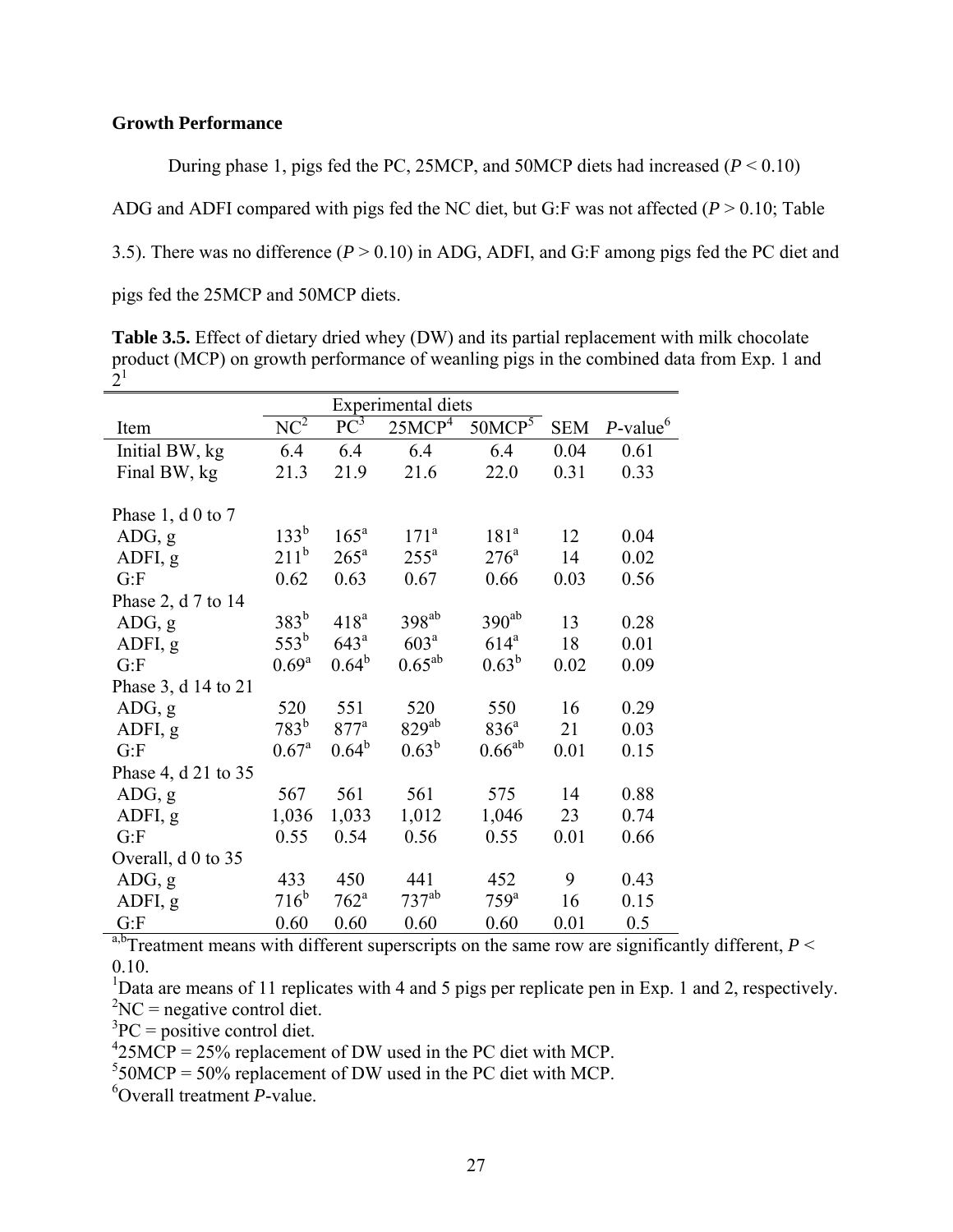During phase 2, pigs fed the PC, 25MCP, and 50MCP diets had increased  $(P < 0.10)$ ADFI compared with pigs fed the NC diet. Daily gain was increased (*P* < 0.10) for pigs fed the PC diet compared with pigs fed the NC diet. However, ADG was similar (*P* > 0.10) among pigs fed the 25MCP and 50MCP diets compared with pigs fed the PC diet. Gain:feed was not affected  $(P > 0.10)$  by dietary treatment. During phase 3, pigs fed the PC and 50MCP diets had increased  $(P < 0.10)$  ADFI compared with pigs fed the NC diet, but ADG was not affected  $(P > 0.10)$ . Gain:feed was reduced (*P* < 0.10) for pigs fed the PC and 25MCP diets compared with pigs fed the NC diet. However, ADG, ADFI, and G:F were not different  $(P > 0.10)$  among pigs fed the PC, 25MCP, and 50MCP diets. During phase 4, when all pigs were fed the same diet, ADG, ADFI, and G:F were not affected  $(P > 0.10)$  by dietary treatment.

The combined overall data from Exp. 1 and 2 indicated that partial replacement of DW with MCP did not affect  $(P > 0.10)$  ADG, ADFI, or G:F of weanling pigs. There was no difference  $(P > 0.10)$  in ADG and G:F among pigs fed the NC diet and pigs fed the PC and MCP diets. Daily feed intake was increased (*P* < 0.10) for pigs fed the PC and 50MCP diets compared with pigs fed the NC diet, but similar to pigs fed the 25MCP diet. Final BW at the end of the 35 d nursery period was not affected  $(P > 0.10)$  by dietary treatment.

#### **Exp. 3**

#### **Wk-1 Feed Intake**

Daily feed intake was increased ( $P < 0.10$ ) from d 2 to 5 for pigs fed the PC diet and on d 1 and 2 for pigs fed the 100MCP diet compared with pigs fed the NC diet (Table 3.6, Fig 3.1). However, there was no difference  $(P > 0.10)$  between pigs fed the PC and 100MCP diets.

# **Growth Performance**

Total replacement of DW with MCP did not affect  $(P > 0.10)$  ADG, ADFI, or G:F during any growth phase of the experiment (Table 3.7). During phase 1, pigs fed the PC diet had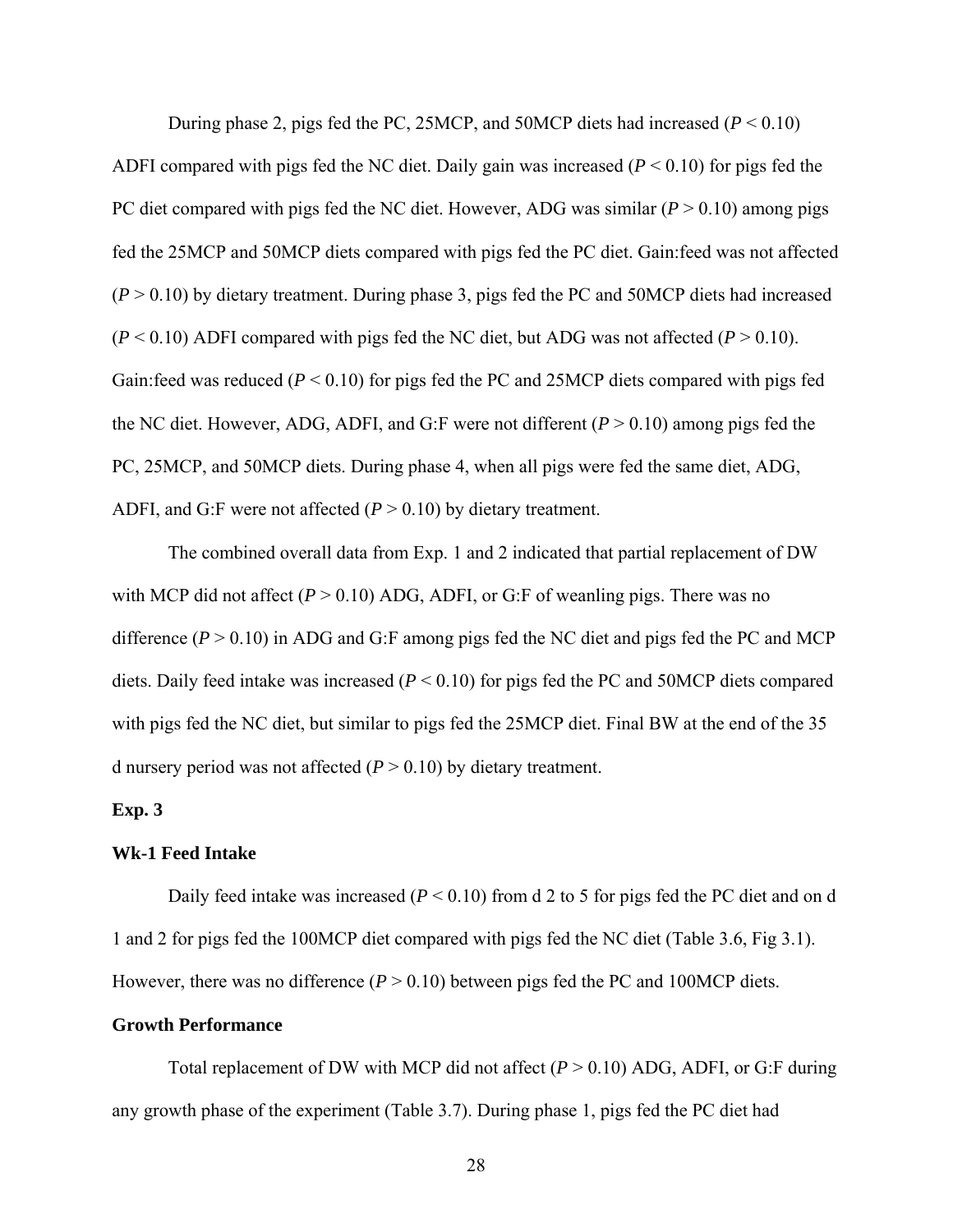increased  $(P < 0.10)$  ADG and ADFI compared with pigs fed the NC diet. Pigs fed the 100MCP

diet had similar  $(P > 0.10)$  ADG and ADFI compared with pigs fed the PC diet.

| Experimental diets |                  |                  |                     |    |                               |  |  |  |  |
|--------------------|------------------|------------------|---------------------|----|-------------------------------|--|--|--|--|
| Days post-weaning  | $NC^2$           | PC <sup>3</sup>  | 100MCP <sup>4</sup> |    | $SEM$ $P$ -value <sup>5</sup> |  |  |  |  |
|                    | 14 <sup>b</sup>  | $20^{ab}$        | 37 <sup>a</sup>     | 9  | 0.21                          |  |  |  |  |
| າ                  | $146^{\rm b}$    | 243 <sup>a</sup> | 274 <sup>a</sup>    | 18 | 0.01                          |  |  |  |  |
| 3                  | $261^{\rm b}$    | 337 <sup>a</sup> | $321^{ab}$          | 25 | 0.12                          |  |  |  |  |
|                    | 308 <sup>b</sup> | 379 <sup>a</sup> | $345^{ab}$          | 27 | 0.22                          |  |  |  |  |
| 5                  | $386^b$          | $486^{\circ}$    | $418^{ab}$          | 29 | 0.08                          |  |  |  |  |
| 6                  | 444              | 502              | 485                 | 23 | 0.23                          |  |  |  |  |
|                    | 490              | 523              | 488                 | 25 | 0.55                          |  |  |  |  |

**Table 3.6.** Effect of dietary dried whey (DW) and its total replacement with milk chocolate product (MCP) on feed intake (g/d) during the first 7 d post-weaning in Exp.  $3<sup>1</sup>$ 

<sup>a,b</sup>Treatment means with different superscripts on the same row are significantly different,  $P \leq$ 0.10.

<sup>1</sup>Data are means of 7 replicates with 4 pigs per replicate pen.

 ${}^{2}NC$  = negative control diet.

 ${}^{3}PC =$  positive control diet.

 $^{4}$ 100MCP = 100% replacement of DW used in the PC diet with MCP.

5 Overall treatment *P*-value.

Daily feed intake was increased (*P* < 0.10) for pigs fed the PC diet during phases 2 and 3

compared with pigs fed the NC diet, but pigs fed the 100MCP and PC diets had similar ADFI.

Daily gain and G:F were not different  $(P > 0.10)$  among pigs fed the NC, PC, and 100MCP diets

during phases 2, 3, 4, and overall. At the end of the 35-d nursery period, final BW was not

affected  $(P > 0.10)$  by dietary treatment.

## **Effect of Dried Whey**

Data from Exp. 1, 2, and 3 using the NC and PC diets were combined and analyzed to

determine the efficacy of DW to increase growth performance of weanling pigs (Table 3.8).

Daily gain and ADFI were increased  $(P < 0.10)$  for pigs fed the PC diet during phases 1, 2, 3,

and overall. During phase 2, G:F was reduced  $(P = 0.01)$  for pigs fed the PC diet, but it was not

affected  $(P > 0.10)$  in any other phase of the experiment. At the end of the 35-d nursery period,

final BW was increased  $(P < 0.10)$  for pigs fed diets with DW.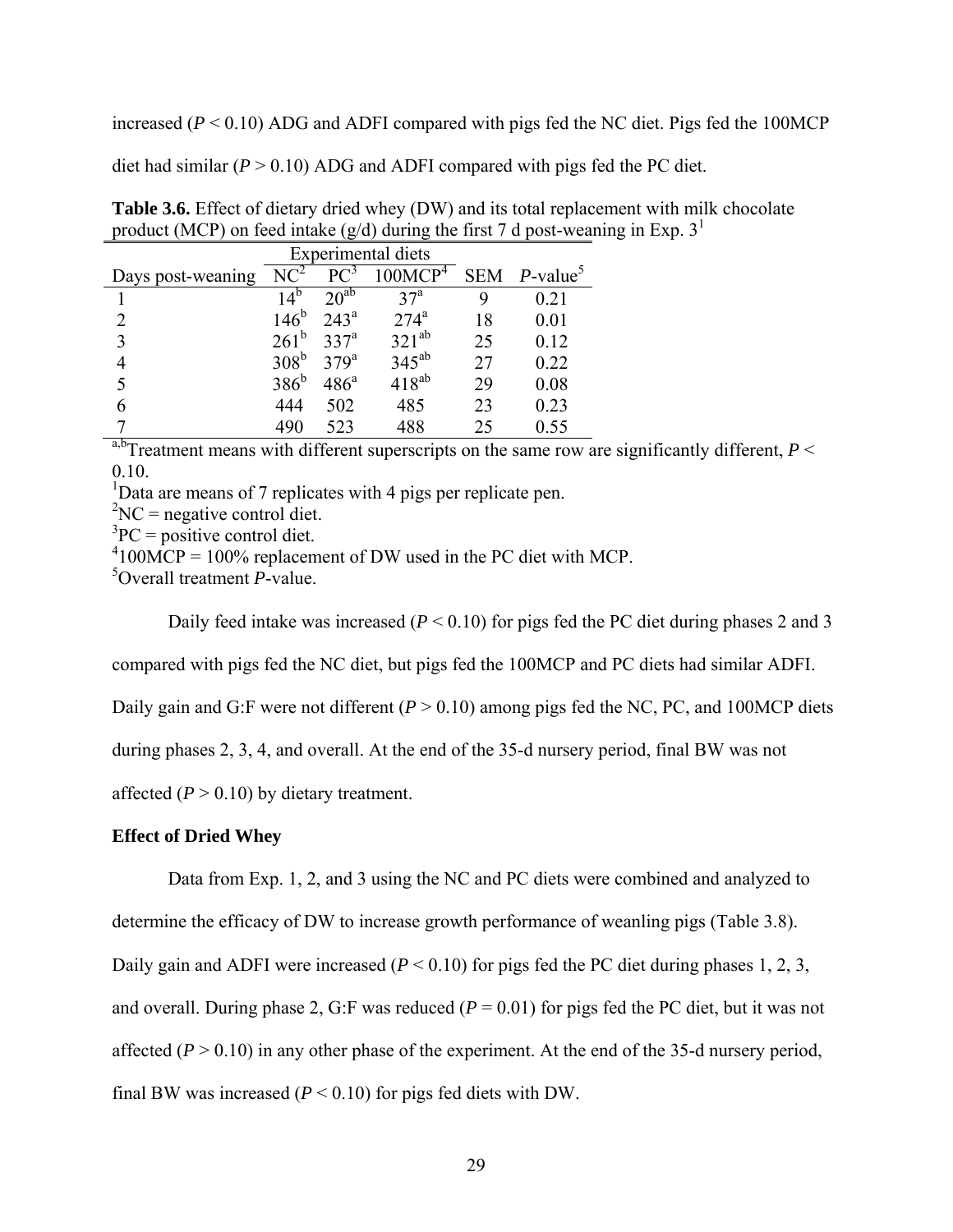

Figure 3.1. Daily feed intake (g/pig) of pigs fed diets with no lactose (NC), with 20% dried whey (PC), with 5% dried whey and 15% MCP (25MCP), and with 10% dried whey and 10% MCP (50MCP) in the combined data of Exp. 1 and 2 (Panel A; Table 3.4). Daily feed intake of pigs fed the NC, PC, and 20% MCP (100MCP) diets in Exp. 3 (Panel B; Table 3.6).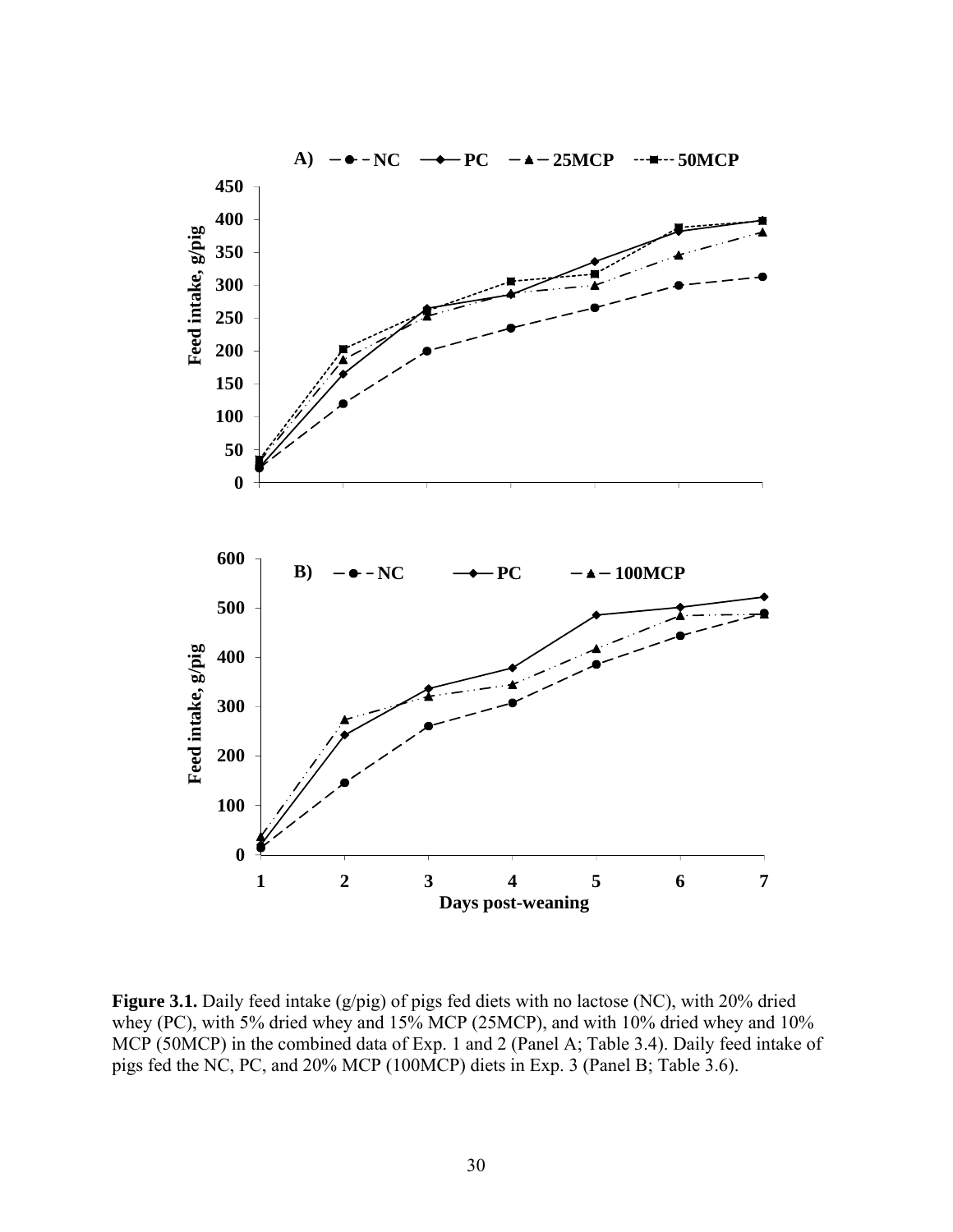|                     |                  | Experimental diets |                     |            |                         |
|---------------------|------------------|--------------------|---------------------|------------|-------------------------|
| Item                | $NC^2$           | $PC^3$             | 100MCP <sup>4</sup> | <b>SEM</b> | $P$ -value <sup>5</sup> |
| Initial BW, kg      | 6.3              | 6.3                | 6.3                 | 0.05       | 0.58                    |
| Final BW, kg        | 20.8             | 21.5               | 21.3                | 0.35       | 0.4                     |
|                     |                  |                    |                     |            |                         |
| Phase 1, d 0 to 7   |                  |                    |                     |            |                         |
| ADG, g              | $183^b$          | 227 <sup>a</sup>   | $211^{ab}$          | 12         | 0.07                    |
| ADFI, g             | $293^{\rm b}$    | 355 <sup>a</sup>   | 337 <sup>a</sup>    | 17         | 0.06                    |
| G: F                | 0.62             | 0.64               | 0.63                | 0.02       | 0.77                    |
| Phase 2, d 7 to 14  |                  |                    |                     |            |                         |
| ADG, g              | 302              | 313                | 302                 | 16         | 0.86                    |
| ADFI, g             | 496 <sup>b</sup> | 547 <sup>a</sup>   | $517^{ab}$          | 12         | 0.03                    |
| G: F                | 0.61             | 0.57               | 0.58                | 0.03       | 0.54                    |
| Phase 3, d 14 to 21 |                  |                    |                     |            |                         |
| ADG, g              | 292              | 320                | 296                 | 17         | 0.45                    |
| ADFI, g             | $602^b$          | 681 <sup>a</sup>   | $651^{ab}$          | 20         | 0.04                    |
| G: F                | 0.49             | 0.47               | 0.46                | 0.02       | 0.69                    |
| Phase 4, d 21 to 35 |                  |                    |                     |            |                         |
| ADG, g              | 647              | 655                | 670                 | 18         | 0.66                    |
| ADFI, g             | 1,160            | 1,186              | 1,177               | 26         | 0.77                    |
| G: F                | 0.56             | 0.55               | 0.57                | 0.01       | 0.43                    |
| Overall, d 0 to 35  |                  |                    |                     |            |                         |
| ADG, g              | 414              | 434                | 429                 | 11         | 0.45                    |
| ADFI, g             | 742              | 785                | 761                 | 17         | 0.25                    |
| G: F                | 0.56             | 0.55               | 0.56                | 0.01       | 0.78                    |

**Table 3.7.** Effect of dietary dried whey (DW) and its total replacement with milk chocolate product (MCP) on growth performance of weanling pigs in Exp.  $3<sup>1</sup>$ 

a,b<sub>Treatment means with different superscripts on the same row are significantly different,  $P \leq$ </sub> 0.10.

<sup>1</sup>Data are means of 7 replicates with 4 pigs per replicate pen.

 ${}^{2}NC$  = negative control diet.

 ${}^{3}PC =$  positive control diet.

 $^{4}$ 100MCP = 100% replacement of DW used in the PC diet with MCP.

5 Overall treatment *P*-value.

# **DISCUSSION**

Weaning represents a stressful event that commonly results in reduced feed intake and

inadequate supply of energy and nutrients for the weanling pig. Bark et al. (1986) reported that

the unfamiliar method of feed acquisition and the unfamiliar source of feed (liquid vs. dry feed)

were the main causes for the reduced feed intake. Improving feed palatability with the use of

sweeteners such as sucrose, whey, or artificial flavors may improve feed intake immediately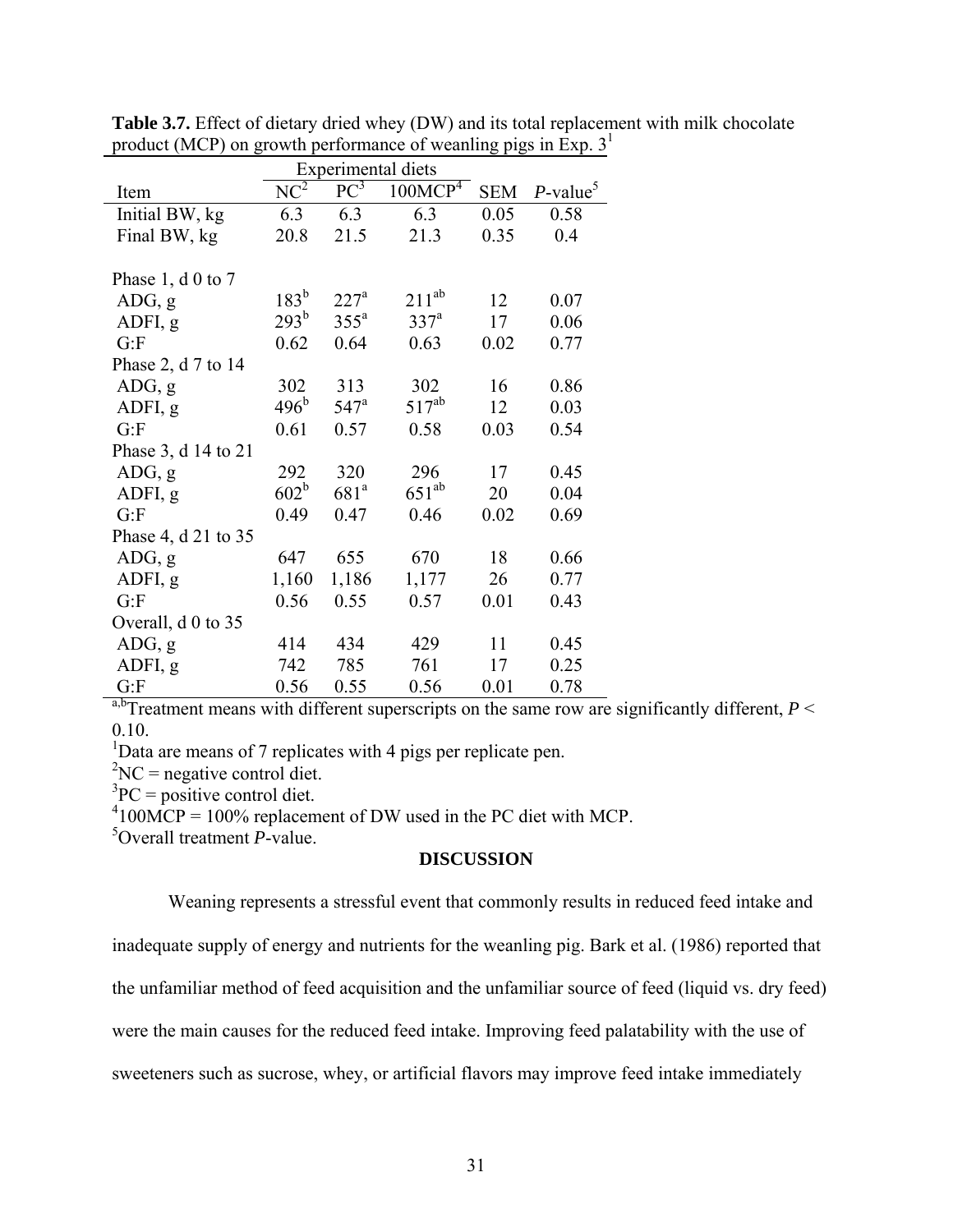after weaning. Research has shown that weanling pigs strongly preferred a diet with MCP over a

diet with DW (Sullivan et al., 1992; Yang et al., 1997).

|                          |        | Experimental diets |            |            |
|--------------------------|--------|--------------------|------------|------------|
| Item                     | $NC^2$ | $PC^3$             | <b>SEM</b> | $P$ -value |
| Initial BW, kg           | 6.6    | 6.6                | 0.03       | 0.73       |
| Final BW, kg             | 21.5   | 22.1               | 0.22       | 0.03       |
|                          |        |                    |            |            |
| Phase $1, d \, 0$ to $7$ |        |                    |            |            |
| ADG, g                   | 149    | 187                | 8          | 0.01       |
| ADFI, g                  | 237    | 294                | 10         | 0.01       |
| G: F                     | 0.63   | 0.64               | 0.02       | 0.58       |
| Phase 2, d 7 to 14       |        |                    |            |            |
| ADG, g                   | 359    | 384                | 10         | 0.07       |
| ADFI, g                  | 537    | 612                | 11         | 0.01       |
| G: F                     | 0.66   | 0.62               | 0.02       | 0.01       |
| Phase 3, d 14 to 21      |        |                    |            |            |
| ADG, g                   | 440    | 470                | 11         | 0.01       |
| ADFI, g                  | 720    | 809                | 14         | 0.01       |
| G: F                     | 0.60   | 0.58               | 0.01       | 0.15       |
| Phase 4, d 21 to 35      |        |                    |            |            |
| ADG, g                   | 602    | 601                | 11         | 0.97       |
| ADFI, g                  | 1,093  | 1,101              | 17         | 0.72       |
| G: F                     | 0.55   | 0.55               | 0.01       | 0.45       |
| Overall, d 0 to 35       |        |                    |            |            |
| ADG, g                   | 429    | 448                | 6          | 0.04       |
| ADFI, g                  | 731    | 776                | 10         | 0.01       |
| G:F                      | 0.59   | 0.58               | 0.01       | 0.20       |

**Table 3.8.** Effect of dietary dried whey (DW) on growth performance of weanling pigs, combined data from Exp. 1, 2, and  $3<sup>1</sup>$ 

<sup>1</sup>Data are means of 18 replicates with 4 or 5 pigs per replicate pen.

 ${}^{2}NC$  = negative control diet.

 ${}^{3}PC =$  positive control diet.

Results from our experiments indicated that weanling pigs had greater growth

performance when fed diets with DW or MCP compared with pigs fed the NC diet. However, no further improvements were obtained with increasing levels of MCP as a replacement of DW on daily collected wk-1 feed intake post-weaning. The inclusion of DW or its partial replacement with 25 or 50% MCP improved feed intake during all days of wk-1 post-weaning compared with pigs fed a diet with no lactose added. These results are in agreement with published literature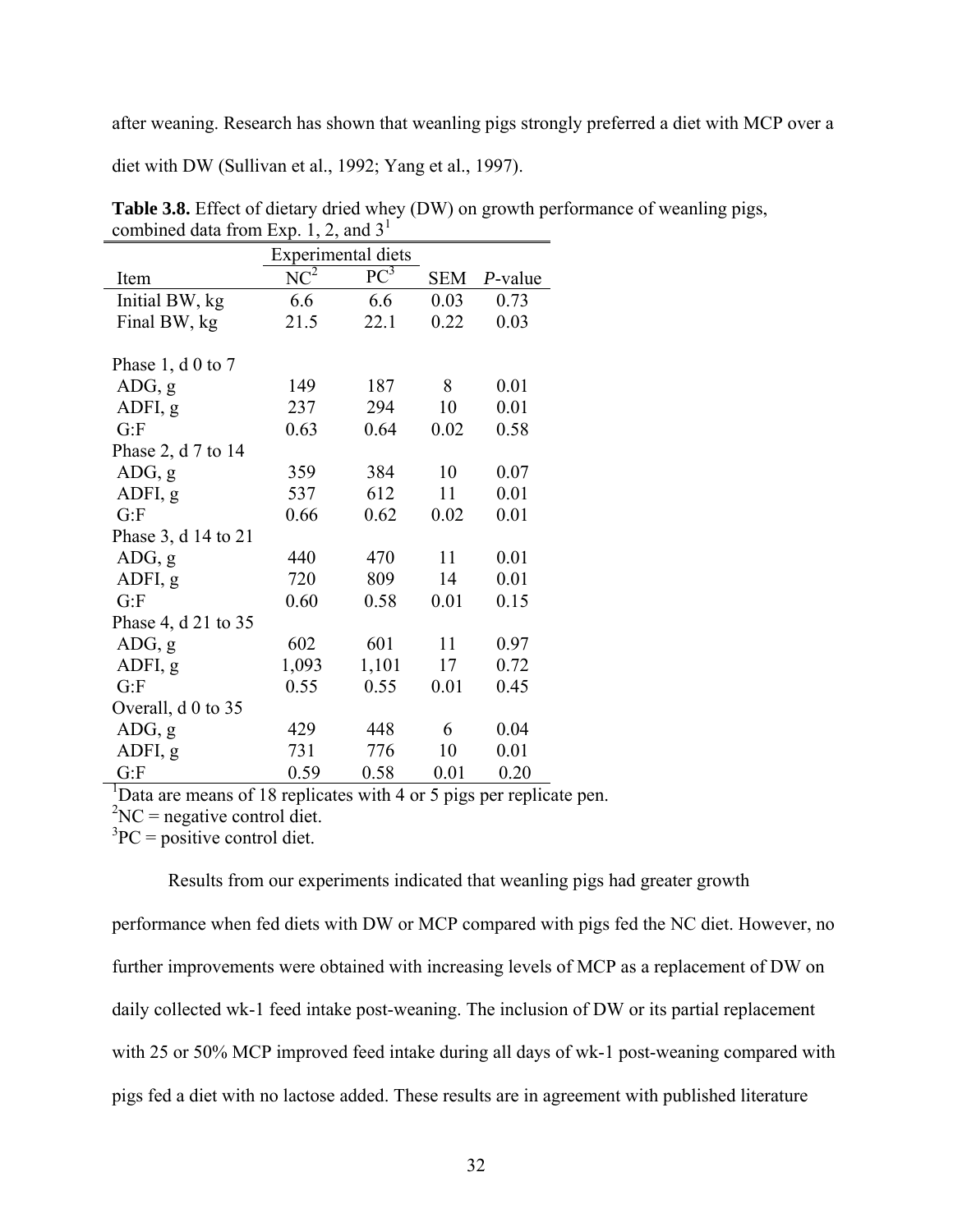(Mahan, 1993; Mahan and Newton, 1993) that have reported increased feed intake in pigs fed diets with lactose or other highly digestible carbohydrate sources compared with pigs fed diets with no sugars added.

Because no additional benefits or detrimental effects were obtained with partial replacements of DW with MCP in Exp. 1 and 2, a 100% replacement with MCP was conducted in Exp. 3. Feed intake was increased on more days (d 2 to 5) in pigs fed the PC diet than pigs fed the 100MCP diet (d 1 and 2) compared with pigs fed the NC diet. However, feed intake between pigs fed the PC and 100MCP diets were not different during any day of wk-1 post-weaning. Dried whey contains 70% lactose whereas MCP contains 20% lactose and 60% total sugars, mainly from lactose, sucrose, and glucose. Previous studies from our laboratory have shown that products containing a combination of lactose, sucrose, and glucose stimulate feed intake in a similar manner as a high-lactose product. The cocoa portion of MCP seems not to have an additional effect on increasing feed intake compared with DW. However, strong preference of weanling pigs for MCP over DW has been reported (Sullivan et al., 1992; Yang et al., 1997) using a single stimulus preference trial and free choice trials. However, in our experiments, pigs within each replicate pen were exposed to a single dietary treatment rather than allowing pigs to choose among 2 or more diets at the same time.

Our results indicated that partial or total replacement of DW with MCP did not affect growth performance of weanling pigs. Results from the combined data of Exp. 1 and 2, indicated no detrimental effects on ADG, ADFI, or G:F with increasing levels of MCP. Additionally, final BW at the end of the nursery period was not affected in any of the 3 experiments. Similarly, Sullivan et al. (1992) reported that MCP could totally replace DW at a dietary level of 12% with no detrimental effects on growth performance of weanling pigs.

33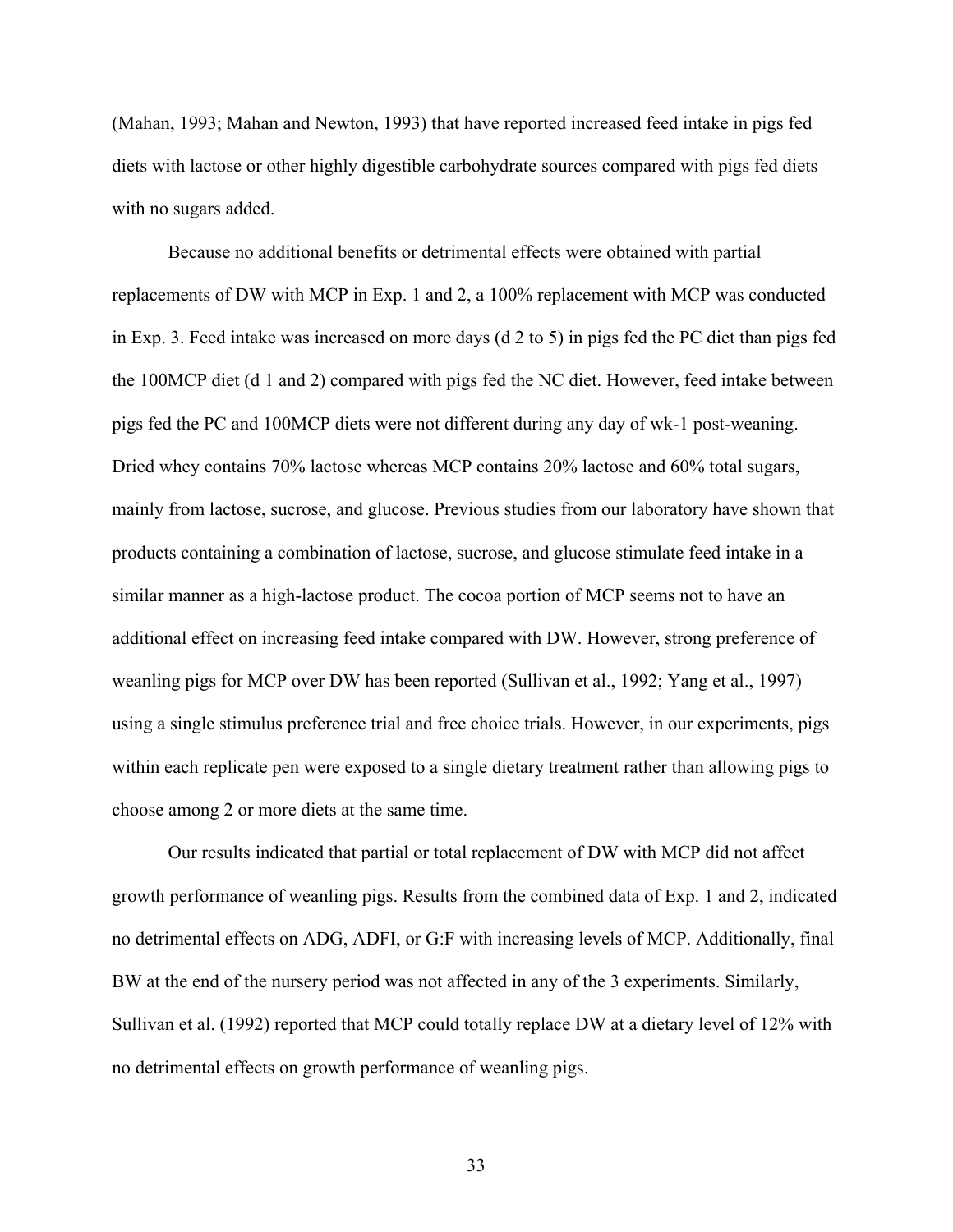In contrast, Yang et al. (1997) reported that increasing levels of MCP from 0 to 100% replacement of DW linearly decreased growth performance of weanling pigs. These authors recommended that MCP could replace DW at a dietary level no greater than 5% (5% MCP and 15% DW) without affecting growth performance. Greater replacement levels were associated with decreased growth performance. However, results from our Exp. 3 indicated that MCP could totally replace DW with no detrimental effects on growth performance. A possible explanation for the inconsistency of these results may be that in our experiments, supplemental Thr was added to the diets with increasing levels of MCP to meet the Thr:Lys recommended by Baker (1997) for 10- to 20-kg pigs, whereas, Yang et al. (1997) did not include any supplemental Thr. Yang et al. (1997) reported that their analyzed Thr:Lys ratio decreased with increasing levels of MCP and were lower than those recommended by Baker (1997). Therefore, the reduction in growth performance with increased levels of MCP may have been related to a deficiency in Thr. Additionally, our diets were fed in meal form whereas those used by Yang et al. (1997) were pelleted. However, no research has been published evaluating the effect of pelleting on the availability of nutrients in MCP. Also in our experiments, all pigs were offered a common diet with no lactose during the last 2 wk of the nursery period, whereas DW and MCP dietary treatments were fed until the end of the nursery period in Yang et al. (1997), either in 2 or 3 phase feeding programs.

Combined data from Exp. 1, 2, 3 using NC and PC diets demonstrated that the inclusion of DW in diets of weanling pigs improved growth performance and final BW at the end of the nursery period. These data are in agreement with the literature (Mahan, 1993; Tokach et al., 1995; Nessmith et al., 1997; Cromwell et al., 2008) that have reported enhanced growth performance of pigs fed diets with added lactose. Interestingly, this effect was not evident when

34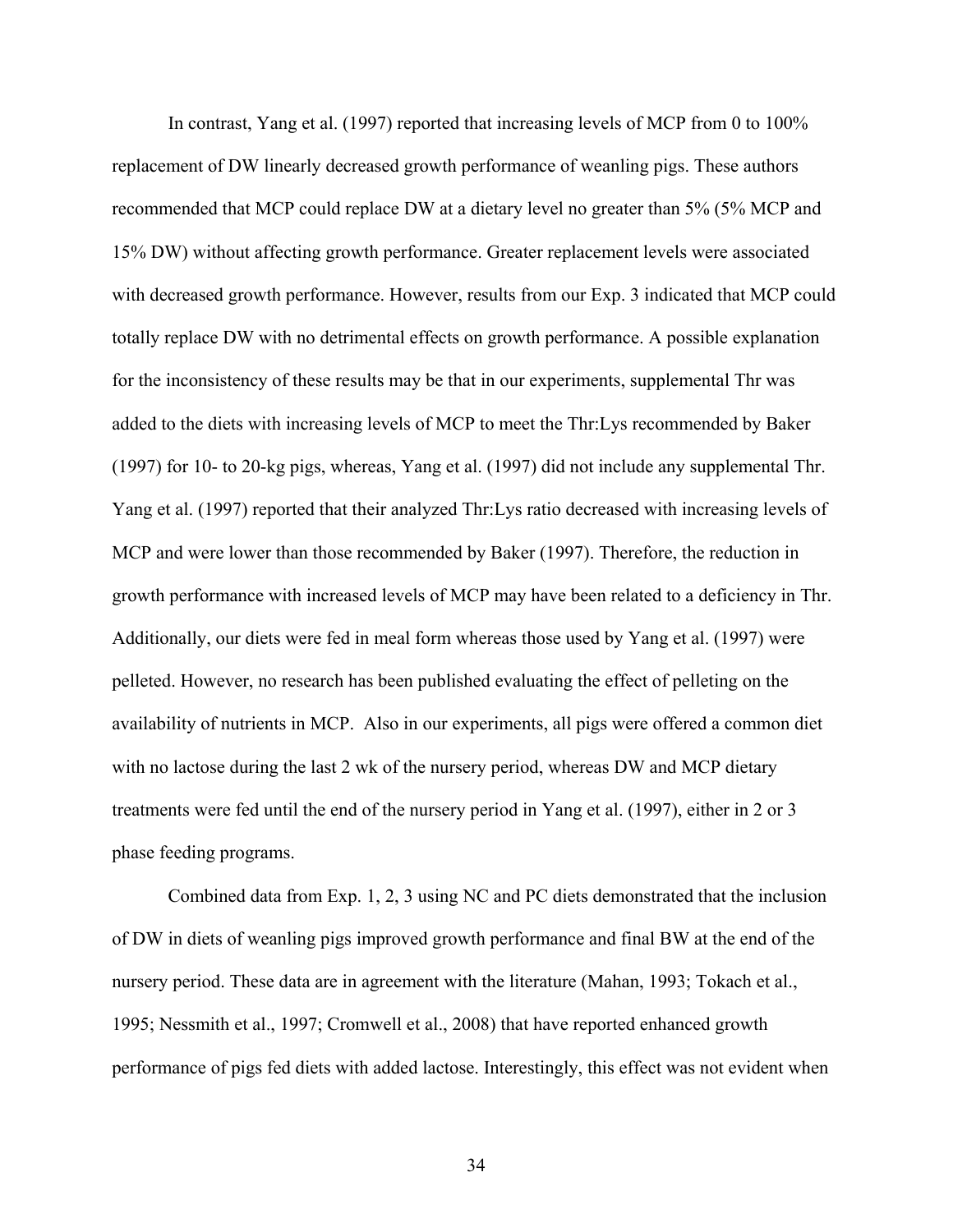analyzing each experiment independently, which suggest that increased numbers of replicates are required to elucidate the effects of lactose.

In conclusion, results indicate that partial or total replacement of DW with MCP does not

affect overall growth performance of weanling pigs. The inclusion of DW, MCP, or the

combination of both improved wk-1 feed intake compared with pigs fed a diet with no lactose

added. Milk chocolate product could be considered as an alternative to DW.

## **REFERENCES**

- Baker, D. H. 1997. Ideal amino acid profiles for swine and poultry and their applications in feed formulation. BioKyowa Technical Review No. 9. pp. 15-19.
- Bark, L. J., T. D. Crenshaw, and V. D. Leibbrandt. 1986. The effect of meal intervals and weaning on feed intake of early weaned pigs. J. Anim. Sci. 62:1233-1239.
- Cromwell, G. L., G. L. Alle, and D. C. Mahan. 2008. Assessment of lactose level in the mid- to late-nursery phase on performance of weanling pigs. J. Anim. Sci. 86:127-133.
- Hess, V., J. Ficker, J. Fontaine, and W. Heimbeck. 2006. AminoDat<sup>®</sup> 3.0 amino acid composition of feedstuffs. Evonik-Degussa GmbH, Health and Nutrition, Hanau, Germany.
- Lindemann, M. D., S. G. Cornelius, S. M. El Kandelgy, R. L. Moser, and J. E. Pettigrew. 1986. Effect of age, weaning and diet on digestive enzyme levels in the piglet. J. Anim. Sci. 62:1298-1307.
- Mahan, D. C. 1993. Evaluating two sources of dried whey and the effects of replacing the corn and dried whey component with corn gluten meal and lactose in the diets of weanling swine. J. Anim. Sci. 71:2860-2866.
- Mahan, D. C., and E. A. Newton. 1993. Evaluation of feed grains with dried skim milk and added carbohydrate sources on weanling pig performance. J. Anim. Sci. 71:3376-3382.
- Nessmith, W. B., Jr., J. L. Nelssen, M. D. Tokach, R. D. Goodband, and J. R. Bergstrom. 1997. Effects of substituting deproteinized whey and (or) crystalline lactose for dried whey on weanling pig performance. J. Anim. Sci. 75:3222-3228.
- NRC. 1998. Nutrient Requirements of Swine.10th rev. ed. Natl. Acad. Press, Washington, DC.
- Sullivan, J. E., R. A. Easter, and N. L. Trottier. 1992. Milk chocolate product as an ingredient for early weaning pig starter feeds. Presented at the International Symposium and Exhibition on Feed Additives. Beijing, China.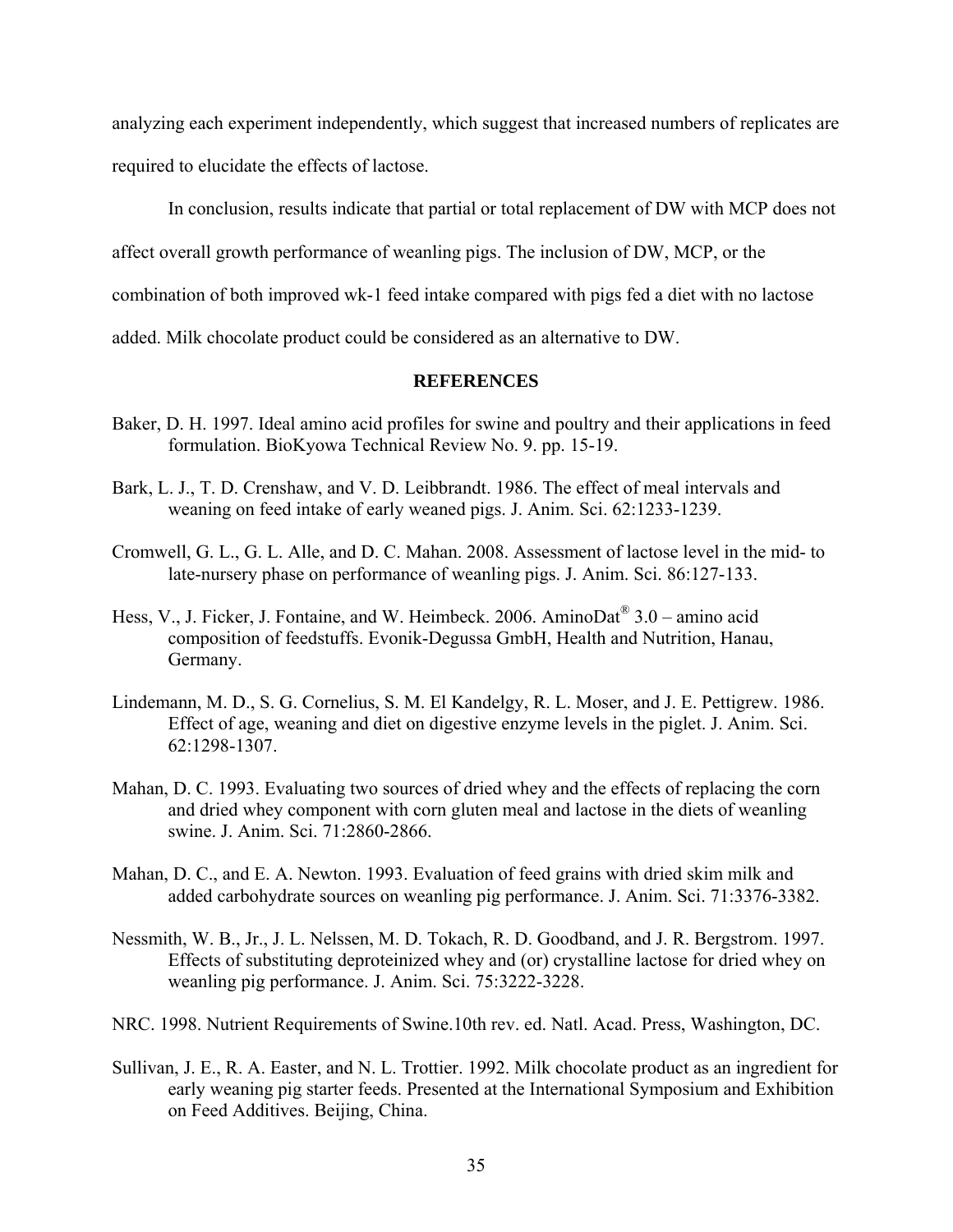- Tokach, M. D., J. E. Pettigrew, L. J. Johnston, M. Øverland, J. W. Rust, and S. G. Cornelius. 1995. Effect of adding fat and(or) milk products to the weanling pig diet on performance in the nursery and subsequent grow-finish stages. J. Anim. Sci. 73:3358-3368.
- Yang, H., J. A. Kerber, J. E. Pettigrew, L. J. Johnston, and R. D. Walker. 1997. Evaluation of milk chocolate product as a substitute for whey in pig starter diets. J. Anim. Sci. 75:423- 429.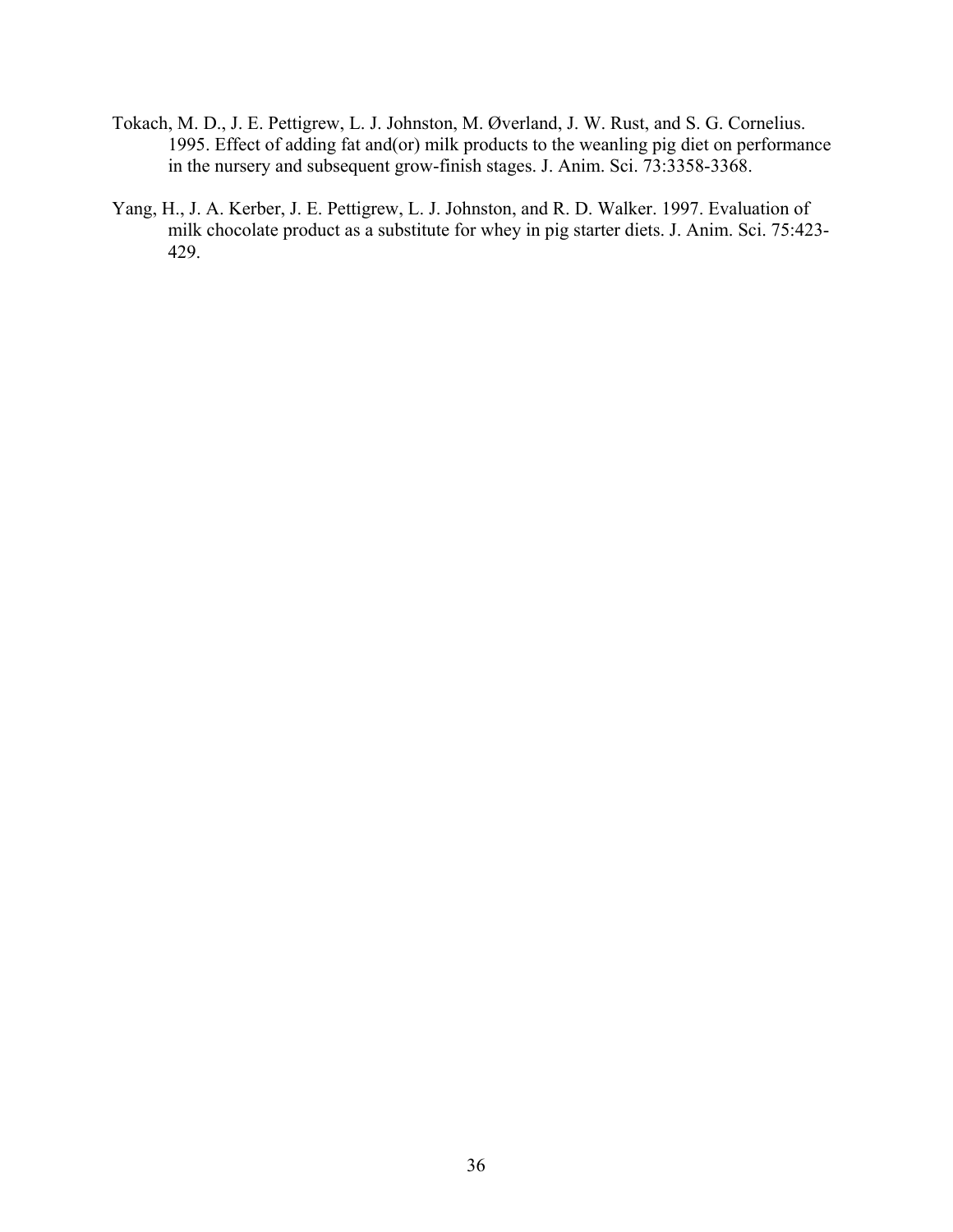# **CHAPTER 4**

# **EFFECT OF CANDY OATS ON WEEK-ONE FEED INTAKE AND GROWTH PERFORMANCE OF WEANLING PIGS**

### **INTRODUCTION**

Newly weaned pigs usually do not consume adequate amounts of feed to meet their energy requirement for protein deposition, particularly during the first week post-weaning. As a result, growth performance is reduced, intestinal functioning is impaired, and susceptibility to enteric diseases is increased. Additionally, the duration and extent of this undernutrition period may compromise subsequent growth performance and increase the number of days to reach slaughter weight (Le Dividich and Sève, 2001). Therefore, novel feed ingredients aimed to stimulate feed intake immediately after weaning are needed.

Candy oats (**CO**) is a novel carbohydrate source obtained from by-products of the food and candy industries. It contains approximately 60% total sugars and 25% cooked oat-based cereals. Although the exact sugar profile may vary among batches, CO contains more sucrose and glucose than fructose and lactose (Dean, 2010, *personal communication*). The cooked oatbased cereals component of CO, besides its nutritional properties, also improves the nonhygroscopic characteristic of the product and the flowability of the meal. However, limited research has been conducted evaluating the feeding value of CO in diets for weanling pigs.

Whey products such as dried whey and dried whey permeate (**DWP**) are widely used as energy sources in diets for weanling pigs. The efficacy of these products to stimulate feed intake and growth performance of weanling pigs is well documented (Mahan, 1992; Mahan et al., 2004; Naranjo et al., 2010). However, alternative markets for whey products affect their availability and cost. Candy oats is less expensive than whey products and may also be considered an economical source of cooked oats. Therefore, the objective of this research was to determine the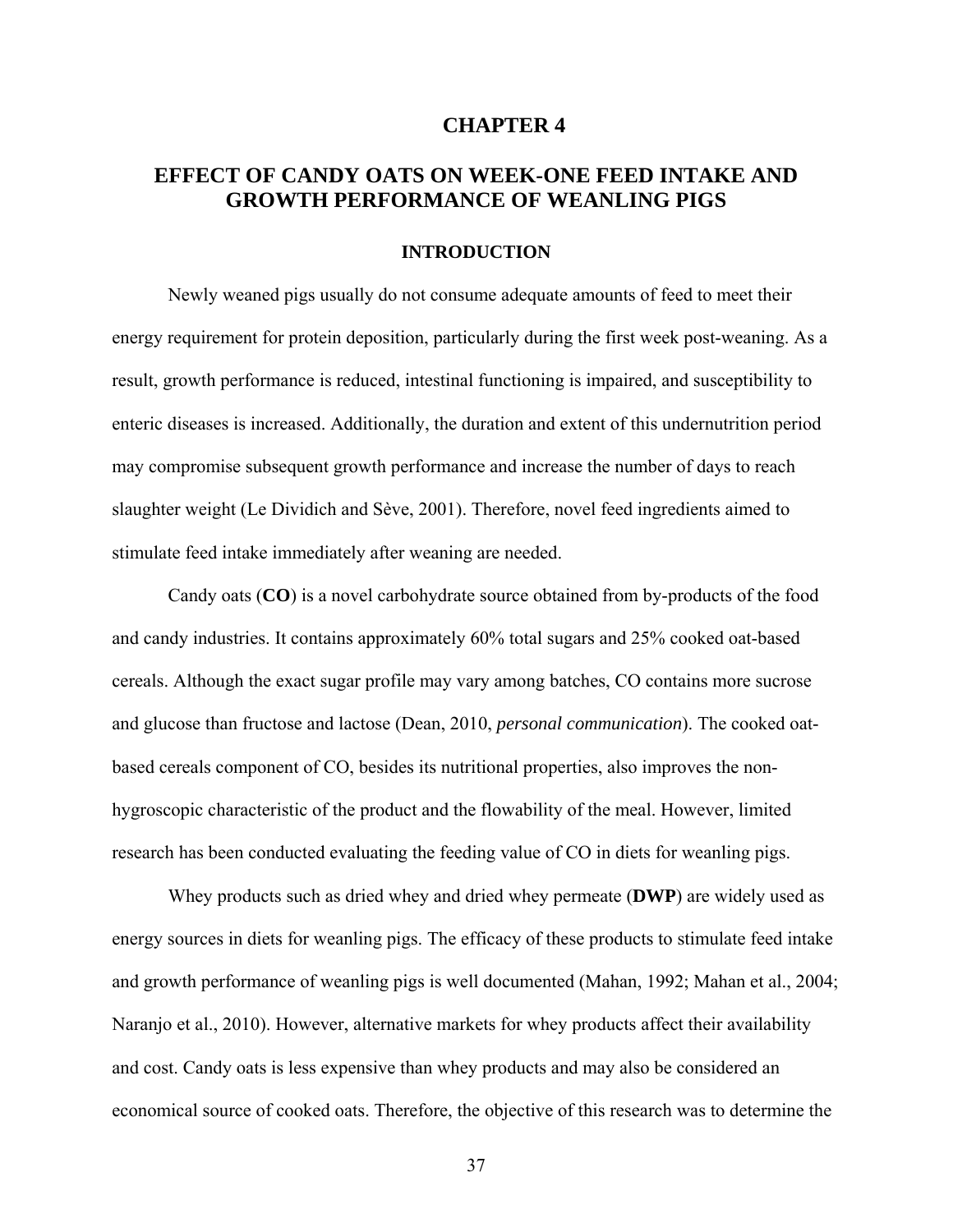effect of partial or total replacements of DWP with CO on wk-1 feed intake and growth performance of weanling pigs.

# **MATERIALS AND METHODS**

The experimental protocol used in this research was approved by the Louisiana State University Agricultural Center Animal Care and Use Committee.

### **General**

Weanling pigs (Yorkshire, Yorkshire  $\times$  Landrace, or Yorkshire  $\times$  Landrace  $\times$  Duroc) were obtained from the Louisiana State University Agricultural Center Swine Unit and housed in an environmentally controlled nursery building. Each pen  $(0.97 \times 1.47 \text{ m})$  in size) had hard plastic slotted flooring, 1 nipple waterer, and a 4-hole stainless steel self-feeder. Pigs were fed in a 4 phase feeding program with a duration of 7 d each for phases 1 to 3 and 14 d for phase 4. All pigs and feeders were weighed at the beginning and end of each growth phase for ADG, ADFI, and G:F determination. During the first 7 d post-weaning, all feeders were weighed starting at 0700 for daily collected feed intake determination. Feed in meal form and water were provided for *ad libitum* intake.

 Dietary treatments were formulated based on the amino acid (**AA**) and nutrient concentrations provided by International Ingredient Corporation (St. Louis, MO) for DWP and CO. Nutrient values for steam rolled oats (**SRO**) were obtained from the average of 2 analyzed batches previously used by our lab (Table 4.1). Nutrient values reported in the Aminodat 3.0 database by Evonik-Degussa (Hess et al., 2006) were used for all other ingredients. Diets were formulated to contain 1.60, 1.40, 1.40, and 1.20% total Lys for phases 1, 2, 3, and 4 respectively, and to meet or exceed the AA ratios suggested by Baker (1997) for 10- to 20-kg pigs. Soybean meal was held constant among treatments within each phase. Salt and fat levels varied among treatments to maintain the percentage of Na and Cl within an acceptable range and to keep diets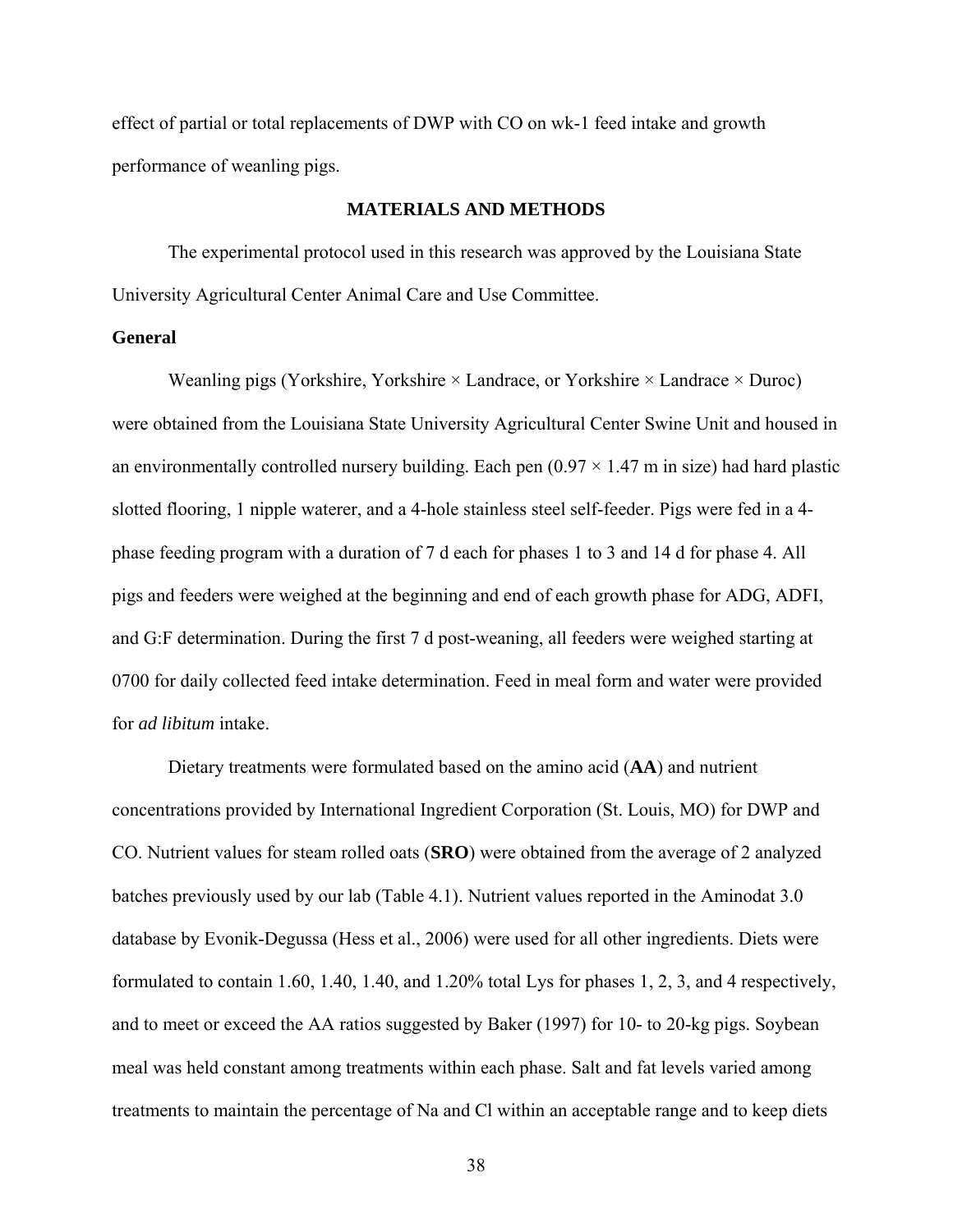isocaloric, respectively. Because CO contains 25% cooked oats, SRO varied among diets to maintain equal levels of total oats among diets within each phase, except for the positive control diet.

One hundred twenty weanling pigs with an average initial BW of  $6.4 \pm 0.8$  kg and weaned at an average age of  $21 \pm 2$  d were allotted to 5 dietary treatments. Each treatment was replicated with 6 pens of 4 pigs per replicate pen. During phases 1 to 3, dietary treatments followed the same design and included 1) positive control diet (**PC**), with total sugars provided by DWP and without SRO, 2) negative control diet (**NC**), without additional sugars and with SRO, 3) NC diet with total sugars provided by DWP (**100DWP**), 4) 50% replacement of the total sugars provided by DWP in the 100DWP diet with CO (**50CO**), and 5) 100% replacement of the total sugars provided by DWP in the 100DWP diet with CO (**100CO;** Tables 4.2 to 4.4). During phase 4, all pigs were fed the same corn and soybean meal diet with no additional sugars added. The levels of total sugars used in all diets, except in the NC diet, were 16, 8, and 3% for phases 1, 2, and 3, respectively. The levels of total oats used in all diets, except in the PC diet, were 7.5, 5, and 2.5% for phases 1, 2, and 3, respectively.

#### **Statistical Analysis**

 Data were analyzed as a randomized complete block design using the GLM procedure of SAS (SAS Inst. Inc., Cary, NC). Initial BW was used as the blocking factor and each pen of pigs served as the experimental unit. Treatment means were separated using the PDIFF option of SAS at an α level of  $P < 0.10$ .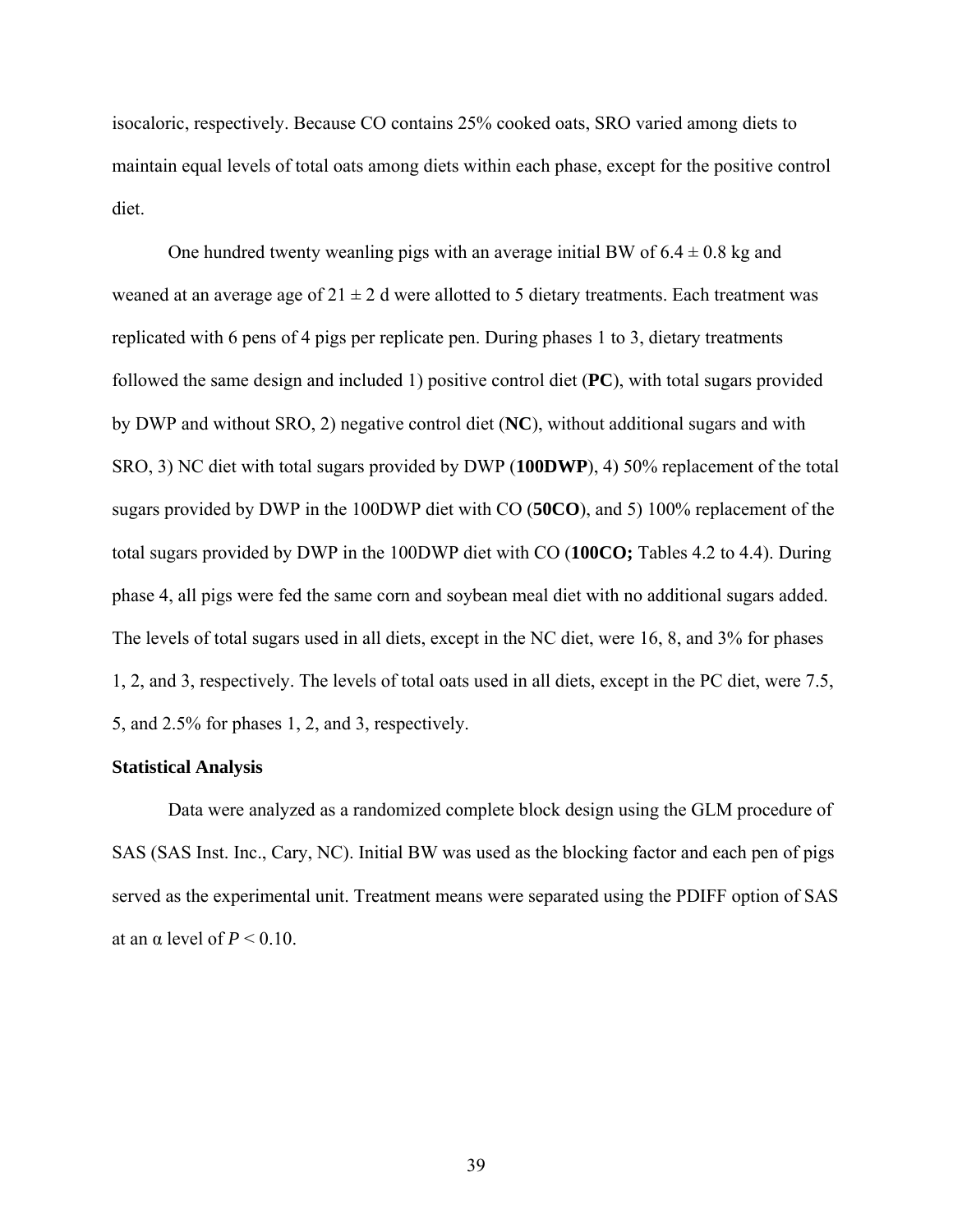| Item                  | $DWP^{\mathsf{T}}$ | SRO <sup>2</sup> | CO <sup>T</sup> |
|-----------------------|--------------------|------------------|-----------------|
| ME, kcal/kg           | 3,439              | 3,465            | 3,703           |
| Amino acids, %        |                    |                  |                 |
| Arg                   | 0.07               | 0.79             | 0.12            |
| Cys                   | 0.03               | 0.39             | 0.06            |
| Gly                   |                    | 0.61             |                 |
| His                   | 0.03               | 0.28             | 0.08            |
| Ile                   | 0.07               | 0.46             | 0.09            |
| Leu                   | 0.11               | 0.90             | 0.32            |
| Lys                   | 0.08               | 0.53             | 0.08            |
| Met                   | 0.01               | 0.23             | 0.05            |
| Phe                   | 0.06               | 0.62             | 0.13            |
| Ser                   |                    | 0.55             |                 |
| Thr                   | 0.05               | 0.41             | 0.09            |
| Trp                   | 0.02               | 0.13             | 0.01            |
| Tyr                   | 0.04               | 0.37             | 0.08            |
| Val                   | 0.07               | 0.64             | 0.13            |
| Proximate analysis, % |                    |                  |                 |
| CP                    | 3.5                | 11.84            | 2.5             |
| Fat                   | 0.5                | 5.53             | 1.0             |
| Fiber                 | 0.0                | 2.69             | 0.5             |
| Ash                   | 10.0               | 1.78             | 3.0             |
| Moisture              | 4.5                | 12.21            | 5.0             |
| Total sugars          | 80.0               | 0.74             | 60.0            |
| Minerals, %           |                    |                  |                 |
| Ca                    | 0.50               | 0.04             | 0.04            |
| $\mathbf{P}$          | 0.84               | 0.39             | 0.08            |
| Na                    | 1.05               | 0.05             |                 |
| Cl                    | 1.62               | 0.09             | ---             |

**Table 4.1.** Nutrient composition of dried whey permeate (DWP), steam rolled oats (SRO), and candy oats (CO) used in diet formulation

Cl 1.62 0.09 ---<br>
<sup>1</sup>Typical nutrient analysis provided by International Ingredient Corporation (St. Louis, MO).<br>
<sup>2</sup>Average of 2 analyzed batches of SRO used in previous experiments by our lab.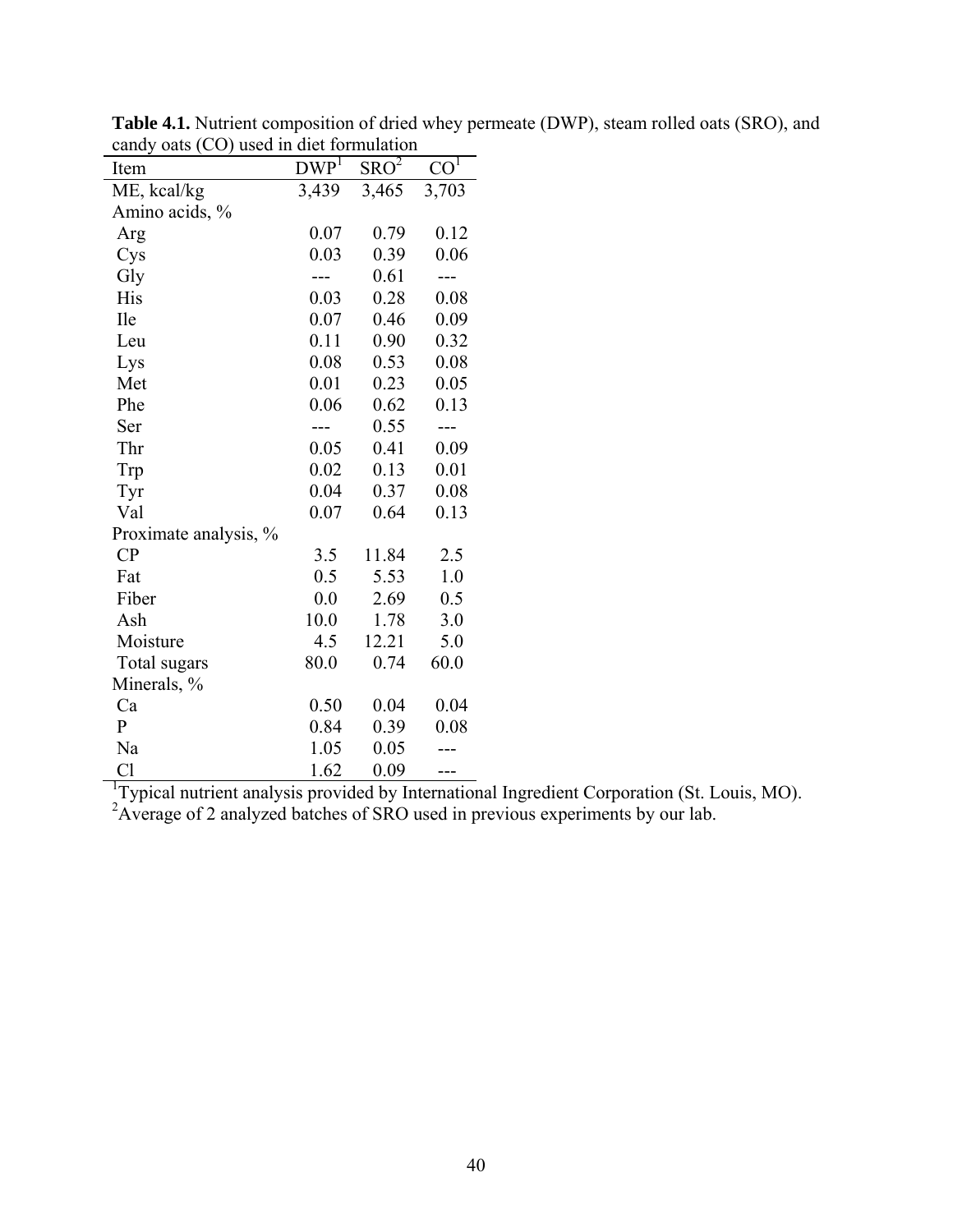|                                   | <b>Experimental diets</b> |        |                     |                 |                    |  |
|-----------------------------------|---------------------------|--------|---------------------|-----------------|--------------------|--|
| Item                              | PC <sup>T</sup>           | $NC^2$ | 100DWP <sup>3</sup> | 50 <sup>1</sup> | 100CO <sup>5</sup> |  |
| Ingredient, %                     |                           |        |                     |                 |                    |  |
| Corn                              | 39.54                     | 50.61  | 32.23               | 31.85           | 31.45              |  |
| Soybean meal (48% CP)             | 20.79                     | 20.79  | 20.79               | 20.79           | 20.79              |  |
| Dried whey permeate (DWP)         | 20.00                     |        | 20.00               | 10.00           | ---                |  |
| Candy oats (CO)                   | $---$                     |        | $---$               | 13.33           | 26.67              |  |
| Steam rolled oats                 | ---                       | 7.50   | 7.50                | 4.17            | 0.83               |  |
| Fishmeal menhaden                 | 7.00                      | 7.00   | 7.00                | 7.00            | 7.00               |  |
| SDPP <sup>6</sup>                 | 4.00                      | 4.00   | 4.00                | 4.00            | 4.00               |  |
| <b>Blood cells</b>                | 2.00                      | 2.00   | 2.00                | 2.00            | 2.00               |  |
| Dry fat                           | 3.08                      | 3.75   | 3.00                | 2.72            | 2.45               |  |
| Monocalcium phosphate             | 0.42                      | 0.94   | 0.38                | 0.80            | 1.21               |  |
| Limestone                         | 0.71                      | 0.71   | 0.73                | 0.65            | 0.58               |  |
| Sodium bentonite                  | 0.50                      | 0.50   | 0.50                | 0.50            | 0.50               |  |
| Vitamin premix'                   | 0.50                      | 0.50   | 0.50                | 0.50            | 0.50               |  |
| Zinc oxide                        | 0.28                      | 0.28   | 0.28                | 0.28            | 0.28               |  |
| Salt                              | 0.10                      | 0.62   | 0.10                | 0.37            | 0.64               |  |
| Trace mineral premix <sup>8</sup> | 0.10                      | 0.10   | 0.10                | 0.10            | 0.10               |  |
| Antibiotic <sup>9</sup>           | 0.25                      | 0.25   | 0.25                | 0.25            | 0.25               |  |
| Choline chloride                  | 0.05                      | 0.05   | 0.05                | 0.05            | 0.05               |  |
| Biolys <sup>10</sup>              | 0.24                      | 0.14   | 0.20                | 0.23            | 0.26               |  |
| DL-Met                            | 0.23                      | 0.15   | 0.20                | 0.21            | 0.23               |  |
| L-Thr                             | 0.10                      | 0.05   | 0.09                | 0.10            | 0.10               |  |
| L-Ile                             | 0.12                      | 0.07   | 0.10                | 0.11            | 0.12               |  |
| Calculated composition            |                           |        |                     |                 |                    |  |
| ME, kcal/kg                       | 3,494                     | 3,494  | 3,494               | 3,494           | 3,494              |  |
| Lys, $\%$                         | 1.60                      | 1.60   | 1.60                | 1.60            | 1.60               |  |
| Total sulfur AA, %                | 0.96                      | 0.96   | 0.96                | 0.96            | 0.96               |  |
| Thr, $%$                          | 1.04                      | 1.04   | 1.04                | 1.04            | 1.04               |  |
| Trp, $%$                          | 0.28                      | 0.30   | 0.29                | 0.28            | 0.28               |  |
| $Ca, \%$                          | 0.90                      | 0.90   | 0.90                | 0.90            | 0.90               |  |
| $P, \%$                           | 0.80                      | 0.80   | 0.80                | 0.80            | 0.80               |  |
| Na, $\%$                          | 0.43                      | 0.43   | 0.43                | 0.43            | 0.43               |  |
| $Cl, \%$                          | 0.54                      | 0.54   | 0.55                | 0.54            | 0.54               |  |
| Total sugars, %                   | 16.00                     | 0.00   | 16.00               | 16.00           | 16.00              |  |
| Total oats, %                     | 0.00                      | 7.50   | 7.50                | 7.50            | 7.50               |  |

**Table 4.2.** Composition of phase 1 experimental diets that were fed to weanling pigs (as-fed basis)

 ${}^{1}PC =$  positive control diet.

 ${}^{2}NC$  = negative control diet.

 $3100DWP = NC$  diet with total sugars provided by DWP.

 $450CO = 50\%$  replacement of the total sugars provided by DWP in the 100DWP diet with CO.  $5100CO = 100\%$  replacement of the total sugars provided by DWP in the 100DWP diet with CO.  ${}^{6}SDPP$  = spray-dried plasma protein (AP-920) was obtained from American Protein Corp., Ames, IA.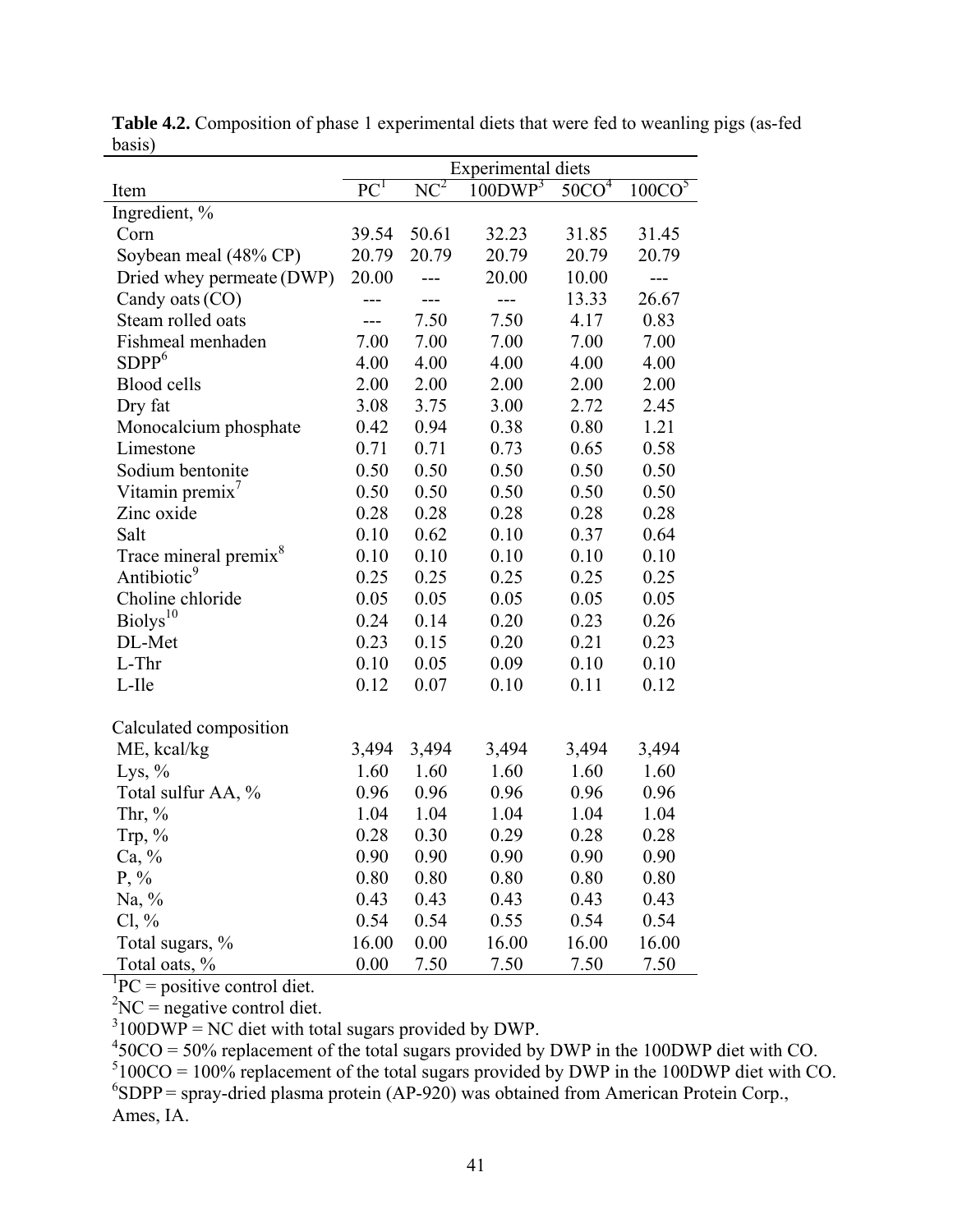<sup>7</sup>Provided the following per kilogram of diet: vitamin A, 11,023 IU; vitamin D<sub>3</sub> 3,307 IU; vitamin E, 88 IU; niacin, 88 g; pantothenic acid, 50 mg; riboflavin, 13 mg; menadione, 8 mg; pyridoxine, 4 mg; thiamin, 4 mg; folic acid, 3 mg; vitamin B12, 61 μg; biotin, 441 μg; vitamin C, 110 μg.

<sup>8</sup> Provided the following per kilogram of diet: Fe, 127 mg; Zn, 127 mg; Cu, 12.7 mg; Mn, 20 mg; I, 0.80 mg; and Se, 0.30 mg.

<sup>9</sup>Neo-terra 10/10 from Nutra Blend LLC, Neosho, MO. Provided 165 mg oxytetracycline and 116 mg neomycin per kilogram of diet.

 $10$ Evonik-Degussa Feed Additives, Kennesaw, GA (Biolys contains 50.7% Lys·SO<sub>4</sub>).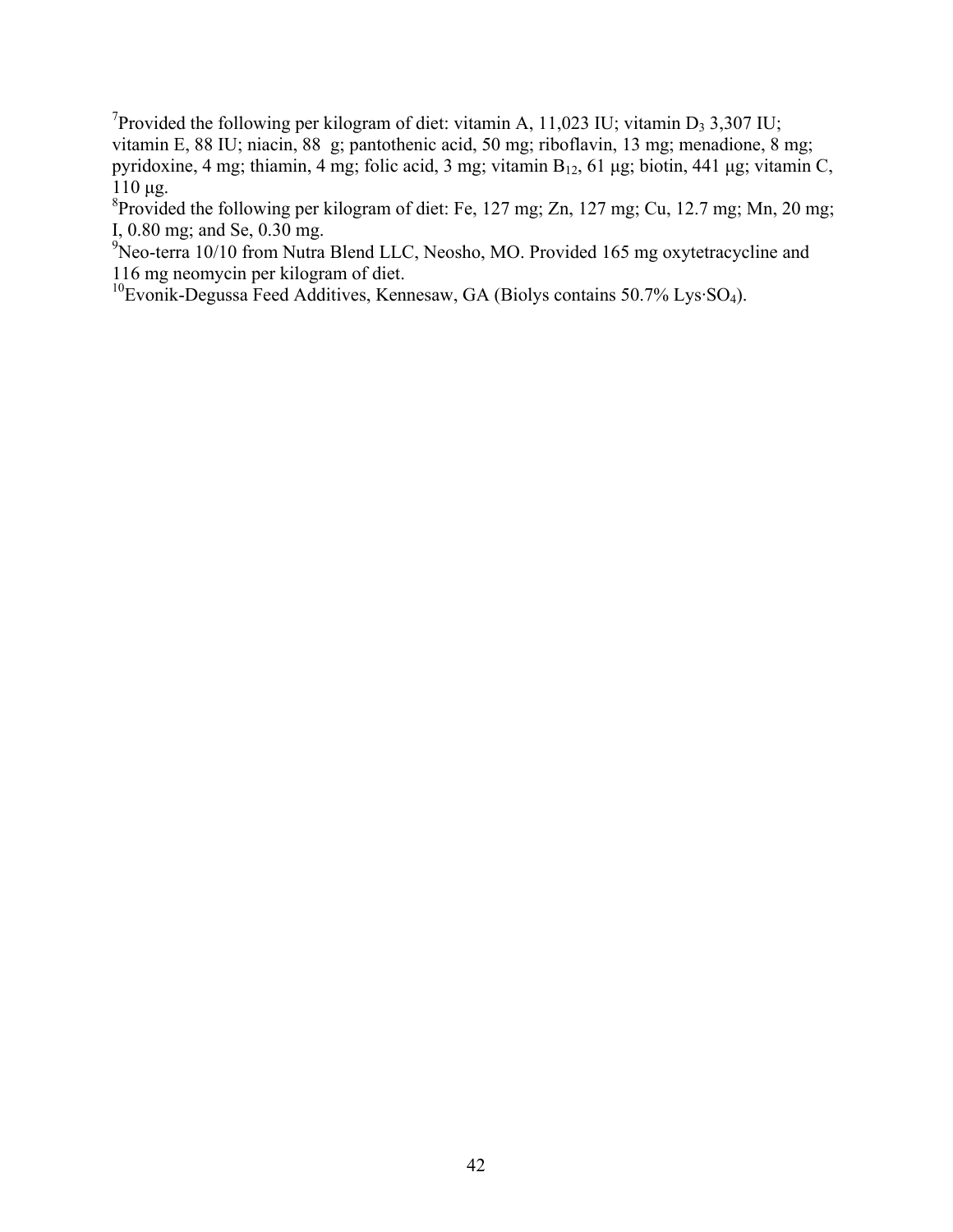|                             | <b>Experimental diets</b> |        |                     |                  |                    |  |
|-----------------------------|---------------------------|--------|---------------------|------------------|--------------------|--|
| Item                        | $\overline{PC}^1$         | $NC^2$ | 100DWP <sup>3</sup> | $50^\frac{1}{4}$ | 100CO <sup>5</sup> |  |
| Ingredient, %               |                           |        |                     |                  |                    |  |
| Corn                        | 46.10                     | 50.40  | 41.25               | 41.04            | 40.84              |  |
| Soybean meal (48% CP)       | 31.04                     | 31.04  | 31.04               | 31.04            | 31.04              |  |
| Dried whey permeate (DWP)   | 10.00                     | ---    | 10.00               | 5.00             | ---                |  |
| Candy oats (CO)             |                           |        | $---$               | 6.67             | 13.33              |  |
| Steam rolled oats           | ---                       | 5.00   | 5.00                | 3.33             | 1.67               |  |
| Fishmeal menhaden           | 6.00                      | 6.00   | 6.00                | 6.00             | 6.00               |  |
| Dry fat                     | 3.07                      | 3.38   | 3.00                | 2.87             | 2.74               |  |
| Monocalcium phosphate       | 0.90                      | 1.15   | 0.88                | 1.08             | 1.29               |  |
| Limestone                   | 0.67                      | 0.68   | 0.68                | 0.65             | 0.61               |  |
| Sodium bentonite            | 0.50                      | 0.50   | 0.50                | 0.50             | 0.50               |  |
| Vitamin premix <sup>6</sup> | 0.50                      | 0.50   | 0.50                | 0.50             | 0.50               |  |
| Zinc oxide                  | 0.28                      | 0.28   | 0.28                | 0.28             | 0.28               |  |
| Salt                        | 0.12                      | 0.38   | 0.10                | 0.25             | 0.39               |  |
| Trace mineral premix'       | 0.10                      | 0.10   | 0.10                | 0.10             | 0.10               |  |
| Antibiotic <sup>8</sup>     | 0.25                      | 0.25   | 0.25                | 0.25             | 0.25               |  |
| Choline chloride            | 0.05                      | 0.05   | 0.05                | 0.05             | 0.05               |  |
| Biolys <sup>9</sup>         | 0.23                      | 0.17   | 0.20                | 0.22             | 0.23               |  |
| DL-Met                      | 0.14                      | 0.10   | 0.13                | 0.13             | 0.14               |  |
| L-Thr                       | 0.05                      | 0.03   | 0.05                | 0.05             | 0.05               |  |
| Calculated composition      |                           |        |                     |                  |                    |  |
| ME, kcal/kg                 | 3,438                     | 3,438  | 3,438               | 3,438            | 3,438              |  |
| Lys, $\%$                   | 1.40                      | 1.40   | 1.40                | 1.40             | 1.40               |  |
| Total sulfur AA, %          | 0.84                      | 0.84   | 0.84                | 0.84             | 0.84               |  |
| Thr, $%$                    | 0.91                      | 0.91   | 0.91                | 0.91             | 0.91               |  |
| Trp, %                      | 0.27                      | 0.27   | 0.27                | 0.27             | 0.26               |  |
| $Ca, \%$                    | 0.90                      | 0.90   | 0.90                | 0.90             | 0.90               |  |
| $P, \%$                     | 0.80                      | 0.80   | 0.80                | 0.80             | 0.80               |  |
| Na, %                       | 0.20                      | 0.20   | 0.20                | 0.20             | 0.20               |  |
| $Cl, \%$                    | 0.31                      | 0.31   | 0.30                | 0.30             | 0.30               |  |
| Total sugars, %             | 8.00                      | 0.00   | 8.00                | 8.00             | 8.00               |  |
| Total oats, %               | 0.00                      | 5.00   | 5.00                | 5.00             | 5.00               |  |

**Table 4.3.** Composition of phase 2 experimental diets that were fed to weanling pigs (as-fed  $_{\frac{basis}{}}$ 

 ${}^{1}PC =$  positive control diet.

 ${}^{2}NC$  = negative control diet.

 $3100DWP = NC$  diet with total sugars provided by DWP.

 $450CO = 50\%$  replacement of the total sugars provided by DWP in the 100DWP diet with CO.  $5100CO = 100\%$  replacement of the total sugars provided by DWP in the 100DWP diet with CO. <sup>6</sup> Provided the following per kilogram of diet: vitamin A, 11,023 IU; vitamin D<sub>3</sub> 3,307 IU; vitamin E, 88 IU; niacin, 88 g; pantothenic acid, 50 mg; riboflavin, 13 mg; menadione, 8 mg; pyridoxine, 4 mg; thiamin, 4 mg; folic acid, 3 mg; vitamin B<sub>12</sub>, 61 μg; biotin, 441 μg; vitamin C, 110 μg.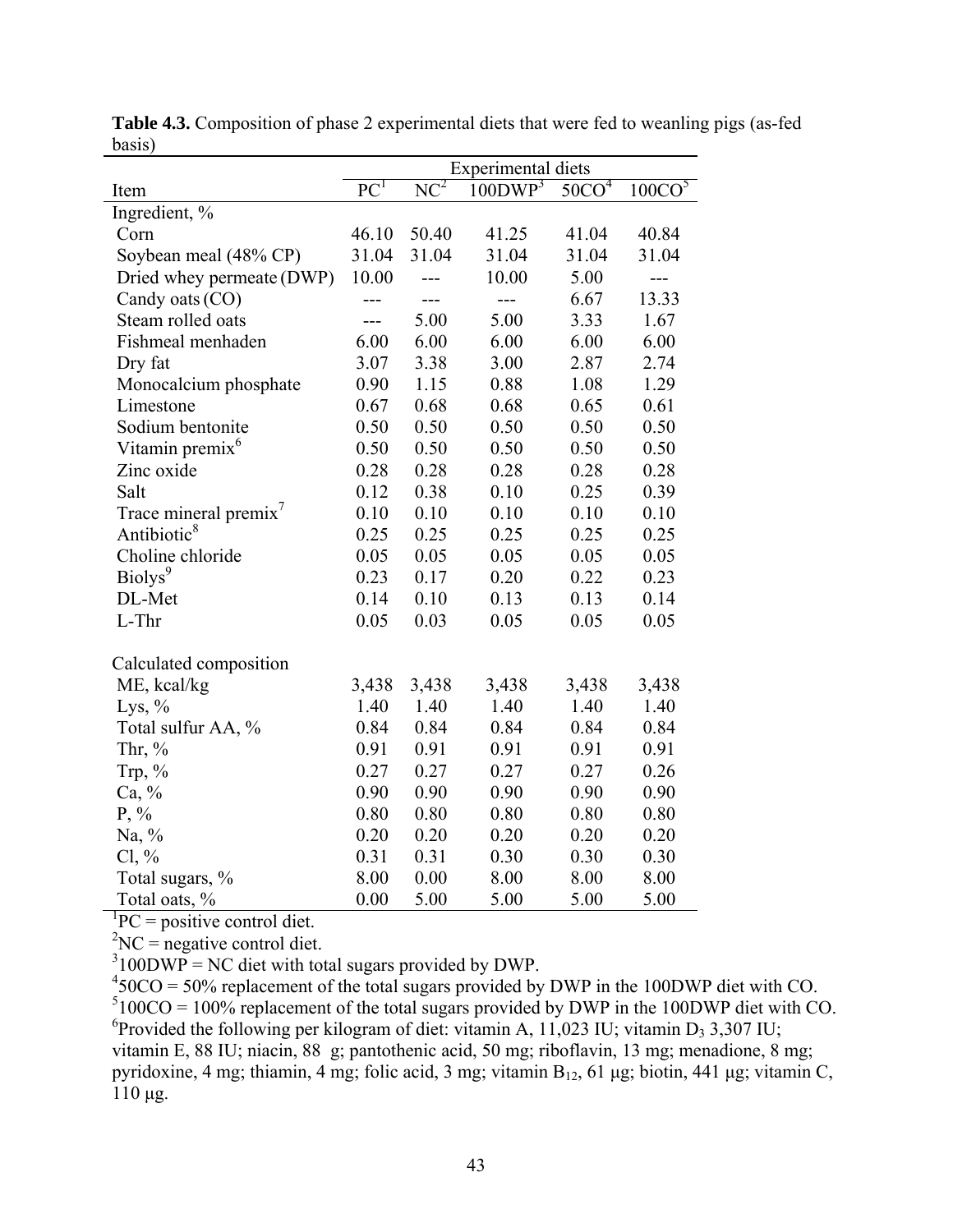<sup>7</sup>Provided the following per kilogram of diet: Fe, 127 mg; Zn, 127 mg; Cu, 12.7 mg; Mn, 20 mg;

I, 0.80 mg; and Se, 0.30 mg.<br><sup>8</sup>Neo-terra 10/10 from Nutra Blend LLC, Neosho, MO. Provided 165 mg oxytetracycline and

116 mg neomycin per kilogram of diet. 9 Evonik-Degussa Feed Additives, Kennesaw, GA (Biolys contains 50.7% Lys·SO4).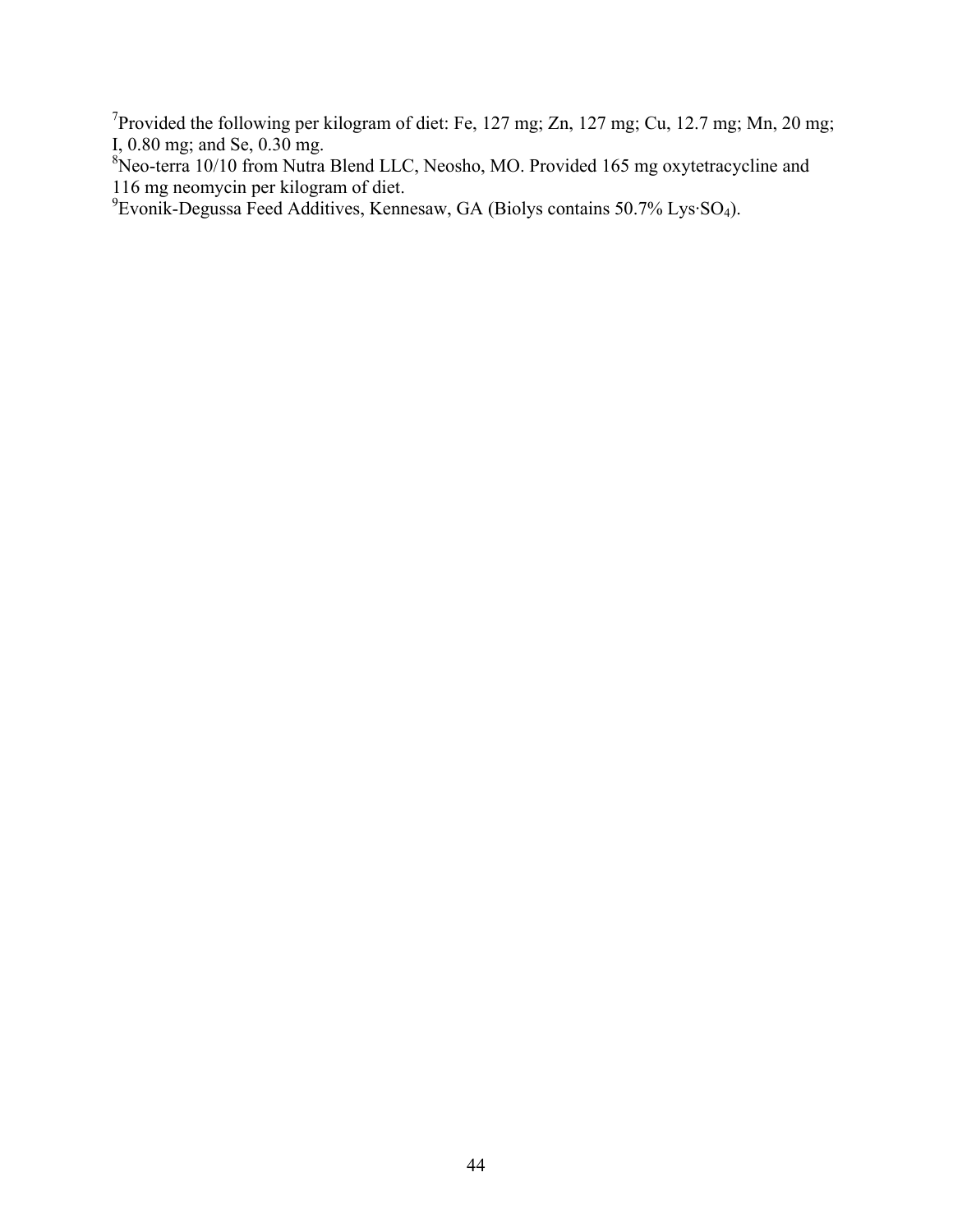|                                   |                 |                   | Phase 3             |                 |                      |         |
|-----------------------------------|-----------------|-------------------|---------------------|-----------------|----------------------|---------|
| Item                              | PC <sup>1</sup> | $\overline{NC^2}$ | 100DWP <sup>3</sup> | 50 <sup>1</sup> | $100C\overline{O}^5$ | Phase 4 |
| Ingredient, %                     |                 |                   |                     |                 |                      |         |
| Corn                              | 50.89           | 51.90             | 48.47               | 48.38           | 48.31                | 59.84   |
| Soybean meal (48% CP)             | 35.68           | 35.68             | 35.68               | 35.68           | 35.68                | 32.95   |
| Dried whey permeate (DWP)         | 3.75            | ---               | 3.75                | 1.88            | ---                  | ---     |
| Candy oats (CO)                   | ---             |                   | $---$               | 2.50            | 5.00                 |         |
| Steam rolled oats                 | $---$           | 2.50              | 2.50                | 1.88            | 1.25                 |         |
| Fishmeal menhaden                 | 3.00            | 3.00              | 3.00                | 3.00            | 3.00                 | ---     |
| Dry fat                           | 3.04            | 3.15              | 3.00                | 2.95            | 2.90                 | 2.50    |
| Monocalcium phosphate             | 0.90            | 0.99              | 0.88                | 0.96            | 1.04                 | 1.45    |
| Limestone                         | 0.86            | 0.86              | 0.87                | 0.85            | 0.84                 | 1.08    |
| Sodium bentonite                  | 0.50            | 0.50              | 0.50                | 0.50            | 0.50                 | 0.50    |
| Vitamin premix <sup>6</sup>       | 0.50            | 0.50              | 0.50                | 0.50            | 0.50                 | 0.50    |
| Salt                              | 0.11            | 0.20              | 0.10                | 0.16            | 0.21                 | 0.50    |
| Trace mineral premix <sup>7</sup> | 0.10            | 0.10              | 0.10                | 0.10            | 0.10                 | 0.10    |
| Antibiotic <sup>8</sup>           | 0.25            | 0.25              | 0.25                | 0.25            | 0.25                 | 0.25    |
| Choline chloride                  | 0.05            | 0.05              | 0.05                | 0.05            | 0.05                 | 0.05    |
| Biolys <sup>9</sup>               | 0.21            | 0.19              | 0.20                | 0.21            | 0.21                 | 0.20    |
| DL-Met                            | 0.13            | 0.11              | 0.12                | 0.13            | 0.13                 | 0.09    |
| L-Thr                             | 0.03            | 0.02              | 0.03                | 0.03            | 0.03                 | 0.002   |
| Calculated composition            |                 |                   |                     |                 |                      |         |
| ME, kcal/kg                       | 3,440           | 3,440             | 3,440               | 3,440           | 3,440                | 3,378   |
| Lys, $%$                          | 1.40            | 1.40              | 1.40                | 1.40            | 1.40                 | 1.20    |
| Total sulfur AA, %                | 0.84            | 0.84              | 0.84                | 0.84            | 0.84                 | 0.72    |
| Thr, $%$                          | 0.91            | 0.91              | 0.91                | 0.91            | 0.91                 | 0.78    |
| Trp, %                            | 0.28            | 0.28              | 0.28                | 0.28            | 0.28                 | 0.25    |
| Ca, %                             | 0.80            | 0.80              | 0.80                | 0.80            | 0.80                 | 0.80    |
| $P, \%$                           | 0.70            | 0.70              | 0.70                | 0.70            | 0.70                 | 0.70    |
| Na, %                             | 0.12            | 0.12              | 0.12                | 0.12            | 0.12                 | 0.23    |
| $Cl, \%$                          | 0.19            | 0.19              | 0.18                | 0.19            | 0.19                 | 0.35    |
| Total sugars, %                   | 3.00            | 0.00              | 3.00                | 3.00            | 3.00                 | 0.00    |
| Total oats, %                     | 0.00            | 2.50              | 2.50                | 2.50            | 2.50                 | 0.00    |

**Table 4.4** Composition of phases 3 and 4 experimental diets that were fed to weanling pigs (asfed basis)

 ${}^{1}PC =$  positive control diet.

 ${}^{2}NC$  = negative control diet.

 $3100DWP = NC$  diet with total sugars provided by DWP.

 $450CO = 50\%$  replacement of the total sugars provided by DWP in the 100DWP diet with CO.  $5100CO = 100\%$  replacement of the total sugars provided by DWP in the 100DWP diet with CO. <sup>6</sup> Provided the following per kilogram of diet: vitamin A, 11,023 IU; vitamin D<sub>3</sub> 3,307 IU; vitamin E, 88 IU; niacin, 88 g; pantothenic acid, 50 mg; riboflavin, 13 mg; menadione, 8 mg; pyridoxine, 4 mg; thiamin, 4 mg; folic acid, 3 mg; vitamin B<sub>12</sub>, 61 μg; biotin, 441 μg; vitamin C, 110 μg.

<sup>7</sup>Provided the following per kilogram of diet: Fe, 127 mg; Zn, 127 mg; Cu, 12.7 mg; Mn, 20 mg; I, 0.80 mg; and Se, 0.30 mg.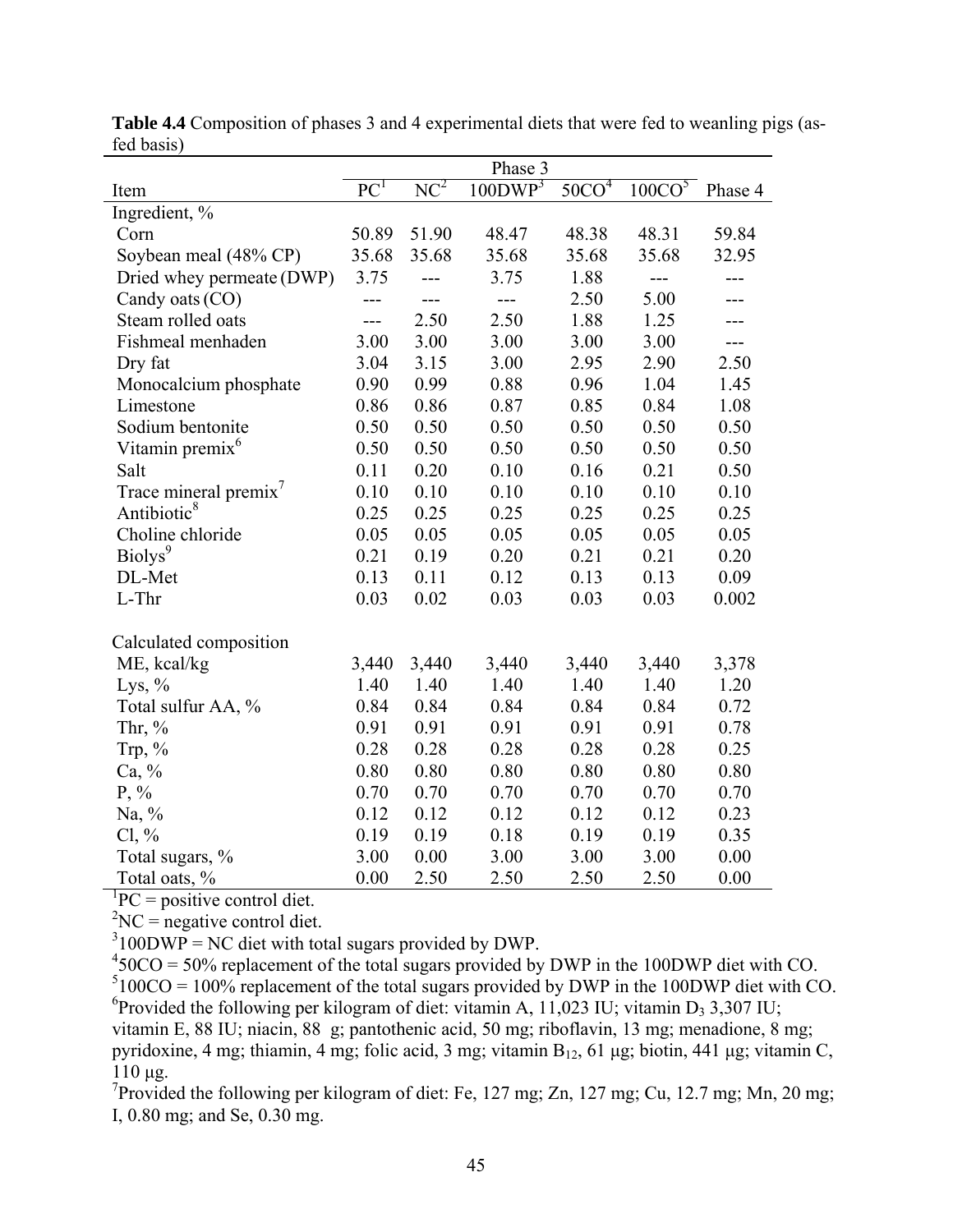<sup>8</sup> Neo-terra 10/10 from Nutra Blend LLC, Neosho, MO. Provided 165 mg oxytetracycline and

116 mg neomycin per kilogram of diet. 9 Evonik-Degussa Feed Additives, Kennesaw, GA (Biolys contains 50.7% Lys·SO4).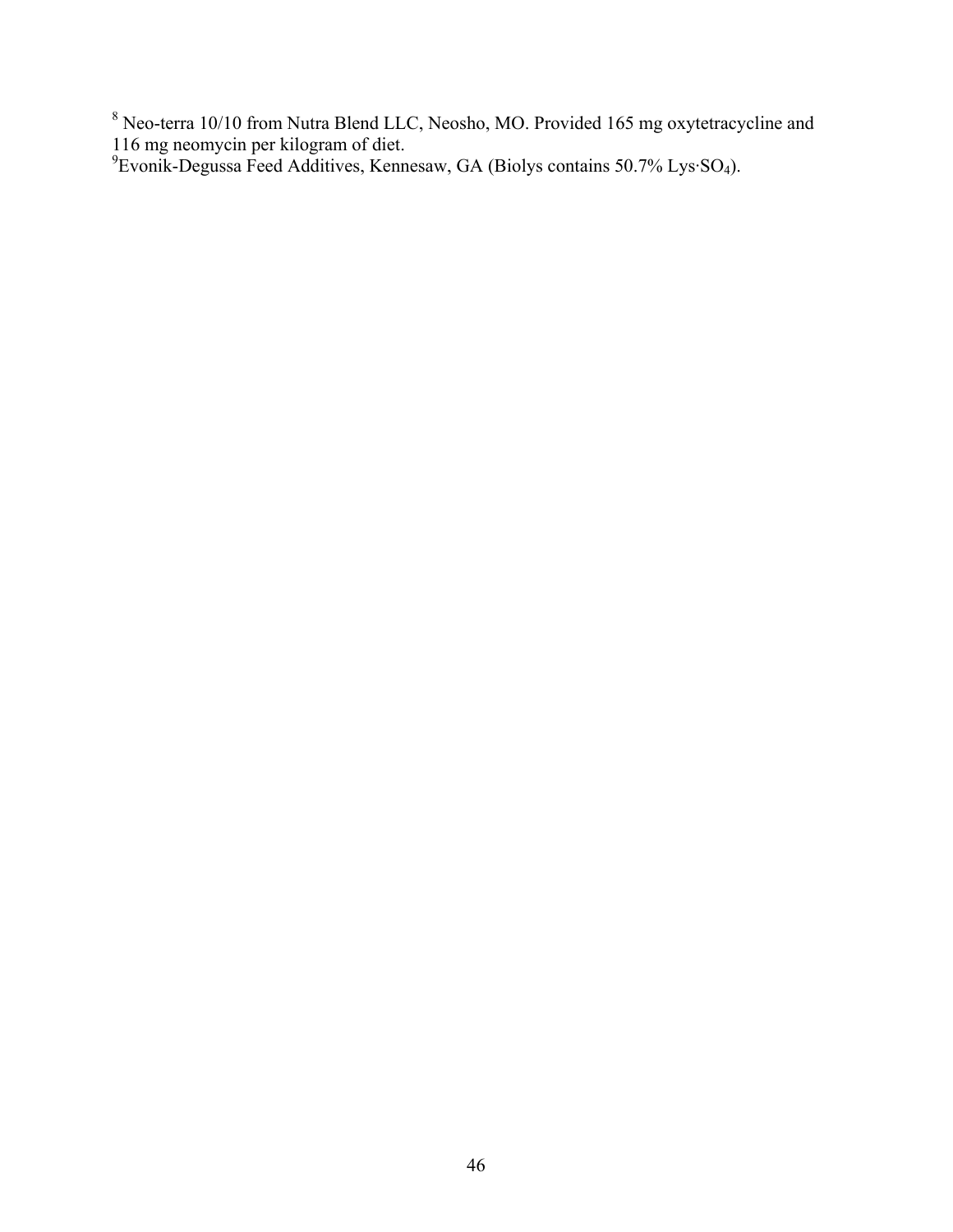#### **RESULTS**

### **Wk-1 Feed Intake**

Daily collected feed intake was increased  $(P < 0.01)$  more frequently (d 2 to 7) for pigs fed the PC and 50CO diets than for pigs fed the 100DWP (d 4) and 100CO (d 2 to 4) diets compared with pigs fed the NC diet (Table 4.5). Additionally, pigs fed the 50CO diet had increased feed intake  $(P < 0.10)$  from d 1 to 7 compared with pigs fed the 100DWP and 100CO diets, and from d 1 to 3 compared with pigs fed the PC diet. During the first 7 d post-weaning, pigs fed the 50CO diet had the greatest feed intake while pigs fed the NC diet had the lowest (Table 4.5, Figure 4.1).

# **Growth Performance**

 During phase 1, pigs fed the 50CO diet had increased (*P* < 0.10) ADG and ADFI compared with pigs fed the NC or all the other diets (Table 4.6). Pigs fed the PC, 100DWP, and 100CO diets had increased (*P* < 0.10) ADG compared with pigs fed the NC diet. Feed intake was increased  $(P < 0.10)$  for pigs fed the PC and 100CO diets compared with pigs fed the NC diet, but G:F was not affected among pigs fed these diets  $(P > 0.10)$ .

During phase 2, pigs fed 50CO diet had increased  $(P < 0.10)$  ADG compared with pigs fed the NC diet but similar  $(P > 0.10)$  to that of pigs fed all the other diets. Feed intake was increased  $(P < 0.10)$  for pigs fed the 50CO and 100DWP diets compared with pigs fed the NC diet, but similar ( $P > 0.10$ ) to pigs fed the PC diet. Feed efficiency was not affected ( $P > 0.10$ ) by dietary treatment.

During phase 3, pigs fed the 50CO diet had increased (*P* < 0.10) ADG compared with pigs fed the NC, PC, and 100DWP diets, but similar (*P* > 0.10) to pigs fed the 100CO diet. Feed intake was increased  $(P < 0.10)$  for pigs fed 50CO diet compared with pigs fed all the other diets. Gain: feed was not affected  $(P > 0.10)$  by dietary treatment.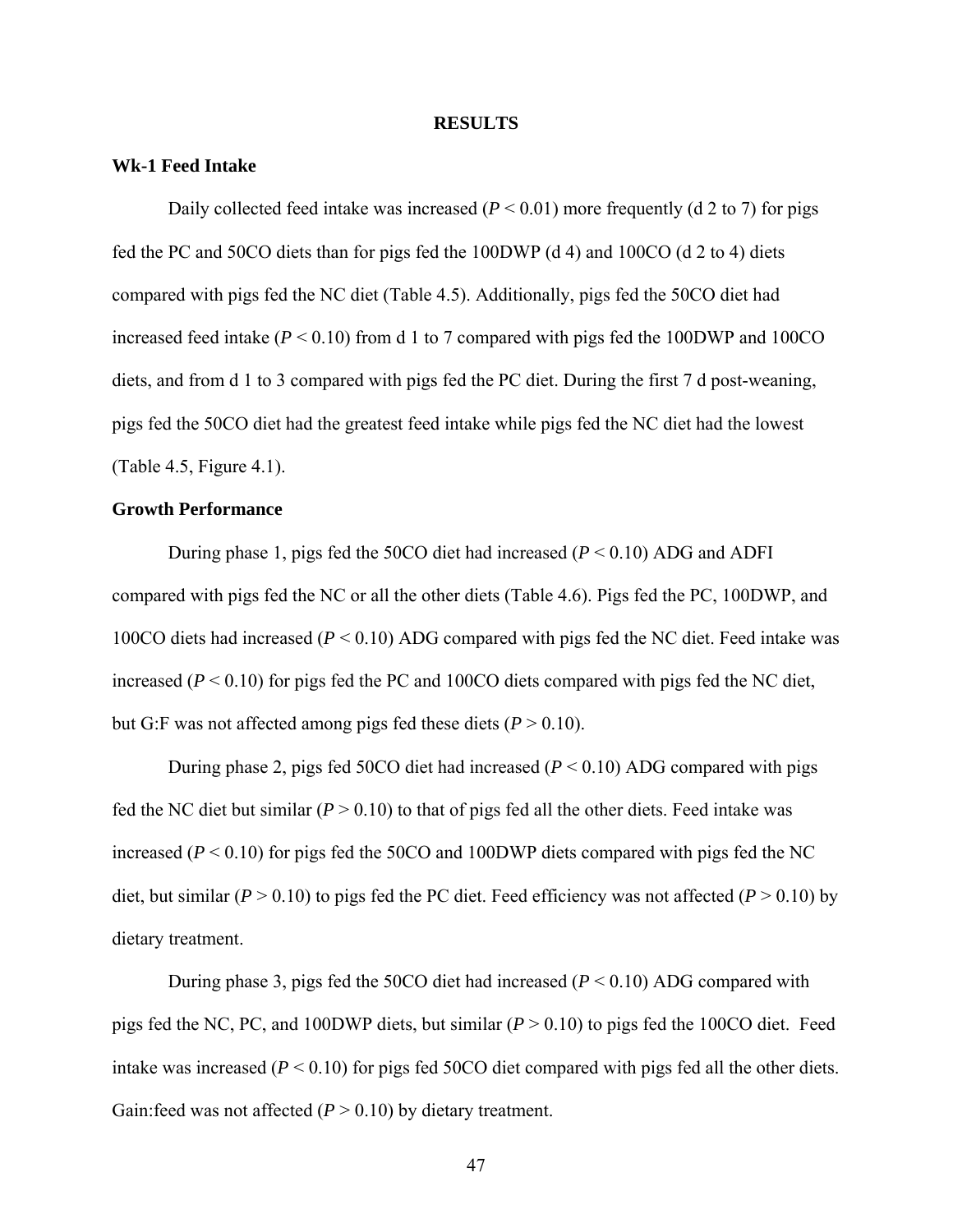|                             | Experimental diet |                  |                     |                   |                    |    |                        |  |  |
|-----------------------------|-------------------|------------------|---------------------|-------------------|--------------------|----|------------------------|--|--|
| d post-weaning              | $PC^2$            | NC <sup>3</sup>  | 100DWP <sup>4</sup> | 50CO <sup>5</sup> | 100CO <sup>6</sup> |    | $SEM$ <i>P</i> -value' |  |  |
|                             | 40 <sup>b</sup>   | 59 <sup>ab</sup> | 47 <sup>b</sup>     | 83 <sup>a</sup>   | $55^{\rm b}$       |    | 0.09                   |  |  |
| $\mathcal{D}_{\mathcal{L}}$ | 289 <sup>b</sup>  | $194^\circ$      | $250^{bc}$          | 373 <sup>a</sup>  | $282^b$            | 26 | ${}< 0.01$             |  |  |
| 3                           | 339 <sup>b</sup>  | $271^{\circ}$    | $299^{bc}$          | 407 <sup>a</sup>  | 339 <sup>b</sup>   | 24 | ${}< 0.01$             |  |  |
|                             | $471^{ab}$        | 322 <sup>d</sup> | $386^\circ$         | 499 <sup>a</sup>  | $424^{bc}$         | 21 | ${}_{0.01}$            |  |  |
|                             | $494^{ab}$        | $397^{\circ}$    | $420^{bc}$          | 558 <sup>a</sup>  | $443^{bc}$         | 31 | 0.01                   |  |  |
|                             | $436^{ab}$        | $320^\circ$      | $333^{\circ}$       | $465^{\circ}$     | $371^{bc}$         | 28 | ${}_{0.01}$            |  |  |
|                             | $414^{ab}$        | $310^{\circ}$    | $348^{bc}$          | 452 <sup>a</sup>  | $352^{bc}$         | 31 | 0.03                   |  |  |

**Table 4.5.** Effect of dietary dried whey permeate (DWP) and its partial or total replacement with candy oats (CO) on feed intake ( $g/d$ ) during the first 7 d post-weaning<sup>1</sup>

<sup>a,b</sup>Treatment means with different superscripts on the same row are significantly different,  $P \leq$ 0.10.

<sup>1</sup>Data are means of 6 reps with 4 pigs per replicate pen.

 ${}^{2}PC$  = positive control diet, with DWP, but with no steam rolled oats.

 $3NC$  = negative control diet, no DWP but with steam rolled oats.

 $^{4}$ 100DWP = NC diet with total sugars provided by DWP.

 $550CO = 50\%$  replacement of the total sugars provided by DWP in the 100DWP diet with CO.

 $6100CO = 100\%$  replacement of the total sugars provided by DWP in the 100DWP diet with CO. 7 Overall treatment *P*-value.



**Figure 4.1.** Daily feed intake (g/d) of pigs fed 1) positive control diet (PC) with dried whey permeate (DWP) but with no steam rolled oats, 2) negative control diet (NC) with no DWP but with steam rolled oats, 3) NC with DWP (100DWP), 4) 50% replacement of the total sugars provided by DWP in the 100DWP diet with CO (50CO), and 5) 100% replacement of the total sugars provided by DWP in the 100DWP diet with CO (100CO; Table 4.5).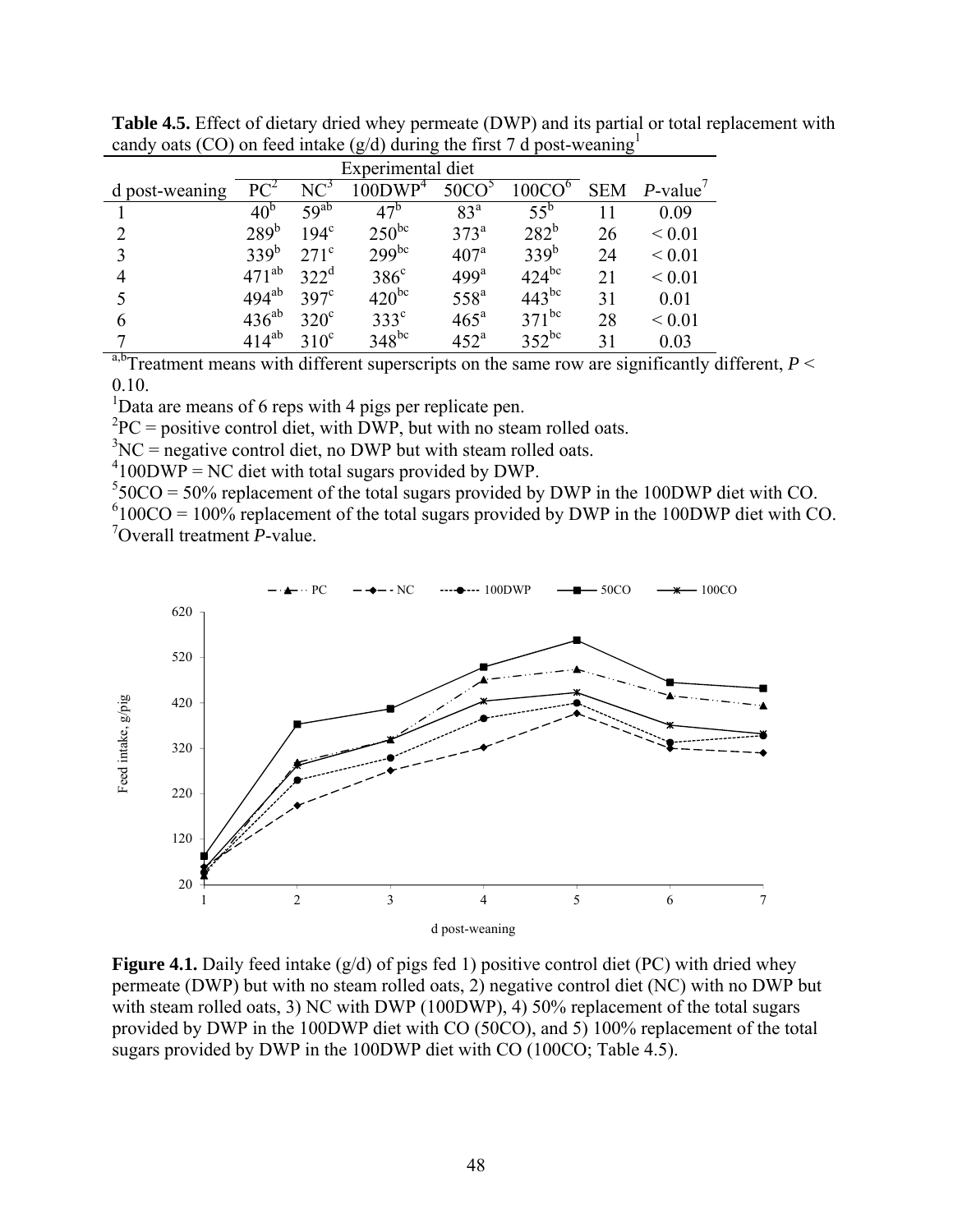During phase 4, when all pigs were fed the same diet for 14 d, pigs previously fed the 50CO diet had increased (*P* < 0.10) ADG compared with pigs that had consumed the NC diet, but similar  $(P > 0.10)$  to pigs that had consumed all the other diets. Feed intake and G:F were not affected  $(P > 0.10)$  by dietary treatment.

In the overall data, pigs fed the 50CO diet had increased  $(P < 0.10)$  ADG and ADFI compared with pigs fed all the other diets, but G:F was not affected  $(P > 0.10)$  by diet. At the end of the nursery period, pigs fed the 50CO diet had increased (*P* < 0.10) final BW compared with pigs fed all the other diets.

#### **DISCUSSION**

An important goal for a successful feeding program for weanling pigs is to stimulate feed intake immediately after weaning (Tokach et al., 2003). In our experiment, feed intake was effectively stimulated during all 7 d post-weaning with a combination of DWP and CO, each providing 50% of the total sugar level. Pigs fed the NC diet, with no additional sugar, had the lowest feed intake from d 2 to 7. Our results support previous research showing increased feed intake during the first weeks post-weaning with the inclusion of highly digestible carbohydrates (Mahan and Newton, 1993; Mavromichalis et al., 2001; Mahan et al., 2004; Naranjo et al., 2010). Both DWP and CO contain disaccharides and monosaccharides that increase diet palatability and digestibility (Glaser et al., 2000; Cromwell et al., 2008). Dried whey permeate contains 80% lactose, while CO contains a combination of sucrose, glucose, fructose, and lactose to give 60% total sugars. Although the exact sugar profile of CO may vary among batches, it consistently contains greater proportions of sucrose  $(40 - 60\%)$  and glucose  $(10 - 30\%)$  and lower levels of fructose (3 – 7.5%) and lactose (0 – 10%; Dean, 2010, *personal communication*).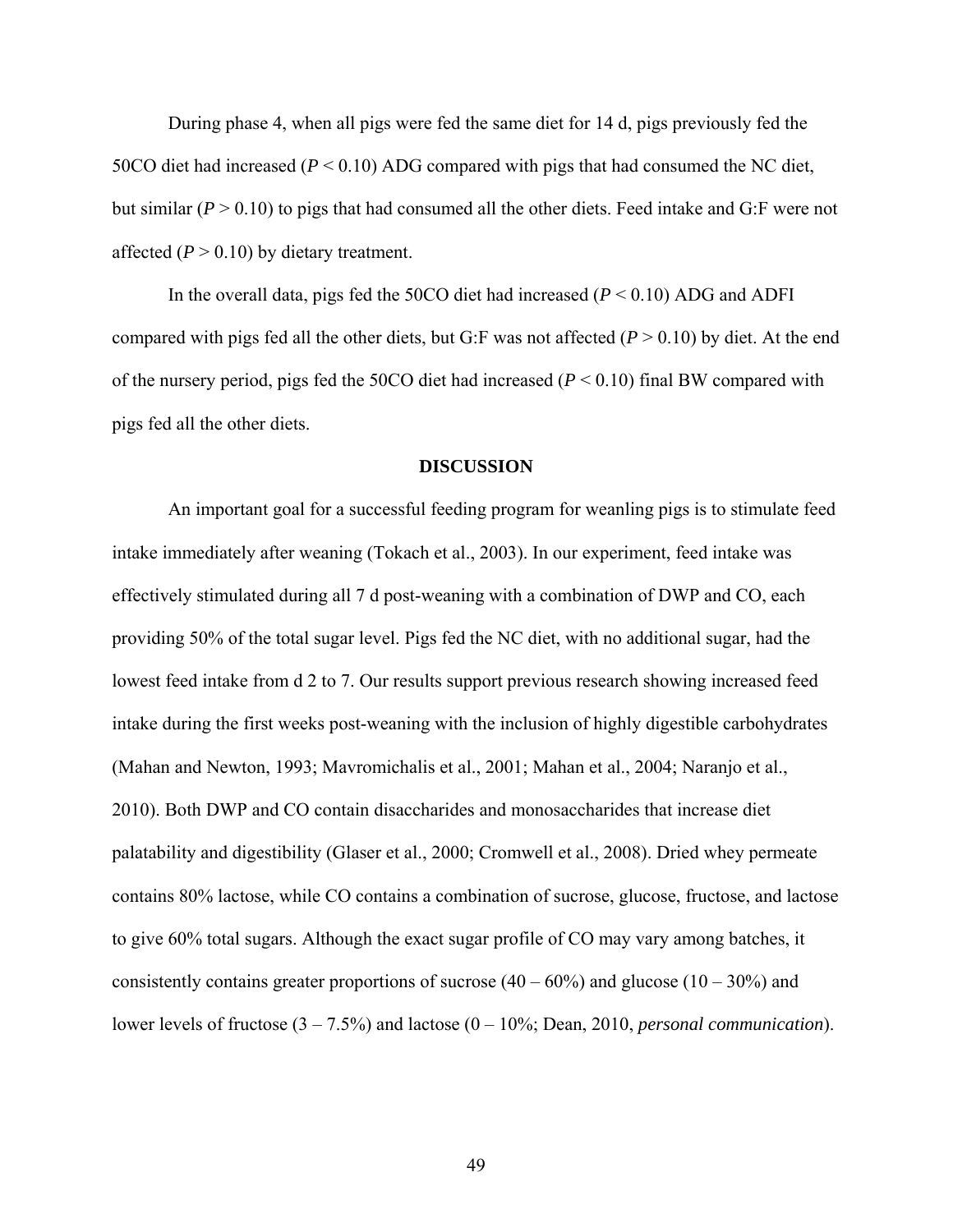|                          | Experimental diet |                  |                     |                   |                    |            |                                           |
|--------------------------|-------------------|------------------|---------------------|-------------------|--------------------|------------|-------------------------------------------|
| Item                     | $PC^2$            | $NC^3$           | 100DWP <sup>4</sup> | 50CO <sup>5</sup> | 100CO <sup>6</sup> | <b>SEM</b> | $P$ -value <sup><math>\prime</math></sup> |
| Phase 1, $d \theta$ to 7 |                   |                  |                     |                   |                    |            |                                           |
| ADG, g                   | 200 <sup>b</sup>  | $166^{\circ}$    | $194^b$             | $234^a$           | 199 <sup>b</sup>   | 11         | ${}_{0.01}$                               |
| ADFI, g                  | $355^{\rm b}$     | $268^d$          | 297 <sup>cd</sup>   | $405^{\text{a}}$  | $323^{bc}$         | 19         | ${}_{0.01}$                               |
| G: F                     | $0.57^{\rm b}$    | $0.62^{ab}$      | $0.65^{\rm a}$      | $0.58^{\rm b}$    | $0.62^{ab}$        | 0.03       | 0.29                                      |
| Phase 2, d 7 to 13       |                   |                  |                     |                   |                    |            |                                           |
| ADG, g                   | $401^{ab}$        | $363^b$          | $403^{ab}$          | 405 <sup>a</sup>  | $389^{ab}$         | 17         | 0.40                                      |
| ADFI, g                  | $612^{ab}$        | $553^{\rm b}$    | $628^{\mathrm{a}}$  | $626^{\circ}$     | $547^b$            | 27         | 0.11                                      |
| G: F                     | 0.66              | 0.67             | 0.65                | 0.65              | 0.72               | 0.03       | 0.56                                      |
| Phase 3, d 13 to 21      |                   |                  |                     |                   |                    |            |                                           |
| ADG, g                   | 432 <sup>b</sup>  | 437 <sup>b</sup> | $417^b$             | 481 <sup>a</sup>  | $456^{ab}$         | 16         | 0.09                                      |
| ADFI, g                  | $727^b$           | $717^b$          | $726^b$             | 817 <sup>a</sup>  | 731 <sup>b</sup>   | 24         | 0.05                                      |
| G: F                     | 0.60              | 0.61             | 0.57                | 0.59              | 0.63               | 0.02       | 0.53                                      |
| Phase 4, d 21 to 35      |                   |                  |                     |                   |                    |            |                                           |
| ADG, g                   | $595^{ab}$        | 588 <sup>b</sup> | $589^{ab}$          | $637^a$           | $607^{ab}$         | 20         | 0.42                                      |
| ADFI, g                  | 1,124             | 1,109            | 1,111               | 1,190             | 1,129              | 42         | 0.64                                      |
| G: F                     | 0.53              | 0.53             | 0.53                | 0.54              | 0.54               | 0.01       | 0.98                                      |
| Overall, d 0 to 35       |                   |                  |                     |                   |                    |            |                                           |
| ADG, g                   | 444 <sup>b</sup>  | $430^b$          | $438^{\rm b}$       | 481 <sup>a</sup>  | $452^b$            | 10         | 0.02                                      |
| ADFI, g                  | $792^b$           | $751^b$          | $777^b$             | 851 <sup>a</sup>  | $765^{\rm b}$      | 19         | 0.01                                      |
| G: F                     | 0.56              | 0.57             | 0.56                | 0.57              | 0.59               | 0.01       | 0.51                                      |
|                          |                   |                  |                     |                   |                    |            |                                           |
| Final BW, kg             | $21.9^{b}$        | $21.4^{b}$       | $21.7^{b}$          | $23.2^{\rm a}$    | $22.2^b$           | 0.35       | 0.02                                      |

**Table 4.6.** Effect of dietary dried whey permeate (DWP) and its partial or total replacement with candy oats (CO) on growth performance of weanling  $pigs<sup>1</sup>$ 

<sup>a,b</sup>Treatment means with different superscripts on the same row are significantly different,  $P \leq$ 0.10.

<sup>1</sup>Data are means of 6 reps with 4 pigs per replicate pen. Pigs had an average initial BW of 6.4  $\pm$ 0.8 kg and weaned at an average age of  $21 \pm 2$  d.

 ${}^{2}PC$  = positive control diet with DWP, but with no steam rolled oats.

 $3NC$  = negative control diet, no DWP but with steam rolled oats.

 $^{4}$ 100DWP = NC diet with total sugars provided by DWP.

 $550CO = 50\%$  replacement of the total sugars provided by DWP in the 100DWP diet with CO.

 $6100CO = 100\%$  replacement of the total sugars provided by DWP in the 100DWP diet with CO. 7 Overall treatment *P*-value.

Previous studies from our laboratory have consistently shown that carbohydrate products

containing a blend of lactose, sucrose, and glucose effectively stimulated feed intake and growth

performance of weanling pigs compared with high-lactose sources (Naranjo et al., 2010). In

addition, products containing some level of sucrose were more effective in stimulating feed

intake than high-lactose sources during the first week post-weaning. Similarly, Glaser et al.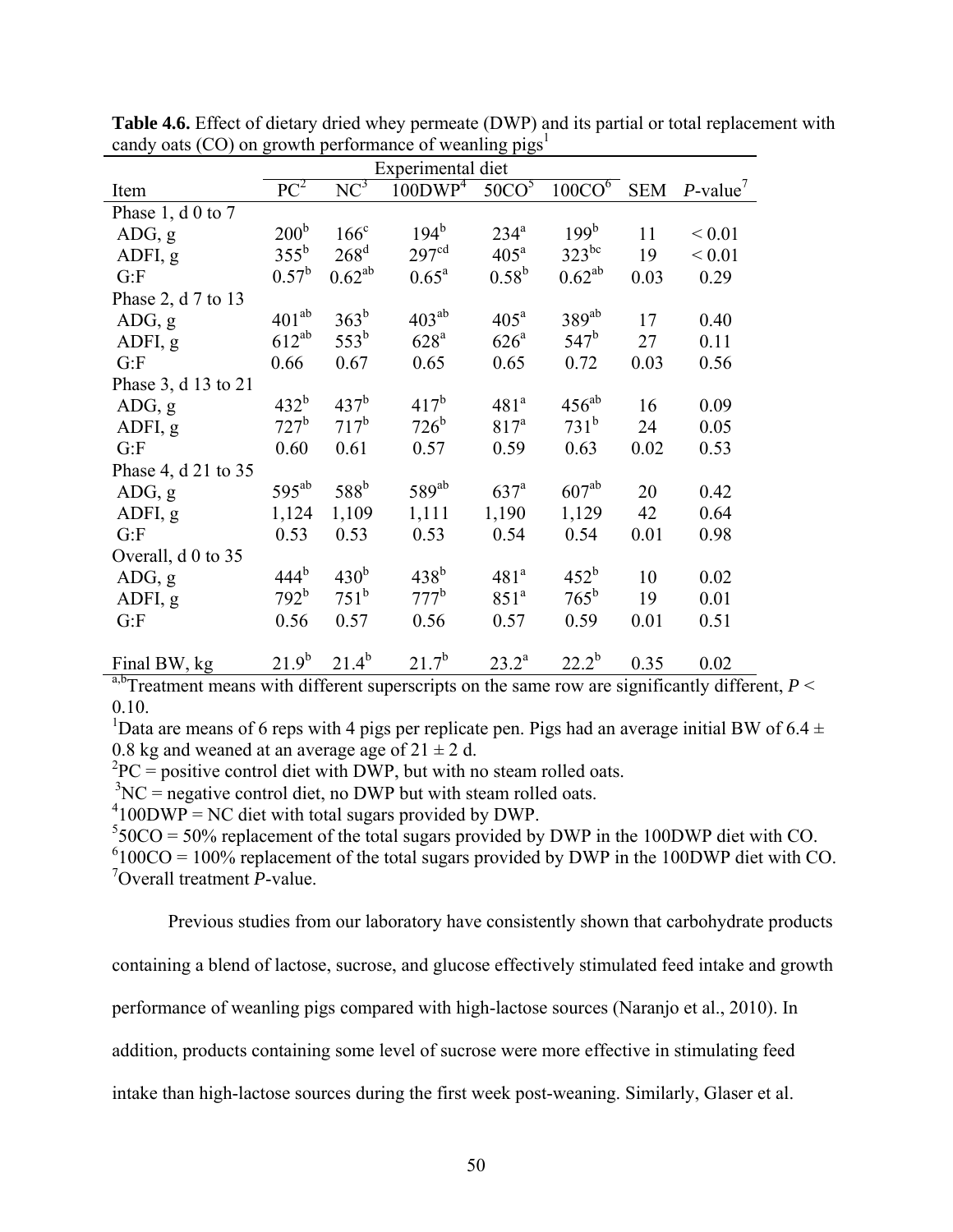(2000) reported that weanling pigs have a stronger preference for sucrose than for other sugars. In this experiment, pigs fed the 50CO diet consumed 108 and 77% more feed compared with pigs fed the PC and 100DWP diets on d 1 post-weaning, respectively. Feed presence in the intestinal lumen immediately after weaning is essential for maintaining the intestinal structure and function and thus, lactase and sucrase activities (Pluske et al., 1997). Some level of sucrose in combination with lactose, sucrose, and glucose seems to be more beneficial in stimulating feed intake than providing lactose as the only sugar source. However, linear increments in feed intake have been reported during the first 7 d post-weaning with increased levels of lactose ranging from 10 to 35% (Mahan and Newton, 1993). Furthermore, the total replacement of DWP with CO was not as effective in stimulating feed intake, suggesting that some greater level of lactose may be needed to elicit this response.

Another important characteristic of CO is that it also provides 25% cooked oats, which may reduce the level of corn in the diet. Because the newly weaned pig (3 wk of age) has a limited ability to digest the starch and protein from corn, reducing its level of inclusion may be beneficial. Candy oats provided 16% more kcal/kg of ME than DWP, thus reducing the level of corn in the diet. Although diet digestibility was not determined in our experiment, Thacker (1999) reported that small differences in diet digestibility have a strong effect on voluntary feed intake during the first week post-weaning. Similarly, Cromwell et al. (1999) reported that weanling pigs have a strong feed preference for diets containing 10% of a carbohydrate product that contained a blend of sugars and cooked cereals compared with a control diet with 10% dried whey. However, the benefits of replacing corn with further processed carbohydrate sources remains highly controversial. Furthermore, Mahan and Newton (1993) reported that replacing corn with oat groats reduced feed intake from d 0 to 14 post-weaning, but ADG was not affected.

51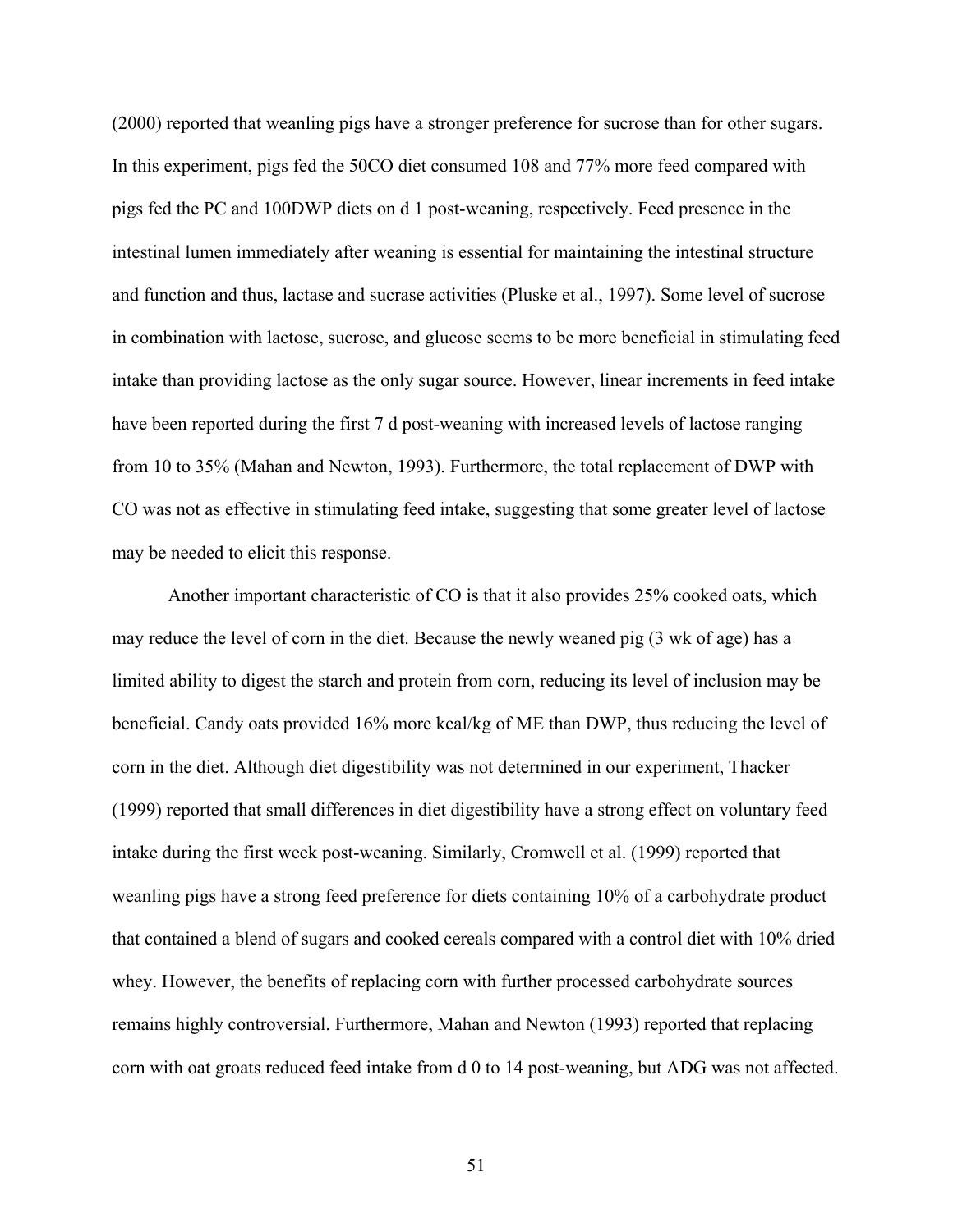The growth potential of the weanling pig is mostly driven by the level of feed intake. In our experiment, pigs fed the 50CO diet had the greatest feed intake during phases 1 to 3 and in the overall data compared with pigs fed the NC diet. As a result, ADG was increased during all these phases and also during phase 4 when all pigs were fed the same diet for 14 d. At the end of the nursery period, pigs fed the 50CO diet had 6 and 8% greater final BW compared with pigs fed the PC and NC diets, respectively. Conversely, pigs fed the PC diet only had increased ADG and ADFI during phase 1, with no effect in the subsequent phases. However, Cromwell et al. (2008) reported that weanling pigs respond to dietary lactose levels even during the mid to latter phases of the nursery period. Mahan et al. (2004) reported that the lactose levels necessary to maximize growth performance of weanling pigs are: 25 to 30% (d 0 to 7); 15 to 20% (d 7 to 21); and 10 to15% (d 21 to 35). In our experiment, diets were formulated to contain lower levels of total sugars, which may have limited the degree of the response in the DWP diets.

In conclusion, a combination of DWP and CO, each providing 50% of the total sugar level of the diet, effectively stimulated feed intake immediately after weaning resulting in increased growth performance and final BW at the end of the nursery period. Additionally, given that the total replacement of DWP with CO did not negatively affect growth performance of weanling pigs, CO can be considered an alternative carbohydrate source to DWP. Further research is needed to better understand the interactive effects of DWP and CO to stimulate feed intake and growth performance of weanling pigs.

#### **REFERENCES**

- Baker, D. H. 1997. Ideal amino acid profiles for swine and poultry and their applications in feed formulation. BioKyowa Technical Review No. 9. pp. 15-19.
- Cromwell, G. L., H. J. Monegue, and M. D. Lindemann. 1999. Nutri-Sure vs. steam rolled oats in starter diets for weanling pigs. J. Anim. Sci. 77(Suppl. 1):184. (Abstr.)
- Cromwell, G. L., G. L. Allee, and D. C. Mahan. 2008. Assessment of lactose level in the mid- to late-nursery phase on performance of weanling pigs. J. Anim. Sci. 86:127–133.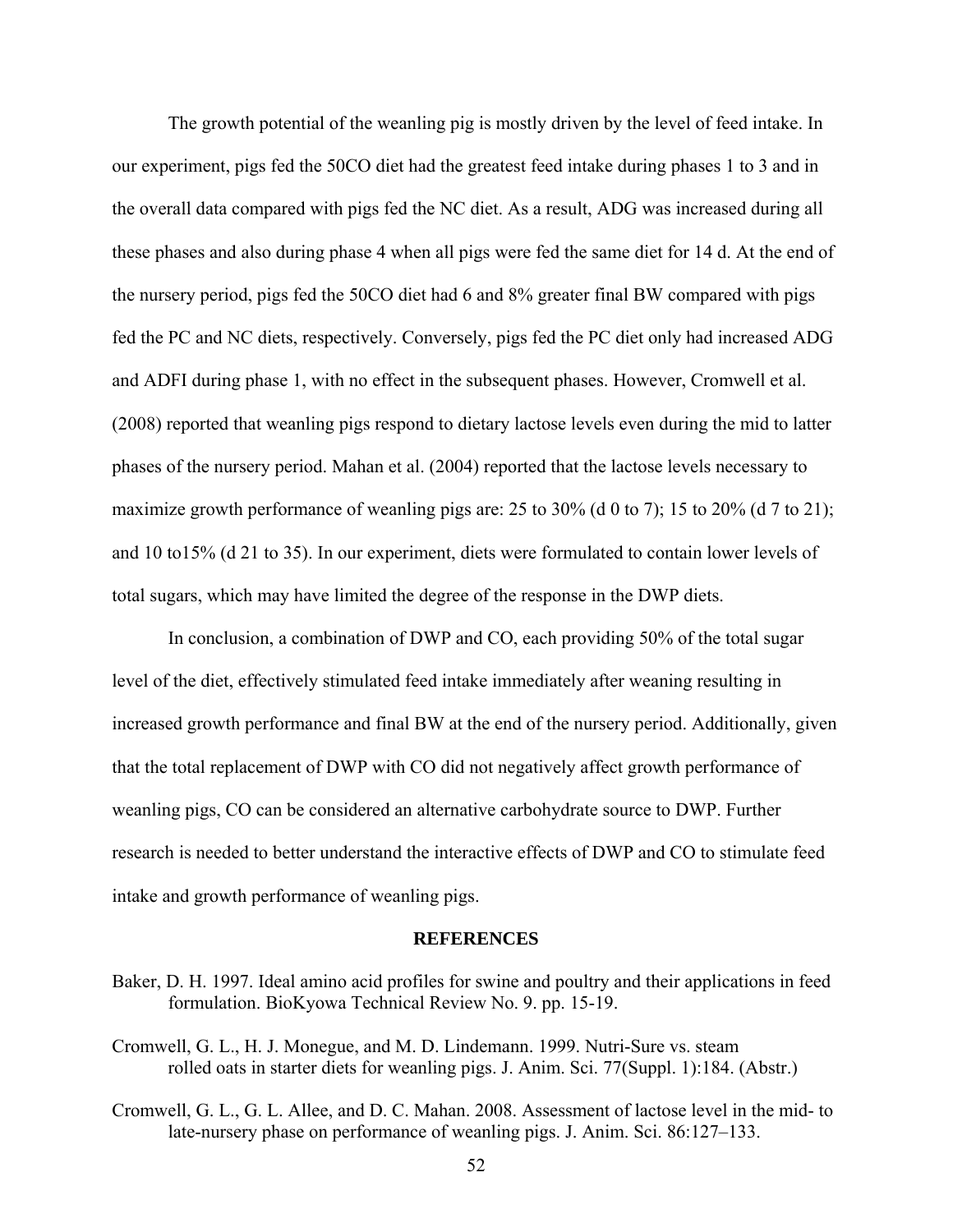- Glaser, D., M. Wanner, J. M. Tinti, and C. Nofre. 2000. Gustatory responses of pigs to various natural and artificial compounds known to be sweet in man. Food Chem. 68:375–385.
- Hess, V., J. Ficker, J. Fontaine, and W. Heimbeck. 2006. AminoDat<sup>®</sup> 3.0 amino acid composition of feedstuffs. Evonik-Degussa GmbH, Health and Nutrition, Hanau, Germany.
- Le Dividich, J., and B. Sève. 2001. Energy requirements of the young pig. Pages 17-44 in The weaner pig: nutrition and management. M. A. Varley and J. Wiseman, eds. CAB International, United Kingdom.
- Mahan, D. C. 1992. Efficacy of dried whey and its lactalbumin and lactose components at two dietary lysine levels on postweaning pig performance and nitrogen balance. J. Anim. Sci. 70:2182-2187.
- Mahan, D. C., and E. A. Newton. 1993. Evaluation of feed grains with dried skim milk and added carbohydrate sources on weanling pig performance. J. Anim. Sci. 71:3376-3382.
- Mahan, D. C., N. D. Fastinger, and J. C. Peters. 2004. Effects of diet complexity and dietary lactose levels during three starter phases on postweaning pig performance. J. Anim. Sci. 82:2790-2797.
- Mavromichalis, I., J. D. Hancock, R. H. Hines, B. W. Senne, and H. Cao. 2001. Lactose, sucrose, and molasses in simple and complex diets for nursery pigs. Anim. Feed Sci. Technol. 93:127-135.
- Naranjo, V. D., T. D. Bidner, and L. L. Southern. 2010. Comparison of dried whey permeate and a carbohydrate product in diets for nursery pigs. J. Anim. Sci. 88:1868-1879.
- Pluske, J. R., D. J. Hampson, and I. H. Williams. 1997. Factors influencing the structure and function of the small intestine in the weaned pig: a review. Livest. Prod. Sci. 51:215-236.
- Thacker, P. A. 1999. Nutritional requirements of early weaned pigs-a review-. Asian-Aus. J. Anim. Sci. 12:976-987.
- Tokach, M. D., S. S. Dritz, R. D. Goodband, and J. L. Nelssen. 2003. Nutritional requirements of the weaned pig. Pages 259-299 in Weaning the pig. Concepts and consequences. Pluske, J. R., Le Dividich, J., and Verstegen, M. W. A., eds. Wageningen Academic Publishers, Wageningen, the Netherlands.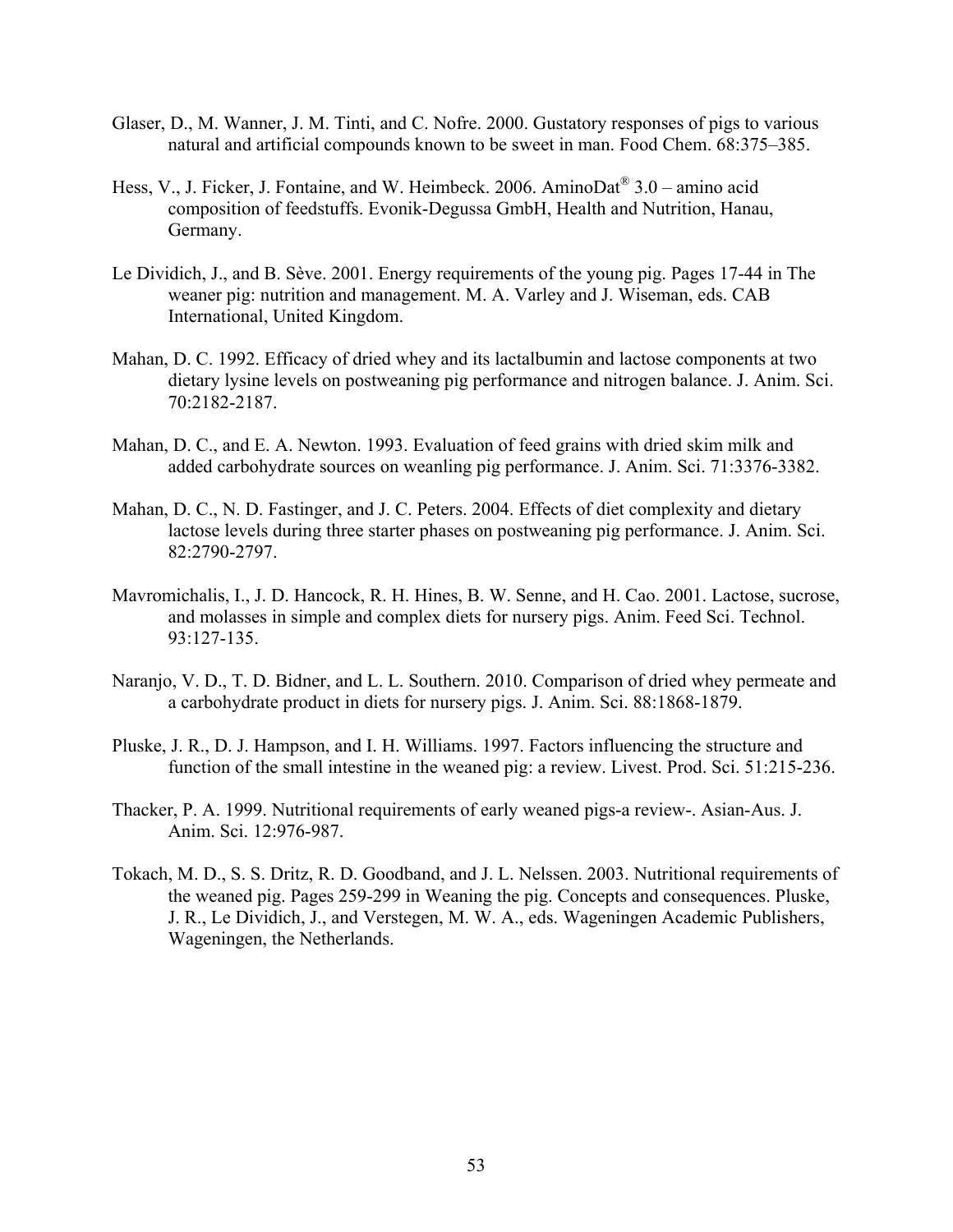# **CHAPTER 5**

# **EFFECT OF SPRAY-DRIED PLASMA PROTEIN AND A NOVEL SWINE NUTRITIONAL SUPPLEMENT ON GROWTH PERFORMANCE OF WEANLING PIGS**

# **INTRODUCTION**

The efficacy of spray-dried plasma protein (**SDPP**) to stimulate feed intake and growth performance of pigs during the first 2 wk post-weaning is well documented (Maxwell and Carter, 2001; van Dijk et al., 2001; Torrallardona, 2010). These beneficial effects have been consistent even in experiments in which high quality protein sources with similar or better nutritional value to that of SDPP were used in the control diet (van Dijk et al., 2001; Torrallardona, 2010). Inclusion levels from 4 to 8% SDPP have been recommended to maximize growth performance during the first 2 wk post-weaning (van Dijk et al., 2001; Torrallardona, 2010). Given that SDPP is one of the most expensive protein sources commonly used in diets for weanling pigs, alternative feed ingredients are needed.

Recently, it has become evident that the immunoglobulin fraction (mainly IgG) of SDPP is the main ingredient responsible for the enhanced growth performance of weanling pigs. Pierce et al. (2005) reported that pigs fed diets with SDPP had similar growth performance compared with pigs fed diets supplemented with the IgG-rich fraction of plasma. Similarly, improved intestinal health and reduced expression of proinflammatory cytokines have been reported with the inclusion of both SDPP or the IgG-rich fraction of plasma (Gatnau et al., 1995; Bosi et al., 2004; Pierce et al., 2005; Moretó and Pérez-Bosque, 2009). Because the bioactive components present in SDPP are more concentrated in the isolated IgG-rich fraction of plasma, lower levels of this fraction in combination with less expensive protein sources may elicit a similar growth performance to that obtained with greater levels of SDPP.

54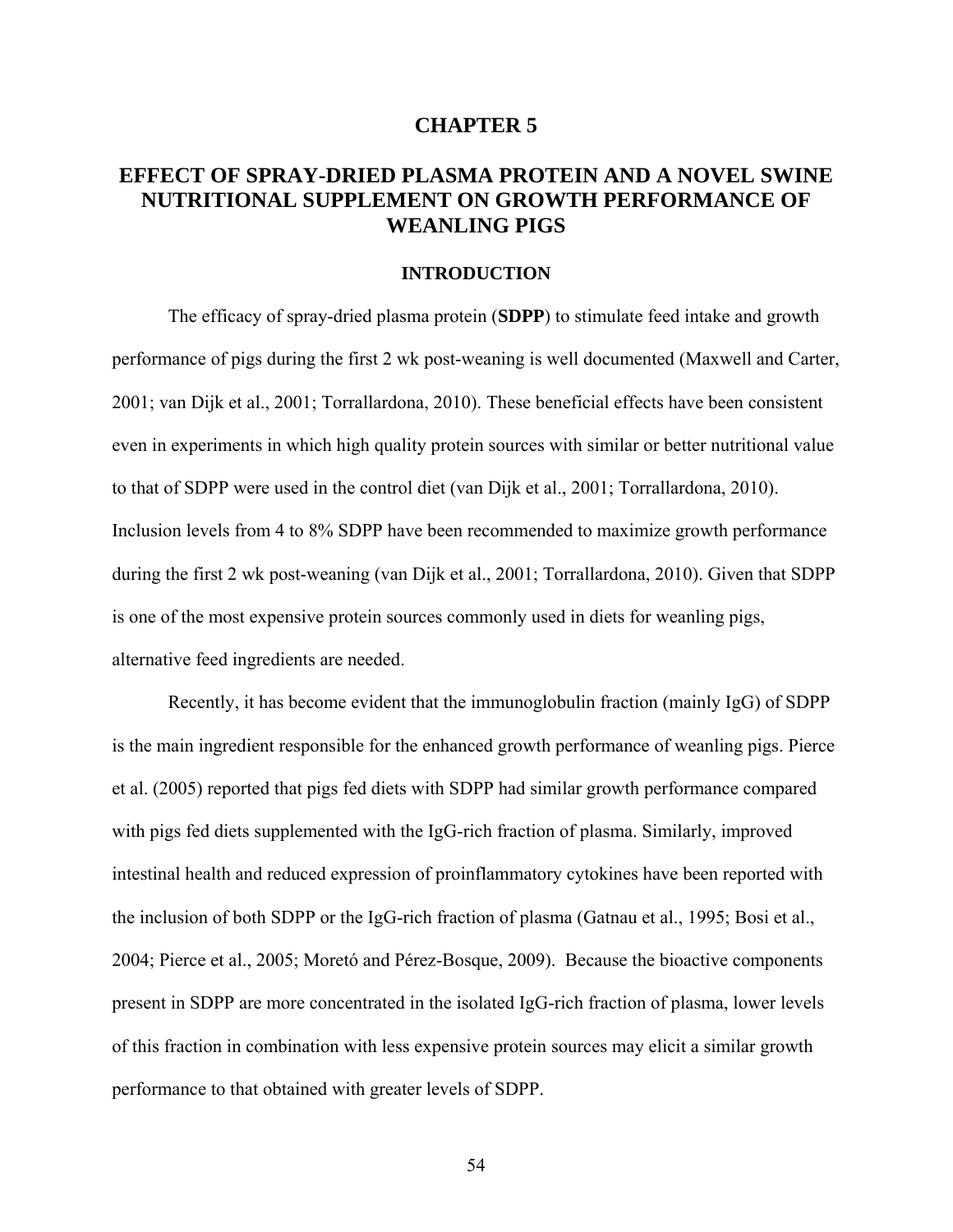Different technological processes have been developed to obtain SDPP and to separate plasma into its different components (Torrallardona, 2010). The efficacy of these products may be affected by the technological process used and the concentration of bioactive immunoglobulins present in the product. Swine nutritional supplement (**SNS**) is a novel feed additive derived completely from animal plasma that goes through a patented chemical process. In this process, the immunoglobulin components are activated by releasing them from their carrier proteins (Hagen, 2010, *personal communication*). Previous experiments have shown that 4% SDPP can be effectively replaced with liquid SNS. However, limited research has been conducted with the powder form of SNS.

Therefore, the objective of this research was to determine the effect of replacing SDPP with a combination of protein sources with SNS supplementation on growth performance of weanling pigs.

#### **MATERIALS AND METHODS**

All experimental protocols were approved by the Louisiana State University Agricultural Center Animal Care and Use Committee.

## **General**

Two experiments were conducted to determine the effect of SDPP and SNS on growth performance of weanling pigs. Pigs (Yorkshire, Yorkshire × Landrace, or Yorkshire × Landrace  $\times$  Duroc) were obtained from the Louisiana State University Agricultural Center Swine Unit and housed in an environmentally controlled nursery building. Each pen  $(0.97 \times 1.47 \text{ m})$  in size) had hard plastic slotted flooring, 1 nipple waterer, and a 4-hole stainless steel self-feeder. At weaning, pigs were blocked by initial BW in a randomized complete block design; littermates and sex were balanced across treatments. Pigs were fed in a 3-phase feeding program that lasted from d 0 to 7 for phase 1, d 7 to 21 for phase 2, and d 21 to 35 for phase 3. All pigs and feeders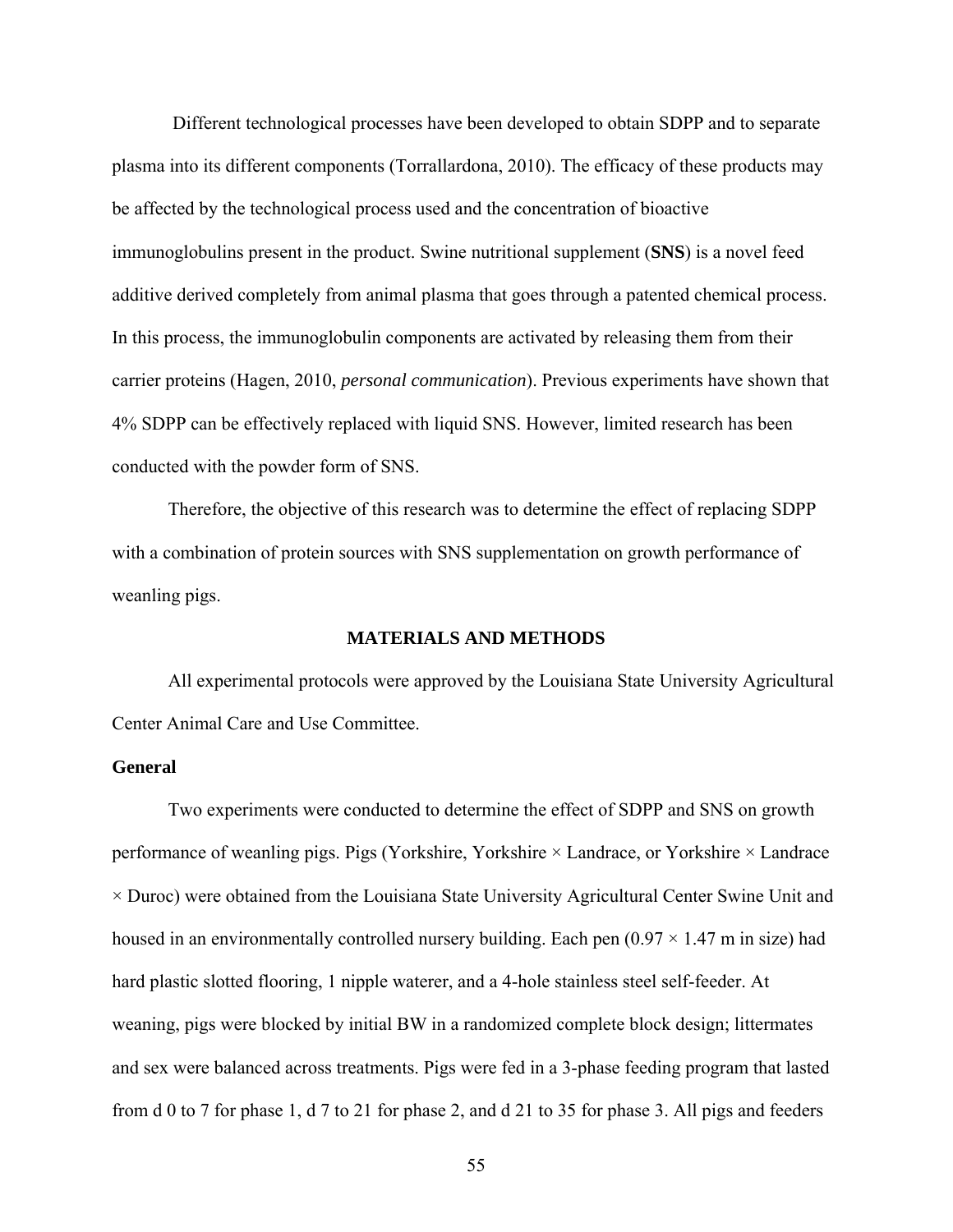were weighed at the beginning and end of each growth phase to determine ADG, ADFI, and G:F.

Feed in meal form and water were provided for *ad libitum* intake.

| Item                  | SDPP <sup>1</sup> | ${\rm SNS}^2$ |
|-----------------------|-------------------|---------------|
| ME, kcal/kg           |                   | 2,502         |
| Amino acids, %        |                   |               |
| Arg                   | 4.55              | 4.50          |
| Cys                   | 2.63              | 2.54          |
| His                   | 2.55              | 2.48          |
| <b>Ile</b>            | 2.71              | 2.91          |
| Leu                   | 7.61              | 7.66          |
| Lys                   | 6.84              | 7.04          |
| Met                   | 0.75              | 0.68          |
| Phe                   | 4.42              | 4.44          |
| Thr                   | 4.72              | 4.42          |
| Trp                   | 1.36              | 1.33          |
| Tyr                   | 3.53              | ---           |
| Val                   | 4.94              | 5.03          |
| Proximate analysis, % |                   |               |
| Fat                   | 2.0               | 1.92          |
| Moisture              | 8.0               | 6.26          |
| Ash                   | ---               | 23.52         |
| CP                    | 78.0              | 60.87         |
| Minerals              |                   |               |
| Ca, %                 | 0.15              | 0.11          |
| $P, \%$               | 1.71              | 1.09          |
| Na, $\%$              | 3.02              | 2.75          |
| $Cl, \%$              | 1.50              | 5.89          |
| Cu, ppm               | ---               | 12.23         |
| Fe, ppm               | 55.00             | 54.46         |
| Zn, ppm               | ---               | 14.87         |

**Table 5.1.** Nutrient composition of spray-dried plasma protein (SDPP) and swine nutritional supplement (SNS)

1 Values reported in NRC (1998).

<sup>2</sup> Analyzed values provided by the supplier of the ingredient.

In both experiments, dietary treatments were formulated to contain 1.38, 1.29, and 1.10% SID Lys for phases 1, 2, and 3, respectively, and to meet or exceed the AA ratios reported by NRC (1998). The same batch of SDPP and SNS was used in Exp. 1 and 2 (Table 5.1). Salt and fat levels varied among treatments to maintain the percentage of Na and Cl within an acceptable range and to keep diets isocaloric, respectively. Diets fed during phases 1 and 2 contained (as-fed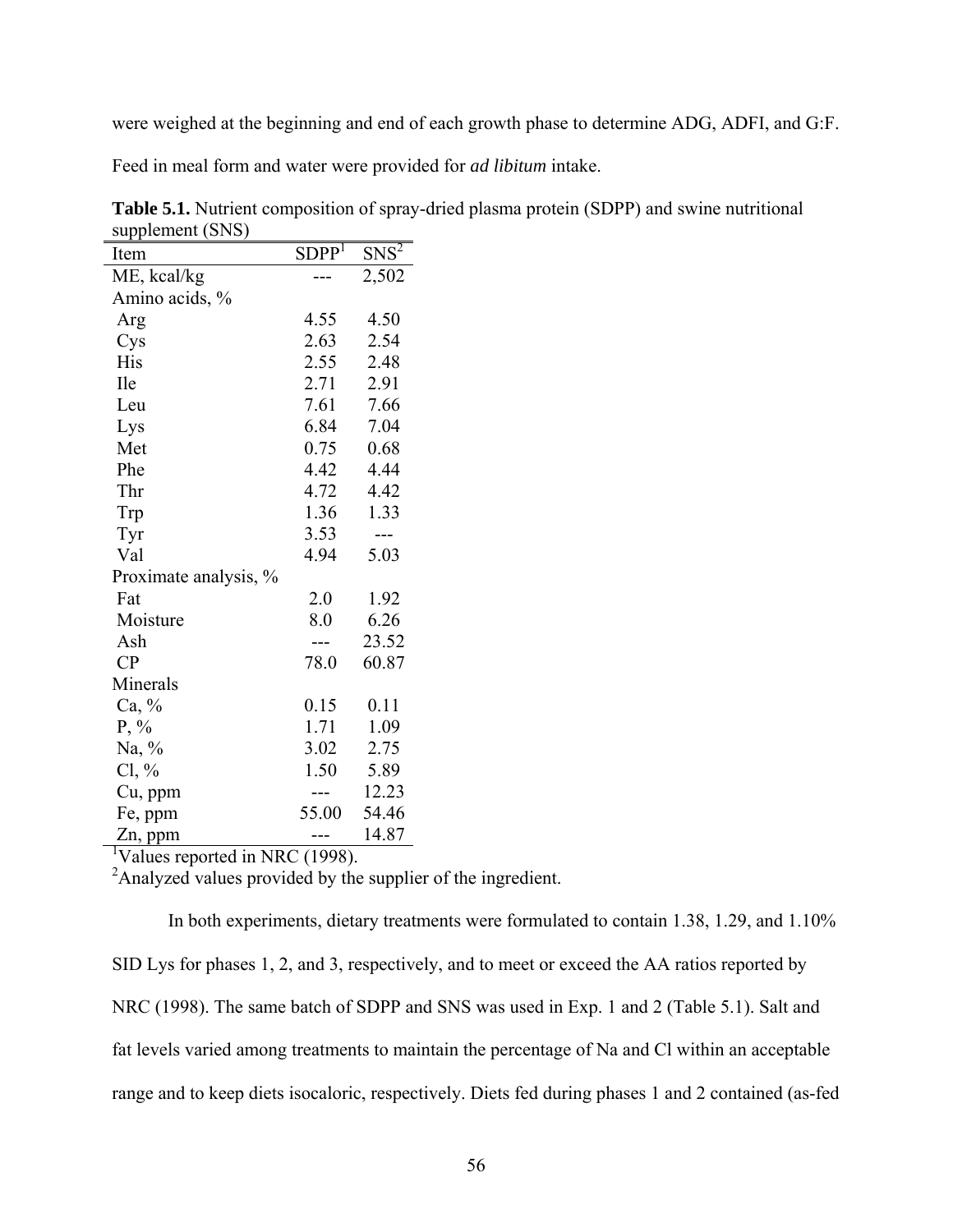basis): dried whey, 22.5 and 12.5%; fishmeal 7 and 4%; zinc oxide, 0.28%; and copper sulfate, 0.07%, respectively, but no antibiotics. The diet fed during phase 3 contained antibiotics, but no zinc oxide or copper sulfate.

## **Exp. 1**

 This experiment was conducted to determine the effect of SNS (0.80% phase 1; 0.50% phase 2) as a replacement of SDPP on growth performance of weanling pigs. One hundredtwelve weanling pigs with an average initial BW of  $5.8 \pm 1.4$  kg and weaned at an average age of  $19 \pm 3$  d were allotted to 4 dietary treatments. Each treatment was replicated with 7 pens of 4 pigs per replicate pen. Dietary treatments (Tables 5.2 and 5.3) followed the same design in phases 1 and 2 and included 1) negative control diet (**NC**) with no SDPP or SNS; 2) positive control diet (**PC**) with SDPP; 3) SDPP replacement with SNS supplementation (**SNS**); soy protein concentrate, and red blood cells in phase 1 or red blood cells in phase 2 were used as protein sources to complete the replacement of SDPP; and 4) protein replacement diet (**PR**), which was diet 3, but with no SNS supplementation. In diets 2 to 4, soybean meal (**SBM**) levels were maintained constant across treatments within each phase, whereas the NC diet had slightly more SBM. During phase 3, all pigs were fed the same corn-SBM diet.

## **Exp. 2**

This experiment was conducted to determine the effect of lower levels of SNS (0.27% phase 1; 0.17% phase 2) as a replacement of SDPP on growth performance of weanling pigs. One hundred-sixty weanling pigs with an average initial BW of  $5.5 \pm 1$  kg and weaned at an average age of  $19 \pm 2$  d were allotted to 5 dietary treatments. Each treatment was replicated with 6 pens of 5 or 6 pigs per replicate pen. Dietary treatments used in Exp. 2 followed the same design as those of Exp. 1. The NC and PC diets were the same as those used in Exp. 1. Diet 3 and 4 contained slightly more soy protein concentrate in phase 1 and more red blood cells in

57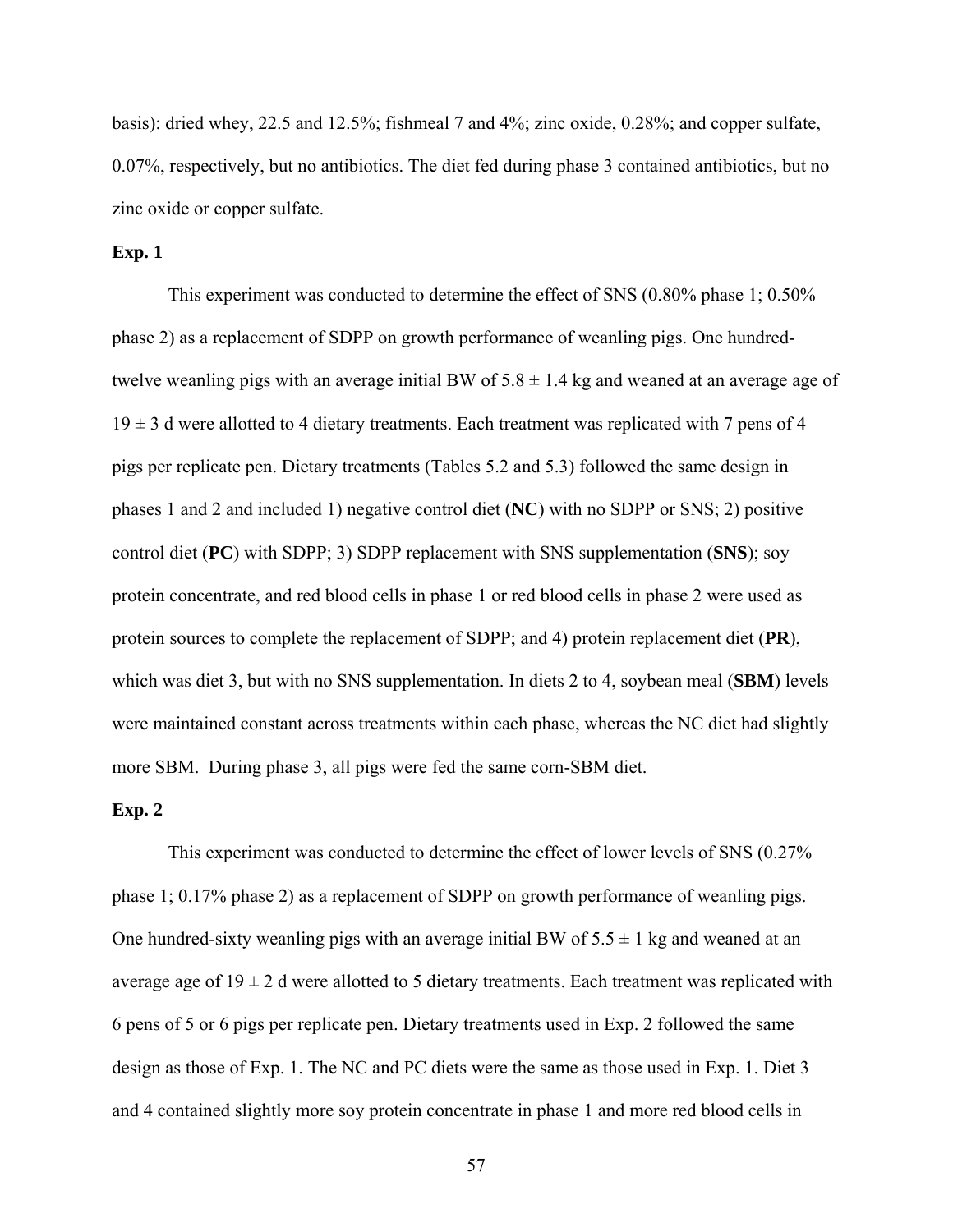phase 2 to compensate for the reduced levels of SNS within each phase compared with Exp. 1. Similar to Exp. 1 in diets 2 to 4, SBM levels were maintained constant across treatments within each phase, but the NC diet had more SBM. Additionally, a fifth diet was included by supplementing the NC diet with SNS at the same level used in diet 3 (**NC+SNS**). Similar to Exp. 1, all pigs were fed the same corn-SBM diet during phase 3 (Tables 5.4 and 5.5).

## **Statistical Analysis**

 Data were analyzed as a randomized complete block design using the GLM procedure of SAS (SAS Inst. Inc., Cary, NC). Initial BW was used as the blocking factor and each pen of pigs served as the experimental unit. Treatment means were separated using the PDIFF option of SAS at an  $\alpha$  level of  $P \le 0.10$ .

#### **RESULTS**

# **Exp. 1**

During phase 1, pigs fed the PC diet had increased (*P* < 0.10) ADG and G:F compared with pigs fed the NC diet, but similar  $(P > 0.10)$  to pigs fed the SNS and PR diets (Table 5.6). Feed intake was similar (*P* > 0.10) among pigs fed the PC, NC, and PR diets. However, pigs fed the SNS diet had reduced ( $P < 0.10$ ) ADFI compared with pigs fed PC diet, but similar ( $P >$ 0.10) to pigs fed the other diets. Pigs fed the PC and SNS diets had increased  $(P < 0.10)$  G:F compared with pigs fed the NC diet, but similar  $(P > 0.10)$  to pigs fed the PR diet.

During phase 2, pigs fed the PC diet had similar  $(P > 0.10)$  ADG compared with pigs fed the NC diet, but reduced ADG ( $P < 0.10$ ) compared with pigs fed the SNS and PR diets. Feed intake was reduced  $(P < 0.10)$  for pigs fed the PC diet compared with pigs fed the NC and PR diets, but similar to pigs fed the SNS diet. Pigs fed the PC and SNS diets had increased (*P* < 0.10) G:F compared with pigs fed the NC diet but similar  $(P > 0.10)$  to pigs fed the PR diet.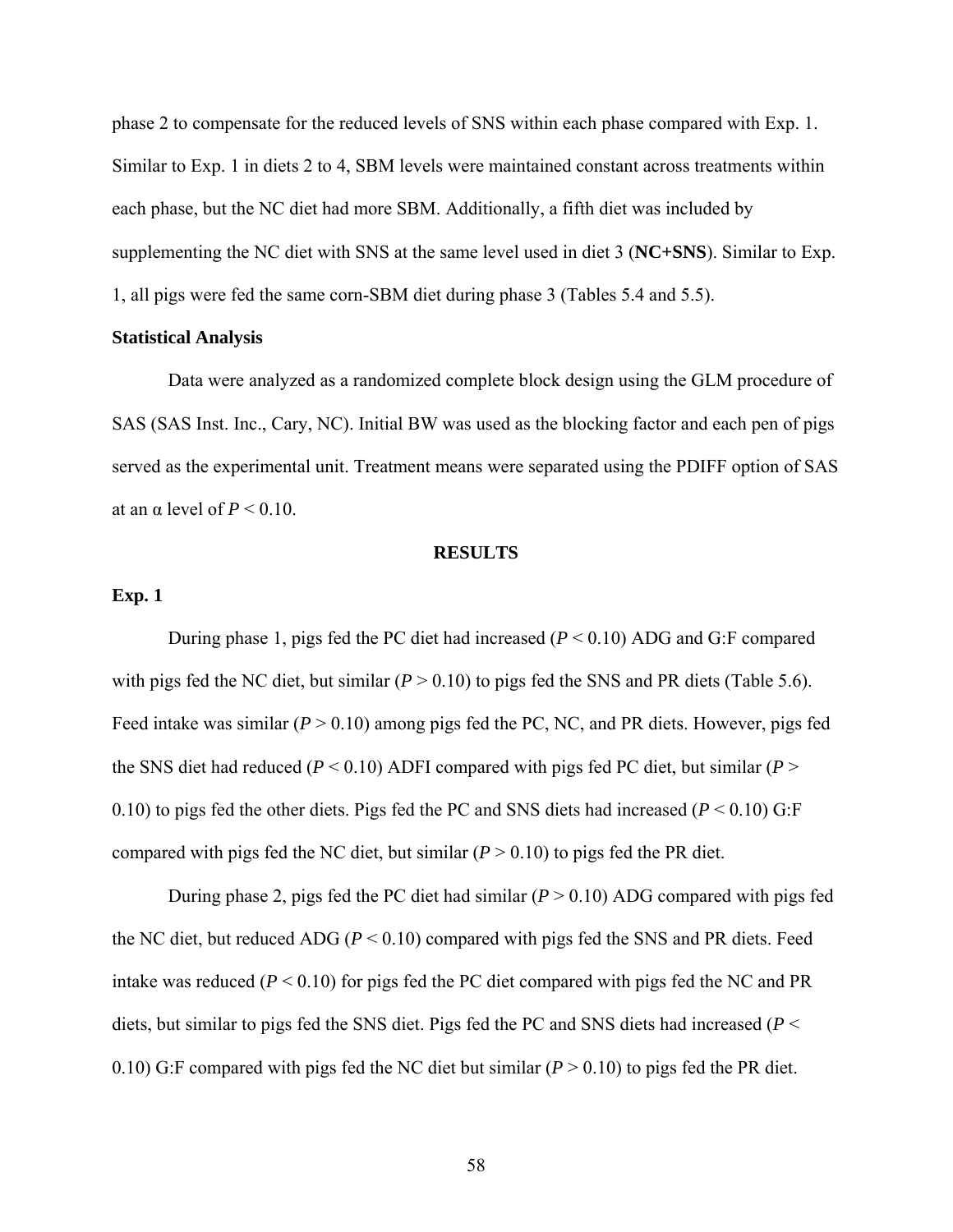|                                    |                 |                 | SDPP replacement |        |
|------------------------------------|-----------------|-----------------|------------------|--------|
| Item                               | NC <sup>1</sup> | PC <sup>2</sup> | <b>SNS</b>       | $PR^3$ |
| Ingredient, %                      |                 |                 |                  |        |
| Corn                               | 40.60           | 43.95           | 42.90            | 43.60  |
| Soybean meal, 46%                  | 23.30           | 17.50           | 17.50            | 17.50  |
| Dried whey <sup>4</sup>            | 22.50           | 22.50           | 22.50            | 22.50  |
| Fishmeal menhaden                  | 7.00            | 7.00            | 7.00             | 7.00   |
| SDPP <sup>5</sup>                  |                 | 4.00            | ---              | ---    |
| Soy protein concentrate            |                 |                 | 1.95             | 1.95   |
| Red blood cells <sup>6</sup>       |                 |                 | 1.30             | 1.30   |
| Swine nutritional supplement (SNS) |                 |                 | 0.80             | $---$  |
| Dry $fat^7$                        | 3.80            | 2.85            | 3.55             | 3.45   |
| Monocalcium phosphate              | 0.40            | 0.20            | 0.35             | 0.40   |
| Limestone                          | 0.30            | 0.38            | 0.30             | 0.30   |
| Salt                               | 0.52            | 0.30            | 0.45             | 0.51   |
| Vitamin premix <sup>8</sup>        | 0.50            | 0.50            | 0.50             | 0.50   |
| Trace mineral premix <sup>9</sup>  | 0.10            | 0.10            | 0.10             | 0.10   |
| Copper sulfate                     | 0.07            | 0.07            | 0.07             | 0.07   |
| Zinc oxide                         | 0.28            | 0.28            | 0.28             | 0.28   |
| Choline chloride                   | 0.05            | 0.05            | 0.05             | 0.05   |
| Biolys <sup>10</sup>               | 0.36            | 0.20            | 0.20             | 0.27   |
| DL-Met                             | 0.13            | 0.09            | 0.13             | 0.14   |
| L-Thr                              | 0.11            | 0.04            | 0.08             | 0.10   |
| Calculated composition             |                 |                 |                  |        |
| ME, kcal/kg                        | 3,373           | 3,373           | 3,373            | 3,373  |
| SID <sup>11</sup> Lys, %           | 1.38            | 1.38            | 1.38             | 1.38   |
| SID TSAA, %                        | 0.77            | 0.77            | 0.77             | 0.77   |
| SID Thr, %                         | 0.87            | 0.85            | 0.86             | 0.85   |
| $SID$ Trp, $%$                     | 0.23            | 0.24            | 0.26             | 0.23   |
| SID Ile, $%$                       | 0.83            | 0.82            | 0.80             | 0.79   |
| SID Ile:Lys                        | 0.60            | 0.59            | 0.58             | 0.57   |
| Ca %                               | 0.82            | 0.80            | 0.82             | 0.81   |
| $P, \%$                            | 0.75            | 0.72            | 0.75             | 0.73   |

**Table 5.2.** Composition of phase 1 experimental diets that were fed to weanling pigs in Exp. 1 (as-fed basis)

 ${}^{1}NC$  = negative control diet.

 ${}^{2}PC =$  positive control diet.

 $3PR =$  protein replacement diet, with the same levels of protein sources used as replacement of SDPP in the SNS diet, but with no SNS supplementation.

4 Dried whey was obtained from International Ingredient Corporation (St. Louis, MO).

 ${}^{5}SDPP$  = spray-dried plasma protein provided by Innovative Proteins: A division of PMI Nutrition International LLC, Brentwood, MO.

<sup>6</sup> Innomax Porcine red blood cells, provided by Innovative Proteins: A division of PMI Nutrition International LLC, Brentwood, MO.

<sup>7</sup>Fat Pak 100, Milk Specialties Co., Dundee, IL.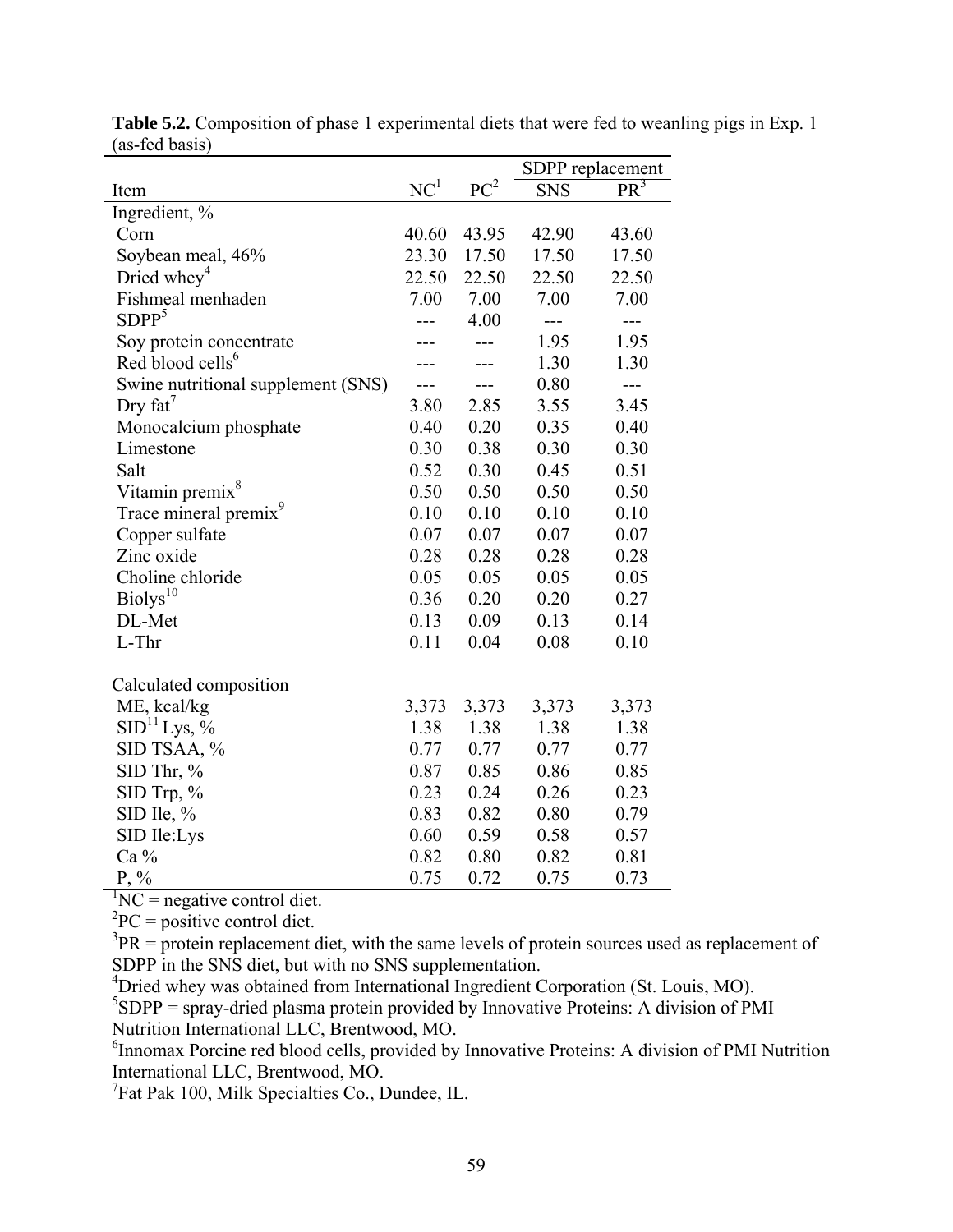<sup>8</sup> Provided the following per kilogram of diet: vitamin A, 11,023 IU; vitamin D<sub>3</sub> 3,307 IU; vitamin E, 88 IU; niacin, 88 g; pantothenic acid, 50 mg; riboflavin, 13 mg; menadione, 8 mg; pyridoxine, 4 mg; thiamin, 4 mg; folic acid, 3 mg; vitamin  $B_{12}$ , 61 μg; biotin, 441 μg; vitamin C, 110 μg.

<sup>9</sup> Provided the following per kilogram of diet: Fe, 127 mg; Zn, 127 mg; Cu, 12.7 mg; Mn, 20 mg; I, 0.80 mg; and Se, 0.30 mg.

 $10^6$ Evonik-Degussa Feed Additives, Kennesaw, GA (Biolys contains 50.7% Lys·SO<sub>4</sub>).

 $11$ SID = standardized ileal digestible.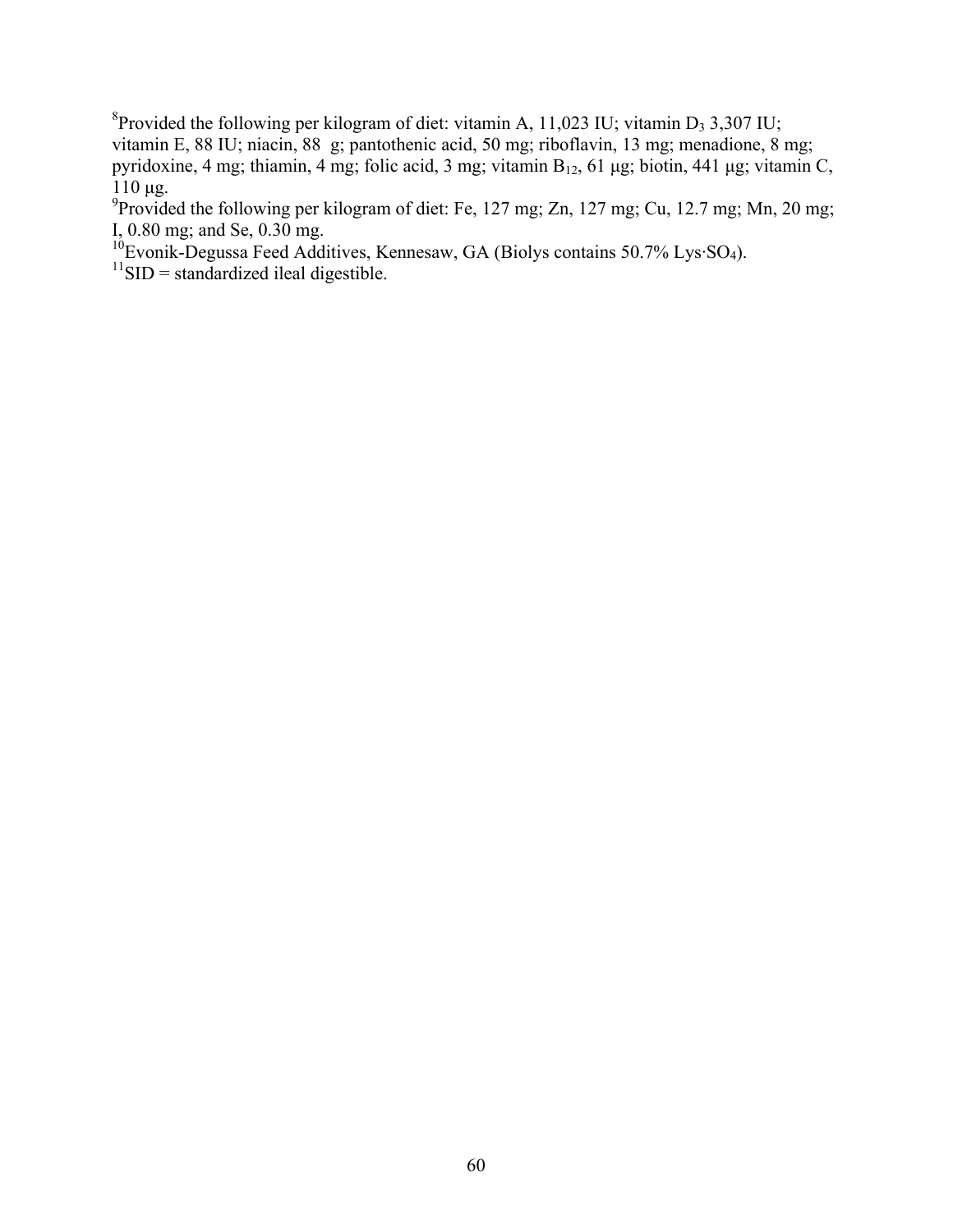|                                    |                 | SDPP replacement |            |        |         |  |  |
|------------------------------------|-----------------|------------------|------------|--------|---------|--|--|
| Item                               | NC <sup>1</sup> | PC <sup>2</sup>  | <b>SNS</b> | $PR^3$ | Phase 3 |  |  |
| Ingredient, %                      |                 |                  |            |        |         |  |  |
| Corn                               | 51.95           | 53.52            | 53.45      | 53.96  | 57.86   |  |  |
| Soybean meal, 46%                  | 24.90           | 21.80            | 21.80      | 21.80  | 33.67   |  |  |
| Dried whey <sup>4</sup>            | 12.50           | 12.50            | 12.50      | 12.50  |         |  |  |
| Fishmeal menhaden                  | 4.00            | 4.00             | 4.00       | 4.00   |         |  |  |
| SDPP <sup>5</sup>                  | ---             | 2.50             |            | $---$  |         |  |  |
| Red blood cells <sup>6</sup>       |                 | ---              | 1.35       | 1.35   |         |  |  |
| Swine nutritional supplement (SNS) | $---$           | ---              | 0.50       | $---$  |         |  |  |
| Dry $fat^7$                        | 2.85            | 2.30             | 2.75       | 2.65   | 4.00    |  |  |
| Monocalcium phosphate              | 1.10            | 1.00             | 1.10       | 1.13   | 1.45    |  |  |
| Limestone                          | 0.63            | 0.68             | 0.65       | 0.63   | 1.07    |  |  |
| Salt                               | 0.38            | 0.21             | 0.33       | 0.36   | 0.25    |  |  |
| Vitamin premix <sup>8</sup>        | 0.50            | 0.50             | 0.50       | 0.50   | 0.50    |  |  |
| Trace mineral premix <sup>9</sup>  | 0.10            | 0.10             | 0.10       | 0.10   | 0.10    |  |  |
| Copper sulfate                     | 0.07            | 0.07             | 0.07       | 0.07   | ---     |  |  |
| Zinc oxide                         | 0.28            | 0.28             | 0.28       | 0.28   | $---$   |  |  |
| Choline chloride                   | 0.05            | 0.05             | 0.05       | 0.05   | 0.05    |  |  |
| Biolys <sup>10</sup>               | 0.48            | 0.35             | 0.35       | 0.39   | 0.20    |  |  |
| DL-Met                             | 0.12            | 0.09             | 0.13       | 0.14   | 0.10    |  |  |
| L-Thr                              | 0.11            | 0.06             | 0.09       | 0.11   | 0.01    |  |  |
| Antibiotic <sup>11</sup>           |                 |                  |            |        | 0.25    |  |  |
| Calculated composition             |                 |                  |            |        |         |  |  |
| ME, kcal/kg                        | 3,318           | 3,318            | 3,318      | 3,318  | 3,443   |  |  |
| SID <sup>12</sup> Lys, %           | 1.30            | 1.29             | 1.29       | 1.29   | 1.08    |  |  |
| SID TSAA, %                        | 0.73            | 0.72             | 0.72       | 0.72   | 0.65    |  |  |
|                                    | 0.79            | 0.79             | 0.79       | 0.79   | 0.68    |  |  |
| SID Thr, %                         | 0.24            | 0.22             | 0.21       | 0.21   | 0.21    |  |  |
| $SID$ Trp, $%$                     |                 |                  |            |        |         |  |  |
| SID Ile, $%$                       | 0.76            | 0.77             | 0.72       | 0.72   | 0.76    |  |  |
| SID Ile:Lys                        | 0.59            | 0.60             | 0.56       | 0.55   | 0.71    |  |  |
| Ca %                               | 0.84            | 0.84             | 0.84       | 0.84   | 0.80    |  |  |
| $P, \%$                            | 0.77            | 0.76             | 0.76       | 0.76   | 0.70    |  |  |

**Table 5.3.** Composition of phases 2 and 3 experimental diets that were fed to weanling pigs in Exp. 1 (as-fed basis)

 ${}^{1}NC$  = negative control diet.

 ${}^{2}PC =$  positive control diet.

 $3PR =$  protein replacement diet, with the same levels of protein sources used as replacement of SDPP in the SNS diet, but with no SNS supplementation.

<sup>4</sup>Dried whey was obtained from International Ingredient Corporation (St. Louis, MO).

 ${}^{5}SDPP$  = spray-dried plasma protein provided by Innovative Proteins: A division of PMI Nutrition International LLC, Brentwood, MO.

<sup>6</sup> Innomax Porcine red blood cells, provided by Innovative Proteins: A division of PMI Nutrition International LLC, Brentwood, MO.

<sup>7</sup>Fat Pak 100, Milk Specialties Co., Dundee, IL.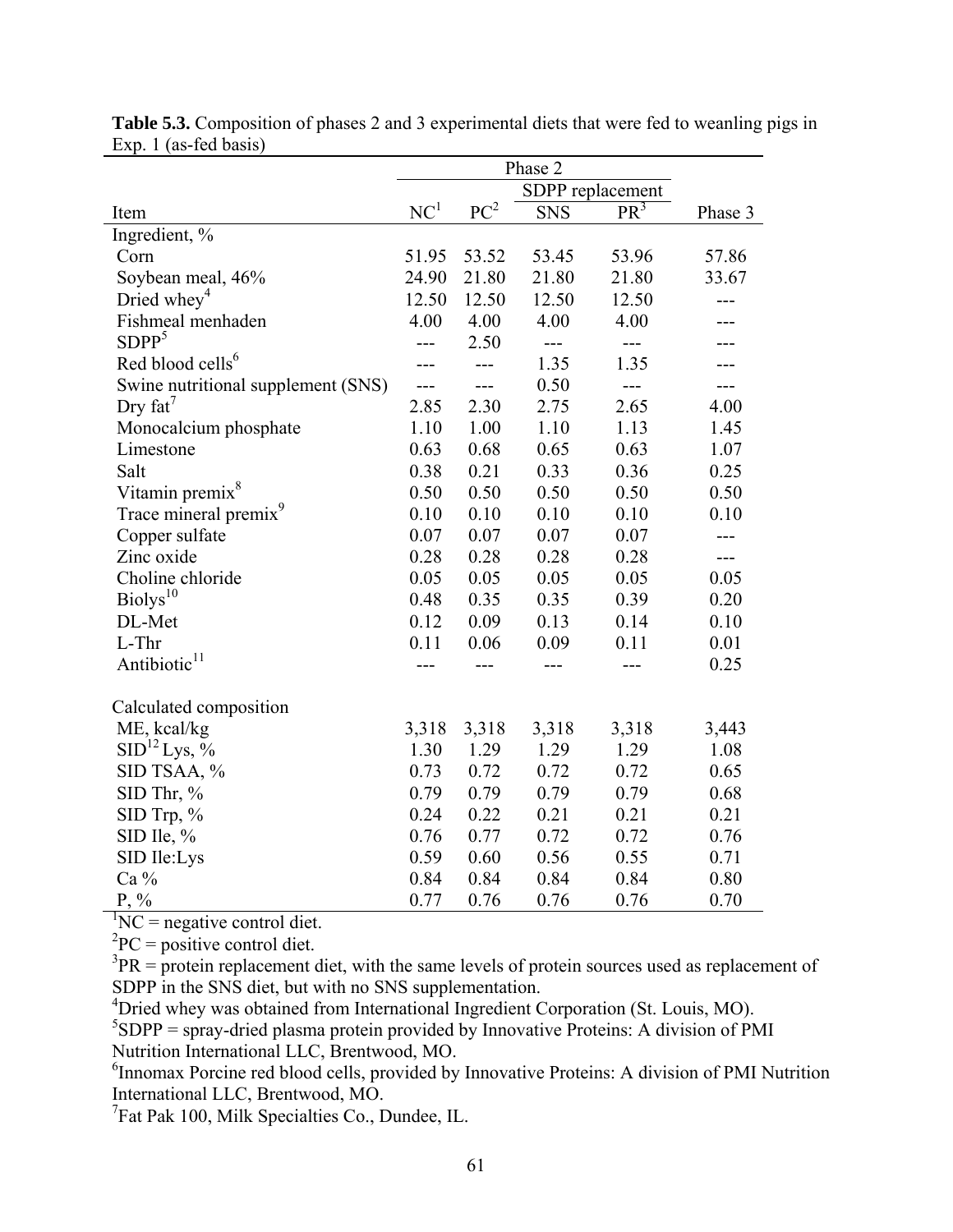<sup>8</sup> Provided the following per kilogram of diet: vitamin A, 11,023 IU; vitamin D<sub>3</sub> 3,307 IU; vitamin E, 88 IU; niacin, 88 g; pantothenic acid, 50 mg; riboflavin, 13 mg; menadione, 8 mg; pyridoxine, 4 mg; thiamin, 4 mg; folic acid, 3 mg; vitamin  $B_{12}$ , 61 μg; biotin, 441 μg; vitamin C, 110 μg.

<sup>9</sup> Provided the following per kilogram of diet: Fe, 127 mg; Zn, 127 mg; Cu, 12.7 mg; Mn, 20 mg; I, 0.80 mg; and Se, 0.30 mg.

 $10$ Evonik-Degussa Feed Additives, Kennesaw, GA (Biolys contains 50.7% Lys·SO<sub>4</sub>).

<sup>11</sup>Neo-Terra 10/10 from Nutra Blend LLC, Neosho, MO. Provided 165 mg oxytetracycline and 116 mg neomycin per kilogram of diet.

 $^{12}$ SID = standardized ileal digestible.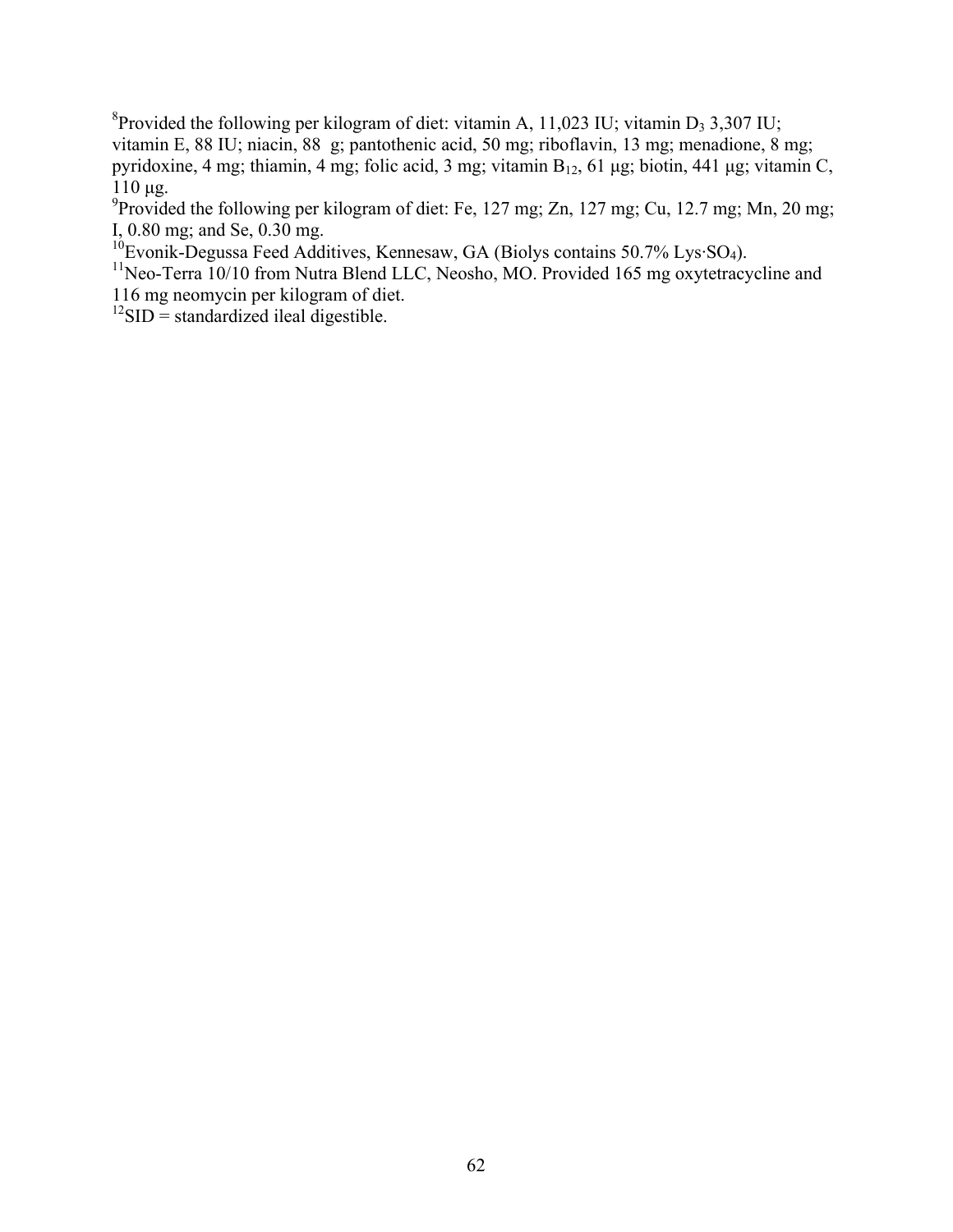|                                   | SDPP replacement, |              |            |                |        |  |  |  |
|-----------------------------------|-------------------|--------------|------------|----------------|--------|--|--|--|
| Item                              | NC <sup>1</sup>   | ${\rm PC}^2$ | <b>SNS</b> | $PR^3$         | NC+SNS |  |  |  |
| Ingredient, %                     |                   |              |            |                |        |  |  |  |
| Corn                              | 40.60             | 43.95        | 42.93      | 43.16          | 40.82  |  |  |  |
| Soybean meal, 46%                 | 23.30             | 17.50        | 17.50      | 17.50          | 22.85  |  |  |  |
| Dried whey <sup>4</sup>           | 22.50             | 22.50        | 22.50      | 22.50          | 22.50  |  |  |  |
| Fishmeal menhaden                 | 7.00              | 7.00         | 7.00       | 7.00           | 7.00   |  |  |  |
| SDPP <sup>5</sup>                 |                   | 4.00         | $---$      | ---            |        |  |  |  |
| Soy protein concentrate           |                   | $---$        | 2.50       | 2.50           |        |  |  |  |
| Red blood cells <sup>6</sup>      |                   | ---          | 1.30       | 1.30           | ---    |  |  |  |
| Swine nutritional supplement      | ---               | ---          | 0.27       | $\overline{a}$ | 0.27   |  |  |  |
| Dry $fat^7$                       | 3.80              | 2.85         | 3.45       | 3.40           | 3.80   |  |  |  |
| Monocalcium phosphate             | 0.40              | 0.20         | 0.38       | 0.40           | 0.38   |  |  |  |
| Limestone                         | 0.30              | 0.38         | 0.30       | 0.30           | 0.30   |  |  |  |
| Salt                              | 0.52              | 0.30         | 0.49       | 0.51           | 0.51   |  |  |  |
| Vitamin premix <sup>8</sup>       | 0.50              | 0.50         | 0.50       | 0.50           | 0.50   |  |  |  |
| Trace mineral premix <sup>9</sup> | 0.10              | 0.10         | 0.10       | 0.10           | 0.10   |  |  |  |
| Copper sulfate                    | 0.07              | 0.07         | 0.07       | 0.07           | 0.07   |  |  |  |
| Zinc oxide                        | 0.28              | 0.28         | 0.28       | 0.28           | 0.28   |  |  |  |
| Choline chloride                  | 0.05              | 0.05         | 0.05       | 0.05           | 0.05   |  |  |  |
| Biolys <sup>10</sup>              | 0.36              | 0.20         | 0.20       | 0.23           | 0.36   |  |  |  |
| DL-Met                            | 0.13              | 0.09         | 0.13       | 0.13           | 0.13   |  |  |  |
| L-Thr                             | 0.11              | 0.04         | 0.08       | 0.08           | 0.10   |  |  |  |
| Calculated composition            |                   |              |            |                |        |  |  |  |
| Modified ME, kcal/kg              | 3,373             | 3,373        | 3,373      | 3,373          | 3,373  |  |  |  |
| SID <sup>11</sup> Lys, %          | 1.38              | 1.38         | 1.38       | 1.38           | 1.38   |  |  |  |
| SID Total sulfur AA, %            | 0.77              | 0.77         | 0.77       | 0.77           | 0.77   |  |  |  |
| $SID$ Thr, %                      | 0.86              | 0.85         | 0.86       | 0.86           | 0.86   |  |  |  |
| $SID$ Trp, $%$                    | 0.23              | 0.24         | 0.23       | 0.23           | 0.23   |  |  |  |
| SID Ile, $%$                      | 0.83              | 0.82         | 0.81       | 0.80           | 0.82   |  |  |  |
| SID Ile:Lys                       | 0.60              | 0.59         | 0.59       | 0.58           | 0.60   |  |  |  |
| Ca %                              | 0.82              | 0.80         | 0.80       | 0.81           | 0.82   |  |  |  |
| $P, \%$                           | 0.75              | 0.72         | 0.73       | 0.73           | 0.74   |  |  |  |

**Table 5.4.** Composition of phase 1 experimental diets that were fed to weanling pigs in Exp. 2 (as-fed basis)

 ${}^{1}NC$  = negative control diet.

 ${}^{2}PC =$  positive control diet.

 $3PR =$  protein replacement diet, with the same levels of protein sources used as replacement of SDPP in the SNS diet, but with no SNS supplementation.

4 Dried whey was obtained from International Ingredient Corporation (St. Louis, MO).

 ${}^{5}SDPP$  = spray-dried plasma protein provided by Innovative Proteins: A division of PMI Nutrition International LLC, Brentwood, MO.

<sup>6</sup> Innomax porcine red blood cells, provided by Innovative Proteins: A division of PMI Nutrition International LLC, Brentwood, MO.

<sup>7</sup>Fat Pak 100, Milk Specialties Co., Dundee, IL.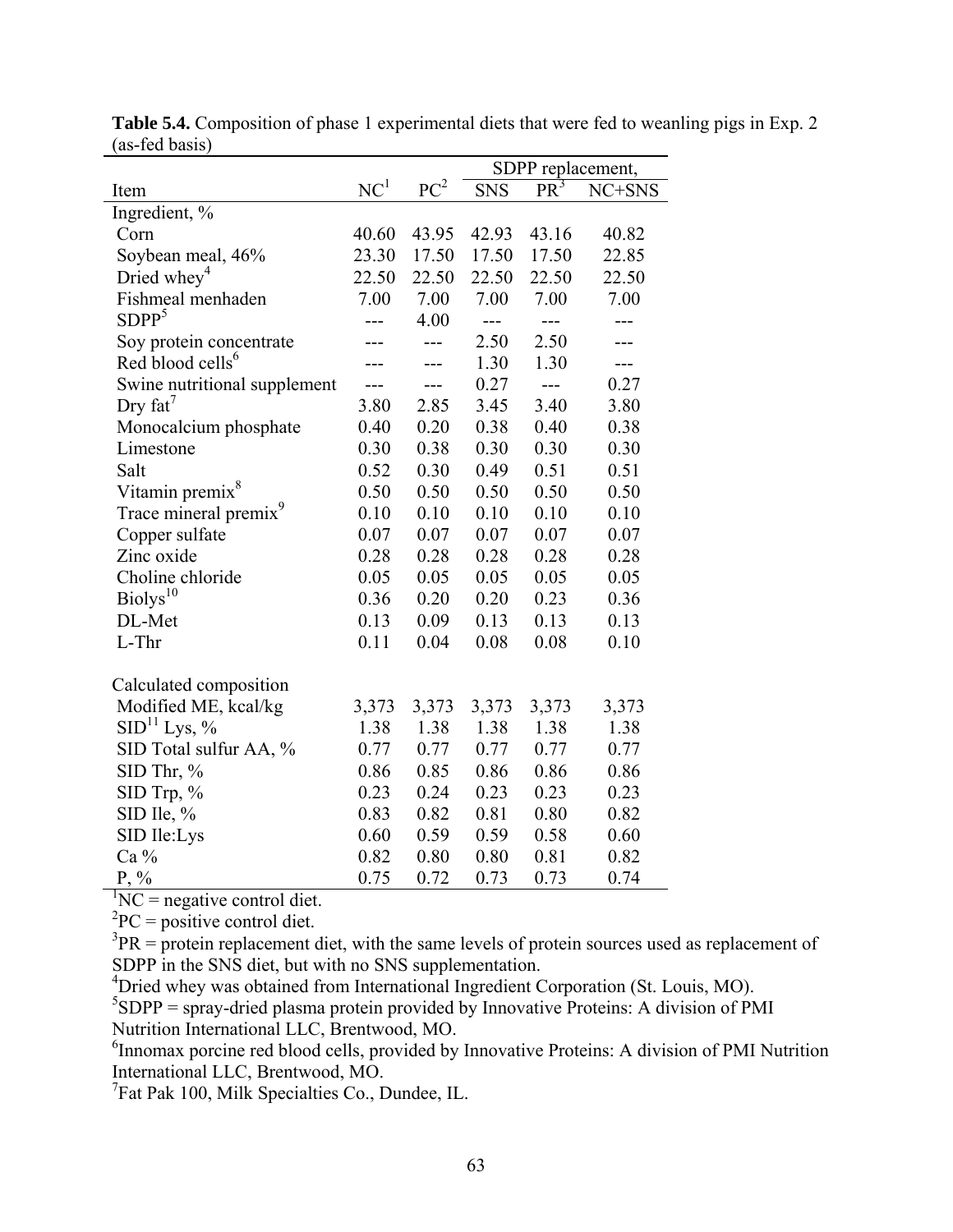<sup>8</sup> Provided the following per kilogram of diet: vitamin A, 11,023 IU; vitamin D<sub>3</sub> 3,307 IU; vitamin E, 88 IU; niacin, 88 g; pantothenic acid, 50 mg; riboflavin, 13 mg; menadione, 8 mg; pyridoxine, 4 mg; thiamin, 4 mg; folic acid, 3 mg; vitamin  $B_{12}$ , 61 μg; biotin, 441 μg; vitamin C, 110 μg.

<sup>9</sup> Provided the following per kilogram of diet: Fe, 127 mg; Zn, 127 mg; Cu, 12.7 mg; Mn, 20 mg; I, 0.80 mg; and Se, 0.30 mg.

 $10^6$ Evonik-Degussa Feed Additives, Kennesaw, GA (Biolys contains 50.7% Lys·SO<sub>4</sub>).

 $11$ SID = standardized ileal digestible.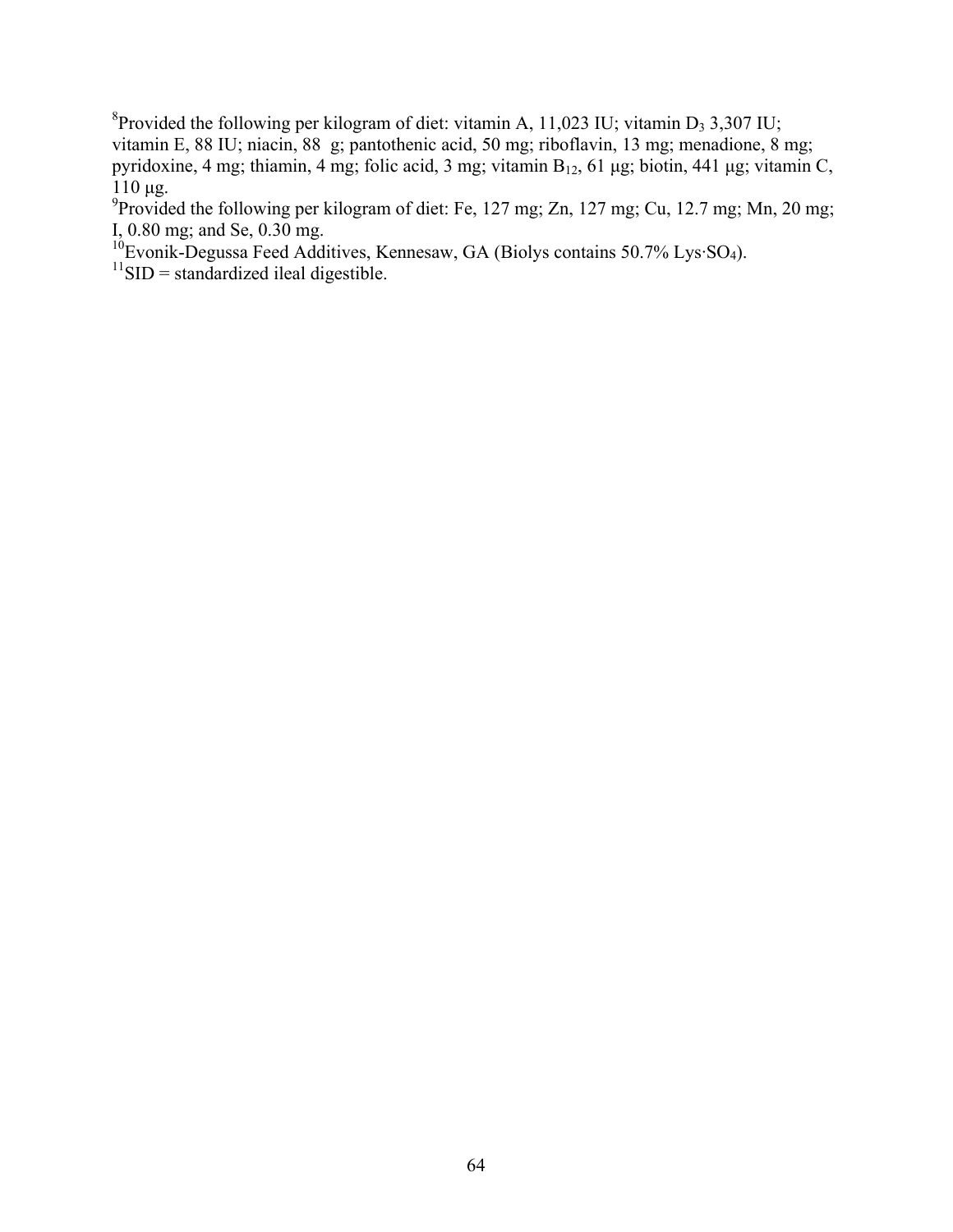|                                    |                 | Phase 2          |            |        |        |         |  |  |
|------------------------------------|-----------------|------------------|------------|--------|--------|---------|--|--|
|                                    |                 | SDPP replacement |            |        |        |         |  |  |
| Item                               | NC <sup>1</sup> | PC <sup>2</sup>  | <b>SNS</b> | $PR^3$ | NC+SNS | Phase 3 |  |  |
| Ingredient, %                      |                 |                  |            |        |        |         |  |  |
| Corn                               | 51.95           | 53.52            | 53.74      | 53.85  | 52.44  | 57.86   |  |  |
| Soybean meal, 46%                  | 24.90           | 21.80            | 21.80      | 21.80  | 24.20  | 33.67   |  |  |
| Dried whey <sup>4</sup>            | 12.50           | 12.50            | 12.50      | 12.50  | 12.50  |         |  |  |
| Fishmeal menhaden                  | 4.00            | 4.00             | 4.00       | 4.00   | 4.00   |         |  |  |
| SDPP <sup>5</sup>                  | ---             | 2.50             | ---        | ---    |        |         |  |  |
| Red blood cells <sup>6</sup>       |                 | $---$            | 1.50       | 1.50   | ---    |         |  |  |
| Swine nutritional supplement (SNS) | ---             | ---              | 0.17       | $---$  | 0.17   | ---     |  |  |
| Dry $fat^7$                        | 2.85            | 2.30             | 2.65       | 2.65   | 2.85   | 4.00    |  |  |
| Monocalcium phosphate              | 1.10            | 1.00             | 1.10       | 1.13   | 1.10   | 1.45    |  |  |
| Limestone                          | 0.63            | 0.68             | 0.63       | 0.63   | 0.65   | 1.07    |  |  |
| Salt                               | 0.38            | 0.21             | 0.35       | 0.36   | 0.37   | 0.25    |  |  |
| Vitamin premix <sup>8</sup>        | 0.50            | 0.50             | 0.50       | 0.50   | 0.50   | 0.50    |  |  |
| Trace mineral premix <sup>9</sup>  | 0.10            | 0.10             | 0.10       | 0.10   | 0.10   | 0.10    |  |  |
| Copper sulfate                     | 0.07            | 0.07             | 0.07       | 0.07   | 0.07   | $---$   |  |  |
| Zinc oxide                         | 0.28            | 0.28             | 0.28       | 0.28   | 0.28   | $---$   |  |  |
| Choline chloride                   | 0.05            | 0.05             | 0.05       | 0.05   | 0.05   | 0.05    |  |  |
| Biolys <sup>10</sup>               | 0.48            | 0.35             | 0.35       | 0.37   | 0.50   | 0.20    |  |  |
| DL-met                             | 0.12            | 0.09             | 0.14       | 0.14   | 0.13   | 0.10    |  |  |
| $L$ -Thr                           | 0.11            | 0.06             | 0.10       | 0.10   | 0.11   | 0.01    |  |  |
| Antibiotic <sup>11</sup>           |                 |                  |            |        |        | 0.25    |  |  |
| Calculated composition             |                 |                  |            |        |        |         |  |  |
| Modified ME, kcal/kg               | 3,318           | 3,318            | 3,318      | 3,318  | 3,318  | 3,443   |  |  |
| SID <sup>12</sup> Lys, %           | 1.30            | 1.29             | 1.29       | 1.29   | 1.30   | 1.08    |  |  |
| SID Total sulfur AA, %             | 0.72            | 0.72             | 0.73       | 0.73   | 0.73   | 0.65    |  |  |
| $SID$ Thr, %                       | 0.79            | 0.79             | 0.79       | 0.79   | 0.79   | 0.68    |  |  |
| SID Trp, %                         | 0.21            | 0.22             | 0.21       | 0.21   | 0.21   | 0.21    |  |  |
| SID Ile, $%$                       | 0.76            | 0.77             | 0.72       | 0.72   | 0.76   | 0.76    |  |  |
| SID Ile:Lys                        | 0.59            | 0.60             | 0.56       | 0.55   | 0.58   | 0.71    |  |  |
| Ca %                               | 0.84            | 0.84             | 0.83       | 0.84   | 0.84   | 0.80    |  |  |
| $P, \%$                            | 0.77            | 0.76             | 0.76       | 0.76   | 0.77   | 0.70    |  |  |

**Table 5.5.** Composition of phases 2 and 3 experimental diets that were fed to weanling pigs in Exp. 2 (as-fed basis)

 ${}^{1}NC$  = negative control diet.

 ${}^{2}PC =$  positive control diet.

 $3PR =$  protein replacement diet, with the same levels of protein sources used as replacement of SDPP in the SNS diet, but with no SNS supplementation.

<sup>4</sup>Dried whey was obtained from International Ingredient Corporation (St. Louis, MO).

 ${}^{5}SDPP$  = spray-dried plasma protein provided by Innovative Proteins: A division of PMI Nutrition International LLC, Brentwood, MO.

<sup>6</sup> Innomax porcine red blood cells, provided by Innovative Proteins: A division of PMI Nutrition International LLC, Brentwood, MO.

<sup>7</sup>Fat Pak 100, Milk Specialties Co., Dundee, IL.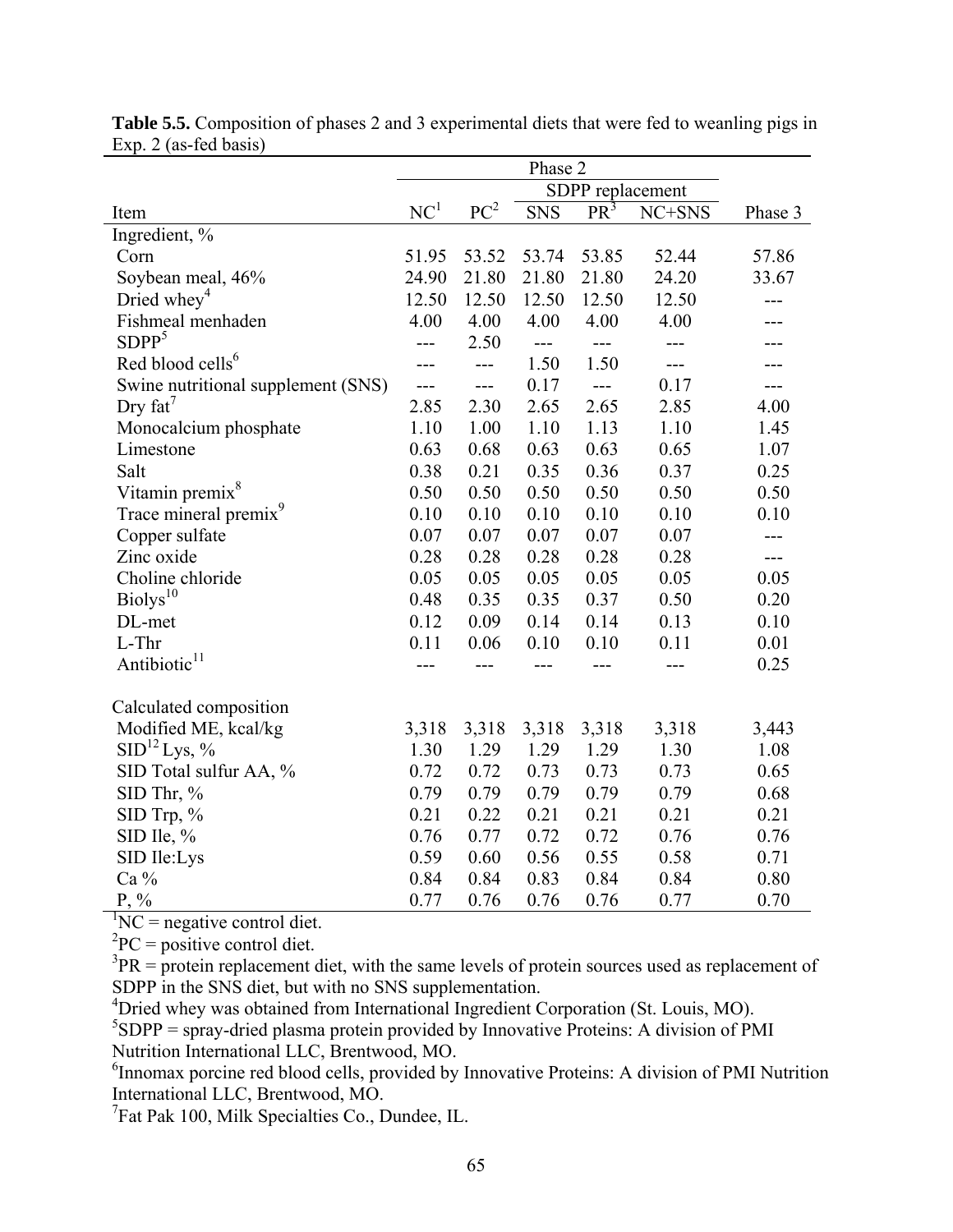<sup>8</sup> Provided the following per kilogram of diet: vitamin A, 11,023 IU; vitamin D<sub>3</sub> 3,307 IU; vitamin E, 88 IU; niacin, 88 g; pantothenic acid, 50 mg; riboflavin, 13 mg; menadione, 8 mg; pyridoxine, 4 mg; thiamin, 4 mg; folic acid, 3 mg; vitamin  $B_{12}$ , 61 μg; biotin, 441 μg; vitamin C, 110 μg.

<sup>9</sup> Provided the following per kilogram of diet: Fe, 127 mg; Zn, 127 mg; Cu, 12.7 mg; Mn, 20 mg; I, 0.80 mg; and Se, 0.30 mg.

 $10$ Evonik-Degussa Feed Additives, Kennesaw, GA (Biolys contains 50.7% Lys·SO<sub>4</sub>).

<sup>11</sup>Neo-Terra 10/10 from Nutra Blend LLC, Neosho, MO. Provided 165 mg oxytetracycline and 116 mg neomycin per kilogram of diet.

 $12$ SID = standardized ileal digestible.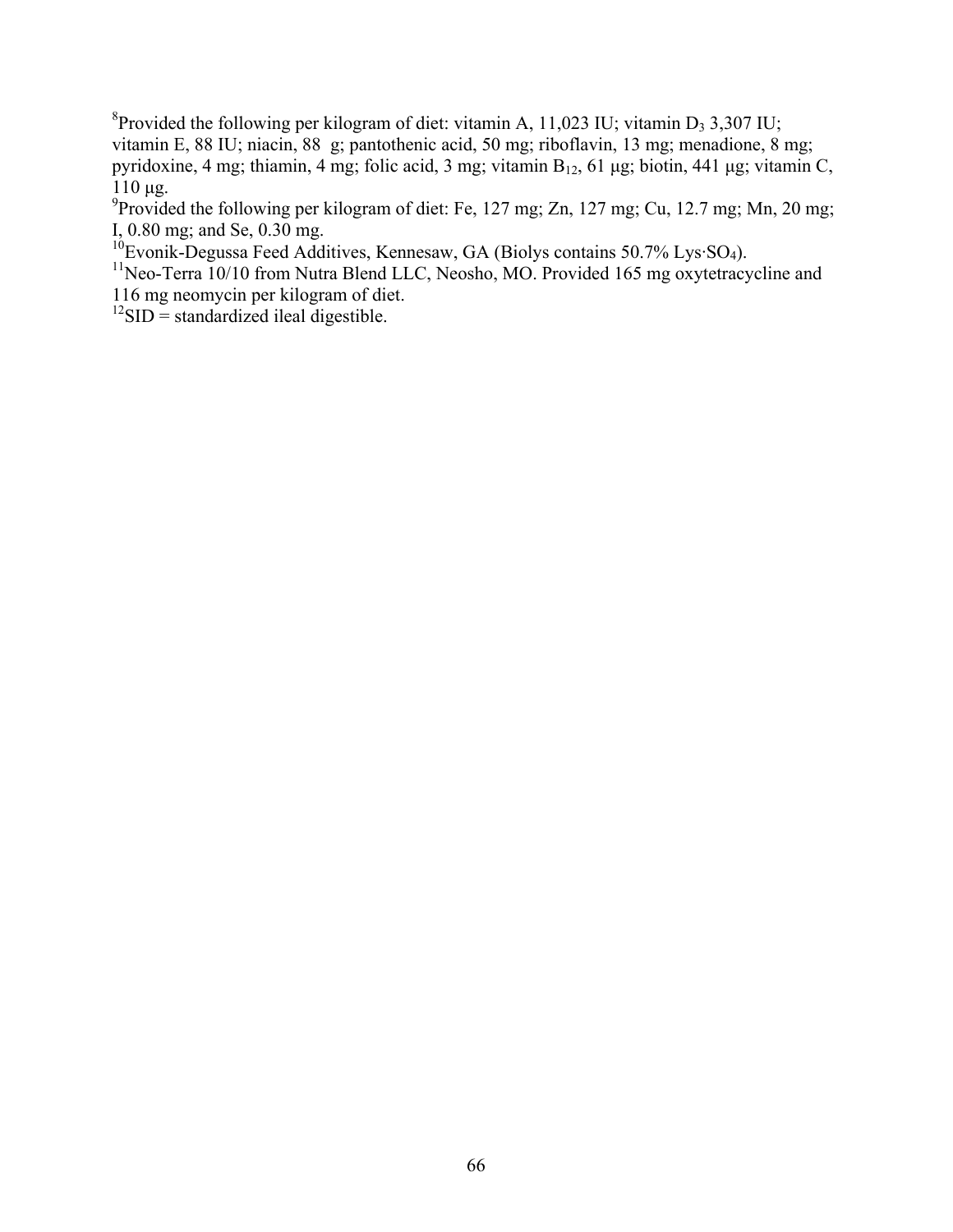Dietary treatments were only fed during phases 1 and 2; thus, overall growth performance from these 2 phases was also evaluated. In the overall data from d 0 to 21 post-weaning, ADG, and ADFI were not affected  $(P > 0.10)$  by dietary treatment. Feed efficiency was greater  $(P <$ 0.10) for pigs fed the PC and SNS diets compared with pigs fed the NC diet, but similar (*P* > 0.10) to pigs fed the PR diet.

During phase 3, when all pigs were fed the same corn-SBM meal diet for 14 d, and in the overall data from d 0 to 35 post-weaning, ADG, ADFI, or G:F were not affected  $(P > 0.10)$  by dietary treatments. Final BW at the end of the nursery period was similar  $(P > 0.10)$  among dietary treatments.

#### **Exp. 2**

 In this experiment, the inclusion levels of SNS were reduced within each phase compared with Exp. 1 and a fifth dietary treatment was included by supplementing the NC diet with SNS but no other proteins. During phase 1, pigs fed the PC diet had similar  $(P > 0.10)$  ADG compared with pigs fed the NC and SNS diets (Table 5.7). Pigs fed the PR and NC+SNS diets had reduced  $(P < 0.10)$  ADG compared with pigs fed the PC diet, but similar to pigs fed the other diets. Pigs fed the PC diet had increased  $(P < 0.10)$  ADFI compared with pigs fed the NC, PR, and NC+SNS diets, but similar (*P* > 0.10) to pigs fed the SNS diet. Feed efficiency was not affected  $(P > 0.10)$  by dietary treatment.

During phase 2, ADG and G:F were not affected (*P* > 0.10) by dietary treatment. Pigs fed the SNS diet had increased ( $P < 0.10$ ) ADFI compared with pigs fed the PR diet, but similar ( $P >$ 0.10) to pigs fed the other diets. These same responses were maintained in the overall data from d 0 to 21 post-weaning.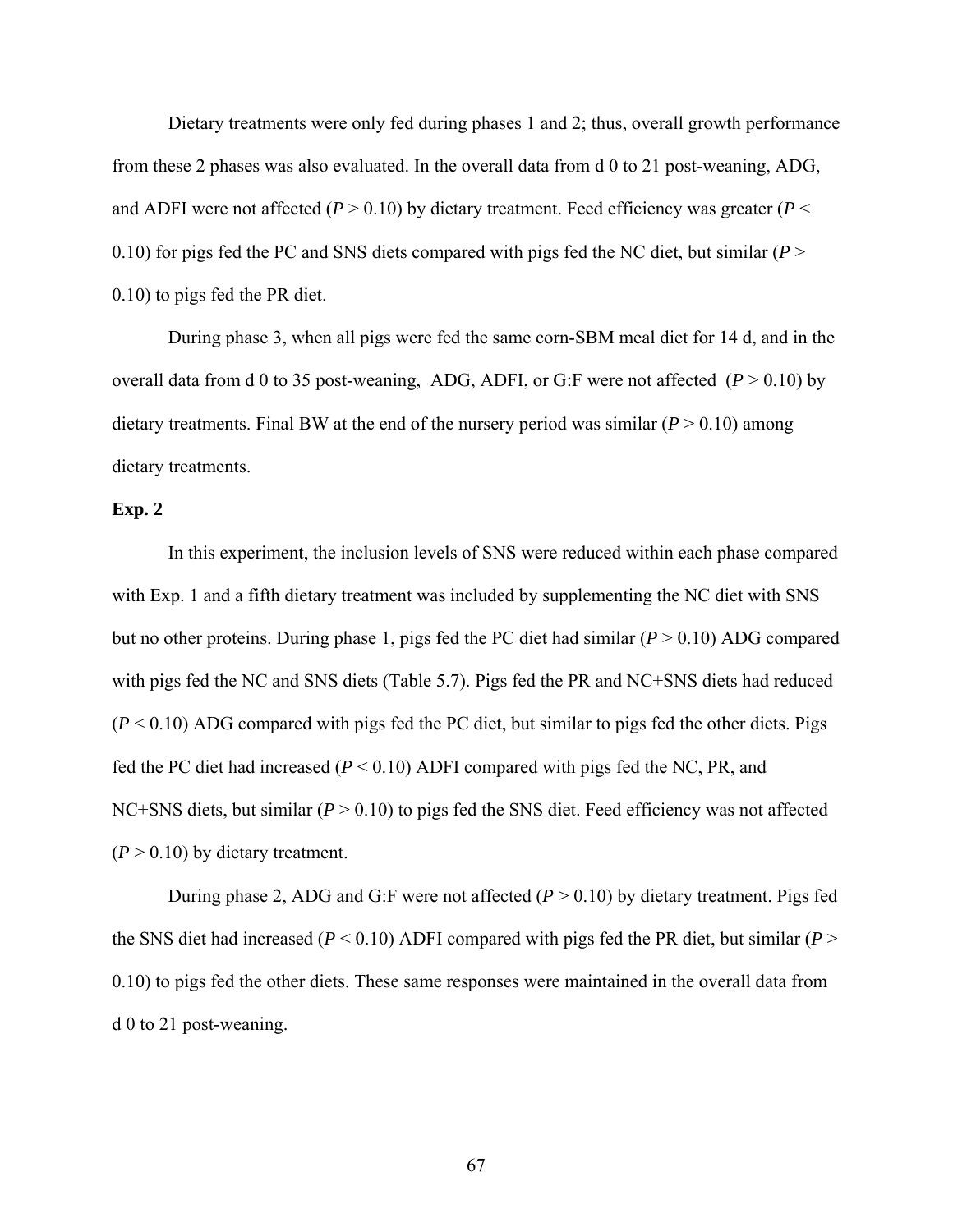|                          |                    |                   | SDPP replacement   |                    |            |                         |  |
|--------------------------|--------------------|-------------------|--------------------|--------------------|------------|-------------------------|--|
| Item                     | NC <sup>2</sup>    | $PC^3$            | <b>SNS</b>         | PR <sup>4</sup>    | <b>SEM</b> | $P$ -value <sup>5</sup> |  |
| Initial BW, kg           | 5.8                | 5.7               | 5.8                | 5.7                | 0.04       | 0.39                    |  |
| Final BW, kg             | 20.6               | 20.3              | 21.0               | 21.0               | 0.32       | 0.41                    |  |
|                          |                    |                   |                    |                    |            |                         |  |
| Phase 1, $d \theta$ to 7 |                    |                   |                    |                    |            |                         |  |
| ADG, g                   | $145^{\rm b}$      | 173 <sup>a</sup>  | $149^{ab}$         | $159^{ab}$         | 11         | 0.27                    |  |
| ADFI, g                  | $306^{ab}$         | 317 <sup>a</sup>  | $275^{\rm b}$      | $298^{ab}$         | 13         | 0.18                    |  |
| G: F                     | $0.48^{b}$         | $0.55^{\text{a}}$ | $0.56^{\text{a}}$  | $0.54^{ab}$        | 0.03       | 0.16                    |  |
| Phase 2, d 7 to 21       |                    |                   |                    |                    |            |                         |  |
| ADG, g                   | $422^{bc}$         | $416^{\circ}$     | $452^{\mathrm{a}}$ | $446^{ab}$         | 11         | 0.09                    |  |
| ADFI, g                  | $752^{\mathrm{a}}$ | 698 <sup>b</sup>  | $728^{ab}$         | $755^{\mathrm{a}}$ | 19         | 0.16                    |  |
| G: F                     | $0.56^{\rm b}$     | $0.60^{\rm a}$    | $0.62^{\rm a}$     | $0.59^{ab}$        | 0.01       | 0.05                    |  |
| Overall, d 0 to 21       |                    |                   |                    |                    |            |                         |  |
| ADG, g                   | 330                | 335               | 351                | 350                | 10         | 0.30                    |  |
| ADFI, g                  | 603                | 571               | 577                | 598                | 17         | 0.45                    |  |
| G: F                     | $0.55^{\rm b}$     | $0.59^{a}$        | $0.61^{\rm a}$     | $0.59^{a}$         | 0.01       | 0.03                    |  |
| Phase 3, d 21 to 35      |                    |                   |                    |                    |            |                         |  |
| ADG, g                   | 565                | 542               | 561                | 567                | 14         | 0.59                    |  |
| ADFI, g                  | 966                | 972               | 992                | 1,005              | 20         | 0.54                    |  |
| G: F                     | 0.59               | 0.56              | 0.57               | 0.56               | 0.01       | 0.22                    |  |
| Overall, d 0 to 35       |                    |                   |                    |                    |            |                         |  |
| ADG, g                   | 424                | 418               | 435                | 439                | 9          | 0.37                    |  |
| ADFI, g                  | 749                | 731               | 743                | 769                | 15         | 0.42                    |  |
| G: F                     | 0.57               | 0.57              | 0.59               | 0.57               | 0.01       | 0.49                    |  |

**Table 5.6.** Effect of swine nutritional supplement (SNS) as a replacement of spray-dried plasma protein (SDPP) on growth performance of weanling pigs in Exp.  $1<sup>1</sup>$ 

<sup>a,b</sup>Treatment means with different superscripts on the same row are significantly different,  $P \leq$ 0.10.

<sup>1</sup>Data are means of 7 replicates with 4 pigs per replicate pen.

 ${}^{2}NC$  = negative control diet.

 ${}^{3}PC =$  positive control diet.

 $3PR =$  protein replacement diet, with the same levels of protein sources used as replacement of SDPP in the SNS diet, but with no SNS supplementation.

5 Overall treatment *P*-value.

During phase 3, when all pigs were fed the same corn-SBM diet for 14 d, ADG and

ADFI were not affected  $(P > 0.10)$  by dietary treatment. Pigs fed the PC and SNS diets had

reduced ( $P < 0.10$ ) G:F compared with pigs fed the NC diet but similar ( $P > 0.10$ ) to pigs fed the

PR and NC+SNS diets.

In the overall data from d 0 to 35 post-weaning, ADG was not affected  $(P > 0.10)$  among

pigs fed the NC, PC, SNS, or NC+SNS diets. Pigs fed the PR diet had reduced (*P* < 0.10) ADG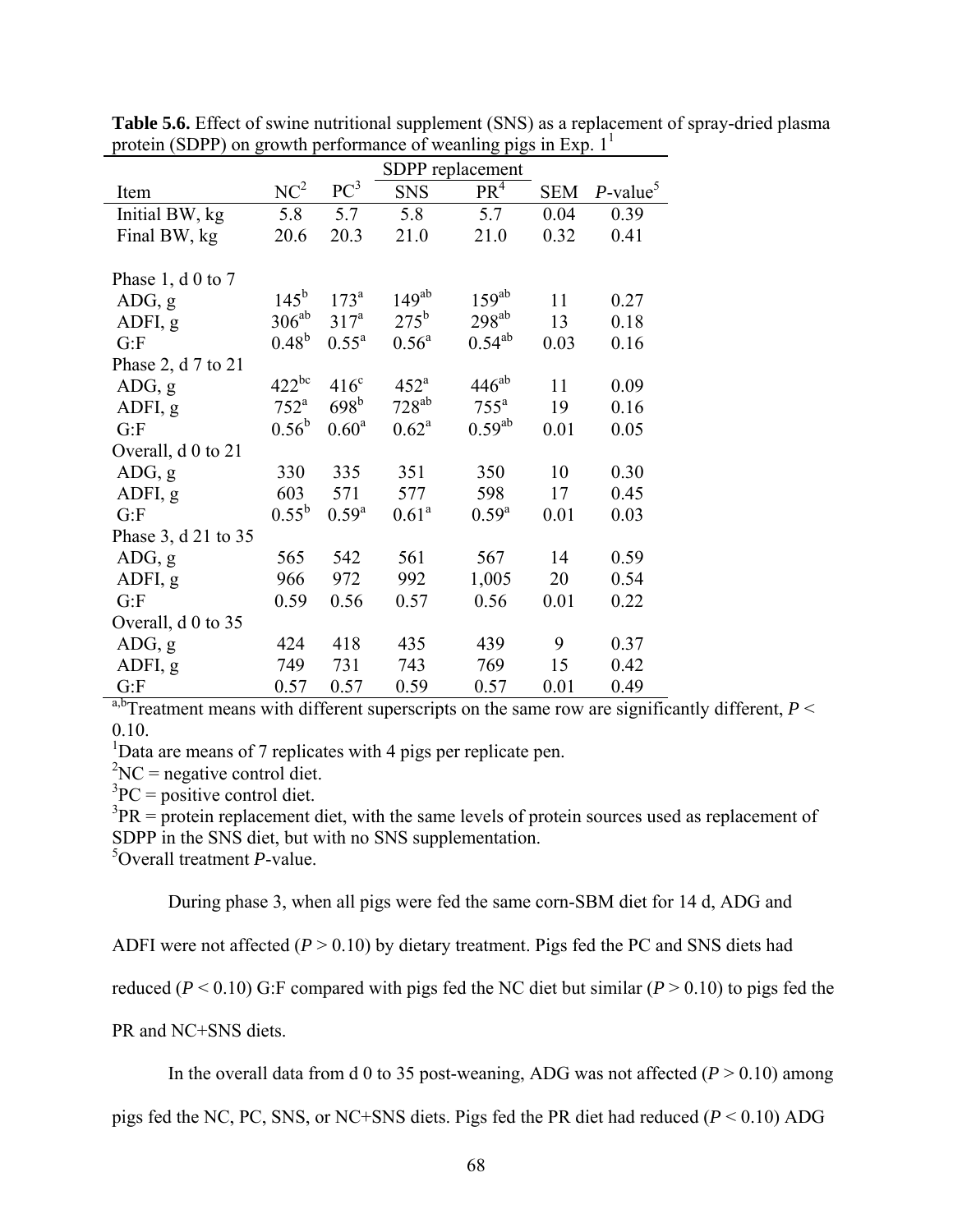compared with pigs fed the NC diet but similar  $(P > 0.10)$  to pigs fed all other diets. Feed intake was not affected ( $P > 0.10$ ) by dietary treatment. Feed efficiency was reduced ( $P < 0.10$ ) for pigs fed the PC and SNS diet compared with pigs fed the NC and NC+SNS diets but similar (*P* > 0.10) to pigs fed the PR diet. Similar to Exp. 1, final BW at the end of the nursery period was not affected  $(P > 0.10)$  by dietary treatment.

|                          | SDPP replacement |                  |                    |                  |                  |            |                         |  |
|--------------------------|------------------|------------------|--------------------|------------------|------------------|------------|-------------------------|--|
| Item                     | NC <sup>2</sup>  | $PC^3$           | <b>SNS</b>         | PR <sup>4</sup>  | NC+SNS           | <b>SEM</b> | $P$ -value <sup>5</sup> |  |
| Initial BW, kg           | 5.6              | 5.6              | 5.6                | 5.6              | 5.6              | 0.03       | 0.47                    |  |
| Final BW, kg             | 18.0             | 17.5             | 17.8               | 17.2             | 17.9             | 0.40       | 0.57                    |  |
|                          |                  |                  |                    |                  |                  |            |                         |  |
| Phase 1, $d \theta$ to 7 |                  |                  |                    |                  |                  |            |                         |  |
| ADG, g                   | $122^{ab}$       | 146 <sup>a</sup> | $127^{ab}$         | $110^b$          | 120 <sup>b</sup> | 11         | 0.23                    |  |
| ADFI, g                  | $255^{\rm b}$    | $294^a$          | $261^{ab}$         | 239 <sup>b</sup> | $255^{\rm b}$    | 14         | 0.14                    |  |
| G: F                     | 0.48             | 0.50             | 0.49               | 0.47             | 0.47             | 0.03       | 0.94                    |  |
| Phase 2, d 7 to 21       |                  |                  |                    |                  |                  |            |                         |  |
| ADG, g                   | 397              | 380              | 400                | 376              | 405              | 14         | 0.47                    |  |
| ADFI, g                  | $636^{ab}$       | $637^{ab}$       | $678^{\mathrm{a}}$ | $616^b$          | $640^{ab}$       | 23         | 0.46                    |  |
| G: F                     | 0.63             | 0.60             | 0.59               | 0.62             | 0.64             | 0.02       | 0.55                    |  |
| Overall, d 0 to 21       |                  |                  |                    |                  |                  |            |                         |  |
| ADG, g                   | 307              | 300              | 309                | 288              | 312              | 11         | 0.56                    |  |
| ADFI, g                  | $504^{ab}$       | $518^{ab}$       | $534^{\circ}$      | $485^{\rm b}$    | $503^{ab}$       | 19         | 0.47                    |  |
| G: F                     | 0.61             | 0.58             | 0.58               | 0.60             | 0.62             | 0.02       | 0.39                    |  |
| Phase 3, d 21 to 33      |                  |                  |                    |                  |                  |            |                         |  |
| ADG, g                   | 503              | 479              | 474                | 462              | 474              | 18         | 0.59                    |  |
| ADFI, g                  | 884              | 897              | 890                | 844              | 852              | 34         | 0.74                    |  |
| G: F                     | $0.57^{\rm a}$   | $0.53^b$         | $0.53^b$           | $0.55^{ab}$      | $0.56^{ab}$      | 0.01       | 0.16                    |  |
| Overall, d 0 to 33       |                  |                  |                    |                  |                  |            |                         |  |
| ADG, g                   | $378^a$          | $362^{ab}$       | $369^{ab}$         | $351^b$          | $371^{ab}$       | 11         | 0.50                    |  |
| ADFI, g                  | 640              | 654              | 661                | 614              | 627              | 23         | 0.59                    |  |
| G: F                     | $0.59^{a}$       | $0.56^{\rm b}$   | $0.56^{\rm b}$     | $0.58^{ab}$      | $0.59^{a}$       | 0.01       | 0.12                    |  |

**Table 5.7.** Effect of swine nutritional supplement (SNS) as a replacement of spray-dried plasma protein (SDPP) on growth performance of weanling pigs in Exp.  $2<sup>1</sup>$ 

 $\frac{a_0}{b_0}$ Treatment means with different superscripts on the same row are significantly different, *P* < 0.10.

<sup>1</sup>Data are means of 6 replicates with 5 or 6 pigs per replicate pen.

 ${}^{2}NC$  = negative control diet.

 ${}^{3}PC =$  positive control diet.

 $3PR =$  protein replacement diet, with the same levels of protein sources used as replacement of SDPP in the SNS diet, but with no SNS supplementation.

5 Overall treatment *P*-value.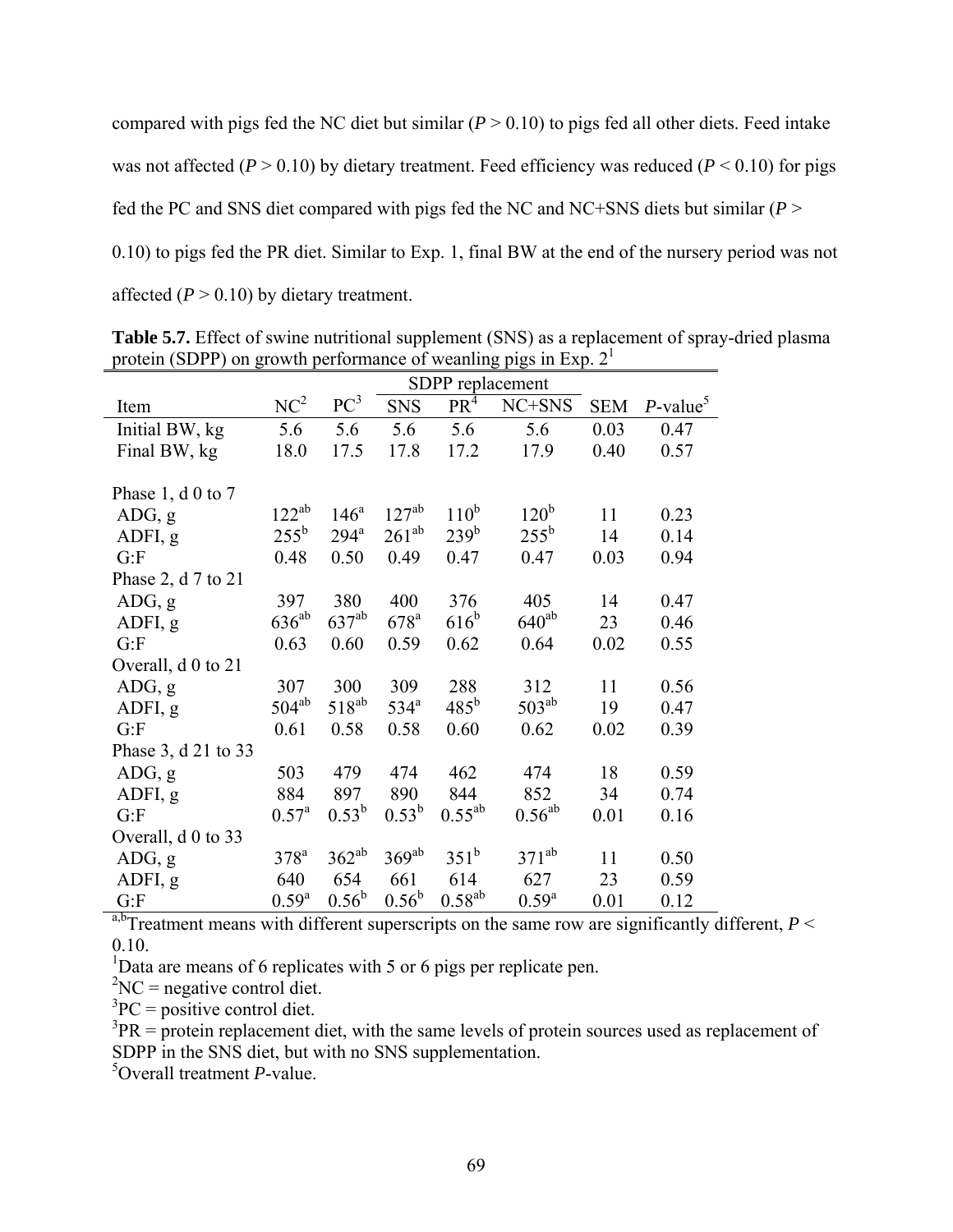#### **DISCUSSION**

Spray-dried plasma protein is commonly added in diets for weanling pigs to stimulate feed intake and ADG during the first 2 wk post-weaning. Recent reviews indicated that inclusion levels between 4 and 8% SDPP are necessary to effectively elicit these responses (van Dijk et al., 2001; Torrallardona, 2010). Given that SDPP is one of the most expensive protein sources commonly added in diets for weanling pigs, there has been increased interest in understanding its mode of action. Although improvements in diet palatability have been suggested (Ermer et al., 1994), the specific bioactive component of SDPP may be the main ingredient responsible for the enhanced growth performance (Pierce et al., 2005, Torrallardona, 2010). Thus SNS, which is derived completely from animal plasma and contains a concentrated immunoglobulin component, was developed to be used in combination with less expensive protein sources as a replacement of SDPP. The levels of SNS supplementation used in Exp. 1 and 2 were those that maximized the growth performance of weanling pigs in a previous titration experiment using liquid SNS as a replacement of 4% SDPP (data not shown).

Results from our Exp. 1 indicate that during the first 7 d post-weaning, pigs fed the PC diet had increased ADG and G:F compared with pigs fed the NC diet but similar to pigs fed the PR and SNS diets. Feed intake was reduced in pigs fed the SNS diet compared with pigs fed the PC diet but similar to the other diets. The inclusion of either SDPP or SNS during the first 21 d postweaning did not affect ADG or ADFI during the subsequent dietary phases compared with pigs fed the NC diet. Final BW at the end of the nursery period was not affected by dietary treatment. These results are in agreement with recent reviews that reported that the SDPP effect is more evident during the first 14 d post-weaning, especially during the first 7 d. Similarly, limited carry-over effects in the subsequent dietary phases have been reported (van Dijk et al., 2001). Additionally, the responses to SDPP may be more pronounced in younger pigs, with low health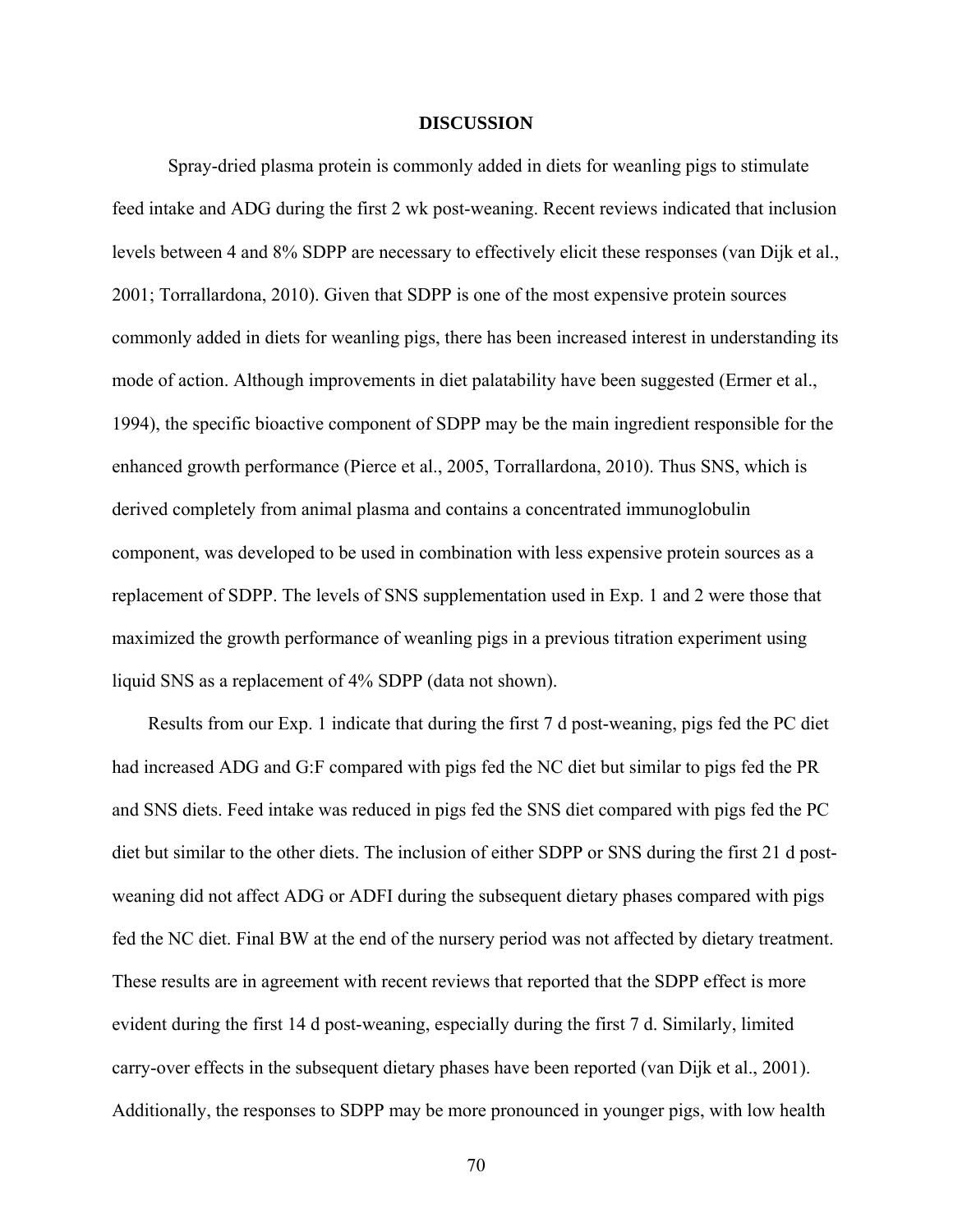status, and housed under nonsanitary conditions (Coffey and Cromwell, 1995). Because our experiments were conducted under highly sanitary conditions with high health status pigs, the efficacy of SDPP or SNS may have been less evident.

In Exp. 2, the levels of SNS supplementation were reduced compared with those used in Exp. 1 and a fifth diet was included by supplementing the NC diet with SNS. During the first 7 d post-weaning, pigs fed the PC diet had increased ADFI compared with pigs fed the NC diet, but similar to pigs fed the SNS diet. Daily gain was increased by 20% and 4% in pigs fed the PC and SNS diets, respectively, compared with pigs fed the NC diet. Similar to Exp. 1, these improvements were not maintained during the subsequent dietary phases, and in the overall data from d 0 to 35, pigs fed the PC and SNS diets had reduced G:F compared with pigs fed the NC diet. Similar to Exp. 1, final BW at d 35 post-weaning was not affected by dietary treatment.

The first week post-weaning is well recognized as a period of reduced feed intake, growth rate, and upregulation of expression of inflammatory cytokines in the intestine of weanling pigs (Piè et al., 2004). Spray-dried plasma protein or its immunoglobulin component has been shown to reduce the production of mucosal proinflammatory cytokines and thus, reduce the overstimulation of the immune response of weanling pigs (Moretó and Pérez-Bosque, 2009). Increased cytokine production may act in the brain to reduce feed intake and growth of animals. Thus, responses to SDPP or to SNS may be more evident when evaluated under greater disease or management challenging conditions. Given that SDPP is an expensive protein source, and limited carry-over effects were confirmed in our experiments, its inclusion has to be highly evaluated. Under conditions in which pigs are managed properly and reared under high sanitary conditions, the inclusion of SDPP may not be essential. Thus, less expensive high quality proteins may be used such as those used in our PR diet.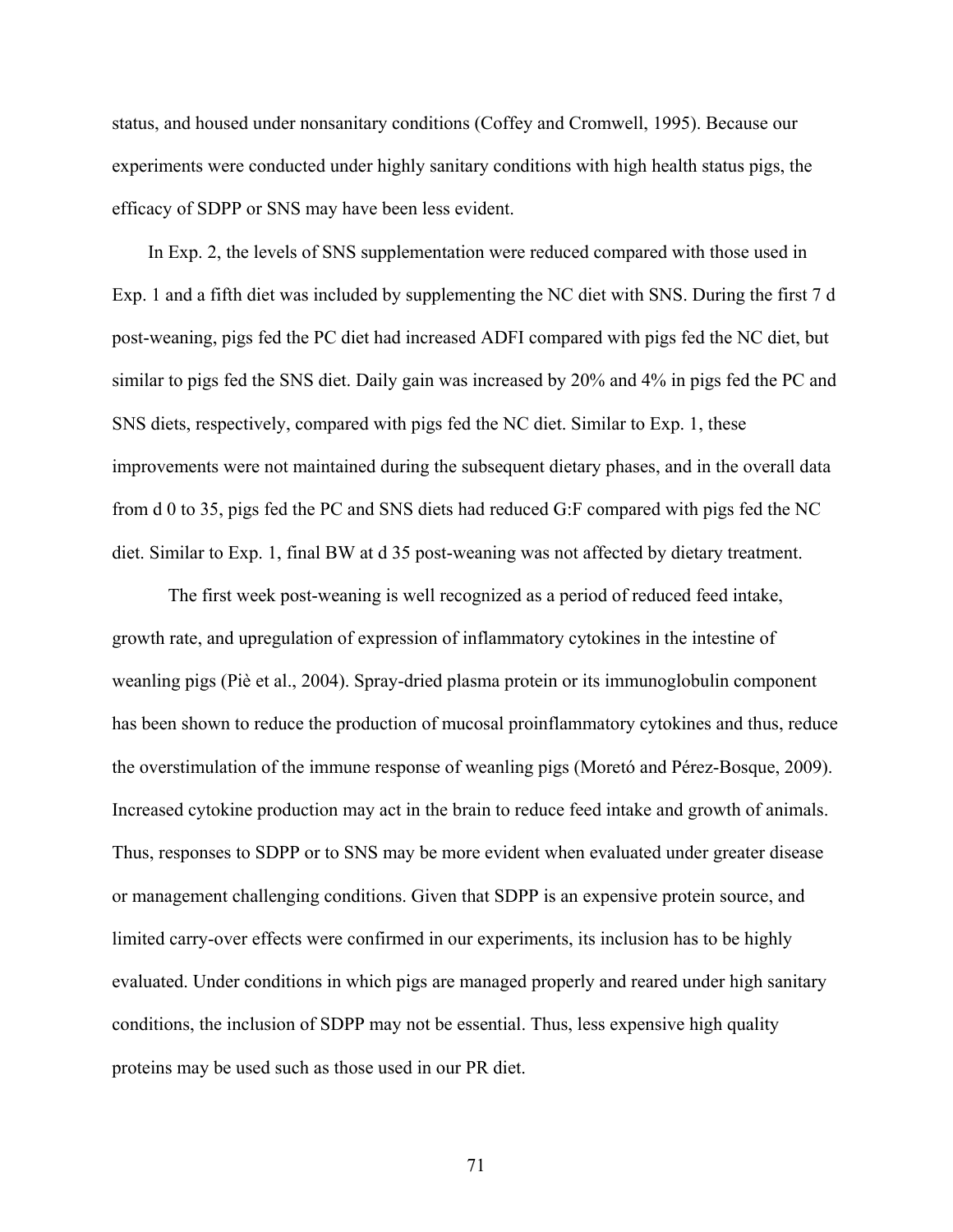Despite some improvements in G:F and ADFI during phase 2 of Exp. 1, the inclusion of SNS did not elicit greater growth performance to that of the other diets. These results are not in agreement with a previous experiment (unpublished data) in which linear improvements in ADG and ADFI during phase 1 and in the overall data with increased levels of SNS were reported. However, in the previous experiment, a liquid form of SNS was used; whereas in our experiment a powder form of SNS was used. Thus, it seems that the process that was used to dry the SNS product, negatively affects its bioactive compounds. Nevertheless, more research is needed to better elucidate the effects of SNS on growth performance of weanling pigs.

In conclusion, these results indicate that the inclusion of SDPP or SNS did not affect growth performance of weanling pigs compared with pigs fed a NC diet. These responses were obtained in high health status pigs housed under high sanitary conditions.

#### **REFERENCES**

- Bosi, P., L. Casini, A. Finamore, C. Cremokolini, G. Merialdi, P. Trevisi, F. Nobili, and E. Mengheri. 2004. Spray-dried plasma improves growth performance and reduces inflammatory status of weaned pigs challenged with enterotoxigenic Escherichia coli K88. J. Anim. Sci. 82:1764-1772.
- Coffey, R. D., and G. L. Cromwell. 1995. The impact of environment and antimicrobial agents on the growth response of early-weaned pigs to spray-dried porcine plasma. J. Anim. Sci. 73:2532-2539.
- Ermer, P. M., P. S. Miller, and A. J. Lewis. 1994. Diet preference and meal patterns of weanling pigs offered diets containing either spray-dried porcine plasma or dried skim milk. J. Anim. Sci. 72:1548-1554.
- Gatnau, R., C. Cain, M. Drew, and D. Zimmerman. 1995. Mode of action of spray-dried porcine plasma in weanling pigs. J. Anim. Sci. 73(Suppl. 1):82. (Abstr.)
- Maxwell, C. V., and S. D Carter. 2001. Feeding the weaned pig. Pages 691-715 in Swine Nutrition. 2nd ed. A. J. Lewis and L. L. Southern, ed. CRC Press, Boca Raton.
- Moretó, M., and A. Pérez-Bosque. 2009. Dietary plasma proteins, the intestinal immune system, and the barrier function of the intestinal mucosa. J. Anim. Sci. 87(E. Suppl.):E92-E100.

NRC. 1998. Nutrient Requirements of Swine. 10th rev. ed. Natl. Acad. Press, Washington, DC.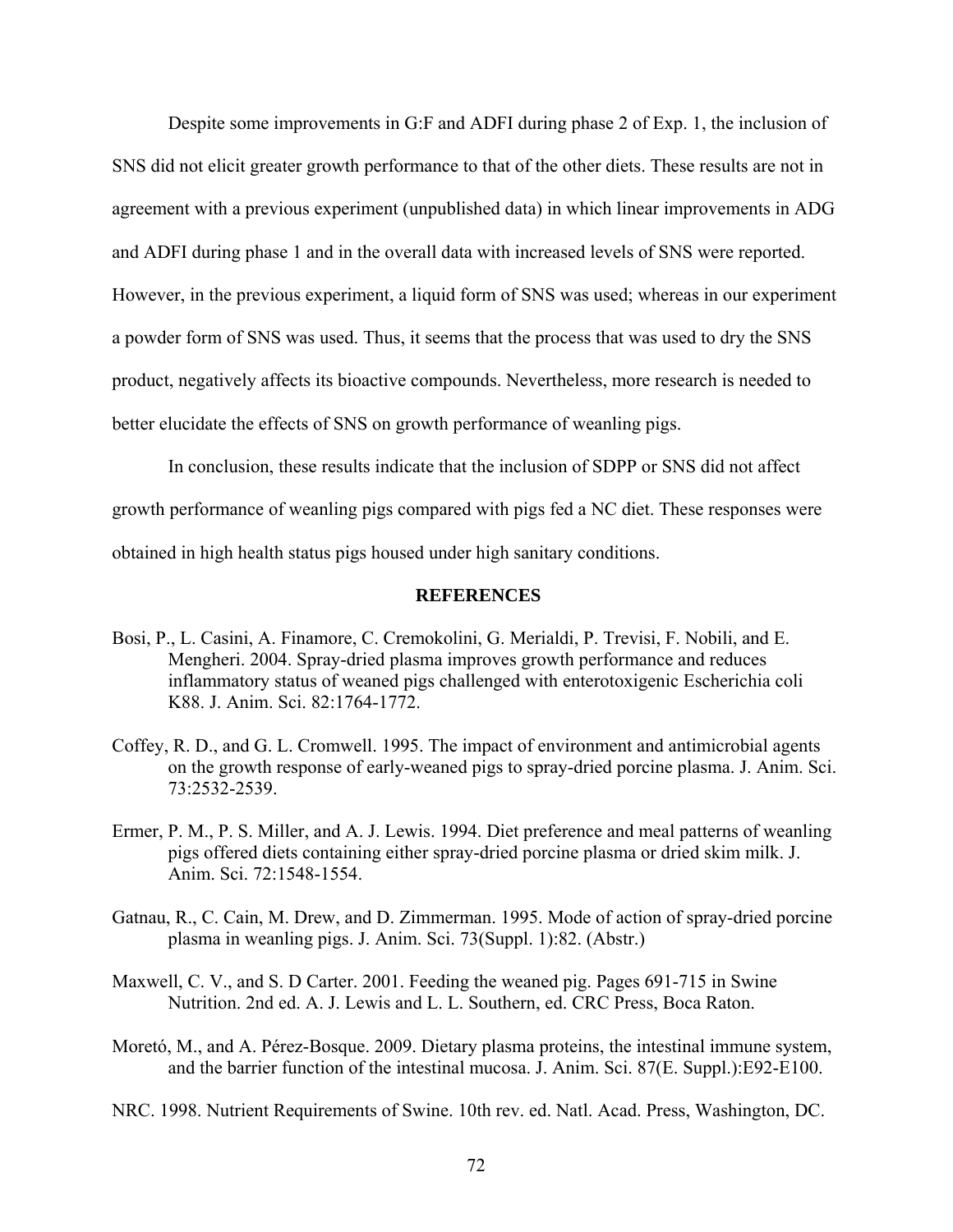- Piè, S., J. P. Lallès, F. Blazy, J. Laffitte, B. Sève, and I. P. Oswald. 2004. Weaning is associated with an upregulation of expression of inflammatory cytokines in the intestine of piglets. J. Nutr. 134:641-647.
- Pierce, J. L., G. L. Cromwell, M. D. Lindemann, L. E. Russell, and E. M. Weaver. 2005. Effects of spray-dried animal plasma and immunoglobulins on performance of early weaned pigs. J. Anim. Sci. 83:2876-2885.
- Torrallardona, D. 2010. Spray dried animal plasma as an alternative to antibiotics in weanling pigs – a review. Asian-Aust. J. Anim. Sci. 23:131-148.
- van Dijk, A. J., H. Everts, M. J. A. Nabuurs, R. J. C. F. Margry, and A. C. Beynen. 2001. Growth performance of weanling pigs fed spray-dried animal plasma: a review. Livest. Prod. Sci. 68:263-274.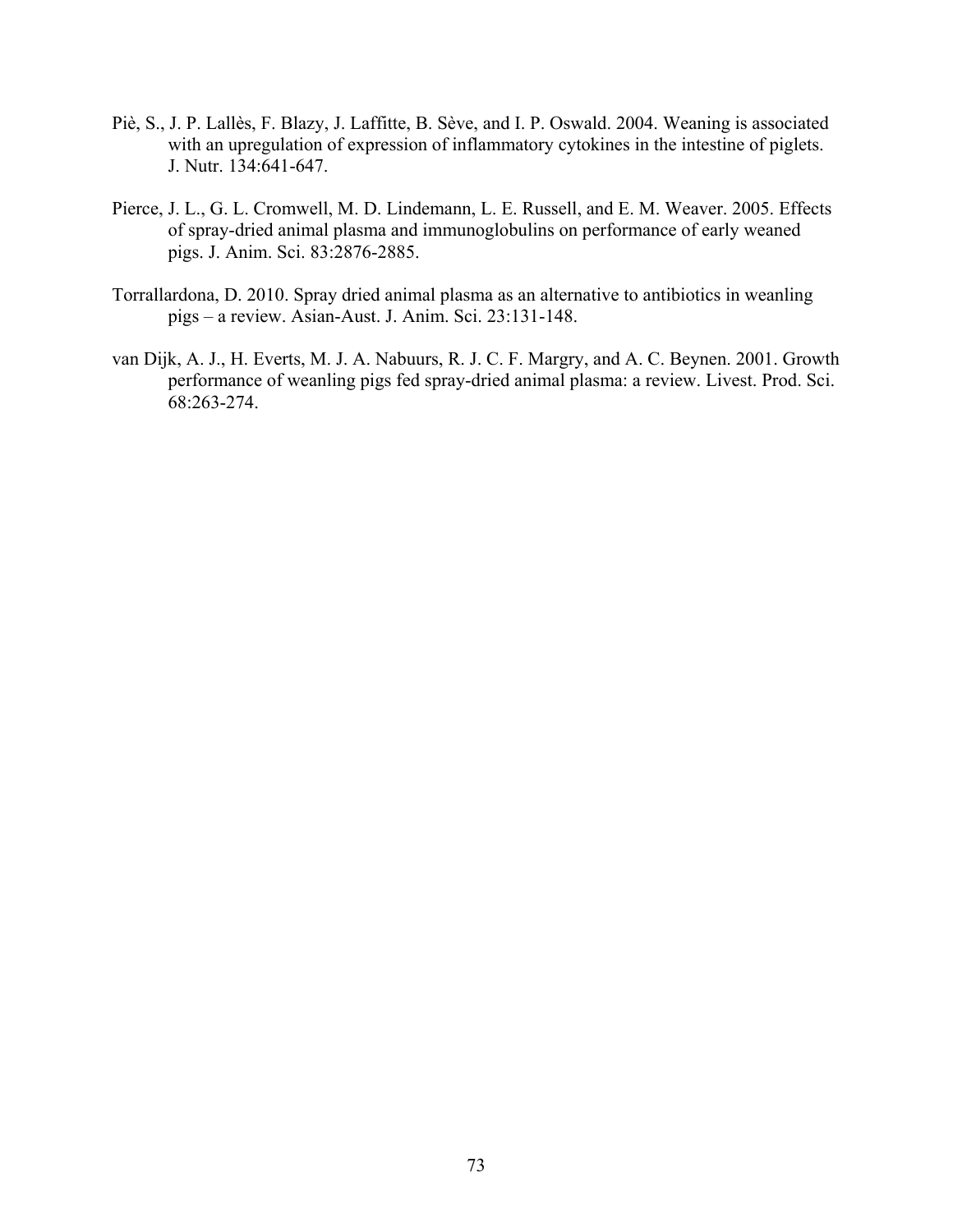#### **CHAPTER 6**

# **MAXIMIZING THE USE OF SUPPLEMENTAL AMINO ACIDS IN DIETS FOR WEANLING PIGS: I. SIX- TO TWELVE-KILOGRAM PIGS**

#### **INTRODUCTION**

Supplemental amino acids (**AA**), mainly L-Lys, DL-Met, L-Thr, and L-Trp, have become increasingly available and at competitive prices for use in swine diets. These AA have been identified as the first 4 limiting AA in corn-soybean meal (**SBM**) diets for growing pigs, and their inclusion may reduce diet cost and N losses to the environment (Southern et al., 2010). However, when these supplemental AA are increased to replace an intact protein source, diets become deficient in other AA, possibly a branched-chain AA (**BCAA**) or His (Boisen, 2003). At this particular period of time, the inclusion of the next limiting AA in diets supplemented with Lys, Met, Thr, and Trp, is not economical. Therefore, it is worthwhile to determine the maximum level of these 4 AA that can be added before the next limiting AA reduces growth performance.

This approach has been previously used in developing practical low crude protein (**CP**)- AA supplemented diets for growing and finishing pigs (Figueroa et al., 2002; Southern et al., 2010), but very limited in diets for weanling pigs. Additionally, reducing CP levels in diets for weanling pigs may improve HCl production in the stomach (Wellock et al., 2008), improve gastrointestinal health, and reduce the incidence of post-weaning diarrhea (Heo et al., 2009). However, the effects on growth performance have been inconsistent. Some suggested that the inclusion of either Ile, Val, or both is necessary to maintain growth performance (Le Bellego and Noblet, 2002; Htoo et al., 2007; Heo et al., 2008; Lordelo et al., 2008), but not others (Opapeju et al., 2008). Nevertheless, these diets may not be economically practical and more research is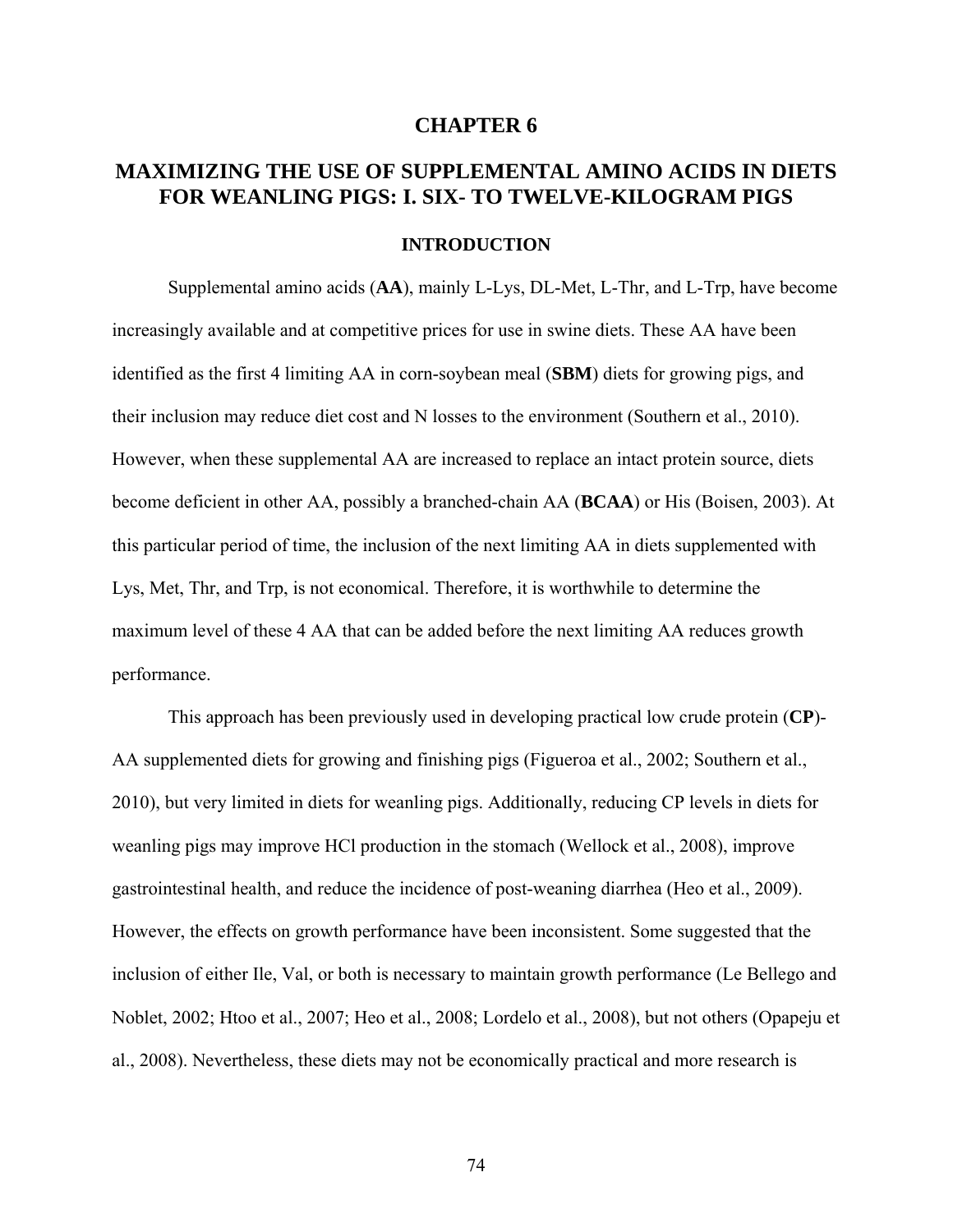needed to better understand the precise requirement of the next limiting AA and its interaction with the type of diet used.

 Therefore, the objective of this research was to determine the maximum level of supplemental L-Lys, along with DL-Met, L-Thr, and L-Trp that can be added in diets for 6- to 12-kg pigs without negatively affecting growth performance. A following paper will be based on the subsequent dietary phase for 13- to 23-kg pigs.

# **MATERIALS AND METHODS**

All experimental protocols were approved by the Louisiana State University Agricultural Center Animal Care and Use Committee.

#### **General**

Four experiments were conducted to determine the maximum level of supplemental L-Lys, along with DL-Met, L-Thr, and L-Trp that can be added in diets for 6- to 12-kg pigs with no negative effects on growth performance. Yorkshire, Yorkshire  $\times$  Landrace, or Yorkshire  $\times$ Landrace  $\times$  Duroc weanling pigs were obtained from the Louisiana State University Agricultural Center Swine Unit and housed in an environmentally controlled nursery building. Each pen (0.97  $\times$  1.47 m in size) had hard plastic slotted flooring, 1 nipple waterer, and a 4-hole stainless steel self-feeder. Pigs and their environment were monitored at least twice daily.

Experiment 1 was conducted from d 0 to 7 post-weaning; whereas, Exp. 2 to 4 were conducted from d 7 to 21 post-weaning. Pigs were blocked by initial BW (weaning weight in Exp. 1; final BW at d 7 post-weaning in Exp. 2 to 4) and allotted to dietary treatments in a randomized complete block design. Littermates were balanced across treatments and barrows and gilts were equalized among pens within replicates. Pigs and feeders were weighed at the beginning and end of each experimental period for ADG, ADFI, and G:F determination. Feed in meal form and water were supplied for *ad libitum* intake. In Exp. 3 and 4, blood samples were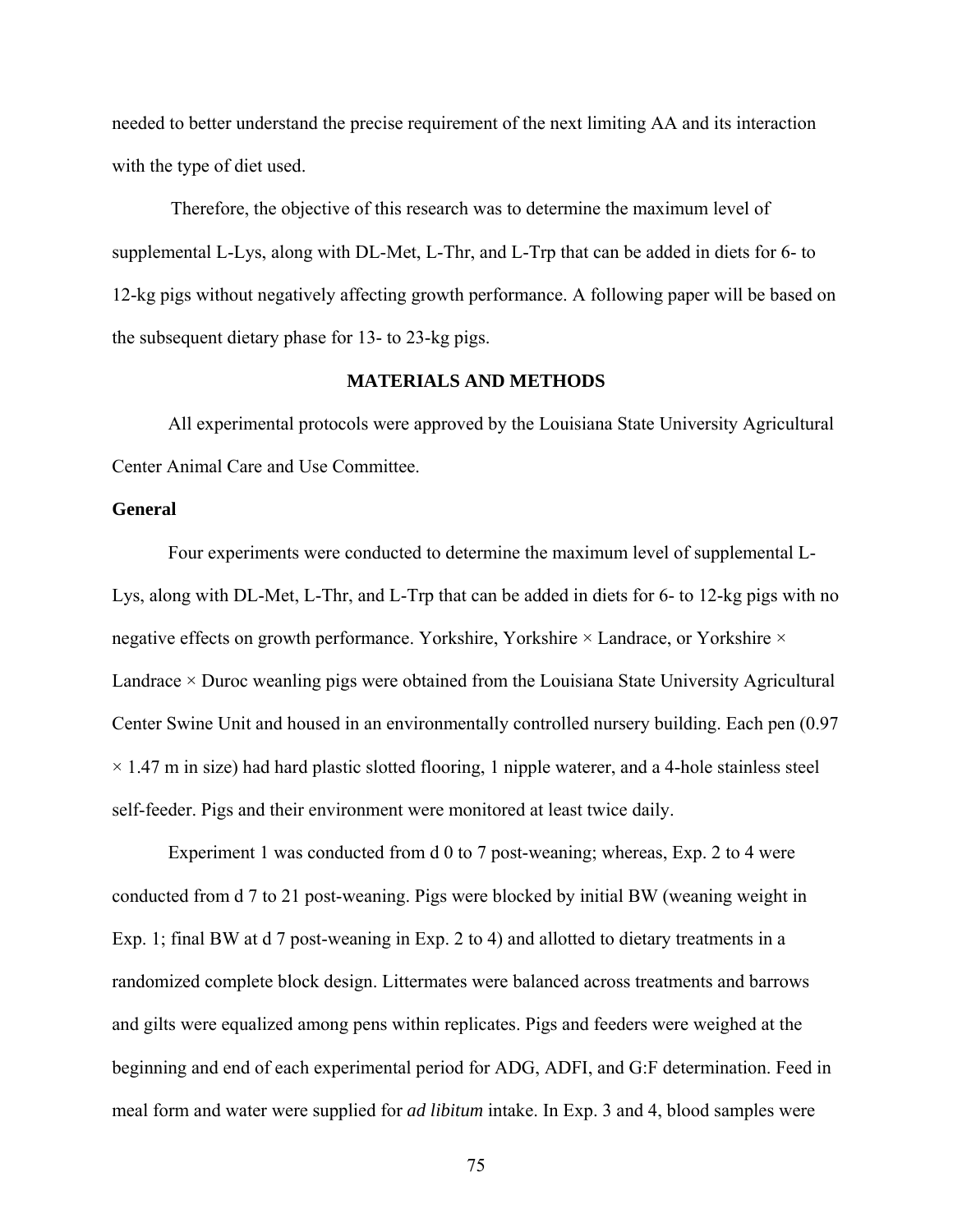collected from all pigs at the end of the experiment via the anterior vena cava. Blood from each pig was placed into 10-mL tubes (BD Vacutainer; Franklin Lakes, NJ) and placed on ice until all pigs had been bled. Immediately after blood collection, plasma was collected after centrifugation at  $3,000 \times g$  at  $4^{\circ}$ C for 20 min, and samples were frozen until plasma urea nitrogen (**PUN**) analysis (Mathies, 1964) using commercial reagent kits (Pointe Scientific, Canton, MI).

Dietary treatments were formulated based on the analyzed AA values for peanut meal (**PM**) and SBM. The same batch of PM was used in Exp. 1 and 2, and the same batch of SBM was used in Exp. 1 to 4. Nutrient values reported in the Aminodat 3.0 database by Evonik-Degussa (Hess et al., 2006) were used for all other ingredients. All diets were formulated on a standardized ileal digestible (**SID**) basis. In Exp. 1 and 2, diets were formulated to meet or exceed the following SID AA ratios to Lys: 0.60 TSAA, 0.63 Thr, 0.18 Trp (Hess et al., 2006); 0.60 Ile, 0.68 Val, 0.32 His, 0.42 Arg, and 1.0 Leu (Baker, 1997); whereas, in Exp. 3 and 4 the ratios other than those for Met, Thr, and Trp were allowed to float with increasing levels of supplemental L-Lys. In Exp. 1, the basal diet contained the following specialty ingredients (asfed basis): 15% dried whey, 5% fishmeal, 4% spray-dried plasma protein, 2% red blood cells, and 3% dry fat. In Exp. 2 to 4, the basal diet contained the following specialty ingredients (as-fed basis): 5% dried whey, 2% red blood cells, and 3% dry fat. In all experiments, diets contained antibiotics and were calculated to contain 0.90% Ca, 0.80% P, and 2,000 ppm Zn.

#### **Exp. 1**

The purpose of this experiment was to validate PM as a low Lys source that when supplemented with supplemental L-Lys would result in similar growth performance to that of a positive control (**PC**) diet. Therefore, PM could be validated as a low Lys source that could be used in the subsequent Lys requirement study. A total of 120 weanling pigs weaned at an average age of  $22 \pm 1$  d were allotted to 3 dietary treatments. Dietary treatments were fed from d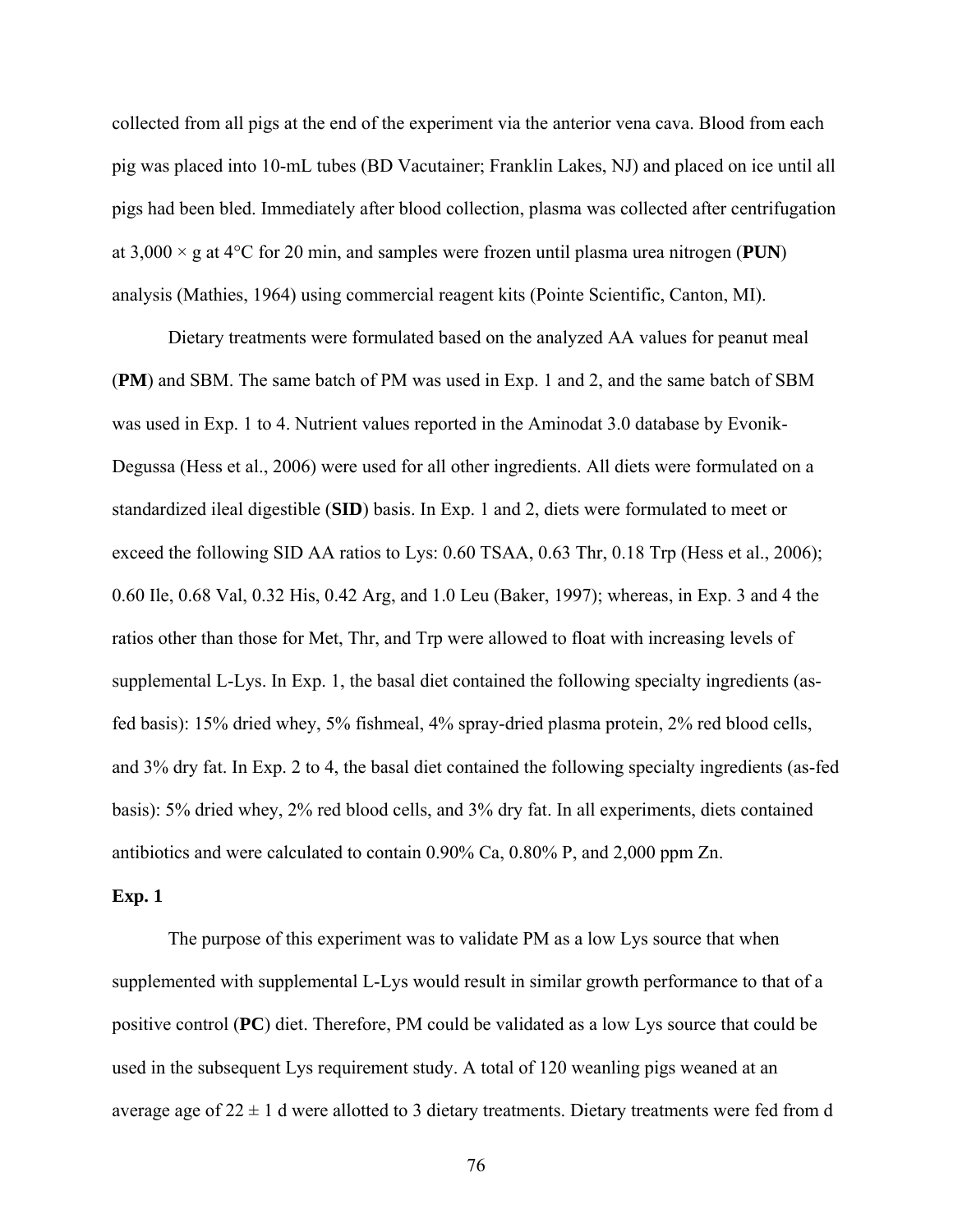0 to 7 post-weaning (initial BW =  $6.4 \pm 0.7$  kg) and included 1) PC diet, Lys-adequate (1.40%) SID Lys), 2) Lys-deficient PM diet (0.95% SID Lys), and 3) Lys-adequate PM diet (1.40% SID Lys; Table 6.1). Each treatment was replicated with 7 pens of 6 pigs per replicate pen. Soybean meal was chosen as the protein source to be replaced.

## **Exp. 2**

 The purpose of this experiment was to estimate the SID Lys requirement of our 6- to 12 kg pigs to prevent overestimating the amount of supplemental L-Lys that can be added in the subsequent experiments. A total of 114 weanling pigs weaned at an average age of  $19 \pm 2$  d were allotted to 6 dietary treatments. During the first 7 d post-weaning, all pigs were fed the same PC diet used in Exp. 1. Dietary treatments were fed from d 7 to 21 post-weaning (initial BW =  $7.4 \pm$ 1.2 kg) and included 1 to 5) SID Lys levels from 0.754 to 1.254% at 0.125% increments, and 6) PC diet, formulated to contain 1.254% SID Lys with no PM (Table 6.2). Each treatment was replicated with 5 pens of 3 or 4 pigs per replicate pen. In diets 1 to 5, the amounts of SBM and PM were held constant across treatments, and the incremental levels of SID Lys were provided by Lys·SO4 additions. Supplemental DL-Met, L-Trp, L-Thr, L-Ile, and L-Val were added to diets when appropriate to meet or exceed the AA ratios previously described.

#### **Exp. 3**

 The purpose of this experiment was to determine the level of supplemental L-Lys, along with DL-Met, L-Thr, and L-Trp, that could be added without negatively affecting growth performance of 6-to 12-kg pigs. A total of 120 weanling pigs weaned at an average age of  $17 \pm 2$ d were allotted to 6 dietary treatments. Similar to Exp. 2, all pigs were fed the same diet during the first 7 d post-weaning. Dietary treatments were fed from d 7 to 21 post-weaning (initial BW  $= 6.3 \pm 0.8$  kg) and included 1) control diet with no supplemental L-Lys, and 2 to 6) control diet with 0.049, 0.099, 0.149, 0.198 and 0.248% supplemental L-Lys (Table 6.3). Each treatment was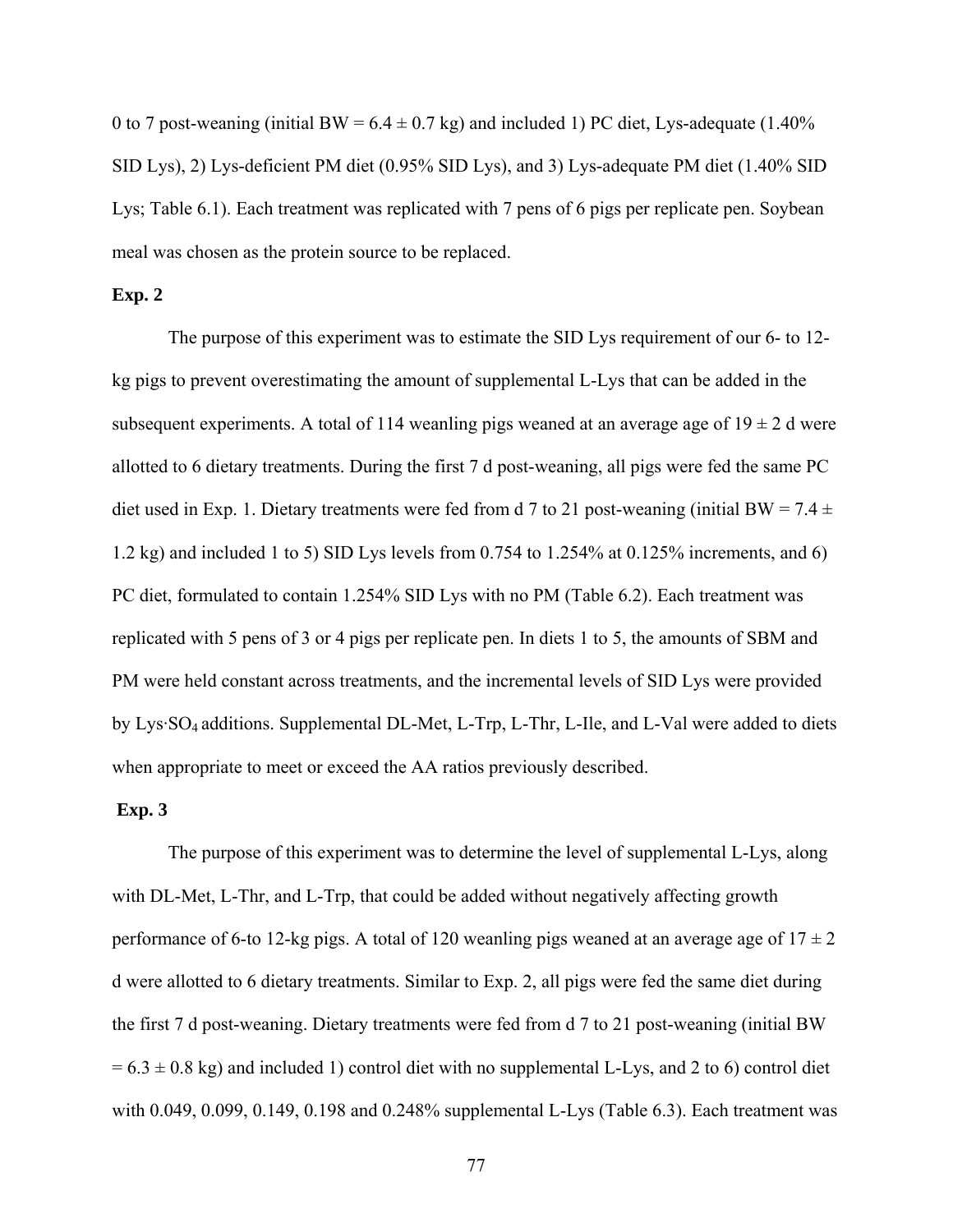replicated with 5 pens of 4 pigs per replicate pen. In diets 2 to 6, the levels of supplemental L-Lys were provided by 0.098, 0.195, 0.293, 0.391, and 0.489% Lys $SO_4$  additions replacing the Lys provided by SBM, respectively. All diets were formulated to contain 1.221% SID Lys. Diet 3, which contained 0.099% supplemental L-Lys, was calculated to exactly meet the 0.60 SID Ile:Lys requirement (Baker, 1997). Diets 4 to 6 were calculated to be deficient in Ile with SID Ile:Lys ratios from 0.57 to 0.52. From diets 1 to 6, CP levels were reduced from 22.95 to 19.49%.

#### **Exp. 4**

 This experiment had the same objective as Exp. 3. However, greater levels of supplemental L-Lys along with DL-Met, L-Thr, and L-Trp were evaluated until a negative effect on growth performance was obtained. A total of 100 weanling pigs weaned at an average age of  $21 \pm 2$  d were allotted to 5 dietary treatments. Similar to Exp. 2 and 3, pigs were fed the same diet during the first 7 d post-weaning. Dietary treatments were fed from d 7 to 21 post-weaning (initial BW =  $6.9 \pm 1$  kg) and included 1 to 2) the greatest 2 levels of supplemental L-Lys used in Exp 3 (0.198 and 0.248%), and 3 to 5) control diet with 0.298, 0.347, and 0.397% supplemental L-Lys (Table 6.4). Each treatment was replicated with 5 pens of 4 pigs per replicate pen. In diets 1 to 5, the levels of supplemental L-Lys were provided by 0.391, 0.489, 0.587, 0.685, and 0.783% Lys·SO4 additions replacing the Lys provided by SBM, respectively. All diets were formulated to contain 1.221% SID Lys. All diets calculated to contain less than 0.60 SID Ile:Lys ratio. Diet 3, which contained 0.298% supplemental L-Lys, was calculated to exactly meet the 0.68 SID Val:Lys ratio requirement (Baker, 1997). Diets 4 and 5 were calculated to be deficient in both Ile and Val. From diets 1 to 5, CP levels were reduced from 20.19 to 17.43% CP.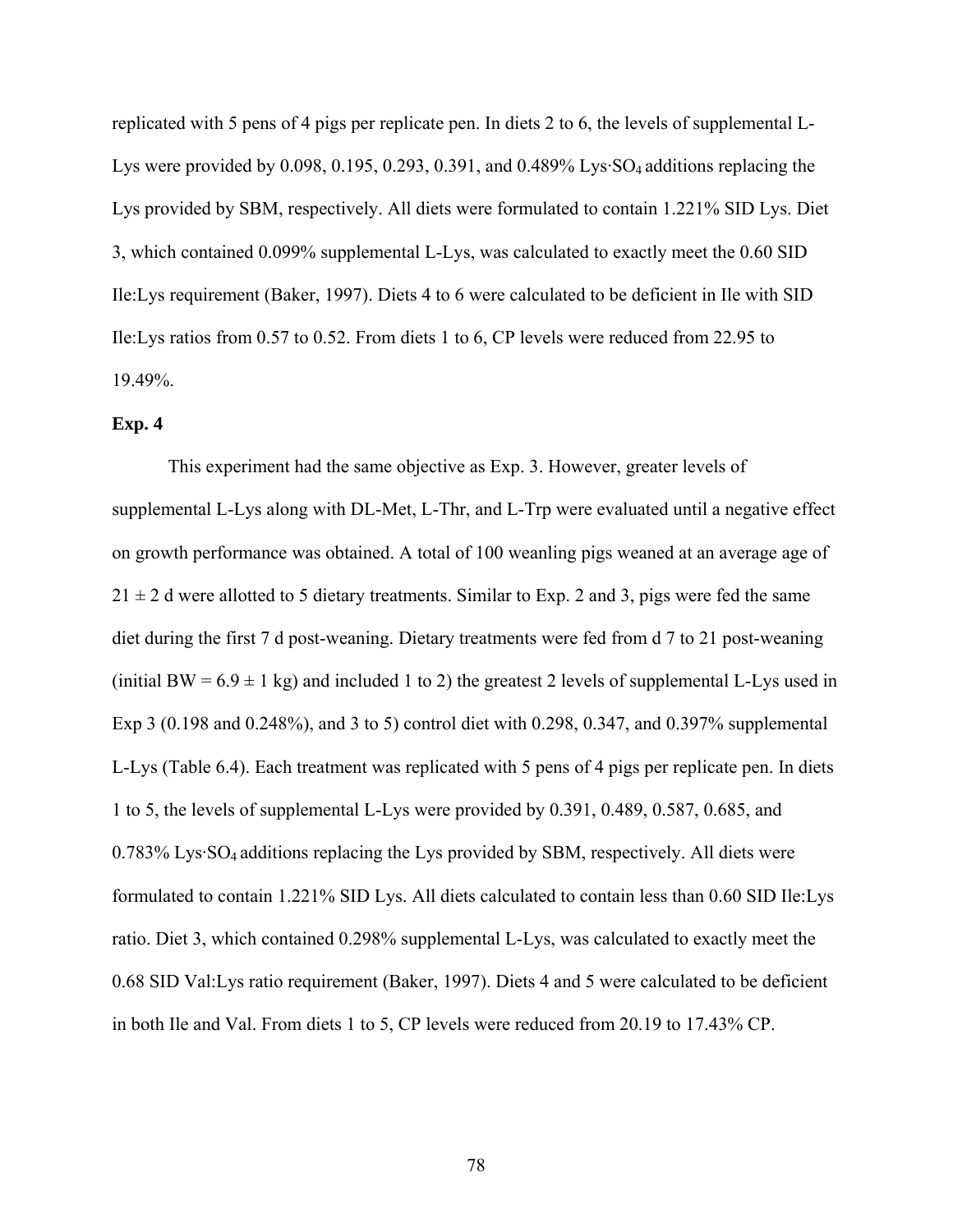|                                   | $PC^{I}$                      | Peanut meal |            |
|-----------------------------------|-------------------------------|-------------|------------|
|                                   | SID <sup>2</sup><br>Lys, $\%$ |             | SID Lys, % |
| Item                              | 1.40                          | 0.95        | 1.40       |
| Ingredient, %                     |                               |             |            |
| Corn                              | 44.45                         | 59.48       | 57.65      |
| Soybean meal (48% CP)             | 22.85                         | $---$       | ---        |
| Dried whey <sup>3</sup>           | 15.00                         | 15.00       | 15.00      |
| Fishmeal menhaden                 | 5.00                          | 5.00        | 5.00       |
| SDPP <sup>4</sup>                 | 4.00                          | 4.00        | 4.00       |
| Red blood cells <sup>5</sup>      | 2.00                          | 2.00        | 2.00       |
| Dry fat $6$                       | 3.00                          | 3.00        | 3.00       |
| Peanut meal                       | $---$                         | 7.63        | 7.63       |
| Monocalcium phosphate             | 0.86                          | 1.17        | 1.19       |
| Limestone                         | 0.72                          | 0.72        | 0.72       |
| Sodium bentonite                  | 0.50                          | 0.50        | 0.50       |
| Vitamin premix <sup>'</sup>       | 0.50                          | 0.50        | 0.50       |
| Zinc oxide                        | 0.28                          | 0.28        | 0.28       |
| Salt                              | 0.25                          | 0.25        | 0.25       |
| Trace mineral premix <sup>8</sup> | 0.10                          | 0.10        | 0.10       |
| Antibiotic <sup>9</sup>           | 0.25                          | 0.25        | 0.25       |
| Choline chloride                  | 0.05                          | 0.05        | 0.05       |
| Biolys <sup>10</sup>              |                               |             | 0.89       |
| DL-Met                            | 0.17                          | 0.07        | 0.33       |
| L-Thr                             | 0.01                          |             | 0.25       |
| L-Trp                             | ---                           |             | 0.08       |
| L-Ile                             |                               |             | 0.24       |
| Calculated composition            |                               |             |            |
| ME, kcal/kg                       | 3,479                         | 3,468       | 3,475      |
| Total Lys, %                      | 1.59                          | 1.10        | 1.55       |
| SID Lys, %                        | 1.40                          | 0.95        | 1.40       |
| SID Trp, %                        | 0.26                          | 0.18        | 0.25       |
| SID Thr, %                        | 0.88                          | 0.64        | 0.88       |
| SID Met, %                        | 0.49                          | 0.31        | 0.57       |
| SID TSAA, %                       | 0.84                          | 0.58        | 0.84       |
| SID Val, $\%$                     | 1.14                          | 0.87        | 0.95       |
| SID His, %                        | 0.68                          | 0.52        | 0.52       |
| Ca, %                             | 0.90                          | 0.90        | 0.90       |
| $P, \%$                           | 0.80                          | 0.80        | 0.80       |
| Na, $\%$                          | 0.42                          | 0.42        | 0.42       |
| $Cl, \%$                          | 0.53                          | 0.53        | 0.53       |

**Table 6.1.** Composition of experimental diets that were fed to weanling pigs in Exp. 1 (as-fed  $\frac{\text{basic}}{\text{basis}}$ 

Cl, % 0.53 0.53 0.53<br>
PC = positive control diet.<br>
<sup>2</sup>SID = standardized ileal digestible.<br>
<sup>3</sup>Dried whey, granular obtained from International Ingredient Corporation, Fenton, MO.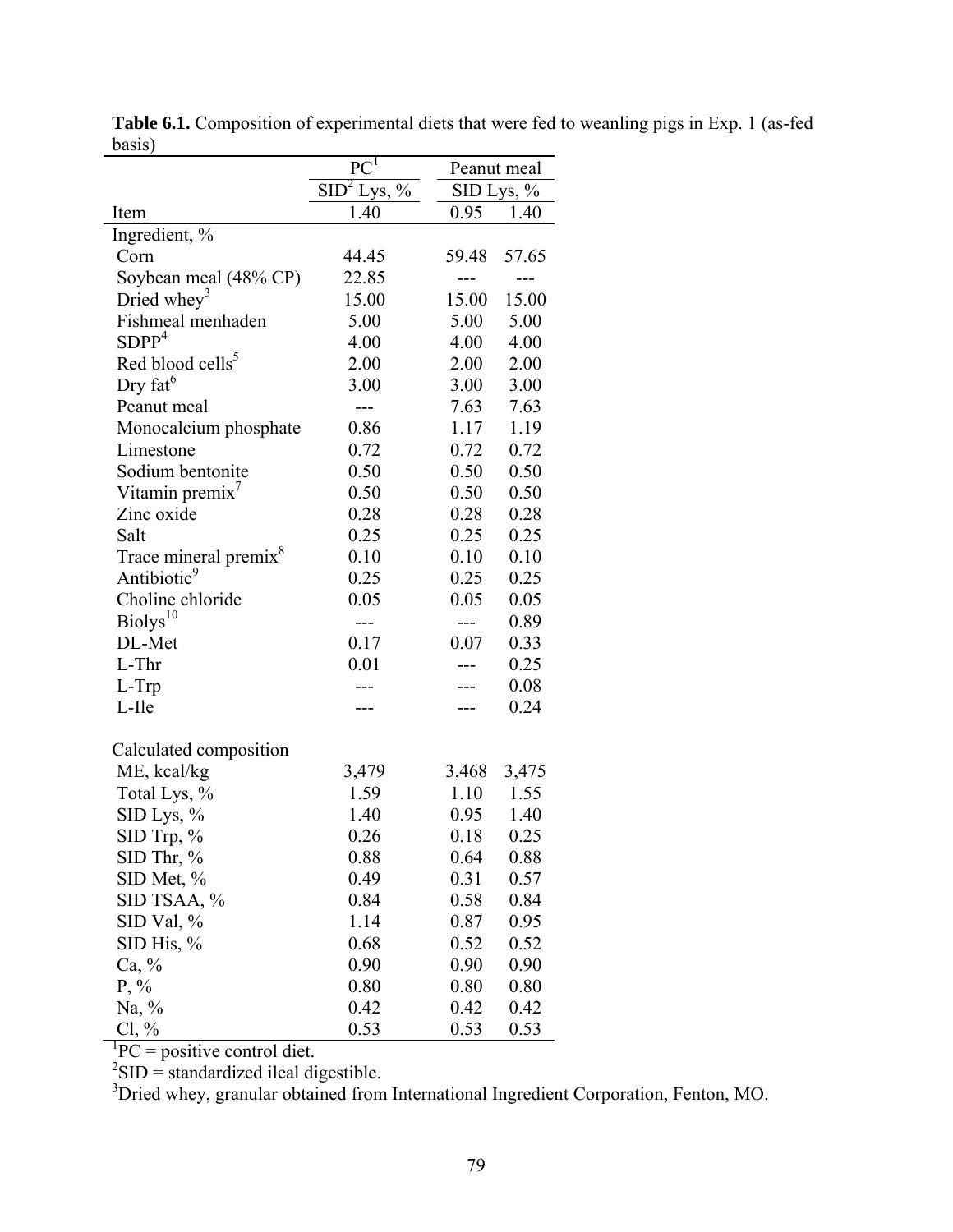${}^{4}SDPP$  = spray-dried plasma protein (AP-920) was obtained from American Protein Corp., Ames, IA.

<sup>5</sup> Innomax Porcine RBC, Innovative Proteins: A division of PMI Nutrition International LLC, Brentwood, MO.

6 Fat Pak 100, Milk Specialties Co., Dundee, IL.

<sup>7</sup>Provided the following per kilogram of diet: vitamin A, 11,023 IU; vitamin D<sub>3</sub> 3,307 IU; vitamin E, 88 IU; niacin, 88 g; pantothenic acid, 50 mg; riboflavin, 13 mg; menadione, 8 mg; pyridoxine, 4 mg; thiamin, 4 mg; folic acid, 3 mg; vitamin  $B_{12}$ , 61 μg; biotin, 441 μg; vitamin C, 110 μg.

<sup>8</sup> Provided the following per kilogram of diet: Fe, 127 mg; Zn, 127 mg; Cu, 12.7 mg; Mn, 20 mg; I, 0.80 mg; and Se, 0.30 mg.

<sup>9</sup>Neo-Terra 10/10 from Nutra Blend LLC, Neosho, MO. Provided 165 mg oxytetracycline and 116 mg neomycin per kilogram of diet.

<sup>10</sup>Evonik-Degussa Feed Additives, Kennesaw, GA (Biolys contains 50.7% Lys·SO<sub>4</sub>).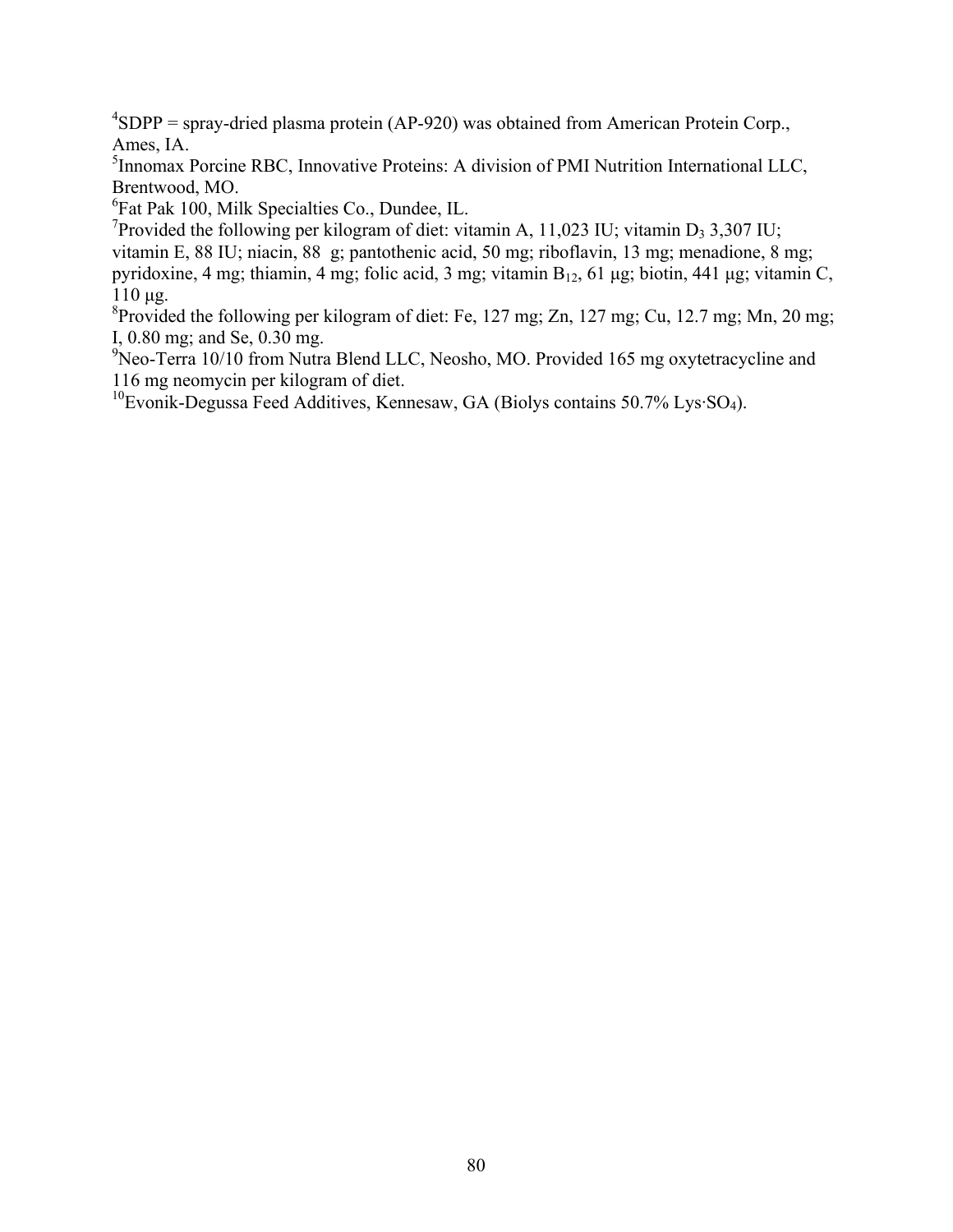|                                                         | SID <sup>1</sup><br>Lys, $%$ |       |       |       |       |                 |  |
|---------------------------------------------------------|------------------------------|-------|-------|-------|-------|-----------------|--|
| Item                                                    | 0.754                        | 0.879 | 1.004 | 1.129 | 1.254 | PC <sup>2</sup> |  |
| Ingredient, %                                           |                              |       |       |       |       |                 |  |
| Corn                                                    | 61.43                        | 61.09 | 60.60 | 60.09 | 59.52 | 51.93           |  |
| Peanut meal                                             | 15.10                        | 15.10 | 15.10 | 15.10 | 15.10 |                 |  |
| Soybean meal (48% CP)                                   | 8.41                         | 8.41  | 8.41  | 8.41  | 8.41  | 32.79           |  |
| Dried whey <sup>3</sup>                                 | 5.00                         | 5.00  | 5.00  | 5.00  | 5.00  | 5.00            |  |
| Red blood cells <sup>4</sup>                            | 2.00                         | 2.00  | 2.00  | 2.00  | 2.00  | 2.00            |  |
| Dry $fat^5$                                             | 3.00                         | 3.00  | 3.00  | 3.00  | 3.00  | 3.00            |  |
| Monocalcium phosphate                                   | 2.04                         | 2.04  | 2.04  | 2.05  | 2.06  | 1.83            |  |
| Limestone                                               | 1.09                         | 1.09  | 1.09  | 1.09  | 1.09  | 1.07            |  |
| Sodium bentonite                                        | 0.50                         | 0.50  | 0.50  | 0.50  | 0.50  | 0.50            |  |
| Vitamin premix <sup>6</sup>                             | 0.50                         | 0.50  | 0.50  | 0.50  | 0.50  | 0.50            |  |
| Salt                                                    | 0.25                         | 0.25  | 0.25  | 0.25  | 0.25  | 0.25            |  |
| Zinc oxide                                              | 0.28                         | 0.28  | 0.28  | 0.28  | 0.28  | 0.28            |  |
| Trace mineral premix <sup>7</sup>                       | 0.10                         | 0.10  | 0.10  | 0.10  | 0.10  | 0.10            |  |
| Antibiotic <sup>8</sup>                                 | 0.25                         | 0.25  | 0.25  | 0.25  | 0.25  | 0.25            |  |
| Choline chloride                                        | 0.05                         | 0.05  | 0.05  | 0.05  | 0.05  | 0.05            |  |
| Biolys <sup>9</sup>                                     |                              | 0.25  | 0.50  | 0.75  | 0.99  | 0.20            |  |
| DL-Met                                                  |                              | 0.08  | 0.15  | 0.23  | 0.31  | 0.18            |  |
| L-Thr                                                   |                              | 0.02  | 0.10  | 0.19  | 0.27  | 0.07            |  |
| L-Ile                                                   |                              |       | 0.07  | 0.15  | 0.23  |                 |  |
| L-Trp                                                   |                              |       | 0.009 | 0.03  | 0.06  |                 |  |
| L-Val                                                   |                              |       | ---   | ---   | 0.06  |                 |  |
| Calculated composition                                  |                              |       |       |       |       |                 |  |
| ME, kcal/kg                                             | 3,391                        | 3,390 | 3,388 | 3,387 | 3,386 | 3,409           |  |
| Total Lys, %                                            | 0.87                         | 1.00  | 1.12  | 1.25  | 1.37  | 1.41            |  |
| SID Lys, %                                              | 0.754                        | 0.879 | 1.004 | 1.129 | 1.254 | 1.254           |  |
| SID Met, %                                              | 0.23                         | 0.30  | 0.38  | 0.45  | 0.53  | 0.44            |  |
| SID TSAA, %                                             | 0.45                         | 0.53  | 0.60  | 0.68  | 0.75  | 0.75            |  |
| $SID$ Thr, %                                            | 0.53                         | 0.55  | 0.63  | 0.71  | 0.79  | 0.79            |  |
| $\rm SID$ Trp, %                                        | 0.17                         | 0.17  | 0.18  | 0.20  | 0.23  | 0.26            |  |
| SID Val, %                                              | 0.80                         | 0.80  | 0.80  | 0.80  | 0.85  | 1.06            |  |
| SID His, $%$                                            | 0.51                         | 0.51  | 0.51  | 0.50  | 0.50  | 0.66            |  |
| $Ca, \%$                                                | 0.90                         | 0.90  | 0.90  | 0.90  | 0.90  | 0.90            |  |
| $P, \%$                                                 | 0.80                         | 0.80  | 0.80  | 0.80  | 0.80  | 0.80            |  |
| Na, $\%$                                                | 0.18                         | 0.18  | 0.18  | 0.18  | 0.18  | 0.18            |  |
| $Cl, \%$                                                | 0.30                         | 0.30  | 0.30  | 0.30  | 0.30  | 0.30            |  |
| $\sqrt[1]{\text{SID}}$ = standardized ileal digestible. |                              |       |       |       |       |                 |  |
| ${}^{2}PC$ = positive control diet.                     |                              |       |       |       |       |                 |  |

**Table 6.2.** Composition of experimental diets that were fed to weanling pigs in Exp. 2 (as-fed basis)

<sup>3</sup> Dried whey, granular obtained from International Ingredient Corporation, Fenton, MO.<br><sup>4</sup> Innomax Porcine RBC, Innovative Proteins: A division of PMI Nutrition International LLC,

Brentwood, MO.<br><sup>5</sup>Fat Pak 100, Milk Specialties Co., Dundee, IL.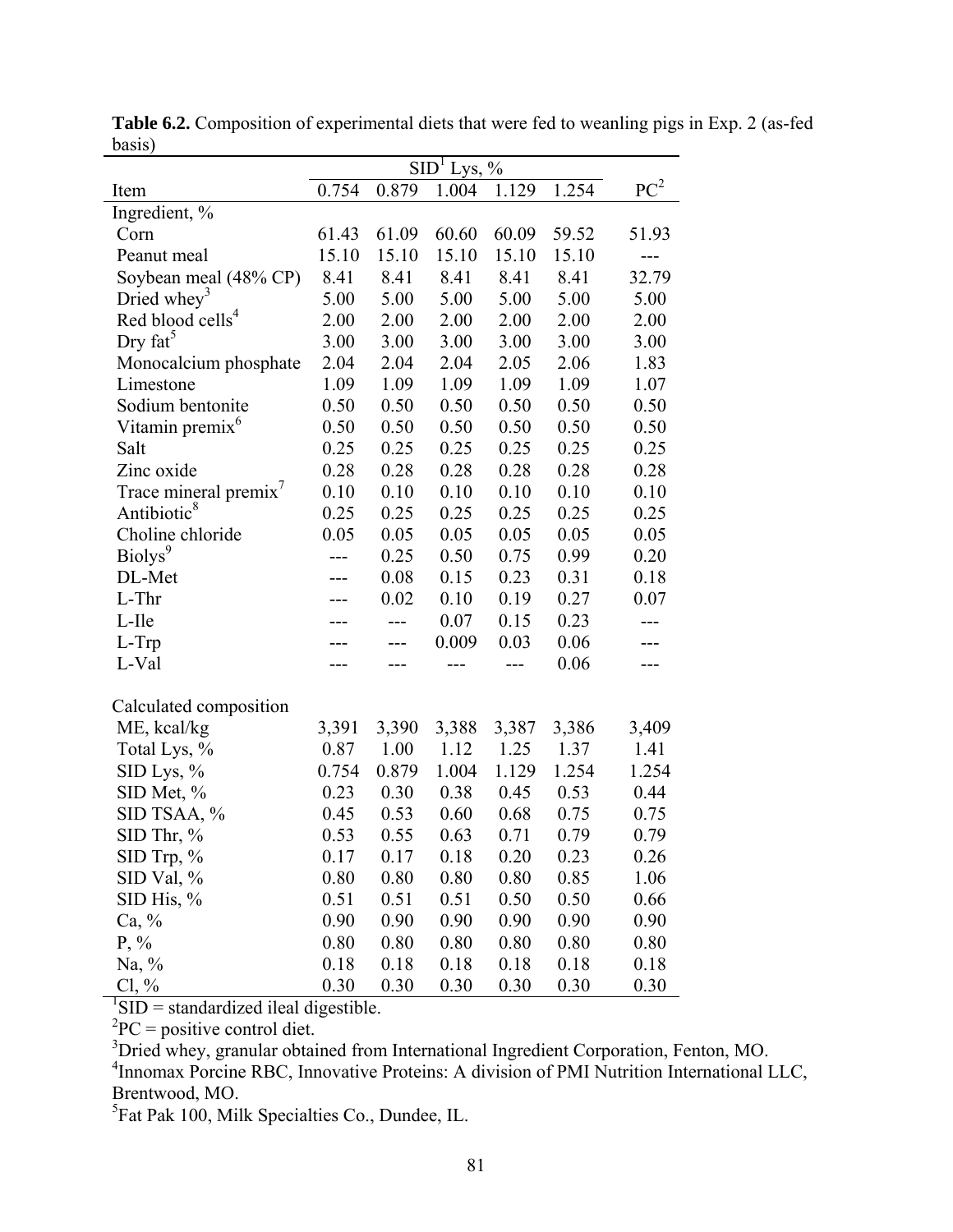<sup>6</sup> Provided the following per kilogram of diet: vitamin A, 11,023 IU; vitamin D<sub>3</sub> 3,307 IU; vitamin E, 88 IU; niacin, 88 g; pantothenic acid, 50 mg; riboflavin, 13 mg; menadione, 8 mg; pyridoxine, 4 mg; thiamin, 4 mg; folic acid, 3 mg; vitamin  $B_{12}$ , 61 μg; biotin, 441 μg; vitamin C, 110 μg.

<sup>7</sup>Provided the following per kilogram of diet: Fe, 127 mg; Zn, 127 mg; Cu, 12.7 mg; Mn, 20 mg; I, 0.80 mg; and Se, 0.30 mg.

<sup>8</sup>Neo-Terra 10/10 from Nutra Blend LLC, Neosho, MO. Provided 165 mg oxytetracycline and 116 mg neomycin per kilogram of diet.

9 Evonik-Degussa Feed Additives, Kennesaw, GA (Biolys contains 50.7% Lys·SO4).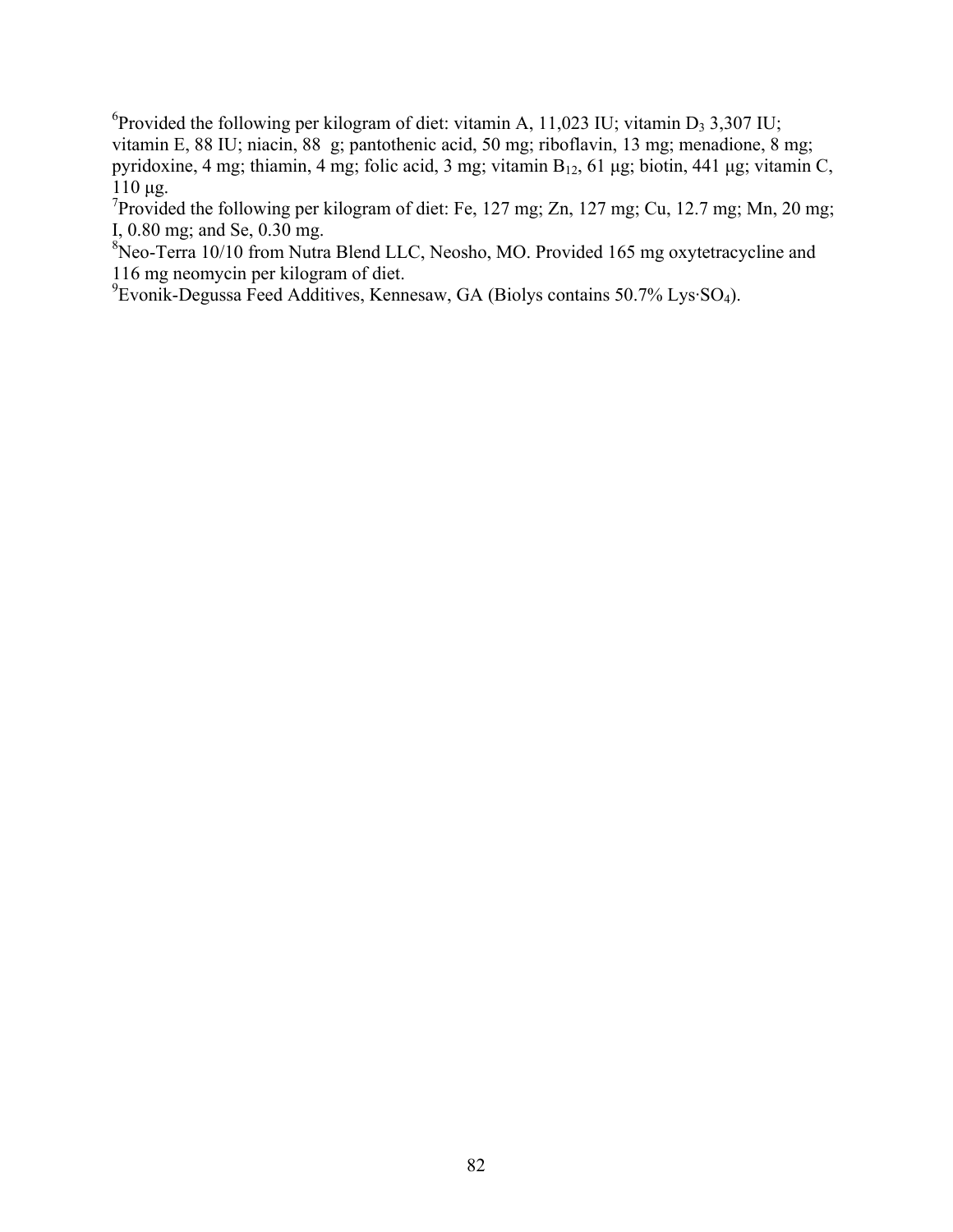|                                   | Supplemental L-Lys, % |              |              |              |              |              |  |
|-----------------------------------|-----------------------|--------------|--------------|--------------|--------------|--------------|--|
| Item                              | $0.000^{T}$           | 0.049        | $0.099^{2}$  | $0.149^{3}$  | $0.198^{3}$  | $0.248^{3}$  |  |
| Ingredient, %                     |                       |              |              |              |              |              |  |
| Corn                              | 49.40                 | 51.31        | 53.21        | 55.12        | 57.03        | 58.93        |  |
| Soybean meal (48% CP)             | 35.70                 | 33.60        | 31.52        | 29.42        | 27.32        | 25.22        |  |
| Dried whey <sup>4</sup>           | 5.00                  | 5.00         | 5.00         | 5.00         | 5.00         | 5.00         |  |
| Red blood cells <sup>5</sup>      | 2.00                  | 2.00         | 2.00         | 2.00         | 2.00         | 2.00         |  |
| Dry fat <sup>6</sup>              | 3.00                  | 3.00         | 3.00         | 3.00         | 3.00         | 3.00         |  |
| Monocalcium phosphate             | 1.76                  | 1.80         | 1.85         | 1.89         | 1.93         | 1.98         |  |
| Limestone                         | 1.06                  | 1.06         | 1.06         | 1.05         | 1.05         | 1.05         |  |
| Sodium bentonite                  | 0.50                  | 0.50         | 0.50         | 0.50         | 0.50         | 0.50         |  |
| Vitamin premix'                   | 0.50                  | 0.50         | 0.50         | 0.50         | 0.50         | 0.50         |  |
| Salt                              | 0.25                  | 0.25         | 0.25         | 0.25         | 0.25         | 0.25         |  |
| Trace mineral premix <sup>8</sup> | 0.10                  | 0.10         | 0.10         | 0.10         | 0.10         | 0.10         |  |
| Antibiotic <sup>9</sup>           | 0.25                  | 0.25         | 0.25         | 0.25         | 0.25         | 0.25         |  |
| Choline chloride                  | 0.05                  | 0.05         | 0.05         | 0.05         | 0.05         | 0.05         |  |
| Zinc oxide                        | 0.28                  | 0.28         | 0.28         | 0.28         | 0.28         | 0.28         |  |
| Biolys <sup>10</sup>              | ---                   | 0.098        | 0.195        | 0.293        | 0.391        | 0.489        |  |
| DL-Met                            | 0.139                 | 0.158        | 0.177        | 0.196        | 0.215        | 0.234        |  |
| L-Thr                             | 0.011                 | 0.039        | 0.067        | 0.002        | 0.124        | 0.152        |  |
| $L-Trp$                           |                       | ---          |              |              | $---$        | 0.023        |  |
|                                   |                       |              |              |              |              |              |  |
| Calculated composition            |                       |              |              |              |              |              |  |
| ME, kcal/kg                       | 3,409                 | 3,408        | 3,406        | 3,405        | 3,404        | 3,403        |  |
| Total Lys, %                      | 1.37                  | 1.36         | 1.36         | 1.35         | 1.35         | 1.34         |  |
| SID <sup>11</sup> Lys, %          | 1.22                  | 1.22         | 1.22         | 1.22         | 1.22         | 1.22         |  |
| SID Met, %                        | 0.43                  | 0.44         | 0.45         | 0.46         | 0.47         | 0.48         |  |
| SID TSAA, %                       | 0.73                  | 0.73         | 0.73         | 0.73         | 0.73         | 0.73         |  |
| SID Thr, %                        | 0.77                  | 0.77         | 0.77         | 0.77         | 0.77         | 0.77         |  |
| $SID$ Trp, $%$                    | 0.25                  | 0.24         | 0.23         | 0.22         | 0.22         | 0.22         |  |
| SID Val, %                        | 1.04<br>0.65          | 1.00         | 0.97<br>0.61 | 0.94         | 0.90<br>0.57 | 0.87<br>0.55 |  |
| SID His, %                        |                       | 0.63<br>0.63 | 0.60         | 0.59<br>0.57 | 0.54         | 0.52         |  |
| SID Ile:Lys                       | 0.66                  |              |              |              |              |              |  |
| SID Val:Lys                       | 0.85                  | 0.82         | 0.80         | 0.77         | 0.74         | 0.71         |  |
| $Ca, \%$                          | 0.90                  | 0.90         | 0.90         | 0.90         | 0.90         | 0.90         |  |
| $P, \%$                           | 0.80                  | 0.80         | 0.80         | 0.80         | 0.80         | 0.80         |  |
| Na, $\%$                          | 0.18                  | 0.18         | 0.18         | 0.18         | 0.18         | 0.18         |  |
| $Cl, \%$                          | 0.29                  | 0.29         | 0.29         | 0.29         | 0.29         | 0.29         |  |
| $CP, \%$                          | 22.95                 | 22.25        | 21.56        | 20.87        | 20.18        | 19.49        |  |

**Table 6.3.** Composition of experimental diets that were fed to weanling pig in Exp. 3 (as-fed basis)

CP, % 22.95 22.25 21.56 20.87 20.18 19.49<br>
<sup>1</sup>Control diet with no supplemental L-Lys.<br>
<sup>2</sup>This diet exactly met the recommended SID Ile:Lys ratio of 0.60.<br>
<sup>3</sup>These diets were calculated to be deficient in Ile.

<sup>4</sup>Dried whey, granular obtained from International Ingredient Corporation, Fenton, MO.

<sup>5</sup> Innomax Porcine RBC, Innovative Proteins: A division of PMI Nutrition International LLC, Brentwood, MO.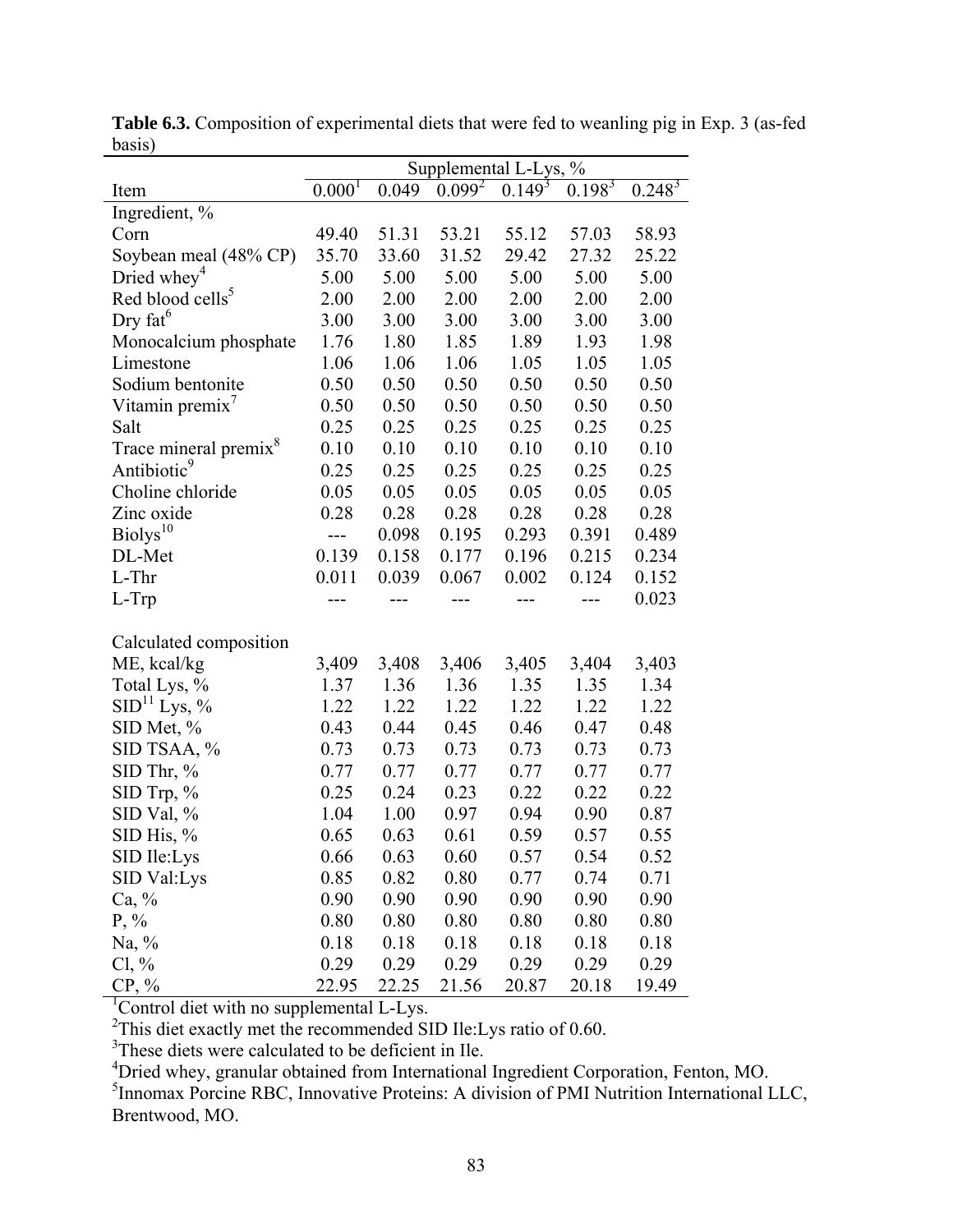6 Fat Pak 100, Milk Specialties Co., Dundee, IL.

<sup>7</sup>Provided the following per kilogram of diet: vitamin A, 11,023 IU; vitamin D<sub>3</sub> 3,307 IU; vitamin E, 88 IU; niacin, 88 g; pantothenic acid, 50 mg; riboflavin, 13 mg; menadione, 8 mg; pyridoxine, 4 mg; thiamin, 4 mg; folic acid, 3 mg; vitamin  $B_{12}$ , 61 μg; biotin, 441 μg; vitamin C, 110 μg.

<sup>8</sup> Provided the following per kilogram of diet: Fe, 127 mg; Zn, 127 mg; Cu, 12.7 mg; Mn, 20 mg; I, 0.80 mg; and Se, 0.30 mg.

<sup>9</sup>Neo-Terra 10/10 from Nutra Blend LLC, Neosho, MO. Provided 165 mg oxytetracycline and 116 mg neomycin per kilogram of diet.

 $10<sub>B</sub>$  Evonik-Degussa Feed Additives, Kennesaw, GA (Biolys contains 50.7% Lys·SO<sub>4</sub>).

 $11$ SID = standardized ileal digestible.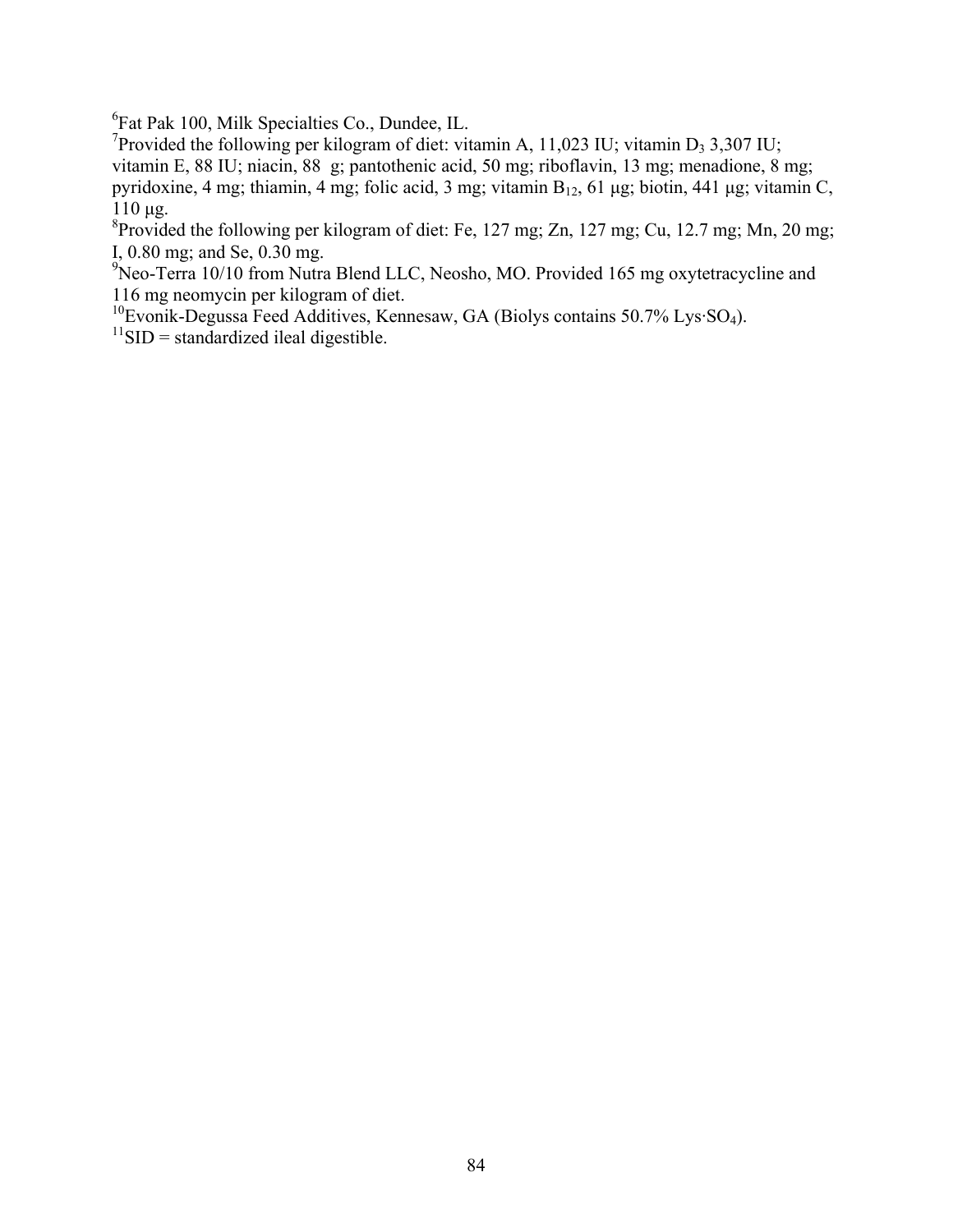|                                   | Supplemental L-Lys, % |                      |           |             |             |  |  |  |
|-----------------------------------|-----------------------|----------------------|-----------|-------------|-------------|--|--|--|
| Ingredient, %                     | $0.198$ <sup>T</sup>  | $0.248$ <sup>T</sup> | $0.298^2$ | $0.347^{3}$ | $0.397^{3}$ |  |  |  |
| Corn                              | 57.10                 | 59.00                | 60.91     | 62.82       | 64.72       |  |  |  |
| Soybean meal (48% CP)             | 27.23                 | 25.13                | 23.03     | 20.92       | 18.82       |  |  |  |
| Dried whey <sup>4</sup>           | 5.00                  | 5.00                 | 5.00      | 5.00        | 5.00        |  |  |  |
| Red blood cells <sup>5</sup>      | 2.00                  | 2.00                 | 2.00      | 2.00        | 2.00        |  |  |  |
| Dry $fat^6$                       | 3.00                  | 3.00                 | 3.00      | 3.00        | 3.00        |  |  |  |
| Monocalcium phosphate             | 1.94                  | 1.98                 | 2.03      | 2.07        | 2.11        |  |  |  |
| Limestone                         | 1.06                  | 1.06                 | 1.06      | 1.05        | 1.05        |  |  |  |
| Sodium bentonite                  | 0.50                  | 0.50                 | 0.50      | 0.50        | 0.50        |  |  |  |
| Vitamin premix <sup>'</sup>       | 0.50                  | 0.50                 | 0.50      | 0.50        | 0.50        |  |  |  |
| Salt                              | 0.25                  | 0.25                 | 0.25      | 0.25        | 0.25        |  |  |  |
| Trace mineral premix <sup>8</sup> | 0.10                  | 0.10                 | 0.10      | 0.10        | 0.10        |  |  |  |
| Antibiotic <sup>9</sup>           | 0.25                  | 0.25                 | 0.25      | 0.25        | 0.25        |  |  |  |
| Choline chloride                  | 0.05                  | 0.05                 | 0.05      | 0.05        | 0.05        |  |  |  |
| Zinc oxide                        | 0.28                  | 0.28                 | 0.28      | 0.28        | 0.28        |  |  |  |
| Biolys <sup>10</sup>              | 0.391                 | 0.489                | 0.587     | 0.685       | 0.783       |  |  |  |
| DL-Met                            | 0.213                 | 0.232                | 0.252     | 0.271       | 0.290       |  |  |  |
| L-Thr                             | 0.122                 | 0.151                | 0.179     | 0.207       | 0.235       |  |  |  |
| L-Trp                             | 0.012                 | 0.022                | 0.033     | 0.044       | 0.054       |  |  |  |
| Calculated composition            |                       |                      |           |             |             |  |  |  |
| ME, kcal/kg                       | 3,406                 | 3,405                | 3,404     | 3,403       | 3,402       |  |  |  |
| Total Lys, %                      | 1.35                  | 1.34                 | 1.34      | 1.33        | 1.33        |  |  |  |
| SID <sup>11</sup> Lys, %          | 1.22                  | 1.22                 | 1.22      | 1.22        | 1.22        |  |  |  |
| SID Met, %                        | 0.47                  | 0.48                 | 0.49      | 0.50        | 0.51        |  |  |  |
| SID TSAA, %                       | 0.73                  | 0.73                 | 0.73      | 0.73        | 0.73        |  |  |  |
| SID Thr, $%$                      | 0.77                  | 0.77                 | 0.77      | 0.77        | 0.77        |  |  |  |
| SID Trp, %                        | 0.22                  | 0.22                 | 0.22      | 0.22        | 0.22        |  |  |  |
| SID Val, %                        | 0.90                  | 0.87                 | 0.84      | 0.80        | 0.77        |  |  |  |
| SID Ile, $%$                      | 0.67                  | 0.63                 | 0.60      | 0.57        | 0.53        |  |  |  |
| SID His, $%$                      | 0.57                  | 0.55                 | 0.53      | 0.51        | 0.49        |  |  |  |
| SID Ile:Lys                       | 0.55                  | 0.52                 | 0.49      | 0.46        | 0.44        |  |  |  |
| SID Val:Lys                       | 0.74                  | 0.71                 | 0.68      | 0.66        | 0.63        |  |  |  |
| $Ca, \%$                          | 0.90                  | 0.90                 | 0.90      | 0.90        | 0.90        |  |  |  |
| $P, \%$                           | 0.80                  | 0.80                 | 0.80      | 0.80        | 0.80        |  |  |  |
| Na, $\%$                          | 0.18                  | 0.18                 | 0.18      | 0.18        | 0.18        |  |  |  |
| $Cl, \%$                          | 0.29                  | 0.29                 | 0.29      | 0.29        | 0.29        |  |  |  |
| $CP, \%$                          | 20.19                 | 19.49                | 18.81     | 18.12       | 17.43       |  |  |  |

**Table 6.4.** Composition of experimental diets that were fed to weanling pigs in Exp. 4 (as-fed basis)

 CP, % 20.19 19.49 18.81 18.12 17.43 1 These diets were the 2 greatest levels of supplemental L-Lys evaluated in Exp. 3 and were calculated to be deficient in Ile compared with the recommended SID Ile:Lys ratio of 0.60.<br><sup>2</sup>This diet was deficient in Ile and exactly met the recommended SID Val:Lys ratio of 0.68.<br><sup>3</sup>These diets were calculated to be

<sup>4</sup>Dried whey, granular obtained from International Ingredient Corporation, Fenton, MO.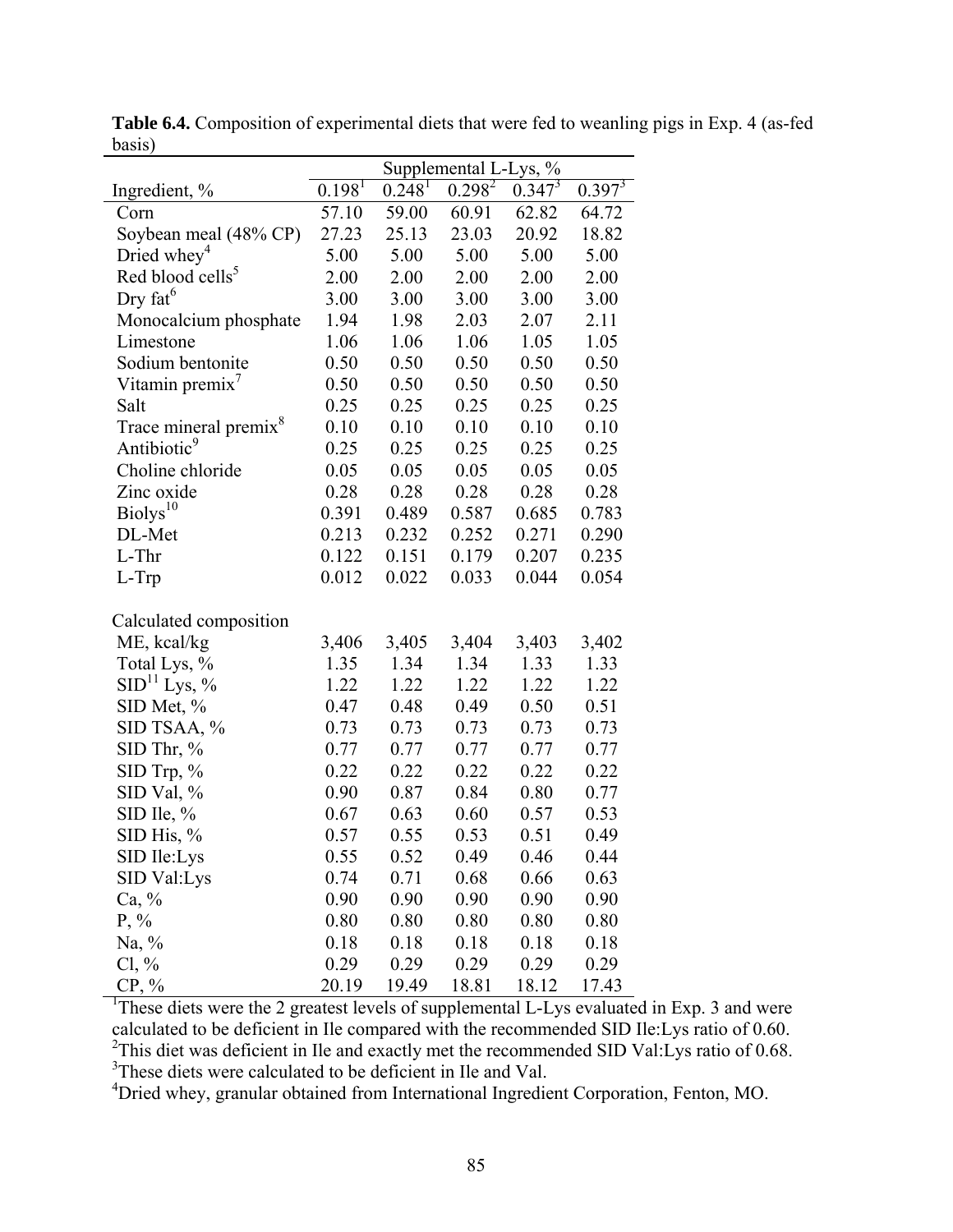<sup>5</sup> Innomax Porcine RBC, Innovative Proteins: A division of PMI Nutrition International LLC, Brentwood, MO.

6 Fat Pak 100, Milk Specialties Co., Dundee, IL.

<sup>7</sup>Provided the following per kilogram of diet: vitamin A, 11,023 IU; vitamin D<sub>3</sub> 3,307 IU; vitamin E, 88 IU; niacin, 88 g; pantothenic acid, 50 mg; riboflavin, 13 mg; menadione, 8 mg; pyridoxine, 4 mg; thiamin, 4 mg; folic acid, 3 mg; vitamin  $B_{12}$ , 61 μg; biotin, 441 μg; vitamin C, 110 μg.

<sup>8</sup> Provided the following per kilogram of diet: Fe, 127 mg; Zn, 127 mg; Cu, 12.7 mg; Mn, 20 mg; I, 0.80 mg; and Se, 0.30 mg.

<sup>9</sup>Neo-Terra 10/10 from Nutra Blend LLC, Neosho, MO. Provided 165 mg oxytetracycline and 116 mg neomycin per kilogram of diet.

<sup>10</sup>Evonik-Degussa Feed Additives, Kennesaw, GA (Biolys contains 50.7% Lys·SO<sub>4</sub>).

 $11$ SID = standardized ileal digestible.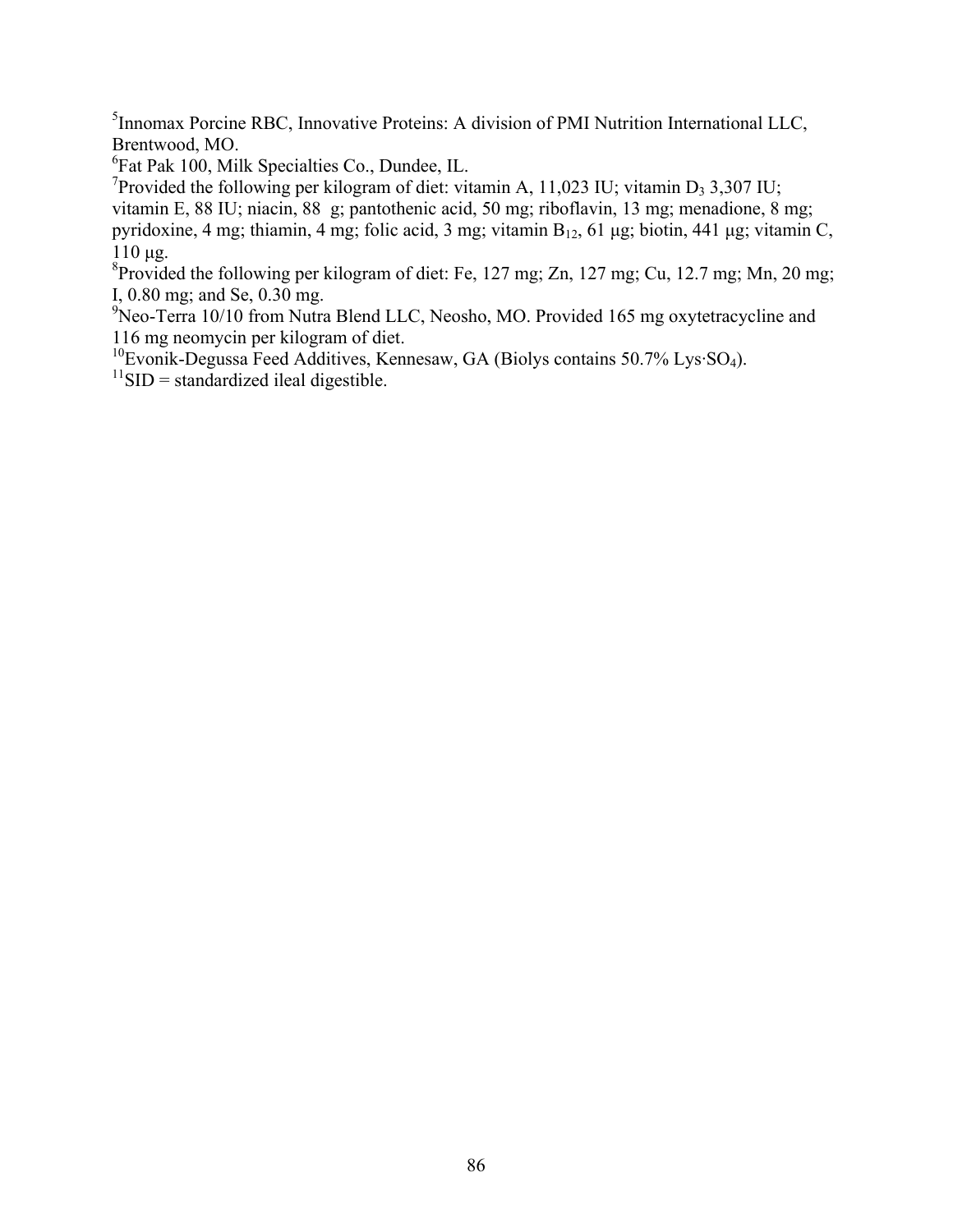#### **Statistical Analysis**

 Data from all experiments were analyzed as randomized complete block designs using the GLM procedure (SAS Inst. Inc., Cary, NC). Initial BW was used as the blocking factor and each pen of pigs served as the experimental unit. In Exp. 1, 3, and 4, treatment means were separated using the PDIFF option of SAS with an  $\alpha$  at 0.10. In Exp. 2, 3, and 4, orthogonal contrast statements were used to determine linear and quadratic effects of graded levels of either SID Lys or supplemental L-Lys. In Exp.2, ADG data were fitted to a single slope model using PROC NLIN to estimate the SID Lys requirement.

#### **RESULTS**

# **Exp. 1**

There were no differences (*P* > 0.10) in ADG and ADFI among pigs fed the PC diet and pigs fed the PM-deficient or PM-adequate diets (Table 6.5). However, pigs fed the PM-deficient diet had reduced ( $P < 0.10$ ) G:F compared with pigs fed the PC diet. Gain: feed was restored ( $P >$ 0.10) to the same level of pigs fed the PC diet in pigs fed the PM-adequate diet. Based on the G:F data, PM was validated as a low Lys source that when supplemented with supplemental L-Lys results in similar growth performance to that of a PC diet. Therefore, PM was used in the subsequent Lys requirement study.

#### **Exp. 2**

 Increasing SID Lys levels from 0.754 to 1.254% linearly increased (*P* < 0.01) ADG, ADFI, G:F, and final BW (Table 6.6). There were no quadratic effects  $(P > 0.10)$  in any of these variables. However, based on ADG data, the single slope broken-line model yielded a SID Lys requirement of 1.221% ( $P = 0.02$ ). There were no differences between pigs fed the PM diet formulated to contain 1.254% SID Lys and pigs fed the PC diets formulated to contain the same SID Lys level, but with no PM.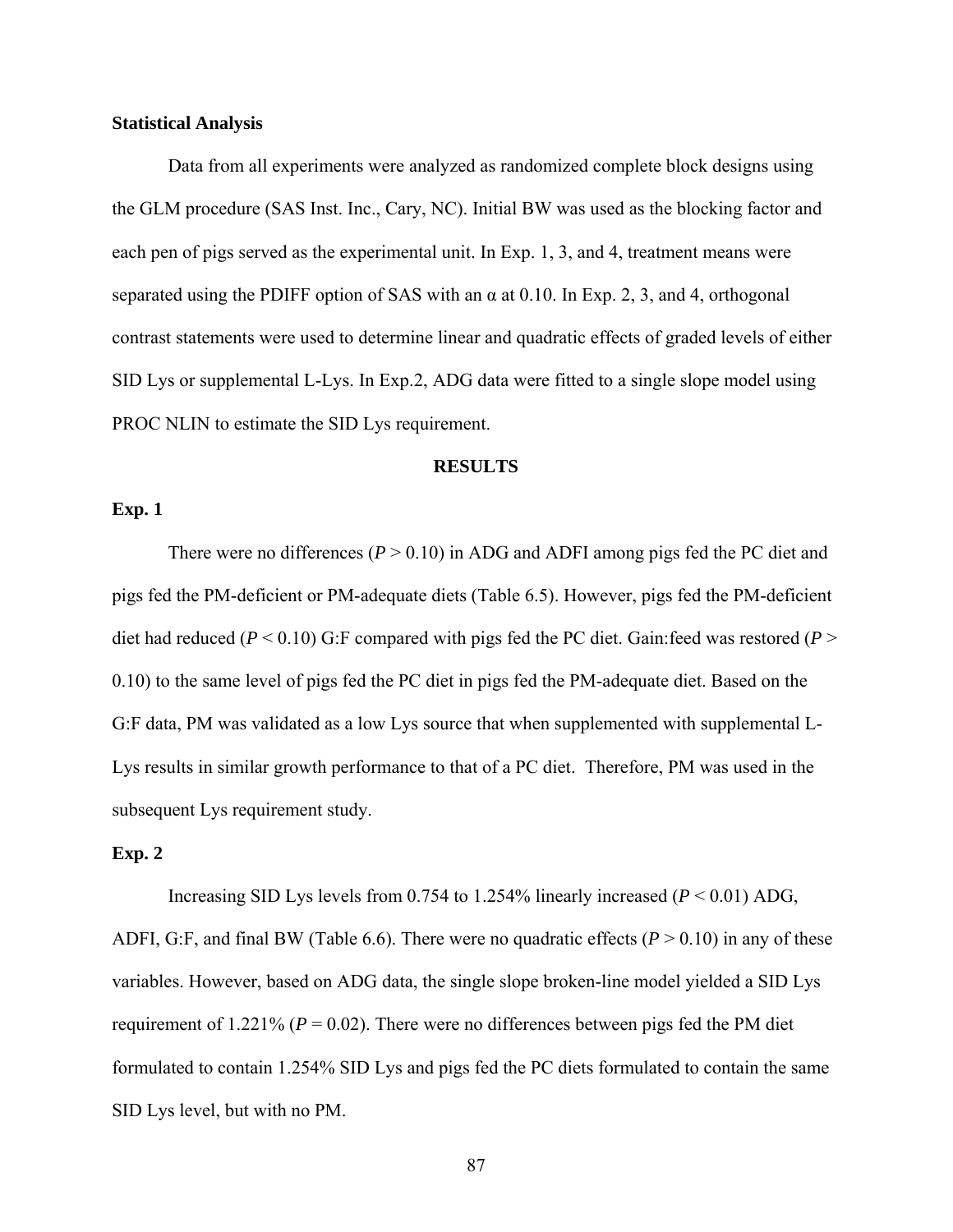|              | $PC^2$                  | Peanut meal |               |      |                             |
|--------------|-------------------------|-------------|---------------|------|-----------------------------|
|              | SID <sup>3</sup> Lys, % |             | $SID Lys, \%$ |      |                             |
| Item         | 1.40                    | 0.95        | 1.40          |      | SEM $P$ -value <sup>3</sup> |
| ADG, g       | 243                     | 219         | 227           | 12   | 0.36                        |
| ADFI, g      | 305                     | 306         | 282           | 12   | 0.31                        |
| G: F         | 0.80 <sup>a</sup>       | $0.72^b$    | $0.80^a$      | 0.02 | 0.01                        |
|              |                         |             |               |      |                             |
| Final BW, kg | 8.03                    | 7.89        | 7.87          | 0.09 | 0.35                        |

**Table 6.5.** Effect of supplementing a Lys deficient peanut meal diet with supplemental L-Lys on growth performance of weanling pigs from d 0 to 7 post-weaning in Exp.  $1<sup>1</sup>$ 

<sup>a,b</sup>Treatment means with different superscripts on the same row are significantly different,  $P \leq$ 0.10.

<sup>1</sup>Data are means of 7 replicates with 6 pigs per replicate pen. Pigs were weaned at average age of  $22 \pm 1$  d and had an average initial BW of  $6.4 \pm 0.7$  kg.

 ${}^{2}PC =$  positive control diet.

 $3$ SID = standardized ileal digestible.

3 Overall treatment *P*-value.

**Table 6.6.** Effect of graded levels of standardized ileal digestible (SID) Lys on growth performance of weanling pigs from d 7 to 21 post-weaning in Exp.  $2<sup>1</sup>$ 

|                                                       |       |       | $\rm SID\;Lys, \%$ |      |      |      |      |                                               |
|-------------------------------------------------------|-------|-------|--------------------|------|------|------|------|-----------------------------------------------|
| Item                                                  | 0.754 | 0.879 | 1.004 1.129        |      |      |      |      | 1.254 $PC^2$ SEM <i>P</i> -value <sup>3</sup> |
| ADG, $^{4,5}$ g<br>ADFI, $^{4}$ g<br>G:F <sup>4</sup> | 257   | 329   | 364                | 399  | 440  | 449  |      | 0 01                                          |
|                                                       | 620   | 781   | 700                | 737  | 804  | 782  | 29   | 0 01                                          |
|                                                       | 0.42  | 0.42  | 0.52               | 0.54 | 0.55 | 0.57 | 0.01 | 0 01                                          |

Final BW,<sup>4</sup> kg 11.11 11.99 12.49 13.08 13.70 13.71 0.26 0.01

<sup>1</sup>Data are means of 5 replicates with 3 or 4 pigs per pen. Pigs were weaned at an average age of  $19 \pm 2$  d. The average initial BW at d 7 post-weaning was  $7.4 \pm 1.2$  kg.

 ${}^{2}PC =$  positive control diet formulated to contain 1.254% SID Lys.

3 Overall treatment *P*-value.

<sup>4</sup>SID Lys linear effect,  $P < 0.01$ , excluding the PC diet.

<sup>5</sup>The single slope broken-line model yielded an estimated requirement of 1.221% SID Lys for ADG  $(P = 0.02)$ .

# **Exp. 3**

To prevent overestimating the amount of supplemental L-Lys along with DL-Met, L-Thr,

and L-Trp that can be added in diets for 6- to12 -kg pigs, diets were formulated to contain

1.221% SID Lys. There were no linear or quadratic effects (*P* > 0.10) in ADG, ADFI, or G:F

with supplemental L-Lys levels from 0 to 0.248% (Table 6.7). Similarly, final BW at d 21 post-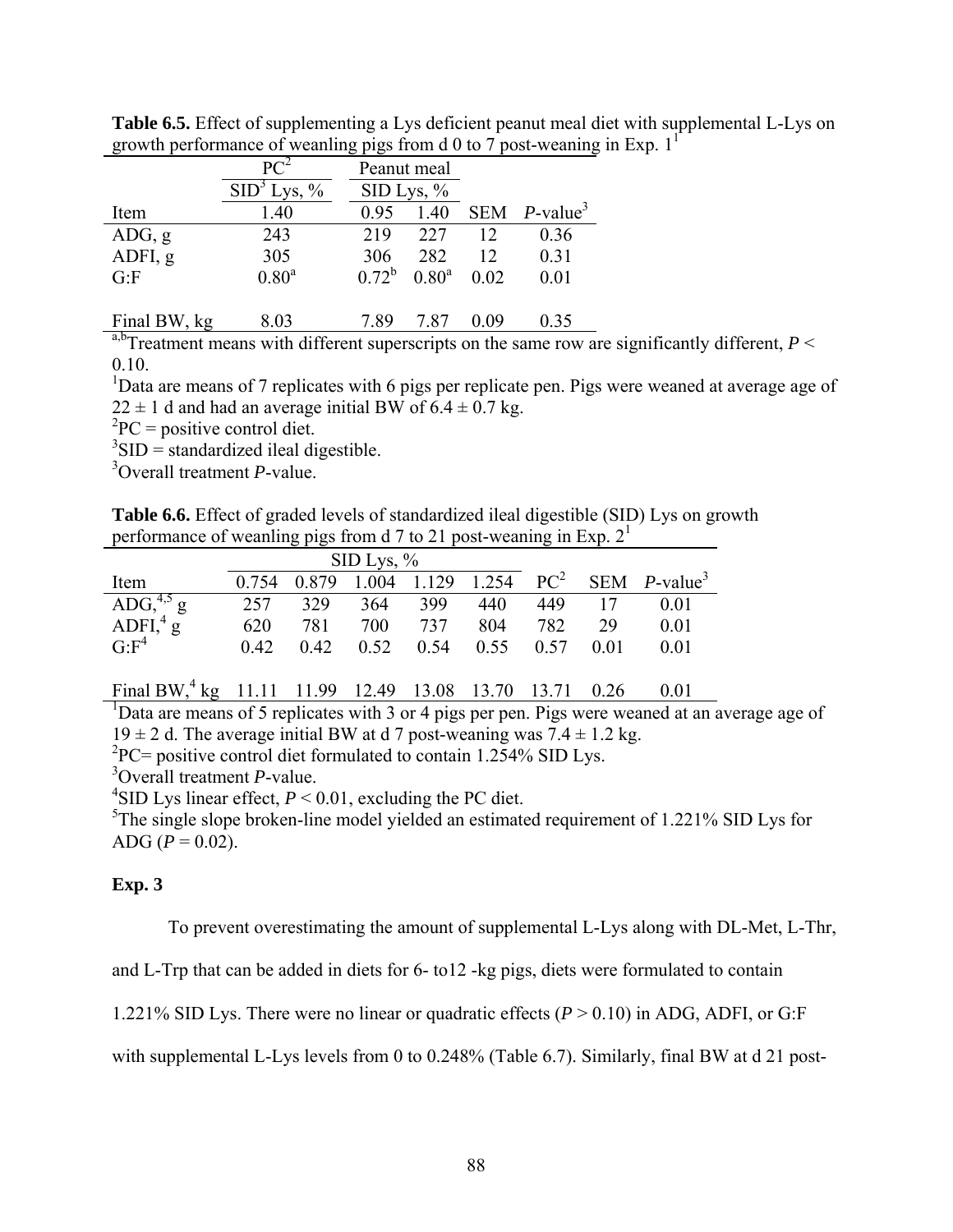weaning was not affected  $(P > 0.10)$  by dietary treatment. However, PUN was linearly decreased

 $(P < 0.01)$  with the increasing levels of supplemental L-Lys.

| <b>Table 6.7.</b> Effect of graded levels of supplemental L-Lys, along with DL-Met, L-Thr, and L-Trp |  |
|------------------------------------------------------------------------------------------------------|--|
| on growth performance of weaning pigs from d 7 to 21 post-weaning in Exp. $31$                       |  |

|                                               |       | Supplemental L-Lys, % |       |       |       |      |      |                                          |
|-----------------------------------------------|-------|-----------------------|-------|-------|-------|------|------|------------------------------------------|
| Item                                          | 0.000 | 0.049                 | 0.099 | 0.149 | 0.198 |      |      | $0.248$ SEM <i>P</i> -value <sup>2</sup> |
| ADG, g                                        | 358   | 362                   | 386   | 358   | 351   | 356  | 14   | 0.38                                     |
| ADFI, g                                       | 861   | 787                   | 857   | 822   | 819   | 893  | 45   | 0.61                                     |
| G.F                                           | 0.42  | 0.47                  | 0.46  | 0.44  | 0.43  | 0.41 | 0.03 | 0.83                                     |
|                                               |       |                       |       |       |       |      |      |                                          |
| Final BW, $kg$ 11.3 11.3 11.8                 |       |                       |       | 11.3  | 11.3  | 11.3 | 021  | 0.60                                     |
| PUN, <sup>3</sup> mg/dL 11.93 10.08 8.97 6.69 |       |                       |       |       | 4.62  | 4.03 | 0.48 | 0.01                                     |

<sup>1</sup>Data are means of 5 replicates with 4 pigs per replicate pen. Pigs were weaned at an average age of  $17 \pm 2$  d. The average initial BW at d 7 post-weaning was  $6.3 \pm 0.8$  kg. 2 Overall treatment *P*-value

<sup>3</sup>Supplemental L-Lys linear effect,  $P < 0.01$ .

# **Exp. 4**

Because growth performance was not affected with supplemental L-Lys levels up to 0.248% in Exp. 3, greater inclusion levels were evaluated in Exp. 4. The 2 highest levels of inclusion from Exp. 3 were used as the starting point in this experiment. Increasing supplemental L-Lys from 0.198 to 0.397% linearly decreased (*P* < 0.05) ADG, G:F, final BW, and PUN (Table 6.8). There were no linear or quadratic effects  $(P > 0.10)$  in ADFI. Pigs fed diets with supplemental L-Lys levels of 0.198, 0.248, and 0.298% had similar  $(P > 0.10)$  ADG, but G:F started to decrease in pigs fed diets with 0.248% supplemental L-Lys compared with pigs fed diets with 0.198% supplemental L-Lys. Final BW was not affected (*P* > 0.10) in pigs fed diets with supplemental L-Lys levels from 0.198 to 0.397%.

#### **DISCUSSION**

 To successfully develop low CP-AA supplemented diets for pigs, it is necessary to know 1) the Lys requirement, 2) the ratio of the required AA relative to Lys, 3) the response variable to use, and 4) force supplemental AA into the diet until a negative response is obtained (Southern et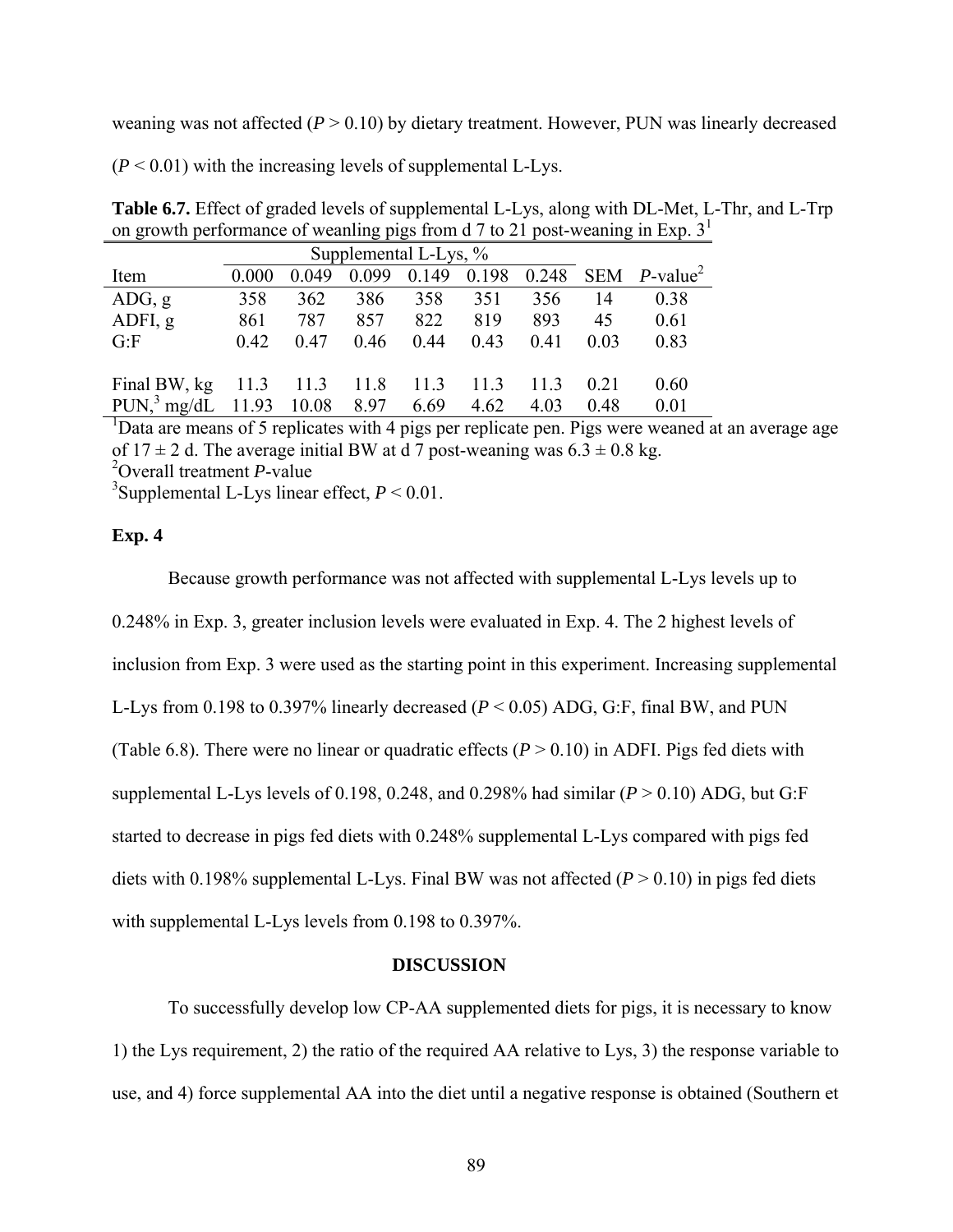al., 2010). This basic approach was used in our research to estimate the maximum level of

supplemental L-Lys, along with DL-Met, L-Thr, and L-Trp that can be added in diets for 6- to

# 12-kg pigs.

**Table 6.8.** Effect of graded levels of supplemental L-Lys, along with DL-Met, L-Thr, and L-Trp on growth performance of weanling pigs from d 7 to 21 post-weaning in Exp.  $4^1$ 

| Supplemental L-Lys, %                                                                             |                |                  |                |             |                |      |                             |  |  |  |
|---------------------------------------------------------------------------------------------------|----------------|------------------|----------------|-------------|----------------|------|-----------------------------|--|--|--|
| Item                                                                                              | $0.198^2$      | $0.248^2$        | 0.298          | 0.347       | 0.397          |      | SEM $P$ -value <sup>3</sup> |  |  |  |
| ADG, $4\,\mathrm{g}$                                                                              | $376^{ab}$     | $384^{\circ}$    | $379^{ab}$     | $351^{bc}$  | $344^\circ$    | 12   | 0.13                        |  |  |  |
| ADFI, g                                                                                           | $615^{b}$      | 718 <sup>a</sup> | $682^{ab}$     | $675^{ab}$  | $696^{\circ}$  | 30   | 0.20                        |  |  |  |
| G: F <sup>4</sup>                                                                                 | $0.62^{\rm a}$ | $0.54^{bc}$      | $0.56^{\rm b}$ | $0.52^{bc}$ | $0.50^{\circ}$ | 0.02 | 0.003                       |  |  |  |
|                                                                                                   |                |                  |                |             |                |      |                             |  |  |  |
| Final BW, $^{4}$ kg 12.22 <sup>a</sup> 12.20 <sup>a</sup> 12.16 <sup>ab</sup> 11.81 <sup>ab</sup> |                |                  |                |             | $11.72^b$      | 0.19 | 0.32                        |  |  |  |
| PUN, <sup>4</sup> mg/dL $5.87^a$ $4.51^b$ $3.77^c$ $3.07^d$ $3.02^d$                              |                |                  |                |             |                | 0.24 | 0.01                        |  |  |  |

<sup>a,b</sup>Treatment means with different superscripts on the same row are significantly different,  $P \leq$ 0.10.

<sup>1</sup>Data are means of 5 replicates with 4 pigs per replicate pen. Pigs were weaned at an average age of 21  $\pm$  2 d. The average initial BW at d 7 post-weaning was 6.9  $\pm$  1 kg.

 $2$ These diets were the greatest level of supplemental L-Lys used in Exp. 3.

3 Overall treatment *P*-value.

<sup>4</sup>Supplemental L-Lys linear effect,  $P \le 0.03$ .

To estimate the Lys requirement of our pigs, we first validated PM as a low Lys source that when supplemented with supplemental L-Lys would result in similar growth performance to that of a PC diet. Soybean meal was chosen as the protein source to be replaced as some specialty proteins may not only serve as a source of highly digestible AA, but also may improve diet palatability and provide immunocompetence to pigs (Tokach et al., 2003). Additionally, high inclusion levels of SBM may lead to intestinal hypersensitivity reactions and decreased growth performance (Li et al., 1990). Supplementing the PM deficient diet with supplemental L-Lys resulted in similar G:F compared with pigs fed the PC diet. Thus, PM was validated as low Lys source that could be used in subsequent Lys requirement studies. Similarly, Liu et al. (2007) successfully used PM to reduce the total Lys level of a basal diet to compare the bioefficacy of Lys from L-Lys·SO<sub>4</sub> and L-Lys·HCl in diets for 10- to 20-kg pigs. Peanut meal supplies a good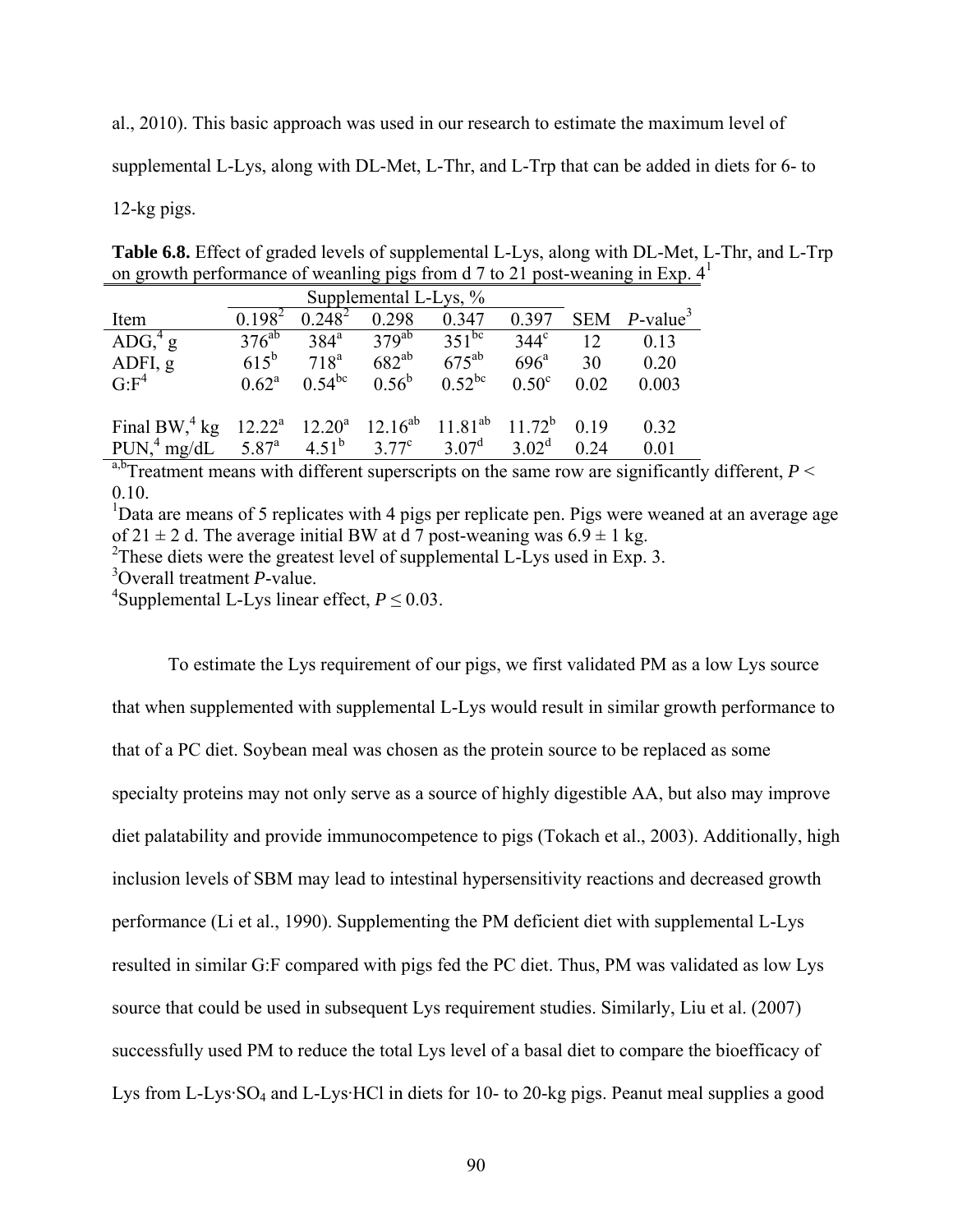balance of all essential AA with the exception of Lys. In a previous experiment (data not shown) we were unable to validate sunflower meal or PM as low Lys sources, as the deficient diets were formulated to contain 1.15% SID Lys, Thus, in Exp. 1, the SID Lys level used in the deficient diet was 0.95%.

In Exp. 2, SID Lys levels from 0.754 to 1.254% were used. The SID Lys requirement for our 6-to 12-kg pigs was estimated at 1.221% using the single slope broke-line model. However, in a previous experiment from our lab, Dean et al. (2007) reported that the SID Lys requirement of 6- to12-kg pigs was 1.40% using diets with corn gluten meal and with different concentrations of specialty proteins than those used in our experiment. Nevertheless, in our experiment there were no differences among pigs fed diets with SID Lys levels of 1.129 and 1.254% and pigs fed the PC diet. Therefore, the estimated SID Lys requirement does not exceed the Lys requirement of our current genotype pig and prevents overestimating the levels of supplemental AA that can be added in the subsequent experiments. Recent published estimates of the SID Lys requirements for pigs less than 20 kg are highly variable (Dean et al., 2007; Kendall et al., 2008), but consistently greater than those in the NRC (1998).

Once the Lys requirement was estimated, Exp. 3 and 4 were conducted to determine the maximum level of supplemental L-Lys, along with DL-Met, L-Thr, and L-Trp that can be added without negatively affecting growth performance of 6- to 12-kg pigs. In Exp. 3, supplemental L-Lys levels from 0 to 0.248% did not negatively affect ADG, ADFI, G:F, or final BW. However, the diets with 0.149 to 0.248% supplemental L-Lys calculated to contain SID Ile:Lys ratios lower than 0.60, which was previously recommended for 10- to 20-kg pigs (Baker, 1997). Furthermore, PUN was linearly decreased as dietary protein was reduced, indicating a more efficient utilization of N. Because a negative response in growth performance was not obtained in Exp. 3,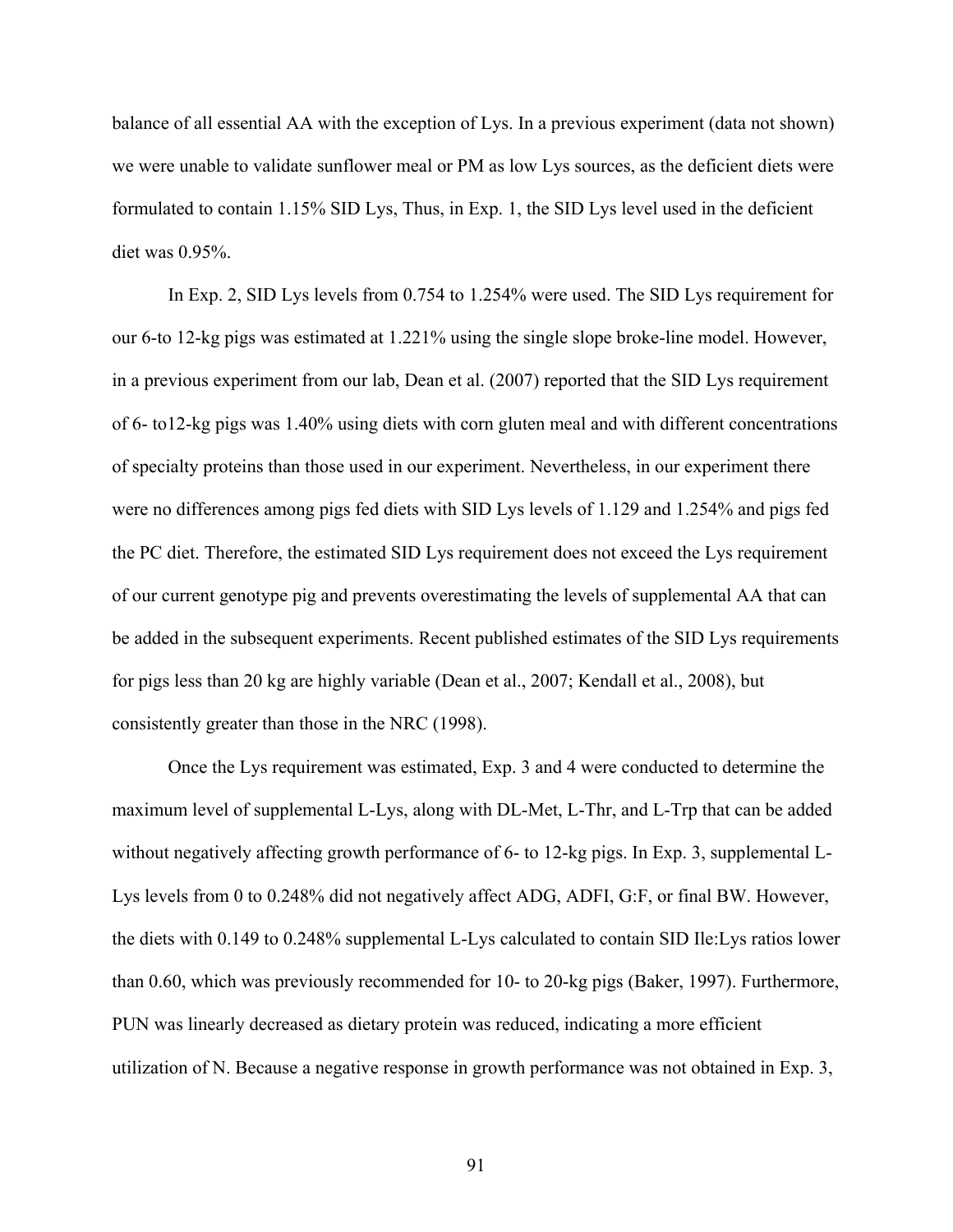greater levels of supplemental L-Lys were used in Exp. 4. The diets with 0.198 and 0.248% supplemental L-Lys were used as control diets for Exp. 4.

In Exp. 4, supplemental L-Lys levels from 0.198 to 0.387% linearly decreased ADG, G:F, final BW, and PUN. Daily gain was similar among pigs fed diets with supplemental L-Lys levels from 0.198 to 0.298%, but it was reduced at greater levels of supplemental L-Lys. The 0.298% supplemental L-Lys diet calculated to contain a SID Ile:Lys ratio of 0.49 and a SID Val:Lys ratio of 0.68. Based on G:F data, supplemental L-Lys levels greater than 0.198% reduced G:F. The 0.198% supplemental Lys diet calculated to contain a SID Ile:Lys ratio of 0.55. These results suggest that a SID Ile:Lys ratio of 0.60 may be too high, and a ratio less than 0.55 may negatively affect feed efficiency, but not ADG. Similar to Exp. 3, PUN was linearly decreased as dietary protein was reduced, indicating a more efficient utilization of N. Final BW was similar among pigs fed diets with supplemental L-Lys levels from 0.198 to 0.347% supplemental L-Lys. Therefore, the maximum levels of supplemental AA that can be added in diets vary depending on the response variable used.

 Previous experiments evaluating low CP-AA supplemented diets have suggested that supplementation with Ile or Val, or both is necessary to maintain growth performance of weanling pigs (Le Bellego and Noblet, 2002, Htoo et al., 2007; Heo et al., 2008). However, estimates on the optimum SID Ile:Lys ratio for weanling pigs have been inconsistent. Kerr et al. (2004) estimated a digestible Ile:Lys ratio of 0.61 for 7- to11-kg pigs based on the average of some performance variables using diets containing red blood cells. Some researchers suggested that Ile requirements estimates obtained using red blood cell-based diets may be overestimated as an excess of one BCAA may affect the utilization of other BCAA (Dean et al., 2005; Barea et al., 2009). Conversely, Barea et al. (2009) estimated that the SID Ile:Lys ratio was not greater than 0.50 for 11- to 23-kg pigs fed corn-soybean meal based diets with a moderate BCAA content.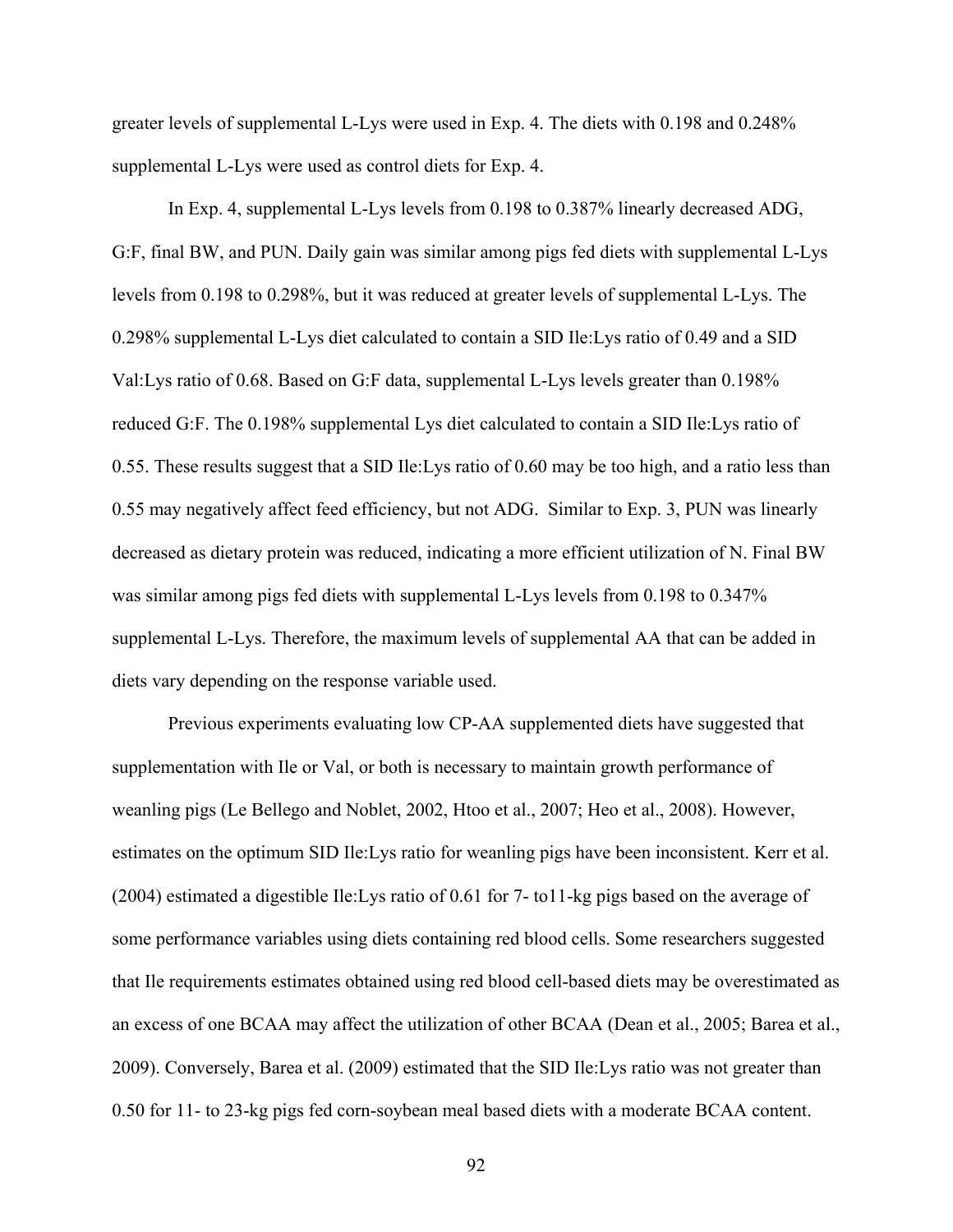These researchers were not able to confirm that the Ile requirement was affected by the BCAA content of the diet. Conversely, Wiltafsky et al. (2009) reported that the optimal SID Ile:Lys ratio depends on diet composition and is increased in diets with excess Leu. These researchers reported that the SID Ile:Lys ratio for 8- to 25-kg pigs was 0.59 using diets with 7.5% spraydried blood cells, and 0.54% using a corn gluten meal based diet. In our Exp. 2 to 4, only 2% red blood cells were included in the basal diet. Pigs at this BW range (6 to12 kg) have a more mature digestive system and the inclusion of specialty products can be minimized to reduce cost and to shift pigs to simple corn-SBM diets in the subsequent phases (Tokach et al., 2003). It seems that the inclusion of 2% red blood cells does not increase the Ile requirement, and thus an optimum SID Ile:Lys for maintaining ADG, may not be greater than 0.50. This hypothesis is consistent with previous SID Ile: Lys estimates using diets with moderate BCAA (Barea et al., 2009).

In conclusion, supplemental L-Lys levels up to  $0.298 (0.59\% \text{ Lys-SO}_4 \cdot 0.38\% \text{ Lys-HCl})$ or 0.198% (0.39% Lys·SO4; 0.25% Lys·HCl), along with DL-Met, L-Thr, and L-Trp can be added in diets for 6- to 12-kg pigs without negatively affecting ADG or G:F, respectively. Additionally, the optimum SID Ile:Lys ratio may not be greater than 0.55 in diets containing low levels of red blood cells.

#### **REFERENCES**

- Baker, D. H. 1997. Ideal amino acid profiles for swine and poultry and their applications in feed formulation. BioKyowa Technical Review No. 9. pp. 15-19.
- Boisen, S. 2003. Ideal dietary amino acid profiles for pigs. Pages 157-168 in Animo acids in animal nutrition. J. P. F. D'Mello ed. CABI Publishing, Wallingford, Oxon, U.K.
- Dean, D. W., L. L. Southern, B. J. Kerr, and T. D. Bidner. 2007. The lysine and total sulfur amino acid requirements of six- to twelve-kilogram pigs. Prof. Anim. Sci. 23:527-535.
- Figueroa, J. L., A. J. Lewis, P. S. Miller, R. L. Fischer, R. S. Gómez, and R. M. Diedrichsen. 2002. Nitrogen metabolism and growth performance of gilts fed standard corn-soybean meal diets or low-crude protein, amino acid-supplemented diets. J. Anim. Sci. 80:2911- 2919.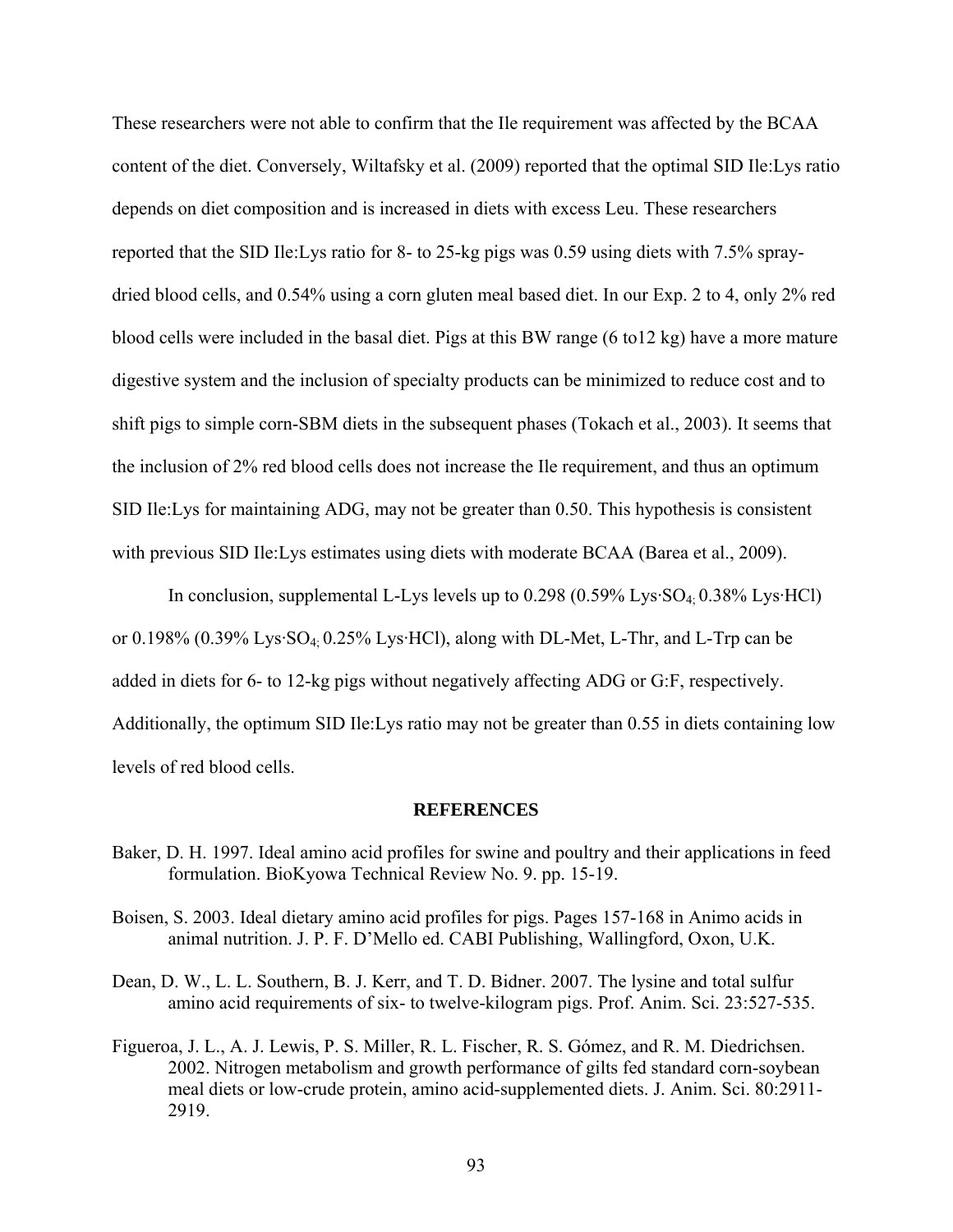- Hess, V., J. Ficker, J. Fontaine, and W. Heimbeck. 2006. AminoDat<sup>®</sup> 3.0 amino acid composition of feedstuffs. Evonik-Degussa GmbH, Health and Nutrition, Hanau, Germany.
- Heo, J. M., J. C. Kim, C. F. Hansen, B. P. Mullan, D. J. Hampson, and J. R. Pluske. 2008. Effects of feeding low protein diets to piglets on plasma urea nitrogen, fecal ammonia nitrogen, the incidence of diarrhoea and performance after weaning. Arch. Anim. Nutr. 62:343–358.
- Heo, J. M., J. C. Kim, C. F. Hansen, B. P. Mullan, D. J. Hampson, and J. R. Pluske. 2009. Feeding a diet with decreased protein content reduces the indices of protein fermentation and the incidence of postweaning diarrhea in weaned pigs challenged with an enterotoxigenic strain of *Escherichia coli*. J. Anim. Sci. 87:2833-2843.
- Htoo, J. K., B. A. Araiza, W. C. Sauer, M. Rademacher, Y. Zhang, M. Cervantes, and R. T. Zijlstra. 2007. Effect of dietary protein content on ileal amino acid digestibility, growth performance, and formation of microbial metabolites in ileal and cecal digesta of earlyweaned pigs. J. Anim. Sci. 85:3303–3312.
- Kendall, D. C., A. M. Gaines, G. L. Allee, and J. L. Usry. 2008. Commercial validation of the true ileal digestible lysine requirement for eleven- to twenty-seven-kilogram pigs. J. Anim. Sci. 86:324-332.
- Kerr, B. J., M. T. Kidd, J. A. Cuaron, K. L. Bryant, T. M. Parr, C. V. Maxwell, and J. M. Campbell. 2004. Isoleucine requirements and ratios in starting (7 to 11 kg) pigs. J. Anim. Sci. 82:2333-2342.
- Le Bellego, L., and J. Noblet. 2002. Performance and utilization of dietary energy and amino acids in piglets fed low protein diets. Livest. Prod. Sci. 76:45-58.
- Li, D. F., J. L. Nelssen, P. G. Reddy, F. Blecha, J. D. Hancock, G. L. Alle, R. D. Goodband, and R. D. Klemm. 1990. Transient hypersensitivity to soybean meal in the early-weaned pig. J. Anim. Sci. 68:1790-1799.
- Liu, M., S. Y. Qiao, X. Wang, J. M. You, and X. S. Piao. 2007. Bioefficacy of lysine from Llysine sulfate and L-lysine·HCl for 10 to 20 kg pigs. Asian-Aust. J. Anim. Sci. 20:1580- 1586.
- Lordelo, M. M., A. M. Gaspar, L. Le Bellego, and J. P. B. Freire. 2008. Isoleucine and valine supplementation of a low-protein corn-wheat-soybean meal-based diet for piglets: Growth performance and nitrogen balance. J. Anim. Sci. 86:2936-2941.
- Mathies, C. J. 1960. Adaptation of the berthelot color reaction for the determination of urea N in serum and urine to an ultramicro system. Clin. Chem. 10:366-369.
- NRC. 1998. Nutrient Requirements of Swine. 10<sup>th</sup> rev. ed. Natl. Acad. Press, Washington, DC.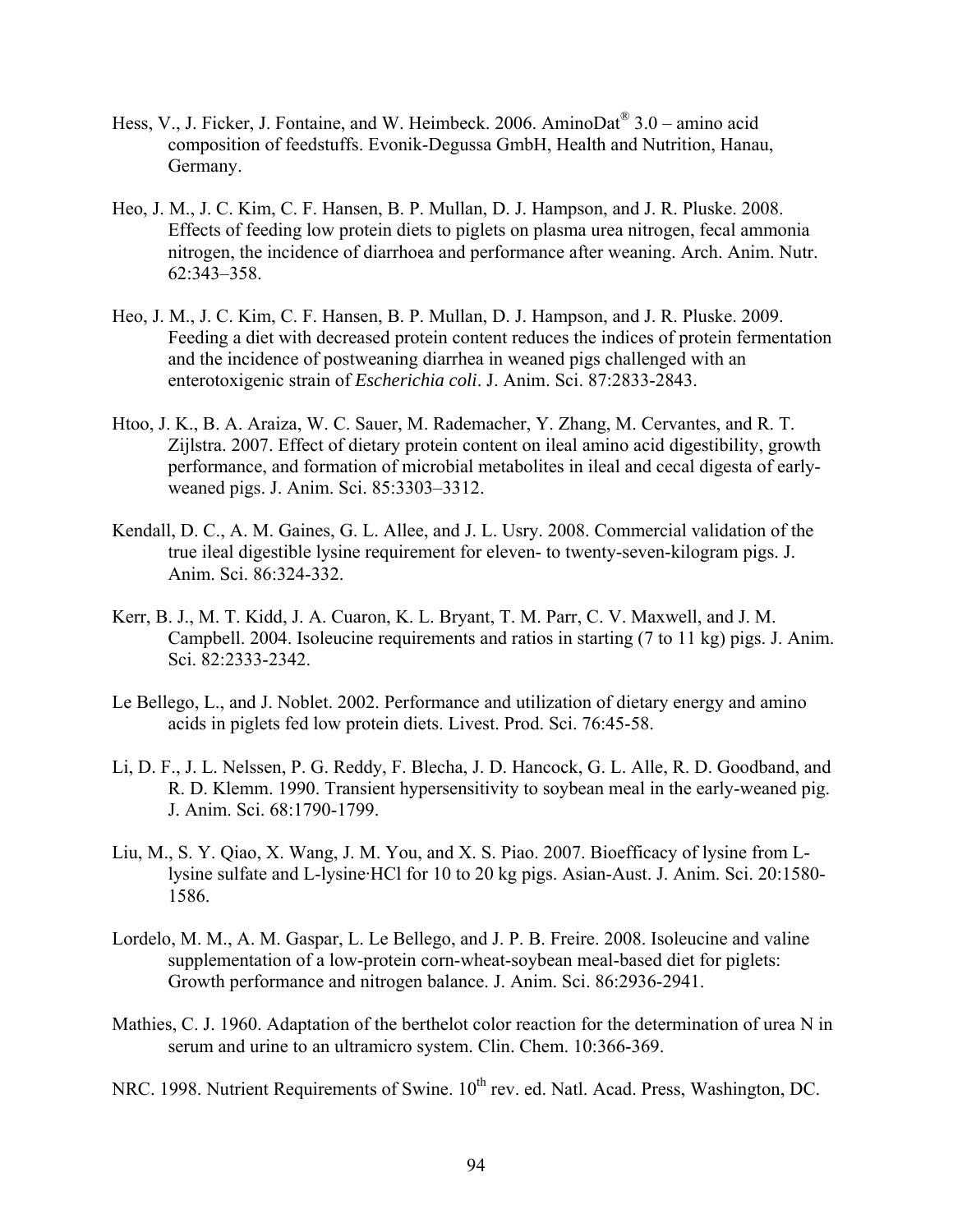- Opapeju, F. O., M. Rademacher, G. Blank, and C. M. Nyachoti. 2008. Effect of low-protein amino acid supplemented diets on the growth performance, gut morphology, organ weights and digesta characteristics of weaned pigs. Animal 2:1457-1464.
- Southern, L. L., M. L. Roux, A. M. Waguespack, S. Powell, T. D. Bidner, and R. L. Payne. 2010. Developing low protein, amino acid supplemented diets for swine. J. Anim. Sci. 88(E-Suppl. 3):56. (Abstr.)
- Tokach, M. D. S. S. Dritz, R. D. Goodband, and J. L. Nelssen. 2003. Nutritional requirements of the weaned pig. Pages 259-299 in Weaning the pig: Concepts and consequences. J. R. Pluske, J. Le Dividich, and M. W. A. Verstegen, ed. Wageningen Academic Publishers, Wageningen, the Netherlands.
- Wiltafsky, M. K., J. Bartelt, C. Relandeau, and F. X. Roth. 2009. Estimation of the optimum ratio of standardized ileal digestible isoleucine to lysine for eight- to twenty-fivekilogram pigs in diets containing spray-dried blood cells or corn gluten feed as a protein source. J. Anim. Sci. 87: 2554-2564.
- Wellock, I. J., P. D. Fortomaris, J. G. M. Houdijk, and I. Kyriazakis. 2008. Effect of dietary protein supply, weaning age and experimental enterotoxigenic Escherichia coli infection on newly weaned pigs: health. Animal 2:834–842.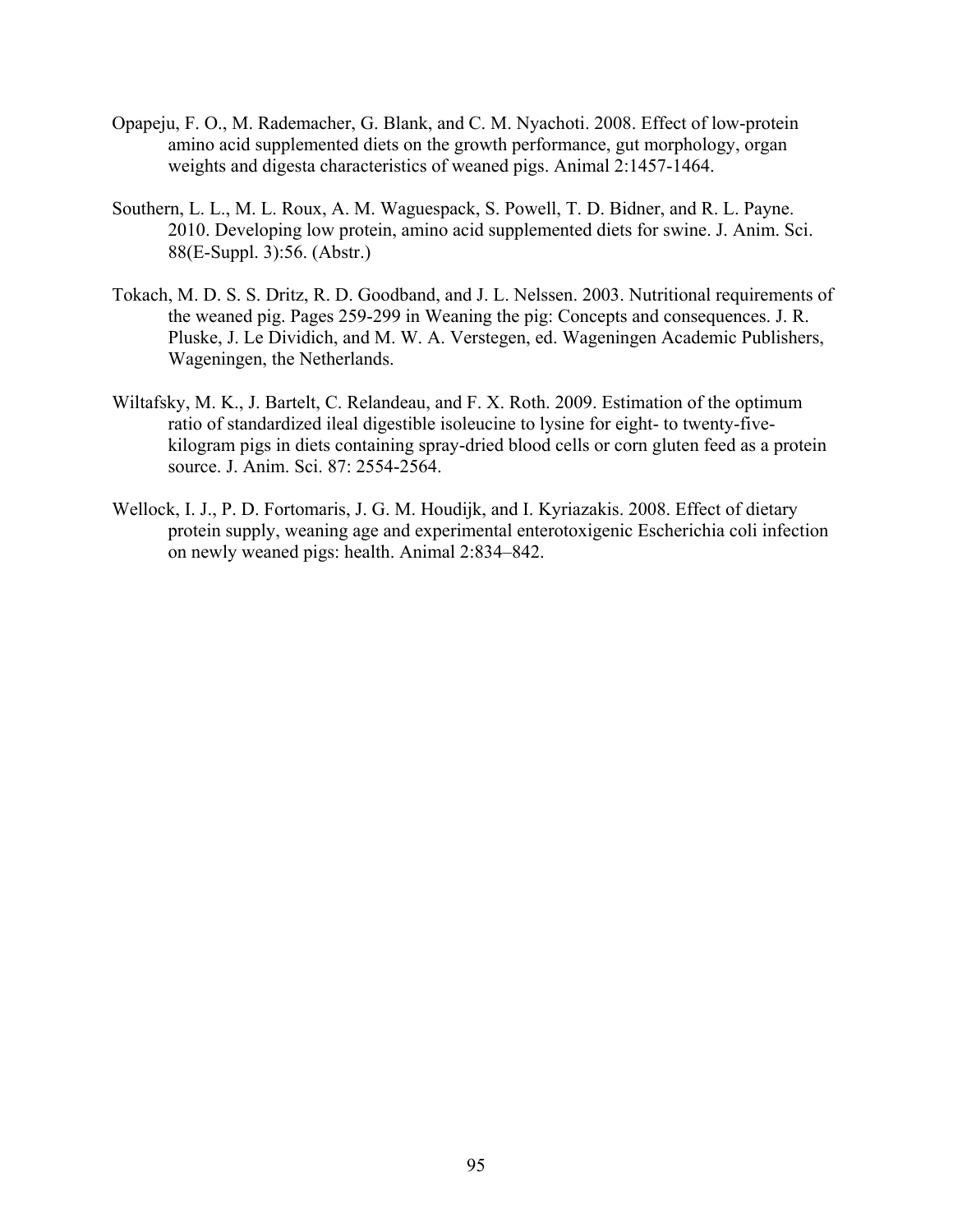### **CHAPTER 7**

# **MAXIMIZING THE USE OF SUPPLEMENTAL AMINO ACIDS IN DIETS FOR WEANLING PIGS: II. THIRTEEN- TO TWENTY-THREE KILOGRAM PIGS**

# **INTRODUCTION**

Supplemental amino acids (**AA**), mainly L-Lys, DL-Met, L-Thr, and L-Trp, have become increasingly available and at prices that often merit their inclusion in pig diets. Several experiments have been conducted to optimize the use of these 4 supplemental AA in cornsoybean meal (**SBM**) diets for growing pigs (Figueroa et al., 2002; Southern et al., 2010), but not extensively in diets for weanling pigs. However, there has been increased interest in reducing excess N in diets for weanling pigs as it may not only reduce N losses to the environment, but may also improve gastrointestinal health (Htoo et al., 2007) and reduce the incidence of diarrhea (Heo et al., 2009).

At this particular period of time, the most cost effective approach to develop low crude protein (**CP**) diets for pigs is to maximize the use of supplemental L-Lys, DL-Met, L-Thr, and L-Trp before the next limiting AA (Ile, Val, or His) reduces growth performance; especially if diets are fed for extended periods of time. Previously we have determined the maximum level of supplemental L-Lys, along with DL-Met, L-Thr, and L-Trp that can be added in diets for 6- to 12-kg pigs using corn-SBM diets with 5% dried whey and 2% red blood cells. After this dietary phase, weanling pigs usually at 11 kg, are typically switched to a less expensive corn-SBM diet until a nursery exit weight of 23 kg. Because this diet is consumed in the greatest quantities, it usually accounts for over 50% of the total feed cost from weaning to 23 kg (Tokach et al., 2003). Therefore, optimizing the use of supplemental AA in this dietary phase may be cost effective.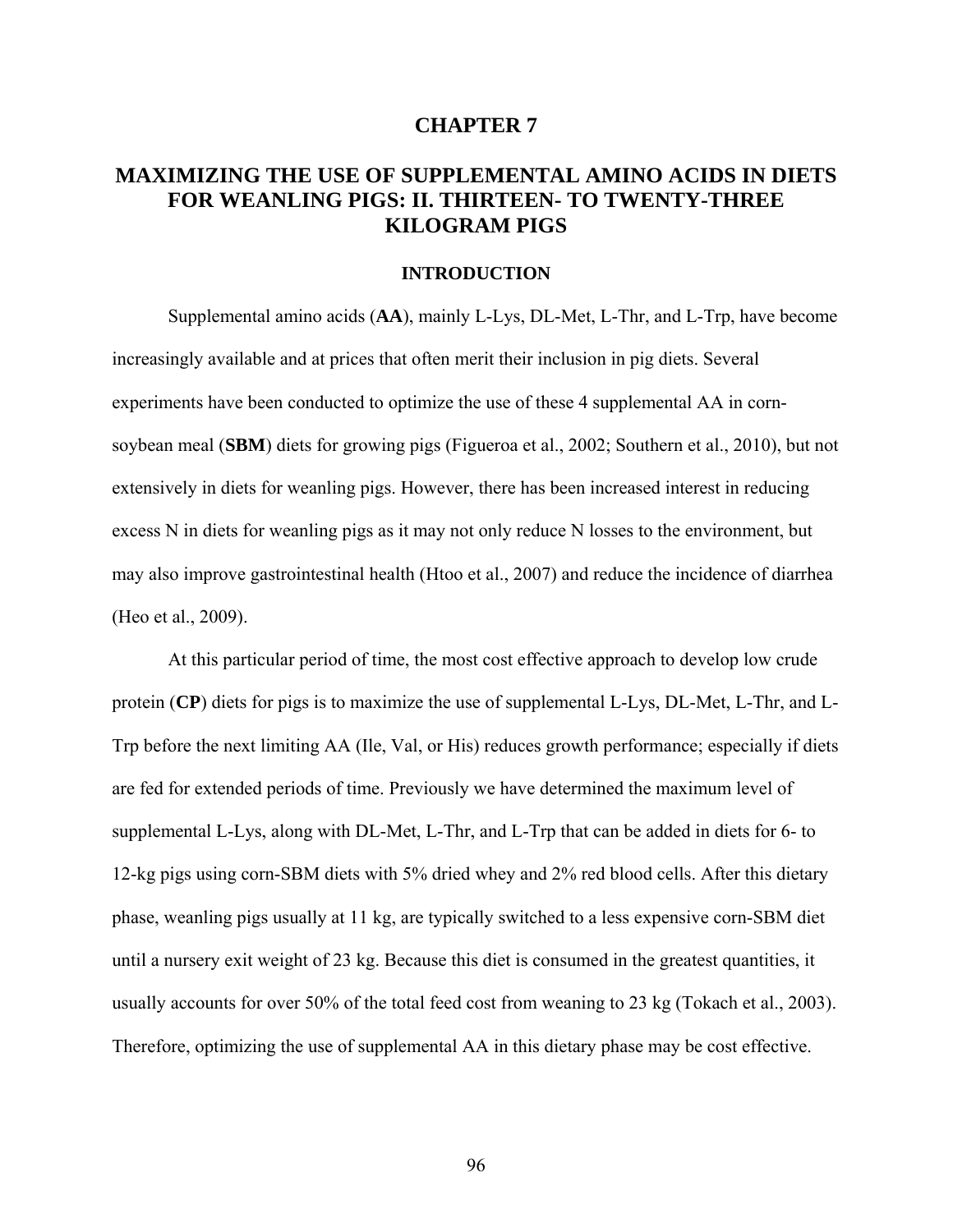The objective of this research was to determine the maximum level of supplemental L-Lys, along with DL-Met, L-Thr, and L-Trp that can be added in diets for13- to 23-kg pigs without negatively affecting growth performance.

## **MATERIALS AND METHODS**

All experimental protocols were approved by the Louisiana State University Agricultural Center Animal Care and Use Committee.

## **General**

Four experiments were conducted to determine the maximum level of supplemental L-Lys, along with DL-Met, L-Thr, and L-Trp that can be added in diets for 13- to 23-kg pigs without negatively affecting growth performance. Pigs (Yorkshire, Yorkshire  $\times$  Landrace, or Yorkshire  $\times$  Landrace  $\times$  Duroc) were obtained from the Louisiana State University Agricultural Center Swine Unit and housed in an environmentally controlled nursery building. Each pen (0.97  $\times$  1.47 m in size) had hard plastic slotted flooring, 1 nipple waterer, and a 4-hole stainless steel self-feeder. Pigs and their environment were monitored at least twice daily. Average weaning age among experiments ranged from 17 to 21 d.

From d 7 to 21 post-weaning, all pigs were fed the same semi-complex diet formulated to meet or exceed the nutrient requirements for 5- to 10-kg pigs (NRC, 1998). Experiments started on d 21 post-weaning and were either 7 (Exp. 1 and 2) or 14 (Exp. 3 and Exp. 4) d in duration. Pigs were weighed and allotted to their respective pens based on BW, sex, and ancestry 3 or 4 d before the initiation of each experiment; thus, social hierarchies within each pen could be established. Pigs and feeders were weighed at the beginning (appropriate blocking was checked) and end of each experimental period for ADG, ADFI, and G:F determination. Feed in meal form and water were supplied for *ad libitum* intake. In Exp. 3, blood samples were collected from all pigs at the end of the experiment via the anterior vena cava. Blood from each pig was placed into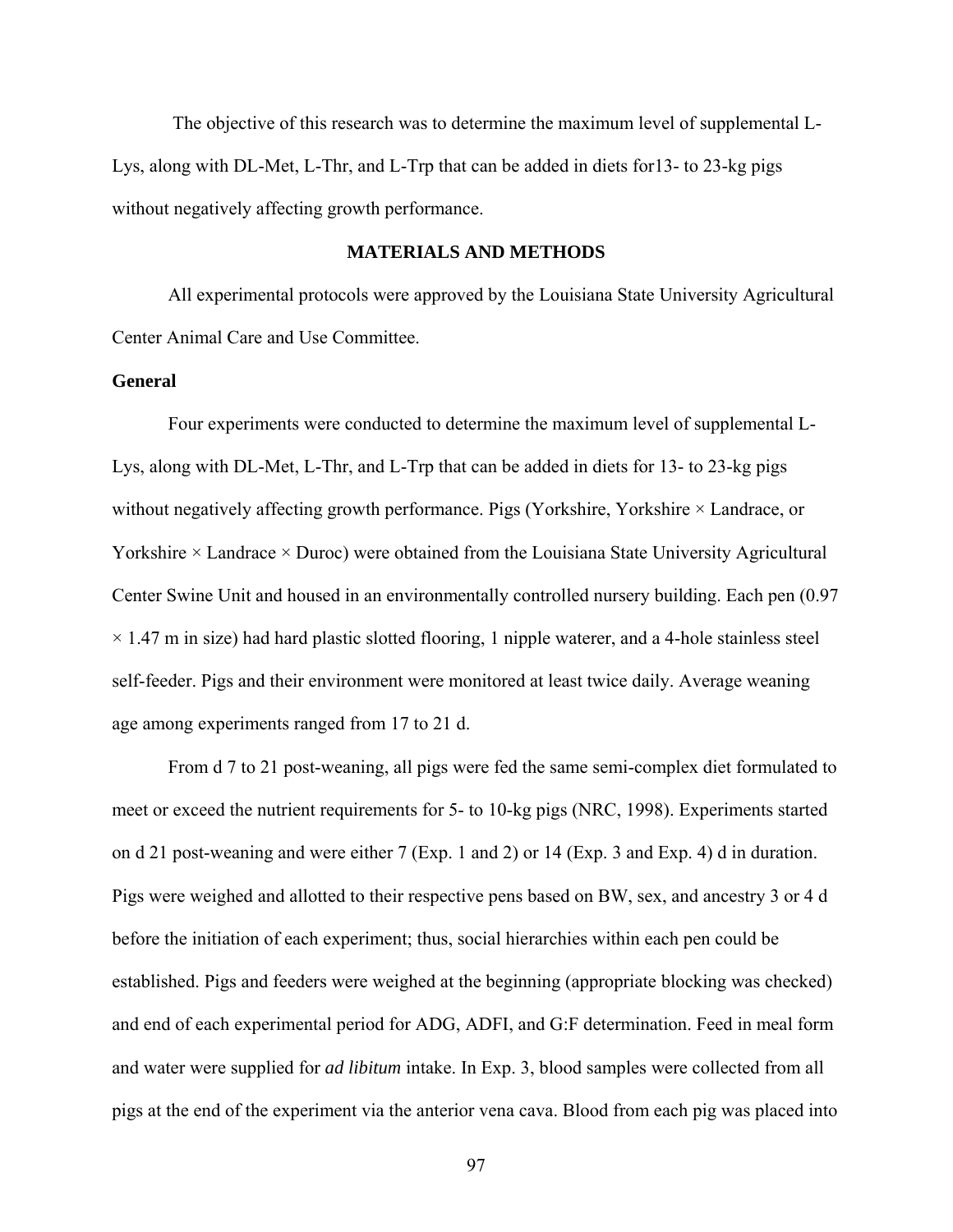10-mL tubes (BD Vacutainer; Franklin Lakes, NJ) and placed on ice until all pigs had been bled. Immediately after blood collection, plasma was collected after centrifugation at  $3,000 \times g$  at  $4^{\circ}$ C for 20 min, and samples were frozen until plasma urea nitrogen (**PUN**) analysis (Mathies, 1964) using commercial reagent kits (Pointe Scientific, Canton, MI).

Dietary treatments were formulated based on the analyzed AA values for peanut meal (**PM**) in Exp. 1, and soybean meal (**SBM**) in Exp. 1 to 4. The same batch of SBM was used in all experiments. Nutrient values reported in the Aminodat 3.0 database by Evonik-Degussa (Hess et al., 2006) were used for all other ingredients. All diets were formulated on a standardized ileal digestible (**SID**) basis. In Exp. 1, diets were formulated to meet or exceed the following SID AA ratios to Lys: 0.60 TSAA, 0.63 Thr, 0.18 Trp (Hess et al., 2006); 0.60 Ile, 0.68 Val, 0.32 His, 0.42 Arg, and 1.0 Leu (Baker, 1997). In Exp. 2 to 4, supplemental DL-Met, L-Thr, and L-Trp were increased as levels of supplemental L-Lys were increased to meet the ratios previously described for these AA. However, AA ratios for the other essential AA were allowed to float with increasing levels of supplemental L-Lys. All diets contained antibiotics and were calculated to contain 0.80% Ca and 0.70% P.

#### **Exp. 1**

The purpose of this experiment was to estimate the SID Lys requirement of our 13-kg pigs to prevent overestimating the amount of supplemental L-Lys that can be added in the subsequent experiments. A total of 150 weanling pigs with an average initial BW of  $13.6 \pm 2$  kg were allotted to 6 dietary treatments 1 to 5) SID Lys levels from 0.700 to 1.200% at 0.125% increments using corn-SBM-PM-based diets, and 6) positive control diet (**PC**) formulated to contain 1.200% SID Lys without PM (Table 7.1). Each treatment was replicated with 5 pens of 5 pigs per replicate pen. In a previous experiment from our lab, PM was validated as a low Lys source that when supplemented with supplemental L-Lys results in similar growth performance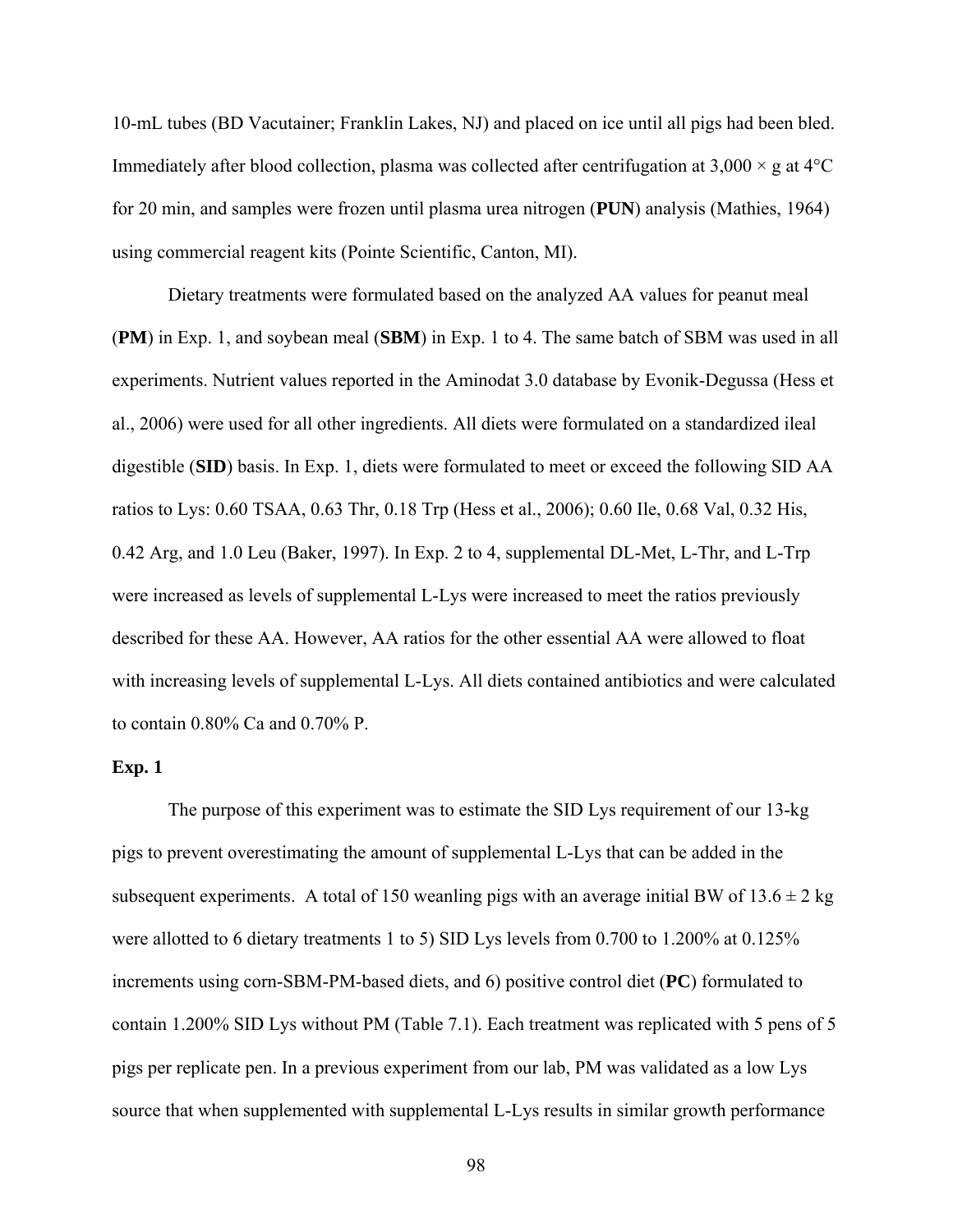to that of a positive control diet. Thus, PM could be used in Lys requirement studies. In diets 1 to 5, equal amounts of SBM and PM were used across treatments and the incremental levels of SID Lys were provided by Lys·SO<sub>4</sub> additions. Supplemental DL-Met, L-Trp, L-Thr, L-Ile, and L-Val were added when appropriate to meet or exceed the AA ratios previously described.

## **Exp. 2**

 The purpose of this experiment was to determine the level of supplemental L-Lys along with DL-Met, L-Thr, and L-Trp, that could be added without negatively affecting growth performance of 13-kg pigs. A total of 80 weanling pigs with an average initial BW of  $13.3 \pm 2$  kg were allotted to 5 dietary treatments calculated to contain 1 to 5) 0.100 (**control**), 0.146, 0.192, 0.238, and 0.284% supplemental L-Lys, respectively (Table 7.2). In diets 1 to 5, the levels of supplemental L-Lys were provided by 0.197, 0.288, 0.379, 0.470, and 0.561% Lys·SO<sub>4</sub> additions replacing the Lys provided by SBM, respectively. Each treatment was replicated with 4 pens of 4 pigs per replicate pen. All diets were formulated to contain 1.075% SID Lys. Diet 4, which contained 0.238% supplemental L-Lys, was calculated to be slightly above the recommended 0.60 SID Ile:Lys ratio and to exactly meet the recommended 0.68 SID Val:Lys ratio (Baker, 1997). Diet 5 which contained 0.284% supplemental L-Lys, was calculated to be deficient in Ile and Val. From diets 1 to 6, CP levels were reduced from 21.01 to 18.34%.

#### **Exp. 3**

 This experiment had the same objective as Exp. 2, but greater levels of supplemental L-Lys, along with DL-Met, L-Thr, and L-Trp were used. A total of 100 weanling pigs with an average initial BW of  $13.3 \pm 1.7$  kg were allotted to 5 dietary treatments 1) control diet used in Exp. 2; 2 to 3) the 2 greatest levels of supplemental L-Lys used in Exp. 2 (0.238 and 0.284%); and 4 to 5) 0.331 and 0.377% supplemental L-Lys, respectively (Table 7.2). In diets 1 to 6, the levels of supplemental L-Lys were provided by 0.197, 0.470, 0.561, 0.652, and 0.743% Lys·SO4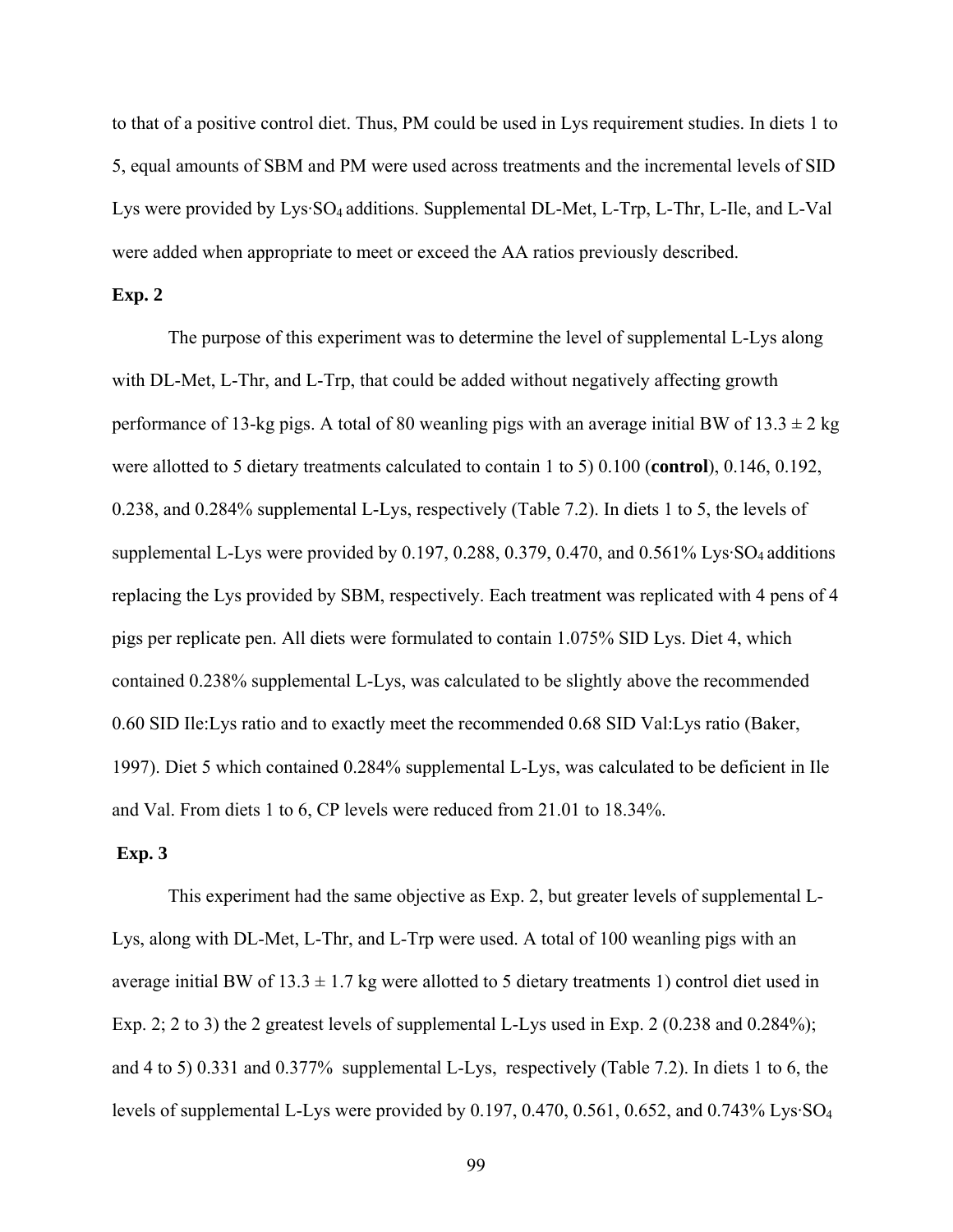additions replacing the Lys provided by SBM, respectively. Each treatment was replicated with 5 pens of 4 pigs per replicate pen. All diets were formulated to contain 1.075% SID Lys. In Diets 3 to 5, the calculated SID Ile:Lys and SID Val:Lys ratios ranged from 0.59 to 0.53 and 0.65 to 0.60, respectively. From diets 2 to 5, CP levels were reduced from 19.00 to 17.01%.

## **Exp. 4**

 This experiment had the same objective as Exp. 2 and 3, but greater levels of supplemental L-Lys, along with DL-Met, L-Thr, and L-Trp, were evaluated. A total of 120 weanling pigs with an average initial BW of  $14.7 \pm 2$  kg were allotted to 5 dietary treatments 1) control diet used in Exp. 2 and 3; 2 to 3) the 2 greatest levels of supplemental L-Lys used in Exp 3 (0.331 and 0.377%); and 4 to 5) 0.423 and 0.469% supplemental L-Lys, respectively (Table 7.2). In diets 1 to 5, the levels of supplemental L-Lys were provided by 0.197, 0.652, 0.743, 0.834, and 0.925% Lys·SO4 additions replacing the Lys provided by SBM, respectively. Each treatment was replicated with 6 pens of 4 pigs per replicate pen. All diets were formulated to contain 1.075% SID Lys. In diets 2 to 5, the calculated SID Ile:Lys and SID Val:Lys ratios ranged from 0.56 to 0.47 and 0.62 to 0.53, respectively. Diet 5, which contained 0.469% supplemental L-Lys, was calculated to be slightly below the recommended 0.32 SID His:Lys ratio. From diets 2 to 5, CP levels were reduced from 17.68 to 15.69 % CP.

#### **Statistical Analysis**

 Data from all experiments were analyzed as randomized complete block designs using the GLM procedure (SAS Inst. Inc., Cary, NC). Initial BW was used as the blocking factor and each pen of pigs served as the experimental unit. Littermates were balanced across treatments and sex was equalized among pens within replicate. In Exp. 1 to 4, orthogonal contrast statements were used to determine linear and quadratic effects of graded levels of either SID Lys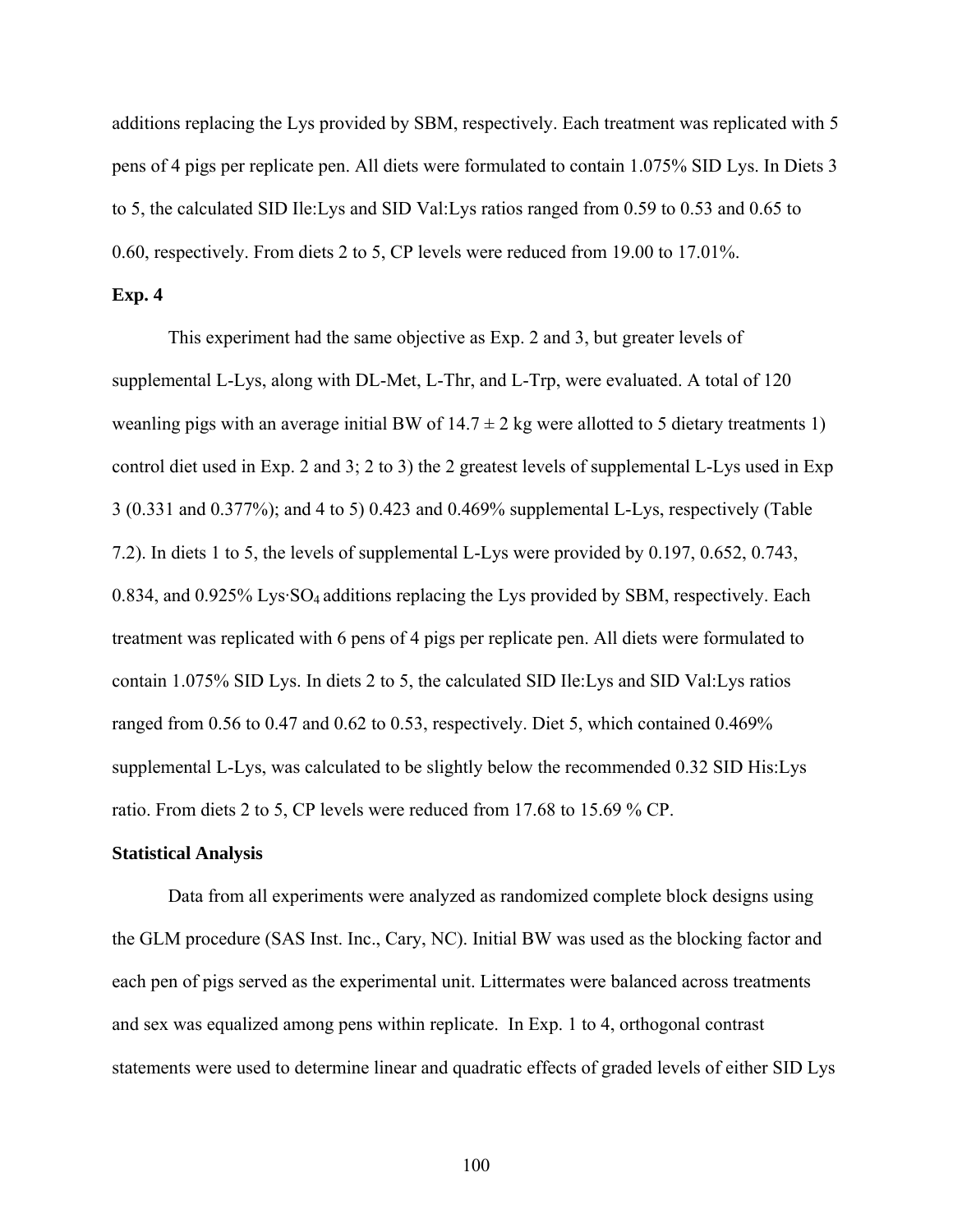or supplemental L-Lys. Treatment means were separated using the PDIFF option of SAS with an

α at 0.10.

**Table 7.1.** Composition of experimental diets that were fed to weanling pigs in Exp. 1 (as-fed basis)

|                                                                        | $\overline{\text{SID}^1}$ Lys, % |       |       |       |       |                 |  |  |  |
|------------------------------------------------------------------------|----------------------------------|-------|-------|-------|-------|-----------------|--|--|--|
| Item                                                                   | 0.700                            | 0.825 | 0.950 | 1.075 | 1.200 | PC <sup>2</sup> |  |  |  |
| Ingredient, %                                                          |                                  |       |       |       |       |                 |  |  |  |
| Corn                                                                   | 66.71                            | 66.41 | 66.00 | 65.48 | 64.89 | 48.83           |  |  |  |
| Soybean meal (48% CP)                                                  | 20.00                            | 20.00 | 20.00 | 20.00 | 20.00 | 43.08           |  |  |  |
| Peanut meal                                                            | 4.94                             | 4.94  | 4.94  | 4.94  | 4.94  | $---$           |  |  |  |
| Dry $fat^3$                                                            | 4.00                             | 4.00  | 4.00  | 4.00  | 4.00  | 4.00            |  |  |  |
| Monocalcium phosphate                                                  | 1.63                             | 1.64  | 1.64  | 1.64  | 1.65  | 1.27            |  |  |  |
| Limestone                                                              | 1.07                             | 1.07  | 1.07  | 1.07  | 1.07  | 1.08            |  |  |  |
| Sodium bentonite                                                       | 0.50                             | 0.50  | 0.50  | 0.50  | 0.50  | 0.50            |  |  |  |
| Vitamin premix <sup>4</sup>                                            | 0.50                             | 0.50  | 0.50  | 0.50  | 0.50  | 0.50            |  |  |  |
| Salt                                                                   | 0.25                             | 0.25  | 0.25  | 0.25  | 0.25  | 0.25            |  |  |  |
| Trace mineral premix <sup>5</sup>                                      | 0.10                             | 0.10  | 0.10  | 0.10  | 0.10  | 0.10            |  |  |  |
| Antibiotic <sup>6</sup>                                                | 0.25                             | 0.25  | 0.25  | 0.25  | 0.25  | 0.25            |  |  |  |
| Choline chloride                                                       | 0.05                             | 0.05  | 0.05  | 0.05  | 0.05  | 0.05            |  |  |  |
| Biolys <sup>7</sup>                                                    | ---                              | 0.25  | 0.50  | 0.74  | 0.99  | ---             |  |  |  |
| DL-Met                                                                 | 0.005                            | 0.05  | 0.12  | 0.20  | 0.27  | 0.09            |  |  |  |
| L-Thr                                                                  |                                  | 0.002 | 0.08  | 0.16  | 0.24  |                 |  |  |  |
| L-Trp                                                                  |                                  |       | 0.01  | 0.03  | 0.06  |                 |  |  |  |
| L-Val                                                                  |                                  |       | ---   | 0.07  | 0.16  | ---             |  |  |  |
| L-Ile                                                                  |                                  |       | ---   | 0.01  | 0.08  |                 |  |  |  |
| Calculated composition                                                 |                                  |       |       |       |       |                 |  |  |  |
| ME, kcal/kg                                                            | 3,436                            | 3,436 | 3,433 | 3,431 | 3,431 | 3,444           |  |  |  |
| Total Lys, %                                                           | 0.816                            | 0.941 | 1.066 | 1.191 | 1.315 | 1.363           |  |  |  |
| SID Lys, %                                                             | 0.700                            | 0.825 | 0.950 | 1.075 | 1.200 | 1.200           |  |  |  |
| SID Met, %                                                             | 0.23                             | 0.27  | 0.34  | 0.42  | 0.49  | 0.41            |  |  |  |
| SIDSAA, %                                                              | 0.46                             | 0.50  | 0.57  | 0.65  | 0.72  | 0.72            |  |  |  |
| $SID$ Thr, $%$                                                         | 0.52                             | 0.52  | 0.60  | 0.68  | 0.76  | 0.80            |  |  |  |
| SID Trp, %                                                             | 0.16                             | 0.16  | 0.17  | 0.19  | 0.22  | 0.26            |  |  |  |
| SID Val, %                                                             | 0.66                             | 0.66  | 0.66  | 0.73  | 0.82  | 0.98            |  |  |  |
| SID His, $%$                                                           | 0.39                             | 0.39  | 0.39  | 0.39  | 0.39  | 0.58            |  |  |  |
| Ca, %                                                                  | 0.80                             | 0.80  | 0.80  | 0.80  | 0.80  | 0.80            |  |  |  |
| $P, \%$                                                                | 0.70                             | 0.70  | 0.70  | 0.70  | 0.70  | 0.70            |  |  |  |
| Na, $\%$                                                               | 0.13                             | 0.13  | 0.13  | 0.13  | 0.13  | 0.13            |  |  |  |
| $Cl, \%$                                                               | 0.20                             | 0.20  | 0.20  | 0.20  | 0.20  | 0.20            |  |  |  |
| ${}^{1}$ SID = standardized ileal digestible.                          |                                  |       |       |       |       |                 |  |  |  |
| ${}^{2}PC$ = positive control diet formulated to contain 1.20% SID Lys |                                  |       |       |       |       |                 |  |  |  |
| <sup>3</sup> Fat Pak 100, Milk Specialties Co., Dundee, IL.            |                                  |       |       |       |       |                 |  |  |  |

<sup>4</sup> Provided the following per kilogram of diet: vitamin A, 11,023 IU; vitamin D<sub>3</sub> 3,307 IU; vitamin E, 88 IU; niacin, 88 g; pantothenic acid, 50 mg; riboflavin, 13 mg; menadione, 8 mg;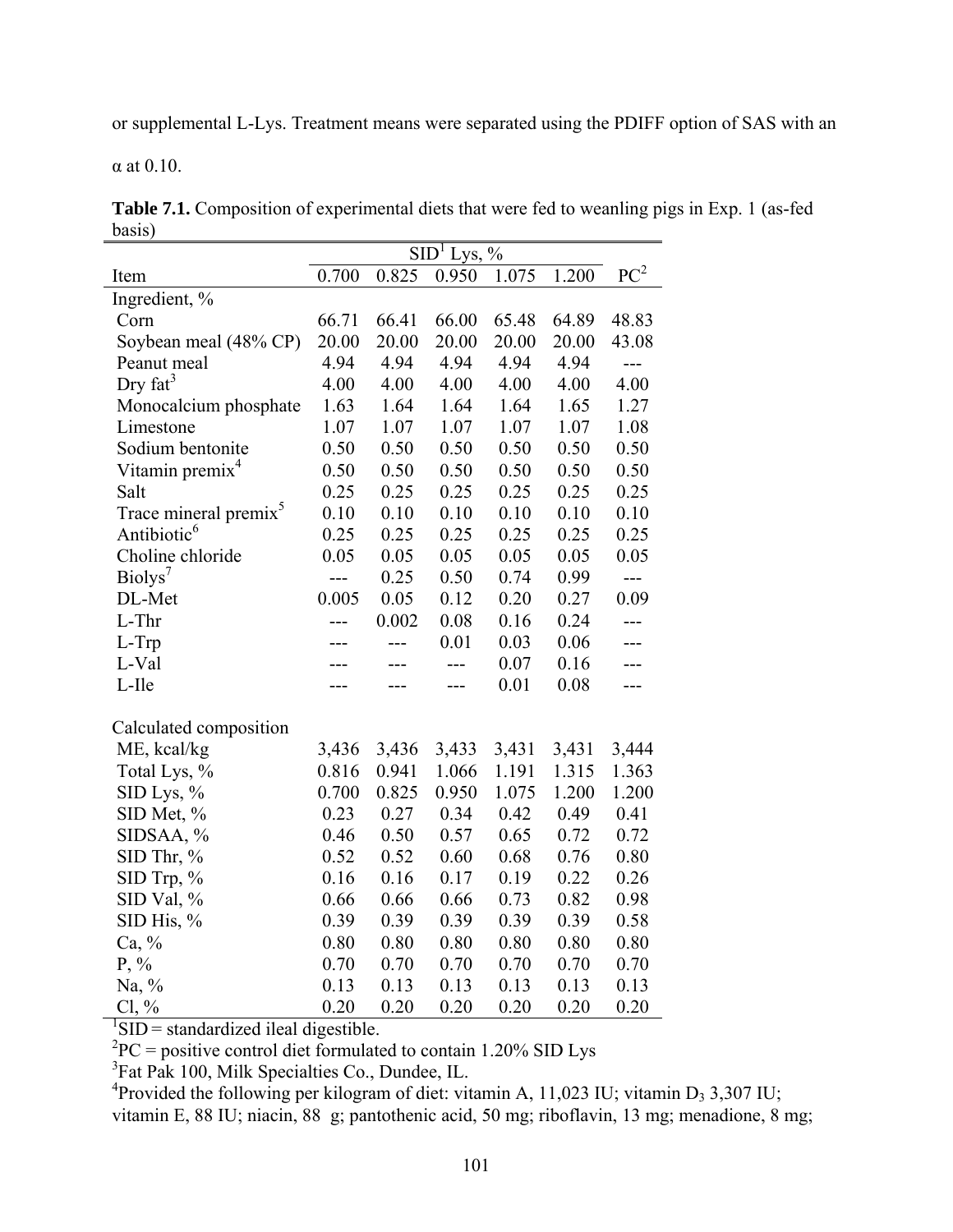pyridoxine, 4 mg; thiamin, 4 mg; folic acid, 3 mg; vitamin B<sub>12</sub>, 61 μg; biotin, 441 μg; vitamin C,  $110$  μg.

<sup>5</sup>Provided the following per kilogram of diet: Fe, 127 mg; Zn, 127 mg; Cu, 12.7 mg; Mn, 20 mg; I, 0.80 mg; and Se, 0.30 mg.

<sup>6</sup>Neo-Terra 10/10 from Nutra Blend LLC, Neosho, MO. Provided 165 mg oxytetracycline and 116 mg neomycin per kilogram of diet.

<sup>7</sup> Evonik-Degussa Feed Additives, Kennesaw, GA (Biolys contains 50.7% Lys·SO<sub>4</sub>).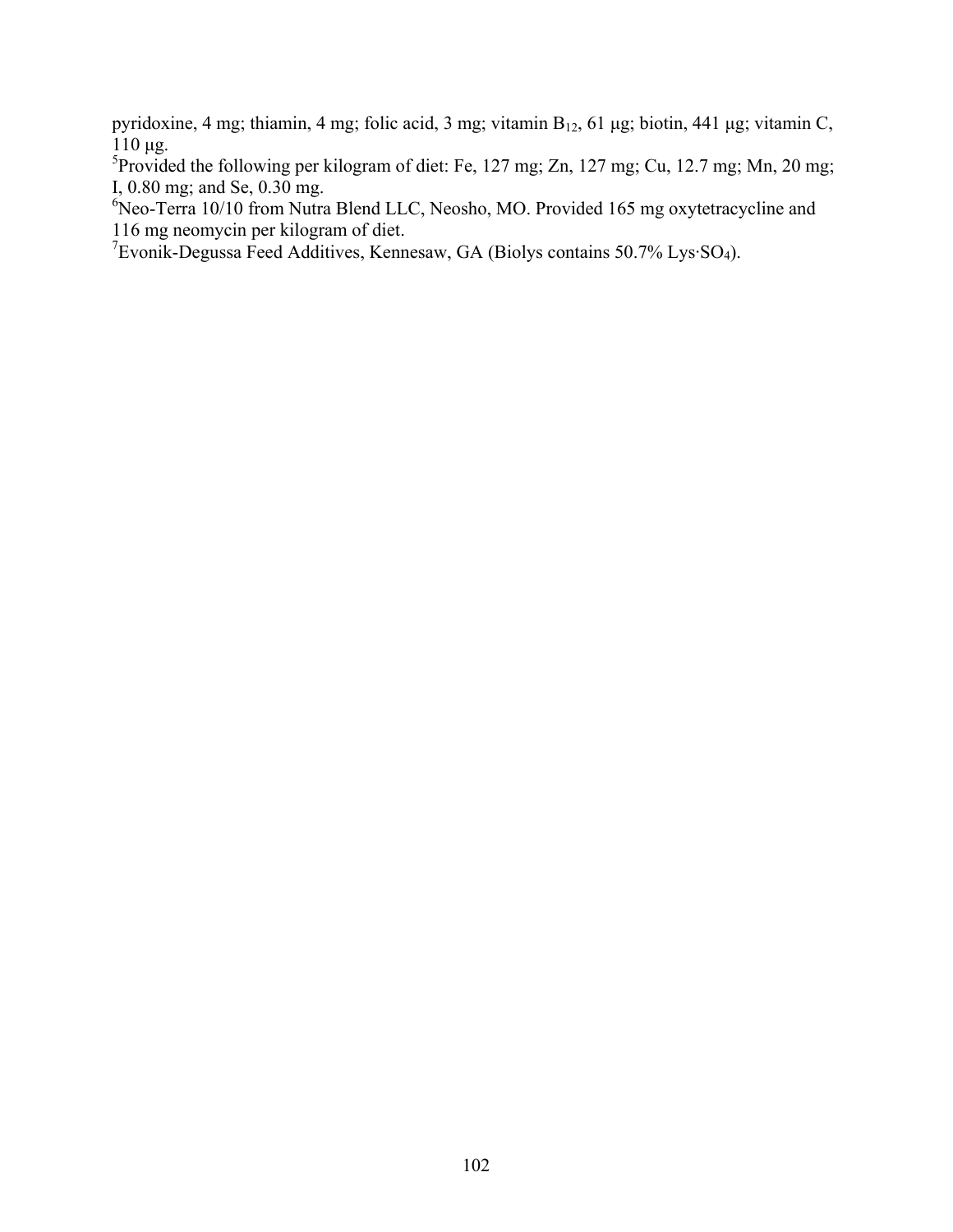|                                   | Exp. 2 to $4$      |       | Exp. 2 |             | Exp. $2$ and $3$      |             | Exp. 3 and 4 |             | Exp. 4      |
|-----------------------------------|--------------------|-------|--------|-------------|-----------------------|-------------|--------------|-------------|-------------|
|                                   |                    |       |        |             | Supplemental L-Lys, % |             |              |             |             |
| Item                              | 0.100 <sup>1</sup> | 0.146 | 0.192  | $0.238^{2}$ | $0.284^{3}$           | $0.331^{3}$ | $0.377^{3}$  | $0.423^{3}$ | $0.469^{4}$ |
| Ingredient, %                     |                    |       |        |             |                       |             |              |             |             |
| Corn                              | 57.86              | 59.61 | 61.36  | 63.11       | 64.85                 | 66.59       | 68.33        | 70.08       | 71.82       |
| Soybean meal (48% CP)             | 33.67              | 31.74 | 29.82  | 27.89       | 25.97                 | 24.04       | 22.12        | 20.20       | 18.27       |
| Dry $fat^5$                       | 4.00               | 4.00  | 4.00   | 4.00        | 4.00                  | 4.00        | 4.00         | 4.00        | 4.00        |
| Monocalcium phosphate             | 1.45               | 1.49  | 1.53   | 1.57        | 1.61                  | 1.65        | 1.69         | 1.73        | 1.77        |
| Limestone                         | 1.07               | 1.07  | 1.06   | 1.06        | 1.06                  | 1.06        | 1.05         | 1.05        | 1.05        |
| Sodium bentonite                  | 0.50               | 0.50  | 0.50   | 0.50        | 0.50                  | 0.50        | 0.50         | 0.50        | 0.50        |
| Vitamin premix <sup>6</sup>       | 0.50               | 0.50  | 0.50   | 0.50        | 0.50                  | 0.50        | 0.50         | 0.50        | 0.50        |
| Salt                              | 0.25               | 0.25  | 0.25   | 0.25        | 0.25                  | 0.25        | 0.25         | 0.25        | 0.25        |
| Trace mineral premix <sup>7</sup> | 0.10               | 0.10  | 0.10   | 0.10        | 0.10                  | 0.10        | 0.10         | 0.10        | 0.10        |
| Antibiotic <sup>8</sup>           | 0.25               | 0.25  | 0.25   | 0.25        | 0.25                  | 0.25        | 0.25         | 0.25        | 0.25        |
| Choline chloride                  | 0.05               | 0.05  | 0.05   | 0.05        | 0.05                  | 0.05        | 0.05         | 0.05        | 0.05        |
| Biolys <sup>9</sup>               | 0.20               | 0.29  | 0.38   | 0.47        | 0.56                  | 0.65        | 0.74         | 0.83        | 0.93        |
| DL-Met                            | 0.10               | 0.12  | 0.14   | 0.15        | 0.17                  | 0.19        | 0.20         | 0.22        | 0.24        |
| L-Thr                             | 0.009              | 0.036 | 0.063  | 0.09        | 0.12                  | 0.14        | 0.17         | 0.18        | 0.22        |
| $L-Trp$                           | $---$              | ---   | ---    | 0.01        | 0.02                  | 0.03        | 0.04         | 0.05        | 0.06        |
| Calculated composition            |                    |       |        |             |                       |             |              |             |             |
| ME, kcal/kg                       | 3,443              | 3,442 | 3,441  | 3,439       | 3,438                 | 3,437       | 3,436        | 3,452       | 3,451       |
| Total Lys, %                      | 1.21               | 1.21  | 1.20   | 1.20        | 1.20                  | 1.19        | 1.19         | 1.18        | 1.18        |
| SID <sup>10</sup> Lys, %          | 1.075              | 1.075 | 1.075  | 1.075       | 1.075                 | 1.075       | 1.075        | 1.075       | 1.075       |
| SID Met, %                        | 0.37               | 0.38  | 0.39   | 0.40        | 0.41                  | 0.42        | 0.42         | 0.43        | 0.44        |
| SID TSAA, %                       | 0.65               | 0.65  | 0.65   | 0.65        | 0.65                  | 0.65        | 0.65         | 0.65        | 0.65        |
| SID Thr, %                        | 0.68               | 0.68  | 0.68   | 0.68        | 0.68                  | 0.68        | 0.68         | 0.68        | 0.68        |
| SID Trp, $\%$                     | 0.21               | 0.20  | 0.20   | 0.19        | 0.19                  | 0.19        | 0.19         | 0.19        | 0.19        |
| SID Val, %                        | 0.83               | 0.79  | 0.76   | 0.73        | 0.70                  | 0.67        | 0.64         | 0.61        | 0.57        |
| SID Ile, %                        | 0.76               | 0.72  | 0.69   | 0.66        | 0.63                  | 0.60        | 0.57         | 0.54        | 0.50        |
| SID His, %                        | 0.49               | 0.47  | 0.45   | 0.43        | 0.42                  | 0.40        | 0.38         | 0.36        | 0.34        |
| SID Ile:Lys                       | 0.71               | 0.70  | 0.64   | 0.61        | 0.59                  | 0.56        | 0.53         | 0.50        | 0.47        |

**Table 7.2**. Composition of experimental diets that were fed to weanling pigs in Exp. 2 to 4 (as-fed basis)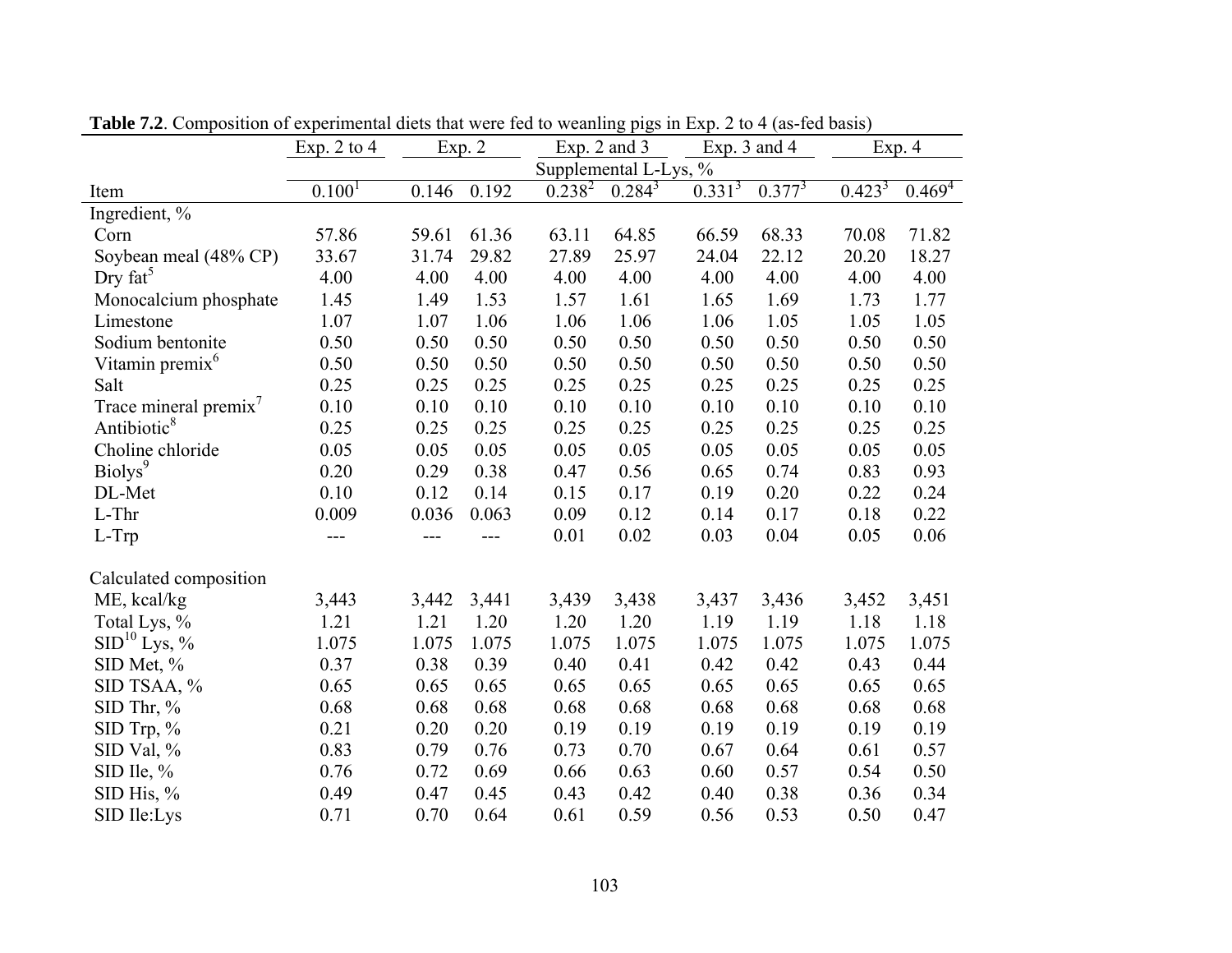| SID Val:Lys | 0.77  | 0.73  | 0.71  | 0.68  | 0.65  | 0.62  | 0.60  | 0.57 | 0.53  |
|-------------|-------|-------|-------|-------|-------|-------|-------|------|-------|
| Ca, $\%$    | 0.80  | 0.80  | 0.80  | 0.80  | 0.80  | 0.80  | 0.80  | 0.80 | 0.80  |
| $P, \%$     | 0.70  | 0.70  | 0.70  | 0.70  | 0.70  | 0.70  | 0.70  | 0.70 | 0.70  |
| Na, $\%$    | 0.13  | 0.13  | 0.13  | 0.13  | 0.13  | 0.13  | 0.13  | 0.13 | 0.13  |
| $Cl, \%$    | 0.20  | 0.20  | 0.20  | 0.20  | 0.20  | 0.20  | 0.20  | 0.20 | 0.20  |
| $CP, \%$    | 21.01 | 20.34 | 19.68 | 19.00 | 18.34 | 17.68 | .7.01 | 6.35 | 15.69 |

<sup>1</sup>This diet with 0.10% supplemental L-Lys was used as the control diet in Exp. 2 to 4.

<sup>2</sup>This diet is slightly above the recommended SID Ile:Lys ratio of 0.60 and exactly met the recommended SID Val:Lys ratio of 0.68.

<sup>3</sup>These diets were calculated to be deficient in Ile and Val.

<sup>4</sup>This diet is calculated to be deficient in Ile, Val, and His.

5Fat Pak 100, Milk Specialties Co., Dundee, IL.

<sup>6</sup>Provided the following per kilogram of diet: vitamin A, 11,023 IU; vitamin D<sub>3</sub> 3,307 IU; vitamin E, 88 IU; niacin, 88 g; pantothenic acid, 50 mg; riboflavin, 13 mg; menadione, 8 mg; pyridoxine, 4 mg; thiamin, 4 mg; folic acid, 3 mg; vitamin  $B_{12}$ , 61 µg; biotin, 441 µg; vitamin C, 110 μg.

<sup>7</sup>Provided the following per kilogram of diet: Fe, 127 mg; Zn, 127 mg; Cu, 12.7 mg; Mn, 20 mg; I, 0.80 mg; and Se, 0.30 mg.

 $8$ Neo-Terra 10/10 from Nutra Blend LLC, Neosho, MO. Provided 165 mg oxytetracycline and 116 mg neomycin per kilogram of diet.

 $^{9}$ Evonik-Degussa Feed Additives, Kennesaw, GA (Biolys contains 50.7% Lys·SO<sub>4</sub>).

 $^{10}$ SID = standardized ileal digestible.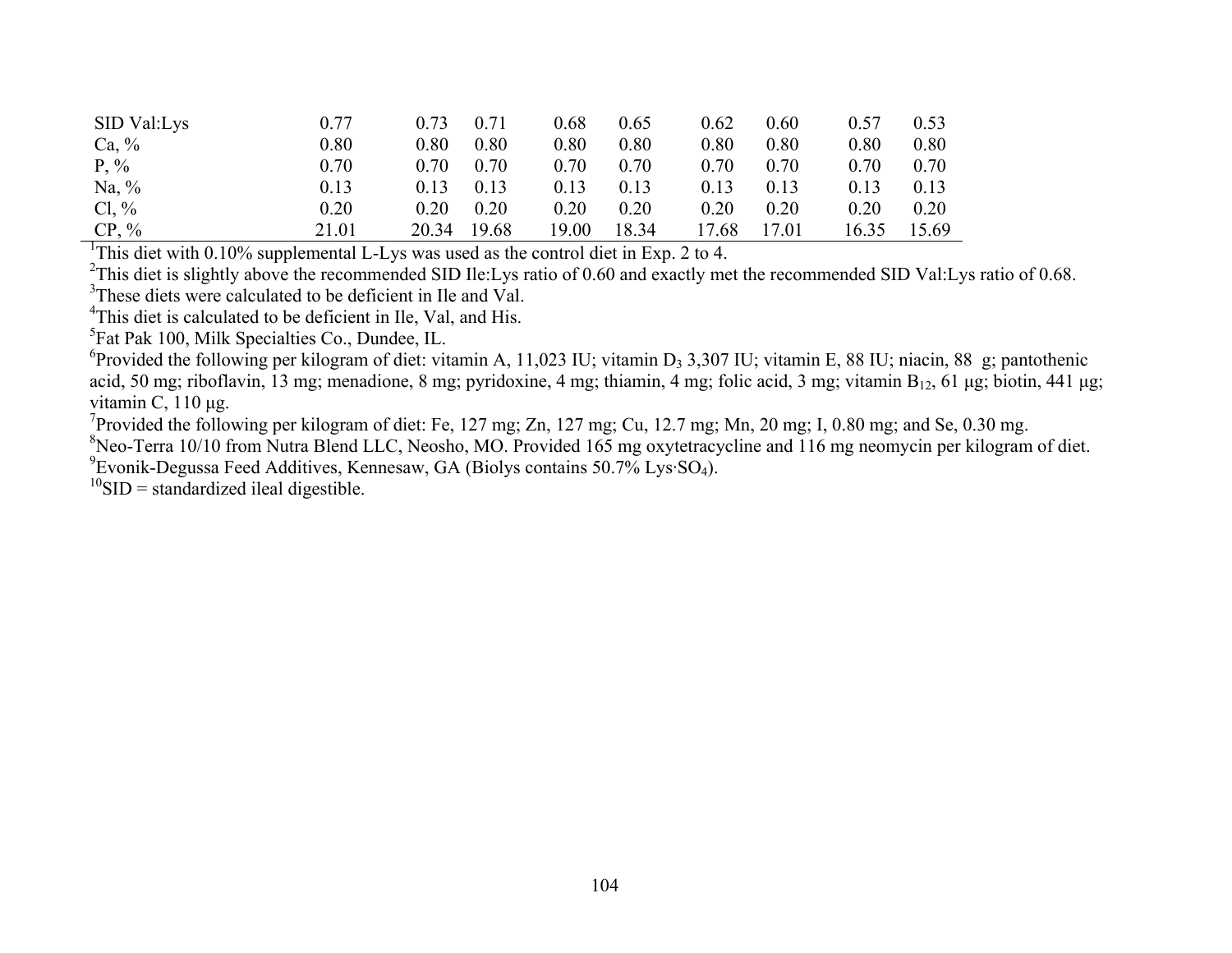#### **RESULTS**

## **Exp. 1**

Increasing SID Lys levels from 0.700 to 1.200%, linearly increased (*P* ≤ 0.01) ADG and

G:F, but ADFI was not affected  $(P > 0.10$ ; Table 7.3). There were no  $(P > 0.10)$  quadratic effects in any of these variables. Daily gain and final BW were reduced  $(P < 0.10)$  among pigs fed diets with SID Lys levels from 0.700 to 0.950% compared with pigs fed the PC diet. However, ADG, G:F, and final BW were similar ( $P > 0.10$ ) among pigs fed diets with 1.075 or 1.200% SID Lys compared with pigs fed the PC diet. Thus, the SID Lys requirement for our 13-kg pigs was estimated to be at least 1.075% SID Lys.

**Table 7.3.** Effect of graded levels of standardized ileal digestible (SID) Lys on growth performance of weanling pigs from d 21 to 28 post-weaning in Exp.  $1<sup>1</sup>$ 

|                                                                                       |          | $\rm SID\;Lys, \%$ |               |                  |                  |                 |      |                             |
|---------------------------------------------------------------------------------------|----------|--------------------|---------------|------------------|------------------|-----------------|------|-----------------------------|
| Item                                                                                  | 0.700    | 0.825              | 0.950         | 1.075            | 1.200            | PC <sup>2</sup> |      | SEM $P$ -value <sup>3</sup> |
| ADG, $\rm{^{4}g}$                                                                     | $452^b$  | 479 <sup>b</sup>   | $465^{\rm b}$ | 551 <sup>a</sup> | 567 <sup>a</sup> | $588^{\rm a}$   |      | 0.01                        |
| ADFI, g                                                                               | 977      | 1,038              | 960           | 1,062            | 1,053            | 1,007           | 57   | 0.79                        |
| G: F <sup>4</sup>                                                                     | $0.46^b$ | $0.46^b$           | $0.49^{ab}$   | $0.53^{\rm a}$   | $0.54^{\rm a}$   | $0.59^{\rm a}$  | 0.02 | 0.01                        |
| Final BW, kg $16.99^{bc}$ $16.47^c$ $16.69^{bc}$ $17.88^{ab}$ $17.46^{abc}$ $18.36^a$ |          |                    |               |                  |                  |                 | 0.46 | 0.10                        |

<sup>a,b</sup>Treatment means with different superscripts on the same row are significantly different,  $P \leq$ 0.10.

<sup>1</sup>Data are means of 5 replicates with 5 pigs per replicate pen. Pigs The average initial BW at d 21 post-weaning was  $13.6 \pm 2$  kg.

 ${}^{2}PC =$  positive control diet.

3 Overall treatment *P*-value.

<sup>4</sup>SID Lys linear effect,  $P \le 0.01$ .

## **Exp. 2**

To prevent overestimating the amount of supplemental L-Lys, along with DL-Met, L-

Thr, and L-Trp that can be added in diets for 13-kg pigs, diets were formulated to contain

1.075% SID Lys. There were no linear or quadratic effects (*P* > 0.10) in ADG, ADFI, G:F, or

final BW at d 28 post-weaning with supplemental L-Lys levels ranging from 0.100 to 0.284%

(Table 7.4).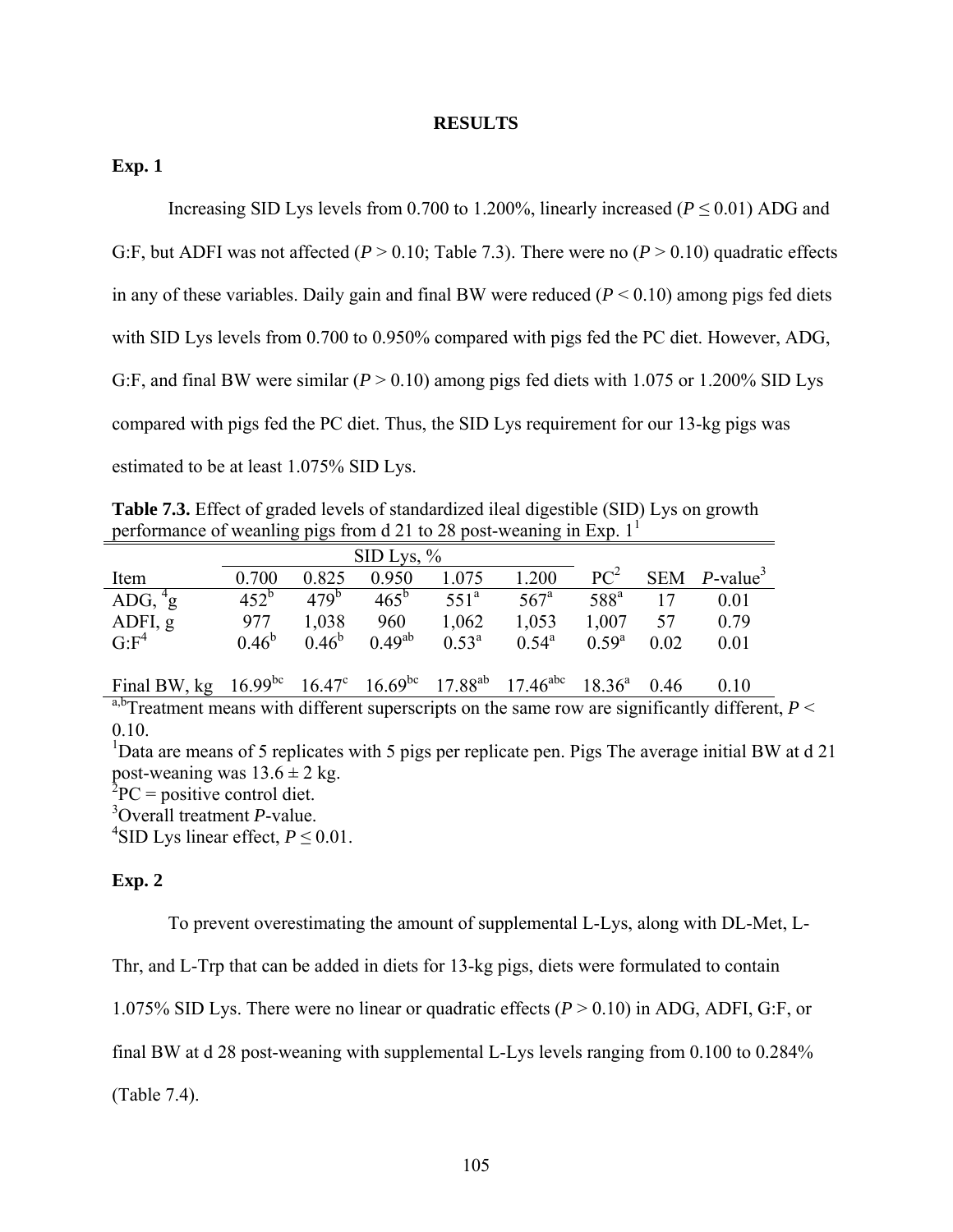| Supplemental L-Lys, % |                   |             |          |             |             |      |                             |  |  |
|-----------------------|-------------------|-------------|----------|-------------|-------------|------|-----------------------------|--|--|
| Item                  | $0.100^2$         | 0.146       | 0.192    | 0.238       | 0.284       |      | SEM $P$ -value <sup>3</sup> |  |  |
| ADG, g                | 598               | 580         | 569      | 624         | 597         | 29   | 0.73                        |  |  |
| ADFI, g               | 1,067             | 1,091       | 1,083    | 1,109       | 1,080       | 46   | 0.98                        |  |  |
| G: F                  | $0.56^{\text{a}}$ | $0.53^{b}$  | $0.53^b$ | $0.55^{ab}$ | $0.55^{ab}$ | 0.01 | 0.18                        |  |  |
|                       |                   |             |          |             |             |      |                             |  |  |
| Final BW, kg          | 17.29             | 17.52 17.17 |          | 18.02       | 17.30       | 0.33 | 0.42                        |  |  |

**Table 7.4.** Effect of graded levels of supplemental L-Lys, along with DL-Met, L-Thr, and L-Trp on growth performance of weanting pigs from d 21 to 28 post-weaning in Exp.  $2<sup>1</sup>$ 

 $a,b$ Treatment means with different superscripts on the same row are significantly different,  $P \leq$ 0.10.

<sup>1</sup>Data are means of 4 replicates with 4 pigs per replicate pen. The average initial BW at d 21 post-weaning was  $13.3 \pm 2$  kg.<br><sup>2</sup>This diet with 0.10% supplemental L-Lys was used as the control diet.

3 Overall treatment *P*-value.

## **Exp. 3**

Because supplemental L-Lys levels up to 0.284% did not negatively affect growth

performance of pigs in Exp. 2, greater levels of inclusion were used in this experiment. The

control diet and the 2 greatest levels of supplemental L-Lys from Exp. 2 were used as the starting

point in this experiment. Supplemental L-Lys levels from 0.238 to 0.377%, did not affect (*P* >

0.10) ADG, ADFI or G:F (Table 7.5). Final BW at d 35 post-weaning was not affected by

dietary treatments. However, PUN was linearly decreased  $(P < 0.05)$  with the increasing levels

of supplemental L-Lys.

**Table 7.5.** Effect of graded levels of supplemental L-Lys, along with DL-Met, L-Thr, and L-Trp on growth performance of weanling pigs from d 21 to 35 post-weaning in Exp.  $3<sup>1</sup>$ 

| Item                                                        |      | 0.238 |      |       |       |      | 0.284 0.331 0.377 SEM $P$ -value <sup>3</sup> |
|-------------------------------------------------------------|------|-------|------|-------|-------|------|-----------------------------------------------|
| ADG, g                                                      | 539  | 561   | 545  | 580   | 539   | 16   | 0.34                                          |
| ADFI, g                                                     | 900  | 976   | 926  | 1,005 | 964   | 37   | 0.21                                          |
| G.F                                                         | 0.60 | 0.58  | 0.60 | 0.58  | 0.56  | 0.02 | 0.69                                          |
|                                                             |      |       |      |       |       |      |                                               |
| Final BW, kg 21.05 21.25 21.17 21.54                        |      |       |      |       | 21.19 | 0.33 | 0.87                                          |
| PUN, mg/dL $11.88^a$ $7.27^b$ $5.66^c$ $4.66^{cd}$ $3.66^d$ |      |       |      |       |       | 0.65 | < 0.01                                        |

<sup>a,b</sup>Treatment means with different superscripts on the same row are significantly different,  $P \leq$ 0.10.

<sup>1</sup>Data are means of 5 replicates with 4 pigs per replicate pen. The average initial BW at d 21 post-weaning was  $13.3 \pm 2$  kg.

<sup>2</sup>This diet with 0.10% supplemental L-Lys was used as the control diet.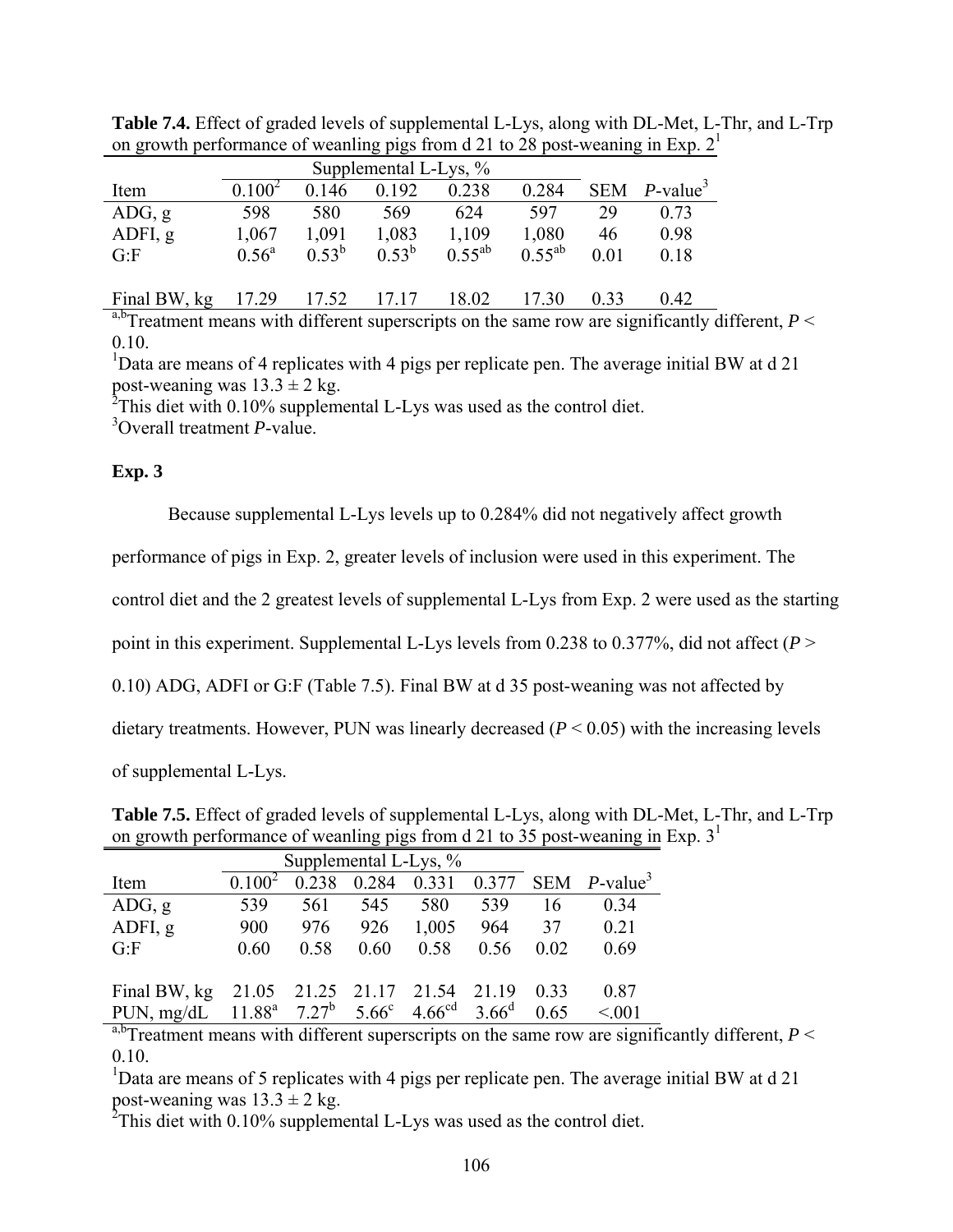3 Overall treatment *P*-value.

**Exp. 4** 

 Because supplemental L-Lys levels up to 0.377% did not affect growth performance of pigs in Exp. 3, greater levels of inclusion were used in this experiment. The control diet and the 2 greatest levels of supplemental L-Lys from Exp. 3 were used as the starting points in this experiment. Supplemental L-Lys levels from 0.331 to 0.469% linearly decreased ( $P \le 0.06$ ) ADG and G:F, but ADFI was linearly increased (*P =* 0.05; Table 7.6). Pigs fed diets with supplemental L-Lys levels up to 0.423% had similar (*P* > 0.10) ADG compared with pigs fed the control diet. However, G:F was reduced  $(P < 0.10)$  in pigs fed diets with a supplemental L-Lys level of 0.377% compared with pigs fed the control diet. Thus, supplemental L-Lys levels up to 0.423 or 0.331% can be added along with DL-Met, L-Thr, and L-Trp without affecting ADG or G:F, respectively of 13- to 23-kg pigs. However, final BW at d 35 post-weaning was not affected  $(P > 0.10)$  by dietary treatment.

| <b>Table 7.6.</b> Effect of graded levels of supplemental L-Lys, along with DL-Met, L-Thr, and L-Trp |  |
|------------------------------------------------------------------------------------------------------|--|
| on growth performance of weanting pigs from d 21 to 35 post-weaning in Exp. 4 <sup>1</sup>           |  |

| Item                                                | $0.100^2$      | 0.331 | 0.377                                                       | 0.423                                                        | 0.469           |      | SEM $P$ -value <sup>3</sup> |
|-----------------------------------------------------|----------------|-------|-------------------------------------------------------------|--------------------------------------------------------------|-----------------|------|-----------------------------|
| ADG, $^{4}$ g<br>ADFI, $^{4}$ g<br>G:F <sup>4</sup> | $636.2^a$      |       | 607.0 <sup>ab</sup> 593.1 <sup>ab</sup> 591.7 <sup>ab</sup> |                                                              | $569.6^b$ 23.22 |      | 0.37                        |
|                                                     |                |       |                                                             | $1141.7^b$ $1118.6^b$ $1160.8^{ab}$ $1189.1^{ab}$ $1234.6^a$ |                 | 38.1 | 0.27                        |
|                                                     | $0.56^{\circ}$ |       |                                                             | $0.54^{ab}$ $0.51^{bc}$ $0.50^c$                             | $0.46^d$ 0.01   |      | 0.001                       |
|                                                     |                |       |                                                             |                                                              |                 |      |                             |
| Final BW, kg                                        | 23.49          | 23.10 | 22.98                                                       | 23.10                                                        | 22.86           | 0.38 | 0.81                        |

 $a,b$ Treatment means with different superscripts on the same row are significantly different,  $P \leq$ 0.10.

<sup>1</sup>Data are means of 6 replicates with 4 pigs per replicate pen. The average initial BW at  $d$  21 post-weaning was  $14.7 \pm 2$  kg.

 $2$ This diet with 0.10% supplemental L-Lys was used as the control diet.

3 Overall treatment *P*-value.

<sup>4</sup>Supplemental L-Lys effect,  $P \le 0.06$ .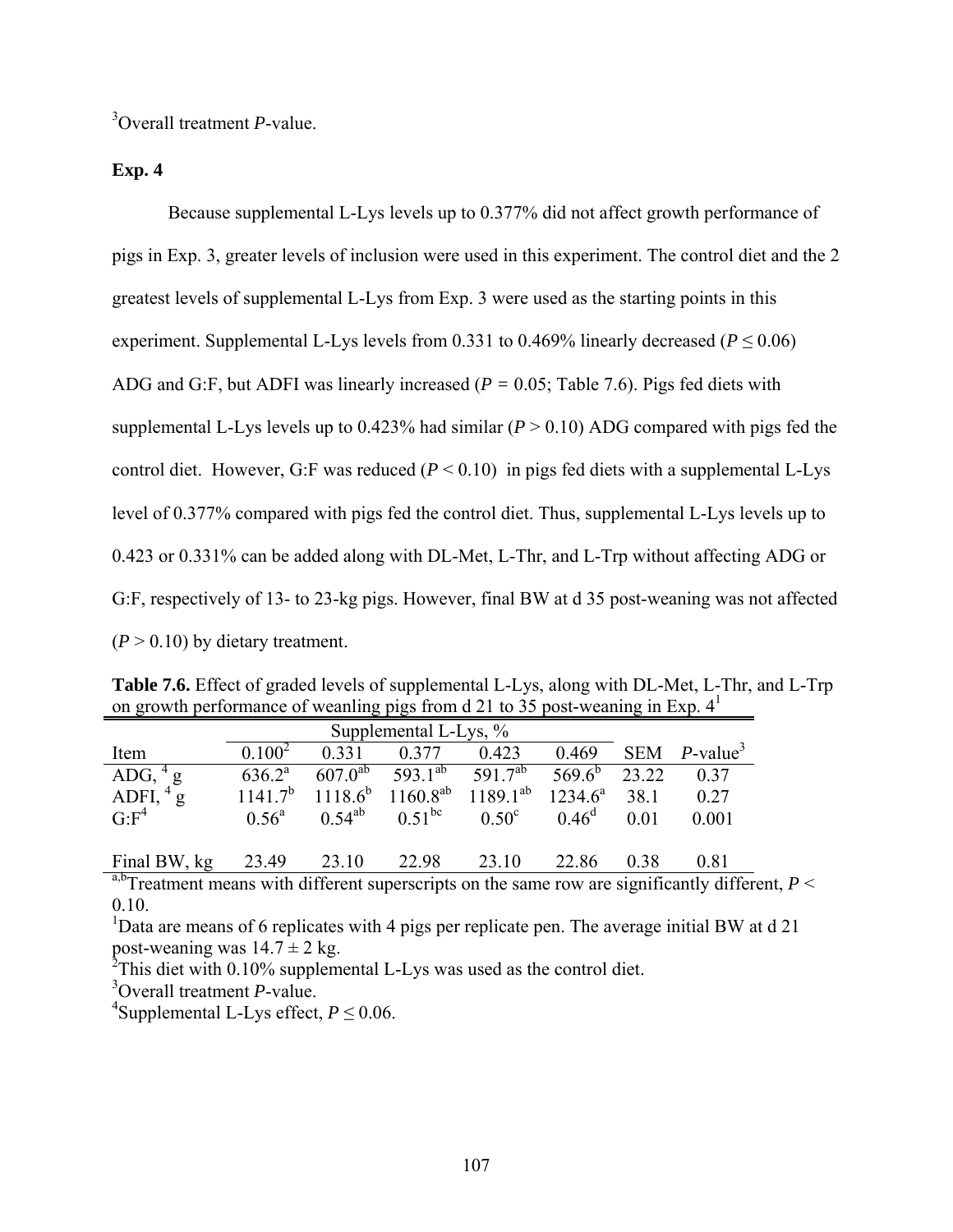#### **DISCUSSION**

Essential AA for pigs can be divided into 2 groups according to their degree of limitation in common practical diets (Boisen, 2003). The primary limiting group includes Lys, Met, Thr, and Trp while the secondary limiting group includes branched-chain AA (**BCAA**) and possibly aromatic AA. At this particular period of time, the primary group of AA are commercially available and at competitive prices for inclusion in diets for pigs, whereas AA in the secondary limiting group may greatly increase diet cost (Boisen, 2003; Heo et al., 2008). Therefore, the most cost effective approach to develop practical low CP-AA supplemented diet for pigs is to maximize the use of supplemental AA in the primary limiting group, before an AA of the secondary limiting group reduces growth performance. Therefore, this research aimed to determine the maximum level of supplemental L-Lys, along with DL-Met, L-Thr, and L-Trp that can be added in corn-SBM diets for 13-kg pigs without negatively affecting growth performance.

 To prevent overestimating the amount of supplemental AA that can be added in corn-SBM diets for 13-kg pigs, Exp. 1 was conducted to estimate the SID Lys requirement. Previous experiments from our lab validated PM as a low Lys source that can be used in Lys requirement studies. Therefore, diets in Exp. 1 were corn-PM-SBM-based with the exception of the PC diet. Peanut meal was also validated in this experiment as growth performance was similar between pigs fed the 1.200% SID Lys PM diet and pigs fed the PC diet formulated to contain the same SID Lys level. Increasing SID Lys levels from 0.700 to 1.200%, linearly increased ADG and G:F, but ADFI was not affected. Daily gain or G:F data did not fit any regression model commonly used to estimate nutrient requirements (Robbins et al., 2006). However, results from treatment mean separations indicated that diets with SID Lys levels from 0.700 to 0.950% had reduced ADG compared with pigs fed the PC diet. Pigs fed diets with SID Lys levels of 1.075 and 1.200% had similar ADG to that of pigs fed the PC diet. Therefore, based on ADG data, the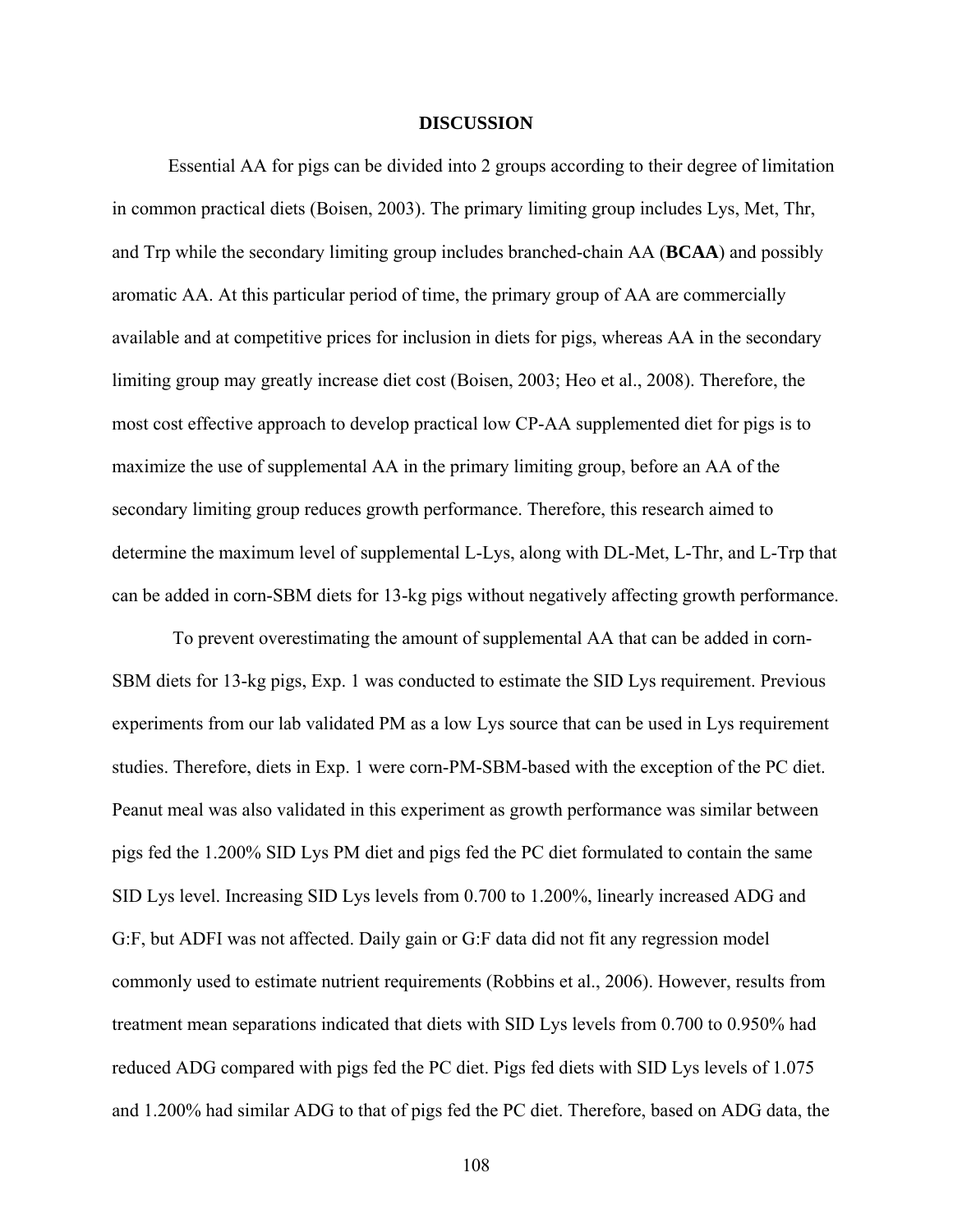SID Lys requirement of our 13-kg pigs is at least 1.075%. An additional data point above 1.200% SID Lys may have been needed to successfully fit a quadratic regression model. Nevertheless, in close agreement with our results, James et al. (2002) reported that the SID Lys requirement of 12- to 20-kg pigs was at least 1.1% for ADG and 1.3% for G:F. Similarly, the NRC (1998) reported a SID Lys requirement of 1.01% for 10- to 20-kg pigs. However, there is increased evidence suggesting that the SID Lys requirement for the current high-lean growth potential pigs may be greater than those reported in the NRC (Tokach et al., 2003; Dean et al., 2007; Kendall et al., 2008). Thus, our SID Lys estimate is close to the requirement of our pigs, and is certainly not overestimated.

The next step in developing low CP-AA supplemented diets for pigs is to force supplemental AA in the diet until a negative effect on growth performance is obtained (Southern et al., 2010). In Exp. 2 and 3, growth performance was not affected with increasing levels of supplemental L-Lys. However, in Exp. 3, PUN was linearly decreased as dietary protein was reduced, indicating a more efficient utilization of N. It was not until Exp. 4 that growth performance was negatively affected. In Exp. 4, supplemental L-Lys levels from 0.331 to 0.469% linearly decreased ADG and G:F, while ADFI was linearly increased. It seems that as supplemental L-Lys levels were increased, pigs attempted to increase feed intake to compensate for some AA deficiency. Similarly, ADFI was numerically increased in our previous experiment in 6- to 12-kg pigs when supplemental L-Lys levels increased between the range that linearly reduced ADG and G:F. Furthermore, Le Bellego and Noblet (2002) suggested that limiting protein content while balancing dietary AA may maximize feed intake in weanling pigs. Because in our experiments, feed intake was increased, it seems that diets may have been deficient in an AA, rather than having an AA imbalance.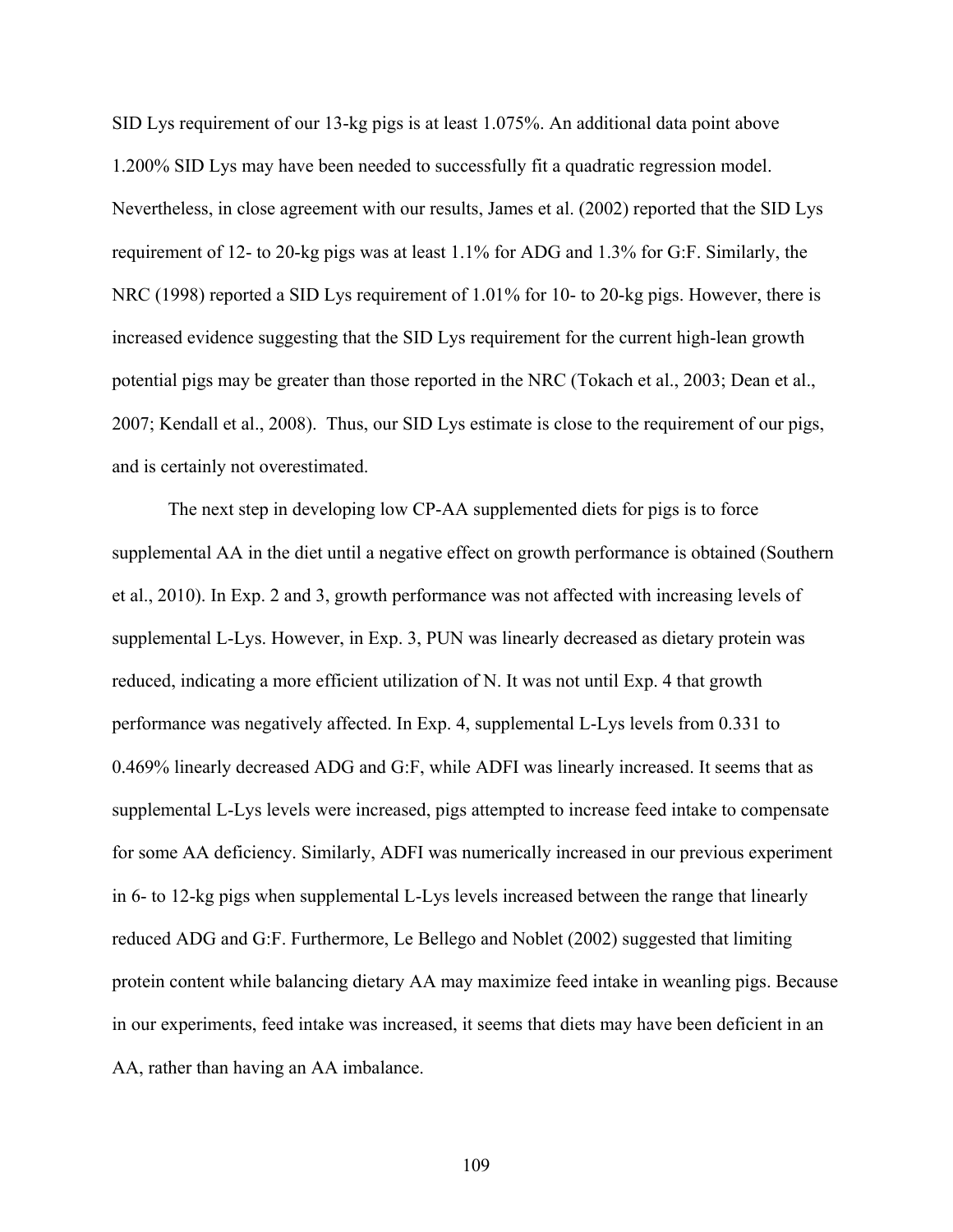Supplemental L-Lys level up to 0.423 or 0.331% did not affect ADG or G:F, respectively compared with pigs fed the control diet. The diet with 0.423% supplemental L-Lys calculated to contain 0.50 SID Ile:Lys and 0.57 SID Val: Lys, whereas the diet with 0.331% supplemental L-Lys calculated to contain 0.56 SID Ile:Lys and 0.62 SID Val:Lys. These diets were thought to be deficient in Ile and Val based on previous recommended SID Ile:Lys and Val:Lys ratios of 0.60 and 0.68, respectively for 10- to 20-kg pigs (Baker, 1997). However, our results coupled with recent published estimates suggest that those ratios are too high (Barea et al., 2009; Wiltafsky et al., 2009). Furthermore, these results are consistent with previous research that have reported that Ile or Val may be among the next limiting AA in low CP diets for pigs, after Lys, Met, Thr, or Trp (Brudevold and Southern, 1994; Figueroa et al., 2002; Wiltafsky et al., 2009).

 In our experiment, corn-SBM diets were used to be consistent with commercial nursery feeding programs. Pigs at approximately 11 kg are typically switched to a simple lower cost corn-SBM diet to prevent overfeeding expensive specialty ingredients (Tokach et al., 2003). Based on our results, it seems that SID Ile:Lys and SID Val:Lys ratios of at least 0.50 and 0.57, respectively may not affect ADG, but will reduce feed efficiency. However, SID Ile:Lys and Val:Lys ratios of at least 0.56 and 0.62 may be necessary to maintain feed efficiency. Similarly Barea et al. (2009) reported that the optimum SID Ile:Lys in 11- to 23-kg pigs is not greater than 0.50, and this requirement was not affected by BCAA content of the diet. Similarly, Lordelo et al. (2008) did not obtain an improvement in growth by supplementing a low CP cereal-SBM diet that contained 0.50 SID Ile:Lys. However, Wiltafasky et al. (2009) suggested a SID Ile:Lys ratio of 0.54 using diets without excess Leu in 8- to 25-kg pigs. However, these same authors reported that in diets with excess Leu, or with 7.5% red blood cells, the optimum SID Ile:Lys ratio for ADG is 0.59. Contradictory results have also been reported regarding the optimal SID Val:Lys ratio. The NRC (1998) recommended a SID Val:Lys of 0.68, which is similar to that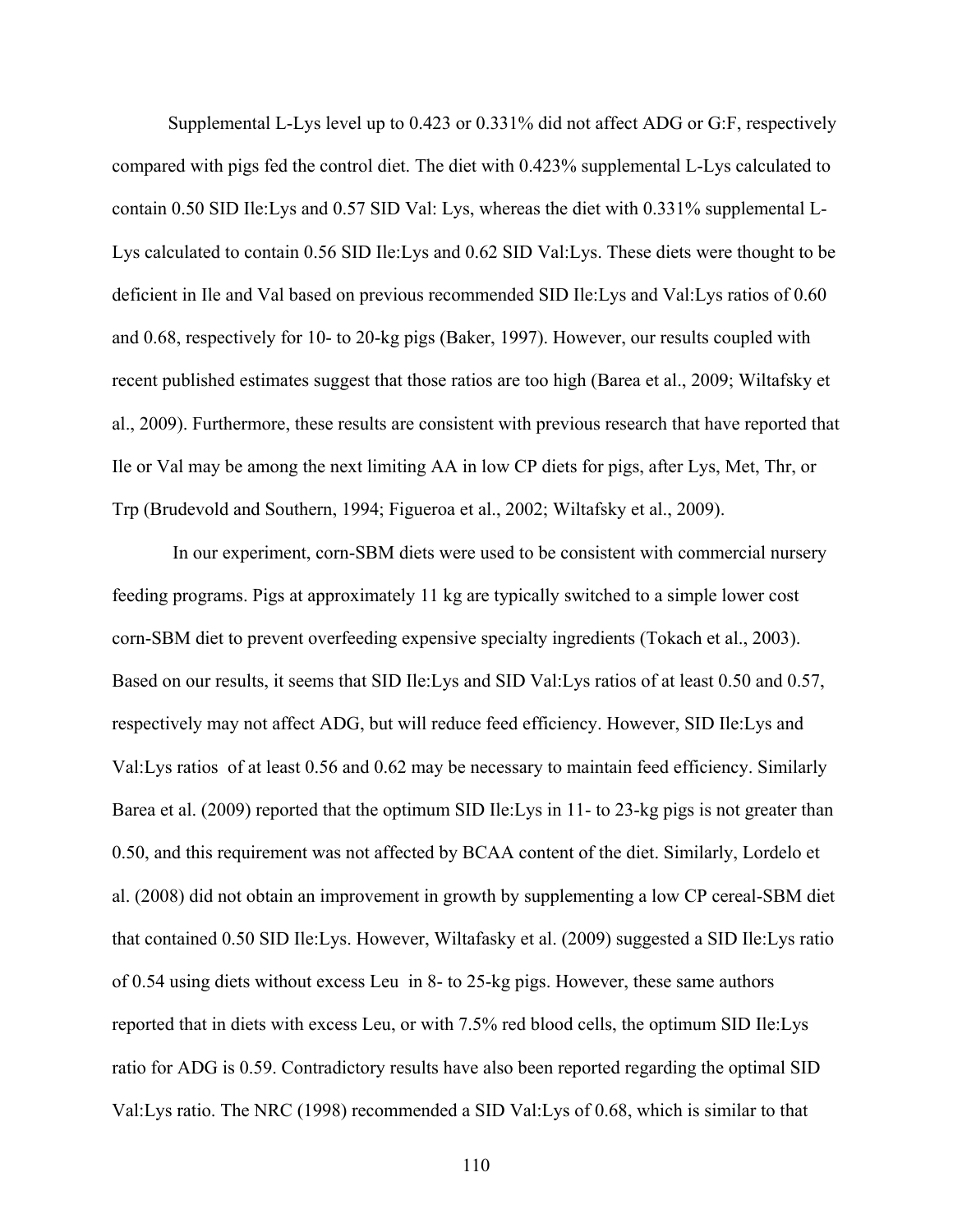recommended by Baker (1997). Conversely, James et al. (2001), reported that 0.58 or 0.64 SID Val:Lys are optimal for ADG and feed efficiency, respectively. Recently, Wiltafsky et al. (2009) estimated the optimal SID Val:Lys ratios of 0.66, 0.67 and 0.65 for ADG, ADFI, and N retention, respectively. Conversely, Barea et al. (2009) recommended a SID Val:Lys ratio of at least 0.70 for 12- to 25-kg pigs to optimize growth performance. It is evident that great variation exists among the recommended ratios of BCAA relative to Lys, Further research is needed to better elucidate the interactions of these AA and how these affect their requirement.

In conclusion, supplemental L-Lys levels up to  $0.423$   $(0.83\% \text{ Lys-SO}_4 \cdot 0.54\% \text{ Lys-HCl})$ or 0.331% (0.65% Lys·SO4; 0.42% Lys·HCl) along with DL-Met, L-Thr, and L-Trp can be added in corn-SBM diets for 13- to 23-kg pigs without negatively affecting ADG or G:F, respectively. Additionally, previous recommendations (Baker, 1997) of 0.60 and 0.68 for SID Ile:Lys and Val:Lys ratios, respectively are too high. It seems that ratios of 0.56 or 0.62 for SID Ile:Lys and Val:Lys respectively may not affect growth performance of 13-kg pigs fed corn-SBM diets.

#### **REFERENCES**

- Baker, D. H. 1997. Ideal amino acid profiles for swine and poultry and their applications in feed formulation. BioKyowa Technical Review No. 9. pp. 15-19.
- Barea, R., L. Brossard, N. Le Floc'h, Y. Primot, D. Melchior, and J. van Milgen. 2009. The standardized ileal digestible valine-to-lysine requirement ratio is at least seventy percent in postweaned piglets. J. Anim Sci. 87: 935-947.
- Boisen, S. 2003. Ideal dietary amino acid profiles for pigs. Pages 157-168 in Animo acids in animal nutrition. J. P. F. D'Mello ed. CABI Publishing, Wallingford, Oxon, U.K.
- Brudevold, A. B., and L. L. Southern. 1994. Low-protein, crystalline amino acid-supplemented, sorghum-soybean meal diets for the 10- to 20-kilogram pig. J. Anim Sci. 72: 638-647.
- Dean, D. W., L. L. Southern, B. J. Kerr, and T. D. Bidner. 2007. The lysine and total sulfur amino acid requirements of six- to twelve-kilogram pigs. Prof. Anim. Sci. 23:527-535.
- Figueroa, J. L., A. J. Lewis, P. S. Miller, R. L. Fischer, R. S. Gómez, and R. M. Diedrichsen. 2002. Nitrogen metabolism and growth performance of gilts fed standard corn-soybean meal diets or low-crude protein, amino acid-supplemented diets. J. Anim. Sci. 80:2911- 2919.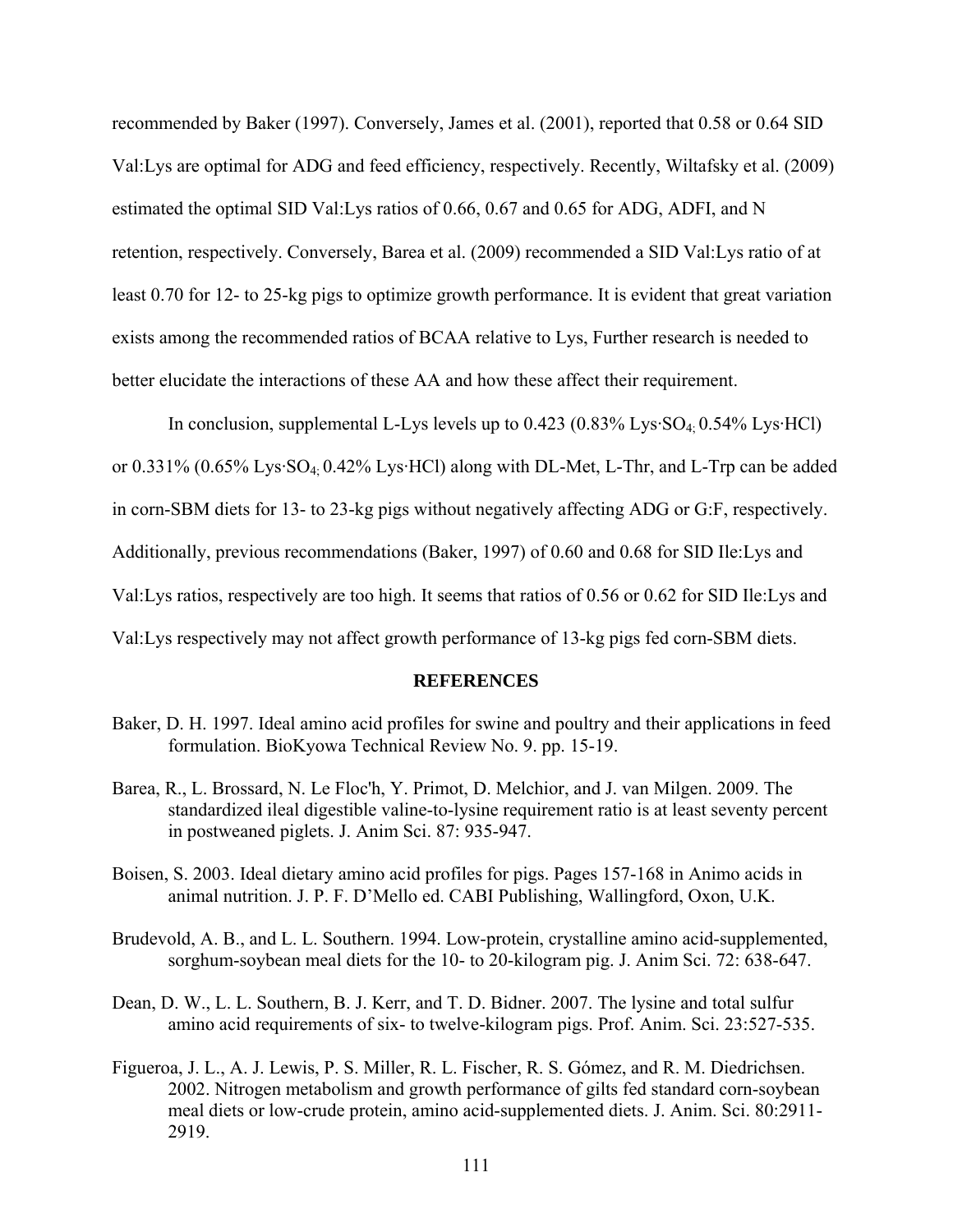- Heo, J. M., J. C. Kim, C. F. Hansen, B. P. Mullan, D. J. Hampson, and J. R. Pluske. 2008. Effects of feeding low protein diets to piglets on plasma urea nitrogen, fecal ammonia nitrogen, the incidence of diarrhoea and performance after weaning. Arch. Anim. Nutr. 62:343–358.
- Heo, J. M., J. C. Kim, C. F. Hansen, B. P. Mullan, D. J. Hampson, and J. R. Pluske. 2009. Feeding a diet with decreased protein content reduces the indices of protein fermentation and the incidence of postweaning diarrhea in weaned pigs challenged with an enterotoxigenic strain of *Escherichia coli*. J. Anim. Sci. 87:2833-2843.
- Hess, V., J. Ficker, J. Fontaine, and W. Heimbeck. 2006. AminoDat<sup>®</sup>  $3.0$  amino acid composition of feedstuffs. Evonik-Degussa GmbH, Health and Nutrition, Hanau, Germany.
- Htoo, J. K., B. A. Araiza, W. C. Sauer, M. Rademacher, Y. Zhang,M. Cervantes, and R. T. Zijlstra. 2007. Effect of dietary protein content on ileal amino acid digestibility, growth performance, and formation of microbial metabolites in ileal and cecal digesta of earlyweaned pigs. J. Anim. Sci. 85:3303–3312.
- James, B. W., R. D. Goodband, M. D. Tokach, J. L. Nelssen, S. S. Dritz, J. M. DeRouchey, and J.C. Woodworth. 2001. The optimal ratio of apparent digestible valine to lysine to maximize growth performance of the nursery pig. Pages 59-62 in Kansas State Swine Day. Kansas State Univ., Manhattan, Kansas.
- James, B. W., M. D. Tokach, R. D. Goodband, J. L. Nelssen, S. S. Dritz, C. W. Hastad, K. R. Lawrence, and J. L. Usry. 2002. The optimal true ileal digestible lysine requirement for nursery pigs between 27 to 44 lb. Pages 63-65 in Kansas State Swine Day. Kansas State Univ., Manhattan, Kansas.
- Le Bellego, L., and J. Noblet. 2002. Performance and utilization of dietary energy and amino acids in piglets fed low protein diets. Livest. Prod. Sci. 76:45-58.
- Lordelo, M. M., A. M. Gaspar, L. Le Bellego, and J. P. B. Freire. 2008. Isoleucine and valine supplementation of a low-protein corn-wheat-soybean meal-based diet for piglets: Growth performance and nitrogen balance. J. Anim. Sci. 86:2936-2941.
- Mathies, C. J. 1960. Adaptation of the berthelot color reaction for the determination of urea N in serum and urine to an ultramicro system. Clin. Chem. 10:366-369.
- NRC. 1998. Nutrient Requirements of Swine.  $10^{th}$  rev. ed. Natl. Acad. Press, Washington, DC.
- Robbins, K. R., A. M. Saxton, and L. L. Southern. 2006. Estimation of nutrient requirements using broken-line regression analysis. J. Anim. Sci. 84(E. Suppl.):E155-E165.
- Tokach, M. D. S. S. Dritz, R. D. Goodband, and J. L. Nelssen. 2003. Nutritional requirements of the weaned pig. Pages 259-299 in Weaning the pig: Concepts and consequences. J. R.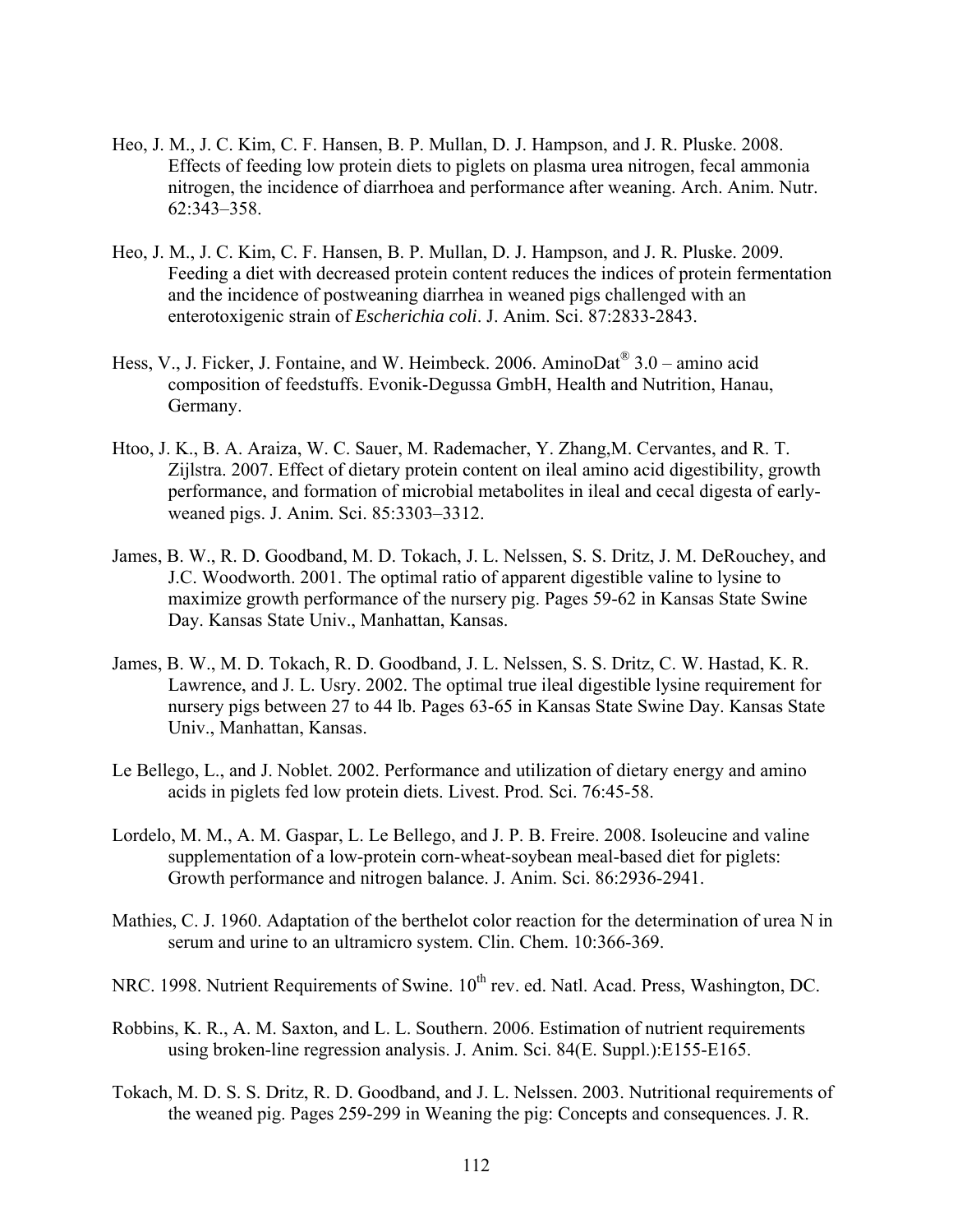Pluske, J. Le Dividich, and M. W. A. Verstegen, ed. Wageningen Academic Publishers, Wageningen, the Netherlands.

- Southern, L. L., M. L. Roux, A. M. Waguespack, S. Powell, T. D. Bidner, and R. L. Payne. 2010. Developing low protein, amino acid supplemented diets for swine. J. Anim. Sci. 88(E-Suppl. 3):56. (Abstr.)
- Wiltafsky, M. K., J. Bartelt, C. Relandeau, and F. X. Roth. 2009. Estimation of the optimum ratio of standardized ileal digestible isoleucine to lysine for eight- to twenty-fivekilogram pigs in diets containing spray-dried blood cells or corn gluten feed as a protein source. J. Anim. Sci. 87: 2554-2564.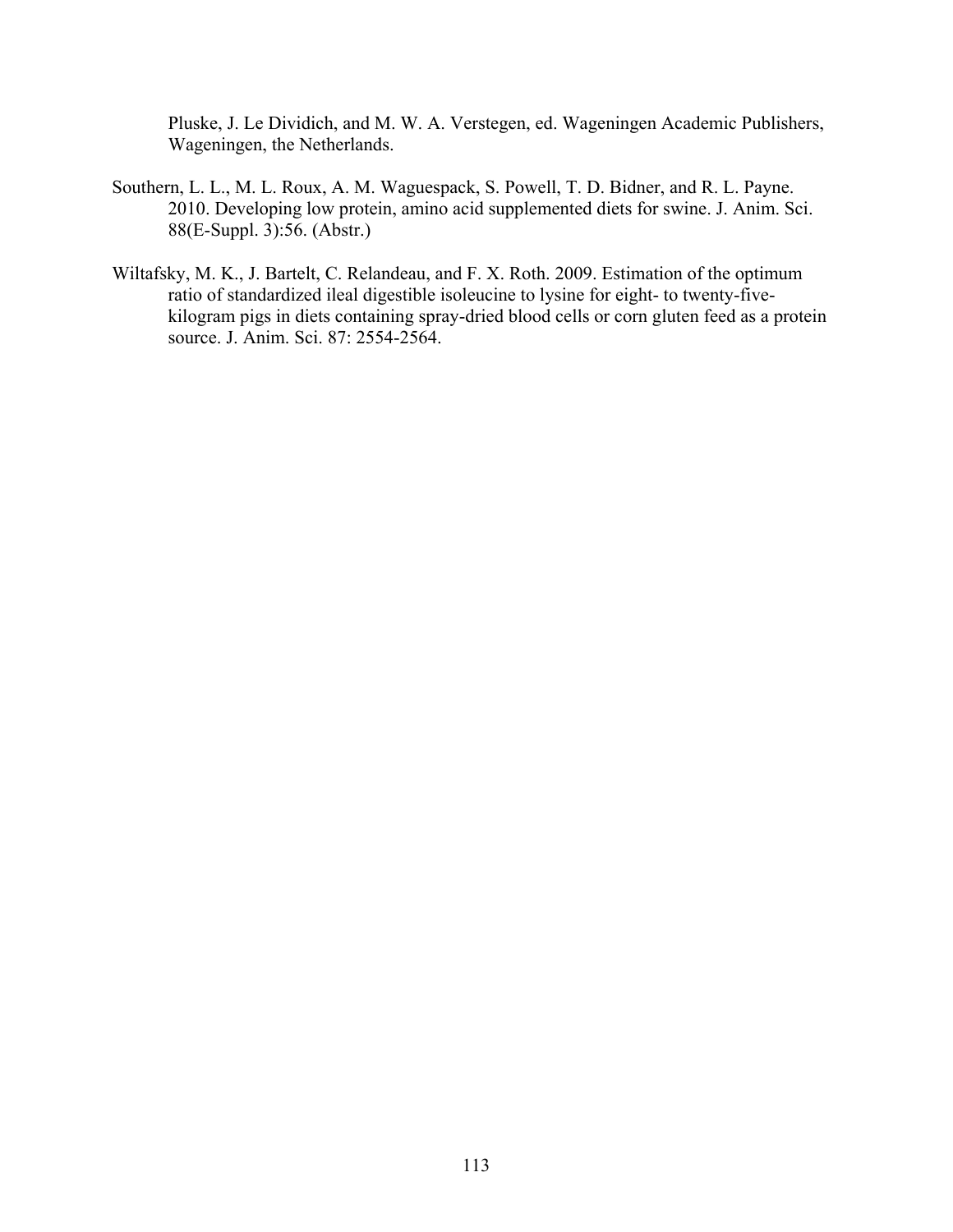### **CHAPTER 8**

# **SUMMARY AND CONCLUSIONS**

 The weaning period is considered the most stressful event in the pork production cycle. It is characterized by reduced feed intake, poor growth performance, and increased susceptibility to enteric diseases. A period of anorexia or low feed intake during the first week post-weaning has been identified as the main cause for poor growth performance and also for the negative alterations in intestinal structure and function. Consequently, a mixture of highly digestible and palatable ingredients, such as dried whey (**DW**), dried whey permeate (**DWP**), and spray-dried plasma protein (**SDPP**), have been used to stimulate feed intake and to reduce the growth lag after weaning. However, the cost of these standard ingredients is usually high and in some instances, their availability is limited. Thus, novel feed ingredients capable to support similar or greater performance are needed.

 Similarly, there is increased interest in reducing excess N in diets for weanling pigs as it may reduce N losses to the environment, improve gastrointestinal health, and reduce the incidence of diarrhea. Additionally, supplemental amino acids (**AA**) mainly L-Lys, DL-Met, L-Thr, and L-Trp have become increasingly available and at prices that often merit their inclusion in pig diets. Therefore, it is worthwhile to determine the maximum level of these 4 AA that can be added before the next limiting AA reduces growth performance.

 Three experiments were conducted to compare the feeding value of milk chocolate product (**MCP**; 20% lactose and 60% sugars) and DW (70% lactose) in diets for weanling pigs. Results from these experiments indicate that partial or total replacement of DW with MCP did not affect wk-1 feed intake or growth performance of weanling pigs. Thus, MCP could be considered as a formulation alternative to DW. The efficacy of DW to stimulate growth performance was confirmed in these experiments. A similar experiment was conducted to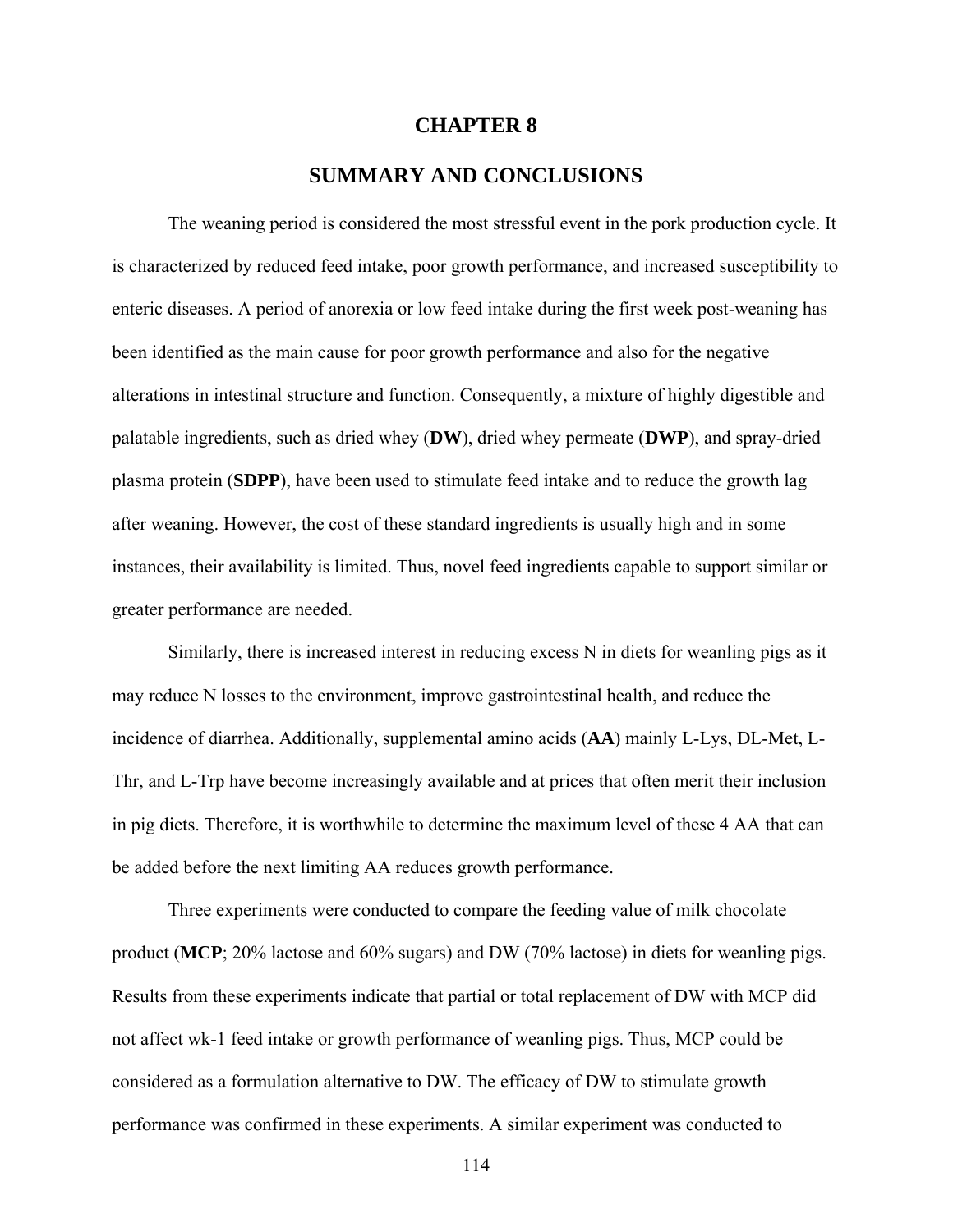compare the feeding value of candy oats (**CO**; 60% total sugars and 25% cooked oat-based cereals) and DWP (80% lactose). Results from this experiment indicate that a combination of DWP and CO, each providing 50% of the total sugar level of the diet, effectively stimulated wk-1 feed intake and growth performance of weanling pigs. Because total replacement of DWP with CO did not affect growth performance, CO can be considered as a formulation alternative to DWP.

Two experiments were conducted to determine the effect of replacing SDPP with a novel swine nutritional supplement (**SNS**; concentrated plasma fraction) on growth performance of weanling pigs. Results from these experiments indicate that the inclusion of SDPP or SNS did not affect growth performance of pigs compared with those fed a negative control diet housed under high sanitary conditions.

 A total of 8 experiments were conducted to determine the maximum level of supplemental L-Lys, along with DL-Met, L-Thr, and L-Trp that can be added in diets for 6- to 12-kg and 13- to 23-kg pigs without negatively affecting growth performance. Results from these experiments indicated that supplemental L-Lys levels up to 0.298 (0.59% Lys·SO<sub>4</sub>: 0.38%) Lys·HCl) or 0.198% (0.39% Lys·SO<sub>4</sub>: 0.25% Lys·HCl) can be added in diets for 6- to 12-kg pigs without negatively affecting ADG or G:F, respectively. The optimum SID Ile:Lys ratio may not be greater than 0.55 in diets containing low levels of red blood cells. In diets for 13- to 23-kg pigs, supplemental L-Lys levels up to  $0.423$  ( $0.83\%$  Lys·SO<sub>4</sub>:  $0.54\%$  Lys·HCl) or  $0.331\%$  ( $0.65\%$ ) Lys·SO4; 0.42% Lys·HCl) can be added in corn-soybean meal (**SBM**) diets without negatively affecting ADG or G:F, respectively. It seems that ratios of 0.56 or 0.62 for SID Ile:Lys and Val:Lys respectively, may be adequate for 13-kg pigs fed corn-SBM diets.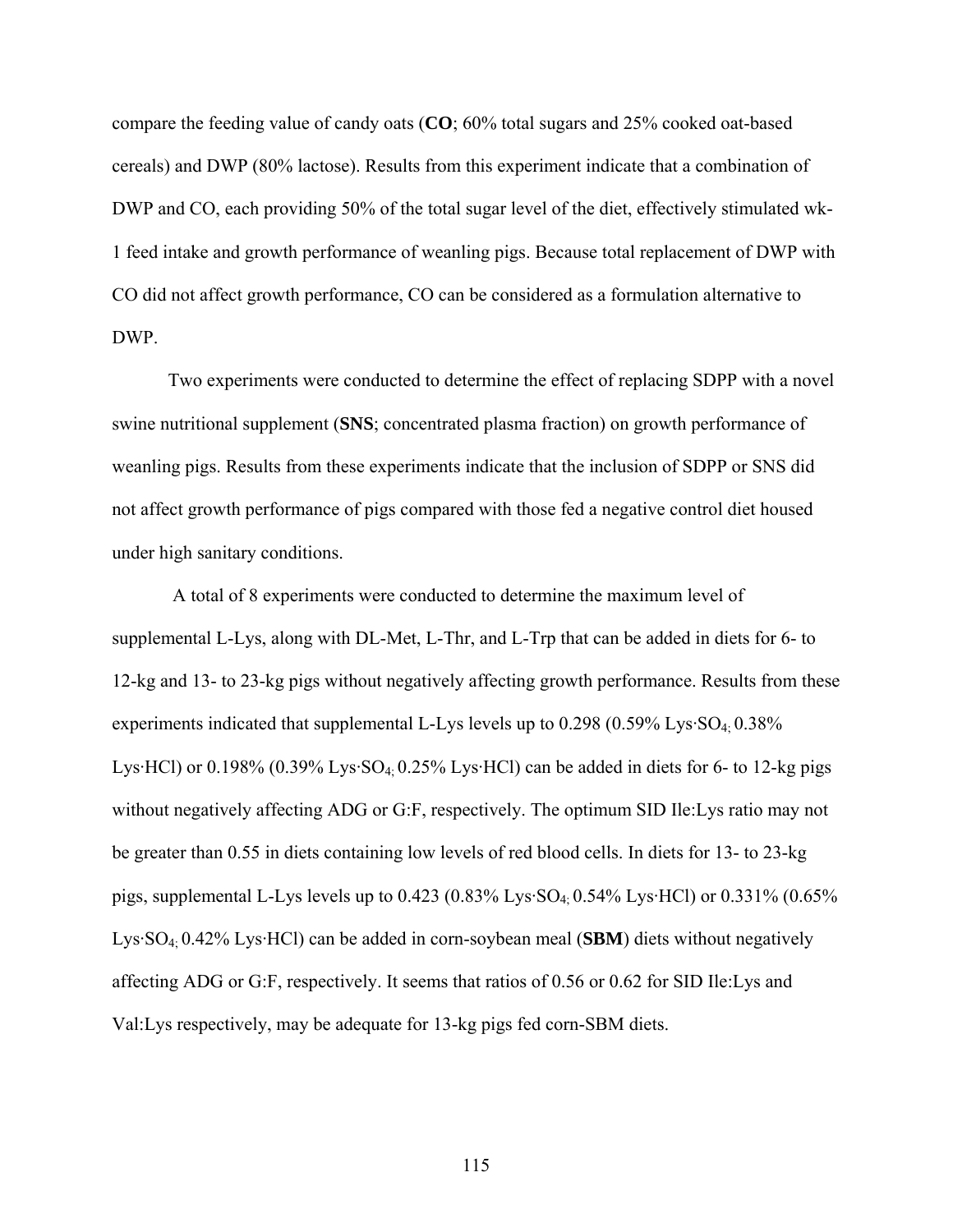#### **APPEN DIX: PERMISSION**

**AMERICAN SOCIETY OF** ANIMAL **SCIENCE** 

#### **ESTABLISHED 1908**

*EDITORINCHIEF*<br>DR. STEVEN A. ZINN UNIVERSITY OF CONNECTICUT<br>OFFICE 860.486.0861<br>FAX: 860.486.4375 STEVEN.ZINN@UCONN.EDU

**MANAGING EDITOR** MANAGING EDITOR<br>SUSAN POLLOCK<br>EDITORIAL OFFICE<br>OFFICE: 217.356.7641<br>FAX: 217.378.4083<br>SUSANP@ASSOCHQ.ORG

*JOURNALS ADMINISTRATIVE ASSISTANT*<br>JEREMY HOLZNER<br>EDITORIAL OFFICE 217.356.2426 EXT. 38

October 15, 2010

V. D. Naranjo **School of Animal Sciences Agricultural Center** Louisiana State University Baton Rouge, LA 70803

Dear Mr. Naranjo:

The Journal of Animal Science grants you nonexclusive permission to reprint the article listed below in your dissertation, provided that appropriate credit is given to the original publication in the journal. The journal acknowledges that the thesis will be deposited to an online repository and requires that the article is not separated from the rest of the dissertation for distribution or display.

V. D. Naranjo, T. D. Bidner, and L. L. Southern. 2010. Effect of milk chocolate product on week-1 feed intake and growth performance of weanling pigs. J. Anim. Sci. 88:2779-2788.

Authors typically use a statement along the lines of "Used by permission of the Journal of Animal Science" and include identifying information, such as year, volume, and pages. For articles not yet published in an issue of the journal, the doi should be used as citation data.

Best regards,

RIP DIA Susdiv

Susan Pollock **Managing Editor** 

**LEADING SOURCE OF NEW KNOWLEDGE AND PERSPECTIVE IN ANIMAL SCIENCE** PUBLISHER OF THE JOURNAL OF ANIMAL SCIENCE

2441 VILLAGE GREEN PLACE CHAMPAIGN, IL 61822 PHONE: (217) 356-9050 FAX: (217) 398-4119 E-MAIL: ASAS@ASSOCHO.ORG WEB: WWW.ASAS.ORG